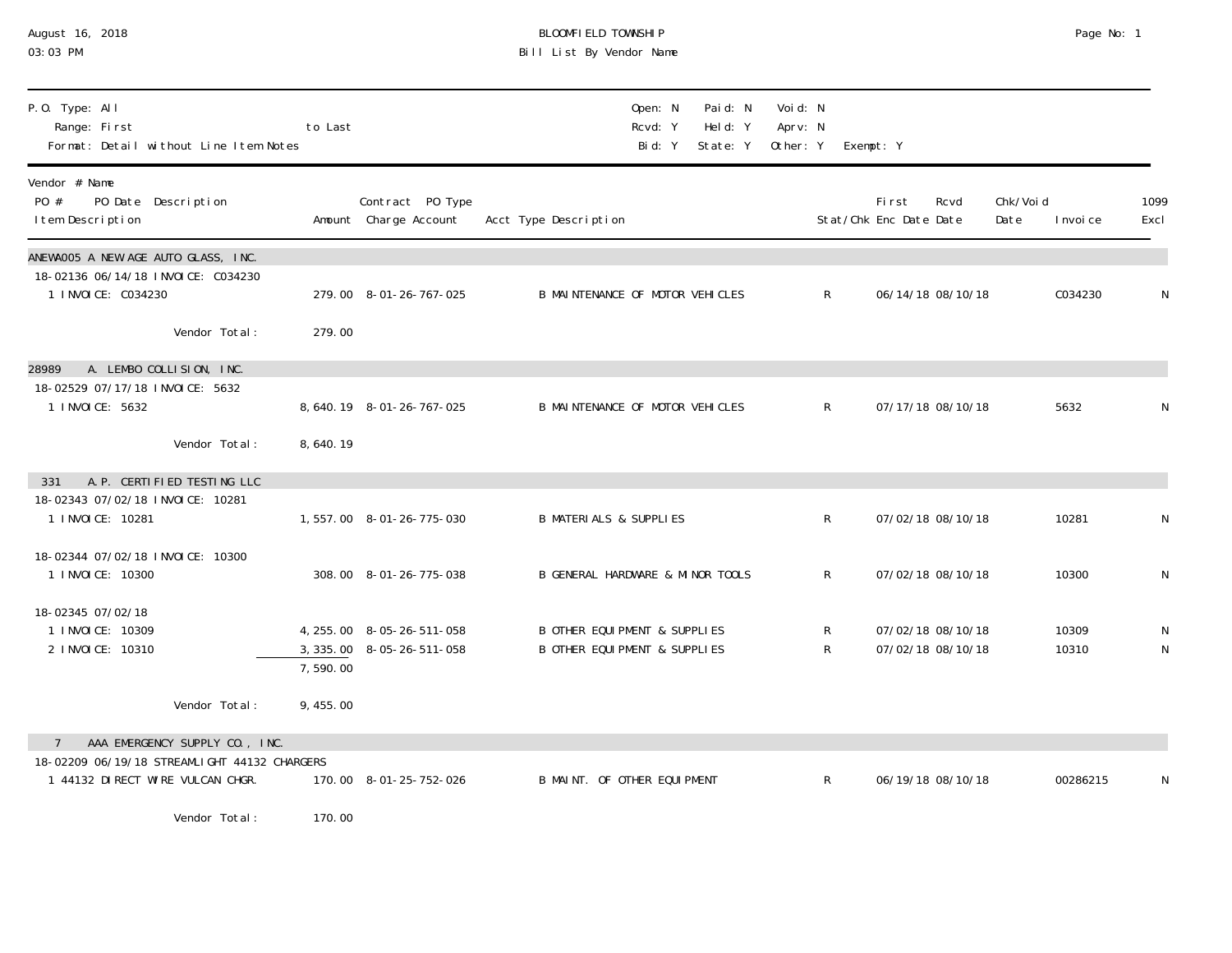### August 16, 2018 BLOOMFIELD TOWNSHIP Page No: 2 03:03 PM Bill List By Vendor Name

| Vendor # Name<br>PO #<br>PO Date Description<br>I tem Description                                   |          | Contract PO Type<br>Amount Charge Account | Acct Type Description                       |                | <b>First</b><br>Stat/Chk Enc Date Date | Rcvd              | Chk/Voi d<br>Date | I nvoi ce | 1099<br>Excl |
|-----------------------------------------------------------------------------------------------------|----------|-------------------------------------------|---------------------------------------------|----------------|----------------------------------------|-------------------|-------------------|-----------|--------------|
| ABBEY GLEN PET MEMORIAL PARK<br>117<br>18-02545 07/17/18 SERVICES 1/18-6/18<br>1 SERVICES 1/18-6/18 |          | 208.90 D-03-20-853-028                    | <b>B CONSULTANT &amp; PROFESSIONAL SERV</b> | $\mathsf{R}^-$ |                                        | 07/17/18 08/10/18 |                   |           | N            |
| Vendor Total:                                                                                       | 208.90   |                                           |                                             |                |                                        |                   |                   |           |              |
| ABC REALTY<br>10                                                                                    |          |                                           |                                             |                |                                        |                   |                   |           |              |
| 18-02394 07/09/18 RENT<br>1 RENT                                                                    |          | 2,512.00 G-02-40-359-002                  | <b>B CY 2018 SSH</b>                        | $\mathsf R$    |                                        | 07/09/18 08/10/18 |                   |           | N            |
| Vendor Total:                                                                                       | 2,512.00 |                                           |                                             |                |                                        |                   |                   |           |              |
| ADVANCED AUTOCRAFT, INC.<br>286                                                                     |          |                                           |                                             |                |                                        |                   |                   |           |              |
| 18-02043 06/12/18 INVOICE: 998453A9<br>1 INVOICE: 998453A9                                          |          | 620.52 8-01-26-767-025                    | B MAINTENANCE OF MOTOR VEHICLES             | $\mathsf{R}$   |                                        | 06/12/18 08/10/18 |                   | 998453A9  | N            |
| Vendor Total:                                                                                       | 620.52   |                                           |                                             |                |                                        |                   |                   |           |              |
| AERIAL RISE, L.L.C.<br>310<br>18-02535 07/17/18 INVOICE: 00017067                                   |          |                                           |                                             |                |                                        |                   |                   |           |              |
| 1 INVOICE: 00017067                                                                                 |          | 960.00 8-01-26-767-025                    | B MAINTENANCE OF MOTOR VEHICLES             | $\mathsf{R}^-$ |                                        | 07/17/18 08/15/18 |                   | 00017067  | N            |
| Vendor Total:                                                                                       | 960.00   |                                           |                                             |                |                                        |                   |                   |           |              |
| AFIX TECHNOLOGIES, LLC<br>333<br>18-01965 06/07/18 QUARTERLY SUPPORT RENEWAL                        |          |                                           |                                             |                |                                        |                   |                   |           |              |
| 1 QUARTERLY SUPPORT RENEWAL                                                                         |          | 1, 042. 25  8-01-25-745-030               | <b>B MATERIALS &amp; SUPPLIES</b>           | R              |                                        | 06/07/18 08/10/18 |                   | 180716-05 | N            |
| Vendor Total:                                                                                       | 1,042.25 |                                           |                                             |                |                                        |                   |                   |           |              |
| AGT BATTERY<br>214<br>18-02381 07/09/18 INVOICE: 88752A                                             |          |                                           |                                             |                |                                        |                   |                   |           |              |
| 1 I NVOI CE: 88752A                                                                                 |          | 67.76 8-07-26-511-025                     | <b>B MAINTENANCE OF VEHICLES</b>            | $\mathsf R$    |                                        | 07/09/18 08/10/18 |                   | 88752A    | N            |
| Vendor Total:                                                                                       | 67.76    |                                           |                                             |                |                                        |                   |                   |           |              |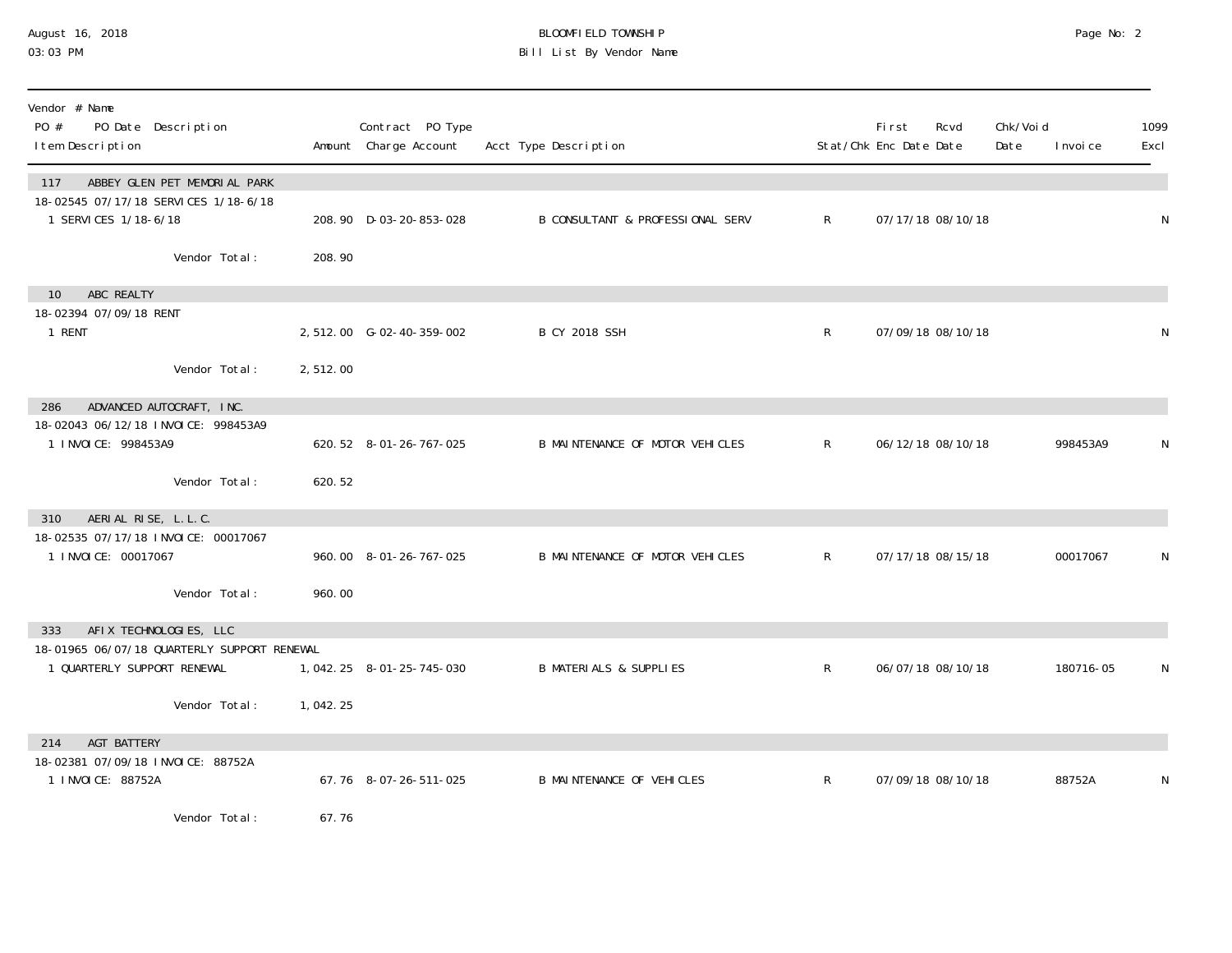# August 16, 2018 BLOOMFIELD TOWNSHIP Page No: 3 Bill List By Vendor Name

| Vendor # Name<br>PO #<br>PO Date Description<br>I tem Description                    |           | Contract PO Type<br>Amount Charge Account | Acct Type Description                          |                | <b>First</b><br>Stat/Chk Enc Date Date | Rcvd              | Chk/Void<br>Date | I nvoi ce | 1099<br>Excl |
|--------------------------------------------------------------------------------------|-----------|-------------------------------------------|------------------------------------------------|----------------|----------------------------------------|-------------------|------------------|-----------|--------------|
| ALAIMO GROUP<br>701                                                                  |           |                                           |                                                |                |                                        |                   |                  |           |              |
| 18-02319 06/26/18 PROFESSIONAL SERVICES<br>1 PROFESSIONAL SERVICES                   |           | 13, 204. 00  W-06-55-590-592              | <b>B IMPROVEMENTS WATER SUPPLY SYSTEM</b>      | R.             |                                        | 06/26/18 08/10/18 |                  | 104138    | N            |
| 18-02320 06/26/18 BOOSTER STATION INTERCONNECT<br>1 BOOSTER STATION INTERCONNECT     |           | 1,200.00 W-06-55-589-592                  | B WATER MAIN REPL. COOLIDGE AVE.               | $\mathsf{R}$   |                                        | 06/26/18 08/10/18 |                  | 104137    | N            |
| 18-02613 07/27/18 PROFESSIONAL SERVICES<br>1 PROFESSIONAL SERVICES                   |           | 3, 932.80 W-06-55-589-592                 | B WATER MAIN REPL. COOLIDGE AVE.               | $\mathsf{R}^-$ |                                        | 07/27/18 08/15/18 |                  | 104551    | N            |
| 18-02614 07/27/18 PROFESSIONAL SERVICES<br>1 PROFESSIONAL SERVICES                   |           | 10, 412.00 W-06-55-589-592                | B WATER MAIN REPL. COOLIDGE AVE.               | R.             |                                        | 07/27/18 08/15/18 |                  | 104550    | N            |
| 18-02616 07/27/18 SEWER REPLACEMENT-BLFD. AVENUE<br>1 SEWER REPLACEMENT-BLFD. AVENUE |           | 167.36 C-04-55-716-987                    | B RELINING, RECONSTRUCT., UPGRADES SEWER SYS R |                |                                        | 07/27/18 08/15/18 |                  | 104548    | N            |
| 18-02622 07/27/18 SEWER REPLACEMENT-BLFD. AVENUE<br>1 SEWER REPLACEMENT-BLFD. AVENUE |           | 120.00 C-04-55-716-987                    | B RELINING, RECONSTRUCT., UPGRADES SEWER SYS R |                |                                        | 07/27/18 08/15/18 |                  | 10459     | N            |
| Vendor Total:                                                                        | 29,036.16 |                                           |                                                |                |                                        |                   |                  |           |              |
| ALL COVERED<br>816                                                                   |           |                                           |                                                |                |                                        |                   |                  |           |              |
| 18-02341 06/27/18 PD FIREWALL MAINTENANCE RENEW<br>1 PD FIREWALL MAINTENANCE RENEW   |           | 357.50 8-01-20-707-024                    | B POLICE COMPUTER MAINT & SUPPOR               | $\mathsf{R}$   |                                        | 06/27/18 08/15/18 |                  |           | N            |
| 2 PD FIREWALL MAINTENANCE RENEW                                                      | 388.50    | 31.00 8-01-20-707-024                     | B POLICE COMPUTER MAINT. & SUPPOR              | R              |                                        | 06/27/18 08/15/18 |                  |           | N            |
| 18-02481 07/12/18 PD-ALL COVERED MONTHLY                                             |           |                                           |                                                |                |                                        |                   |                  |           |              |
| 1 PD-ALL COVERED MONTHLY                                                             |           | 2,838.00 8-01-20-707-024                  | B POLICE COMPUTER MAINT. & SUPPOR              | $\mathsf{R}$   |                                        | 07/12/18 08/15/18 |                  | 846880    | N            |
| 2 PD-ALL COVERED MONTHLY                                                             | 4,843.00  | 2,005.00 8-01-20-707-024                  | B POLICE COMPUTER MAINT. & SUPPOR              | $R_{\perp}$    |                                        | 07/12/18 08/15/18 |                  | 846881    | N            |
| 18-02484 07/12/18 TH ALL COVERED MONTHLY                                             |           |                                           |                                                |                |                                        |                   |                  |           |              |
| 1 TH ALL COVERED MONTHLY                                                             |           | 1, 673.00 8-01-20-707-029                 | <b>B OTHER CONTRACTUAL ITEMS</b>               | R              |                                        | 07/12/18 08/15/18 |                  | 846882    | N            |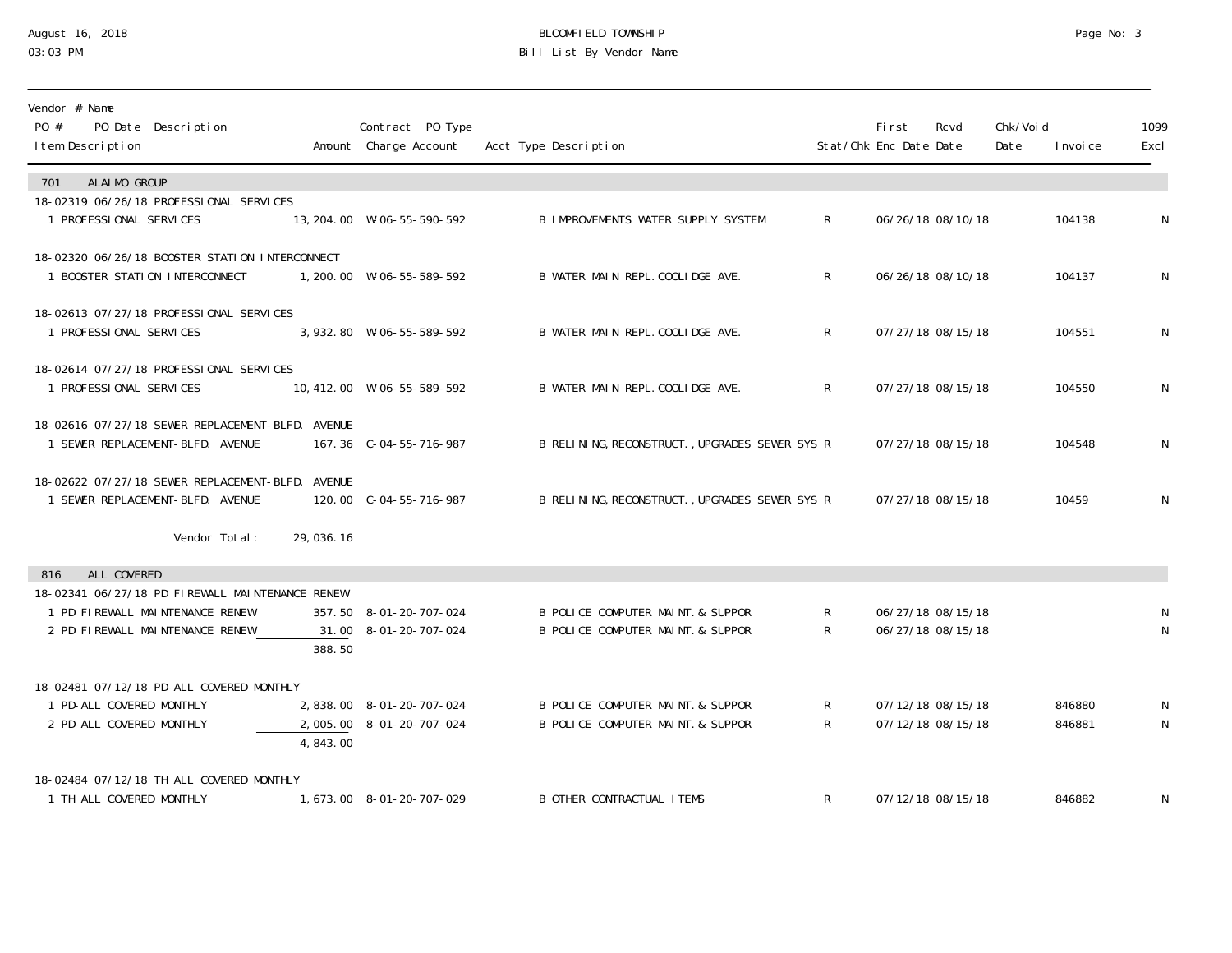### August 16, 2018 BLOOMFIELD TOWNSHIP Page No: 4 03:03 PM Bill List By Vendor Name

| Vendor # Name<br>PO #<br>PO Date Description<br>I tem Description                                                                                                                           |             | Contract PO Type<br>Amount Charge Account                                                                                                        | Acct Type Description                                                                                                                                                                           |                          | First<br>Stat/Chk Enc Date Date                                                                       | Rcvd              | Chk/Voi d<br>Date | I nvoi ce                                           | 1099<br>Excl                                                    |
|---------------------------------------------------------------------------------------------------------------------------------------------------------------------------------------------|-------------|--------------------------------------------------------------------------------------------------------------------------------------------------|-------------------------------------------------------------------------------------------------------------------------------------------------------------------------------------------------|--------------------------|-------------------------------------------------------------------------------------------------------|-------------------|-------------------|-----------------------------------------------------|-----------------------------------------------------------------|
| ALL COVERED<br>816<br>18-02650 07/27/18 PD ALL COVERED FIREWALL MAINT<br>1 PD ALL COVERED FIREWALL MAINT                                                                                    | Continued   | 357.50 8-01-20-707-024                                                                                                                           | B POLICE COMPUTER MAINT. & SUPPOR                                                                                                                                                               | R                        |                                                                                                       | 07/27/18 08/15/18 |                   | 84985                                               | N                                                               |
| Vendor Total:                                                                                                                                                                               | 7,262.00    |                                                                                                                                                  |                                                                                                                                                                                                 |                          |                                                                                                       |                   |                   |                                                     |                                                                 |
| ALL GUARD FENCE CO., INC.<br>811<br>18-02235 06/21/18 ADJUSTMENT OF ALL GATES<br>1 ADJUSTMENT OF ALL GATES                                                                                  |             | 450.00 8-01-28-795-029                                                                                                                           | <b>B OTHER CONTRACTUAL</b>                                                                                                                                                                      | $\mathsf{R}^-$           | 06/21/18 08/10/18                                                                                     |                   |                   | 3666                                                | N                                                               |
| 18-02382 07/09/18 INVOICE: 3658<br>1 INVOICE: 3658                                                                                                                                          |             | 790.00 8-01-26-769-024                                                                                                                           | B MAINTENANCE OF BUILDINGS & FACILITIES                                                                                                                                                         | R.                       | 07/09/18 08/10/18                                                                                     |                   |                   | 3658                                                | ${\sf N}$                                                       |
| Vendor Total:                                                                                                                                                                               | 1, 240.00   |                                                                                                                                                  |                                                                                                                                                                                                 |                          |                                                                                                       |                   |                   |                                                     |                                                                 |
| ALLIED OIL<br>1120<br>18-00623 02/26/18 FUEL DELIVERED - TOWNSHIP<br>15 FUEL<br>18-01923 06/07/18 FUEL DELIVERED - TOWNSHIP<br>19 FUEL DELIVERED - TOWNSHIP<br>20 FUEL DELIVERED - TOWNSHIP |             | B<br>2, 116. 20 8-01-31-820-074<br>B<br>1,585.58 8-01-31-820-074<br>1,853.20 8-01-31-820-074                                                     | <b>B GASOLINE &amp; DIESEL FUEL</b><br><b>B GASOLINE &amp; DIESEL FUEL</b><br><b>B GASOLINE &amp; DIESEL FUEL</b>                                                                               | $\mathsf{R}^-$<br>R<br>R | 06/07/18 08/10/18<br>06/07/18 08/10/18                                                                | 02/26/18 08/10/18 |                   | 1076910<br>1070988<br>1117399                       | N<br>N<br>${\sf N}$                                             |
| 21 FUEL DELIVERED - TOWNSHIP<br>22 FUEL DELIVERED - TOWNSHIP<br>23 FUEL DELIVERED - TOWNSHIP<br>24 FUEL DELIVERED - TOWNSHIP<br>25 FUEL DELIVERED - TOWNSHIP                                | 16, 167.52  | 3, 769. 29 8-01-31-820-074<br>1, 623. 57 8-01-31-820-074<br>2, 912. 56 8-01-31-820-074<br>2, 529. 42 8-01-31-820-074<br>1,893.90 8-01-31-820-074 | <b>B GASOLINE &amp; DIESEL FUEL</b><br><b>B GASOLINE &amp; DIESEL FUEL</b><br><b>B GASOLINE &amp; DIESEL FUEL</b><br><b>B GASOLINE &amp; DIESEL FUEL</b><br><b>B GASOLINE &amp; DIESEL FUEL</b> | R<br>R<br>R<br>R<br>R    | 06/07/18 08/10/18<br>06/07/18 08/10/18<br>06/07/18 08/10/18<br>06/07/18 08/10/18<br>06/07/18 08/10/18 |                   |                   | 1070989<br>1117800<br>1117957<br>1118448<br>1118410 | ${\sf N}$<br>${\sf N}$<br>${\sf N}$<br>${\sf N}$<br>$\mathsf N$ |
| Vendor Total:                                                                                                                                                                               | 18, 283. 72 |                                                                                                                                                  |                                                                                                                                                                                                 |                          |                                                                                                       |                   |                   |                                                     |                                                                 |
| AMATEUR SOFTBALL ASSOCIATION<br>1192<br>18-01845 05/31/18 (8) JR ASA REGISTRATIONS \$400<br>1 (8) JR ASA REGISTRATIONS                                                                      |             | 750.00 R-14-20-854-030                                                                                                                           | <b>B MATERIALS &amp; SUPPLIES</b>                                                                                                                                                               | R.                       |                                                                                                       | 05/31/18 08/10/18 |                   | 101 & 102                                           | N                                                               |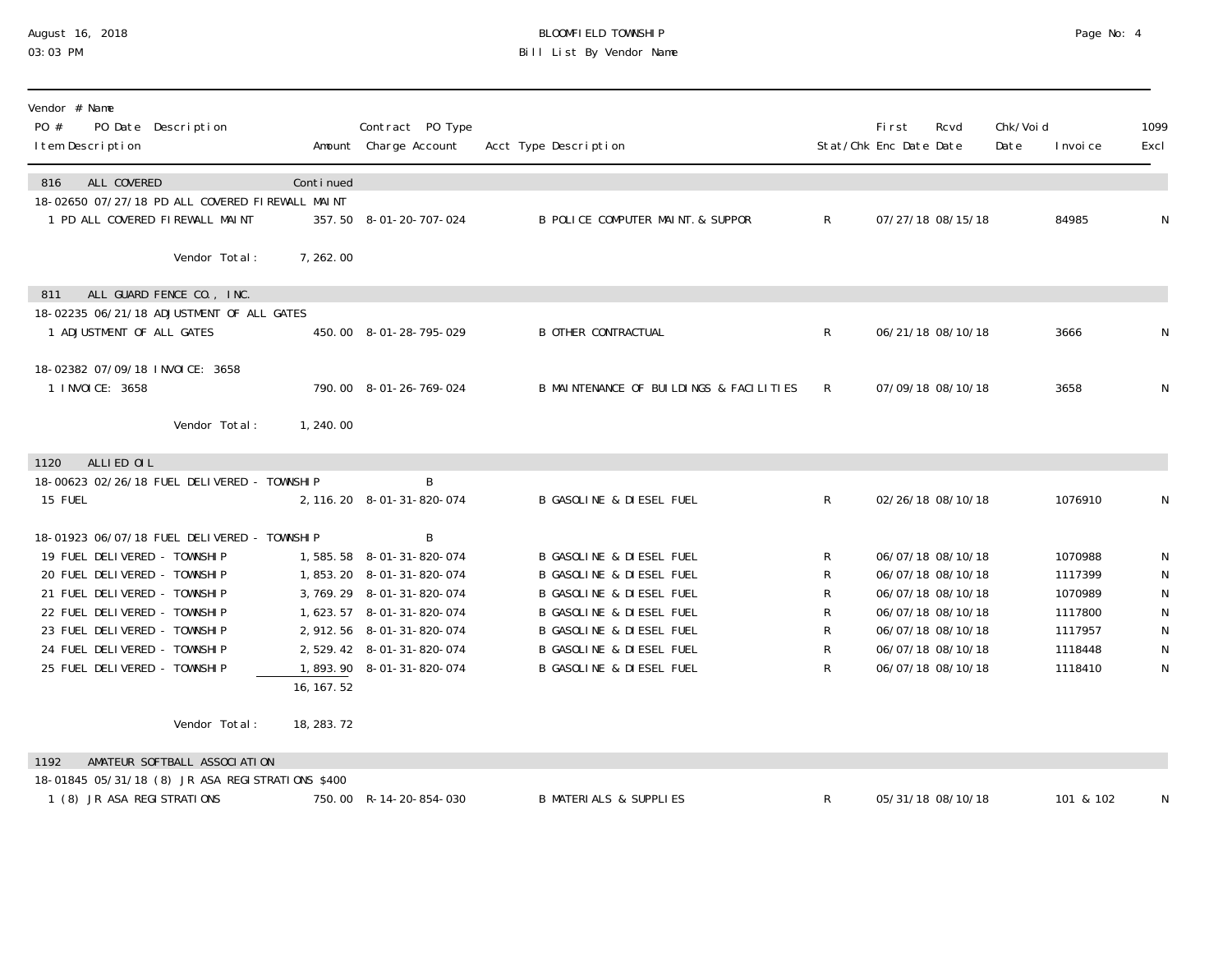### August 16, 2018 BLOOMFIELD TOWNSHIP Page No: 5 03:03 PM Bill List By Vendor Name

| Vendor # Name<br>PO #<br>PO Date Description<br>I tem Description                        |                                        |          | Contract PO Type<br>Amount Charge Account            | Acct Type Description                                |                | First<br>Stat/Chk Enc Date Date        | Rcvd | Chk/Voi d<br>Date | I nvoi ce                       | 1099<br>Excl |
|------------------------------------------------------------------------------------------|----------------------------------------|----------|------------------------------------------------------|------------------------------------------------------|----------------|----------------------------------------|------|-------------------|---------------------------------|--------------|
| 1192<br>18-02639 07/27/18 ASA SOFTBALL REGISTRATION<br>1 ASA SOFTBALL REGISTRATION       | AMATEUR SOFTBALL ASSOCIATION Continued |          | 50.00 R-14-20-854-030                                | <b>B MATERIALS &amp; SUPPLIES</b>                    | $R_{\perp}$    | 07/27/18 08/10/18                      |      |                   | $\mathfrak{Z}$                  | N            |
| AMERICAN PAPER & SUPPLY CO.<br>1255                                                      | Vendor Total:                          | 800.00   |                                                      |                                                      |                |                                        |      |                   |                                 |              |
| 18-02371 07/03/18 ANIMAL SHELTER SUPPLIES<br>1 ANIMAL SHELTER SUPPLIES                   |                                        |          | 15.35 D-03-20-853-028                                | <b>B CONSULTANT &amp; PROFESSIONAL SERV</b>          | $\mathsf{R}^-$ | 07/03/18 08/10/18                      |      |                   | J1177384                        | N            |
|                                                                                          | Vendor Total:                          | 15.35    |                                                      |                                                      |                |                                        |      |                   |                                 |              |
| AMERICAN WEAR INC.<br>1253<br>18-01977 06/08/18 INVOICE: S121306<br>1 I NVOI CE: S121306 |                                        |          | 44.75 8-01-26-767-058                                | <b>B OTHER EQUI PMENT &amp; SUPPLIES</b>             | $\mathsf{R}$   | 06/08/18 08/10/18                      |      |                   | S121306                         | $\mathsf N$  |
| 18-01988 06/08/18 MAY UNIFORMS<br>1 MAY UNIFORMS                                         |                                        |          | 922.50 8-01-26-767-118                               | <b>B CLOTHING ALLOWANCE</b>                          | R              | 06/08/18 08/10/18                      |      |                   | MAY 2018                        | $\mathsf N$  |
| 18-01989 06/08/18 WIPER RED FOR MECHANIC SHOP<br>1 WIPER RED FOR MECHANIC SHOP           |                                        |          | 30.00 8-01-26-767-030                                | <b>B MATERIALS &amp; SUPPLIES</b>                    | $\mathsf{R}$   | 06/08/18 08/10/18                      |      |                   |                                 | N            |
| 18-02130 06/14/18 INVOICE: 42953<br>1 I NVOI CE: 429753                                  |                                        |          | 7.50 8-01-26-767-030                                 | <b>B MATERIALS &amp; SUPPLIES</b>                    | $\mathsf{R}$   | 06/14/18 08/10/18                      |      |                   | 429753                          | $\mathsf N$  |
| 18-02131 06/14/18 INVOICE: 5121842<br>1 INVOICE: S121842                                 |                                        |          | 32.85 8-01-26-767-030                                | <b>B MATERIALS &amp; SUPPLIES</b>                    | $\mathsf{R}$   | 06/14/18 08/10/18                      |      |                   | S121842                         | $\mathsf{N}$ |
| 18-02184 06/15/18 INVOICE: 432285<br>1 I NVOI CE: 432285                                 |                                        |          | 7.50 8-05-26-511-030                                 | <b>B MATERIALS &amp; SUPPLIES</b>                    | $\mathsf{R}$   | 06/15/18 08/10/18                      |      |                   | 432285                          | $\mathsf{N}$ |
|                                                                                          | Vendor Total:                          | 1,045.10 |                                                      |                                                      |                |                                        |      |                   |                                 |              |
| ANGELO15 ANGELO SERVIDIO, COUNSELOR AT<br>18-02727 08/01/18 DWI PROSECUTOR               |                                        |          |                                                      |                                                      |                |                                        |      |                   |                                 |              |
| 1 DWI PROSECUTOR<br>2 DWI PROSECUTOR                                                     |                                        |          | 4,000.00 8-01-20-712-027<br>2,000.00 8-01-20-712-027 | <b>B LEGALS SERVICES</b><br><b>B LEGALS SERVICES</b> | R<br>R         | 08/01/18 08/16/18<br>08/01/18 08/16/18 |      |                   | <b>MAY 31</b><br><b>JUNE 28</b> | $\mathsf N$  |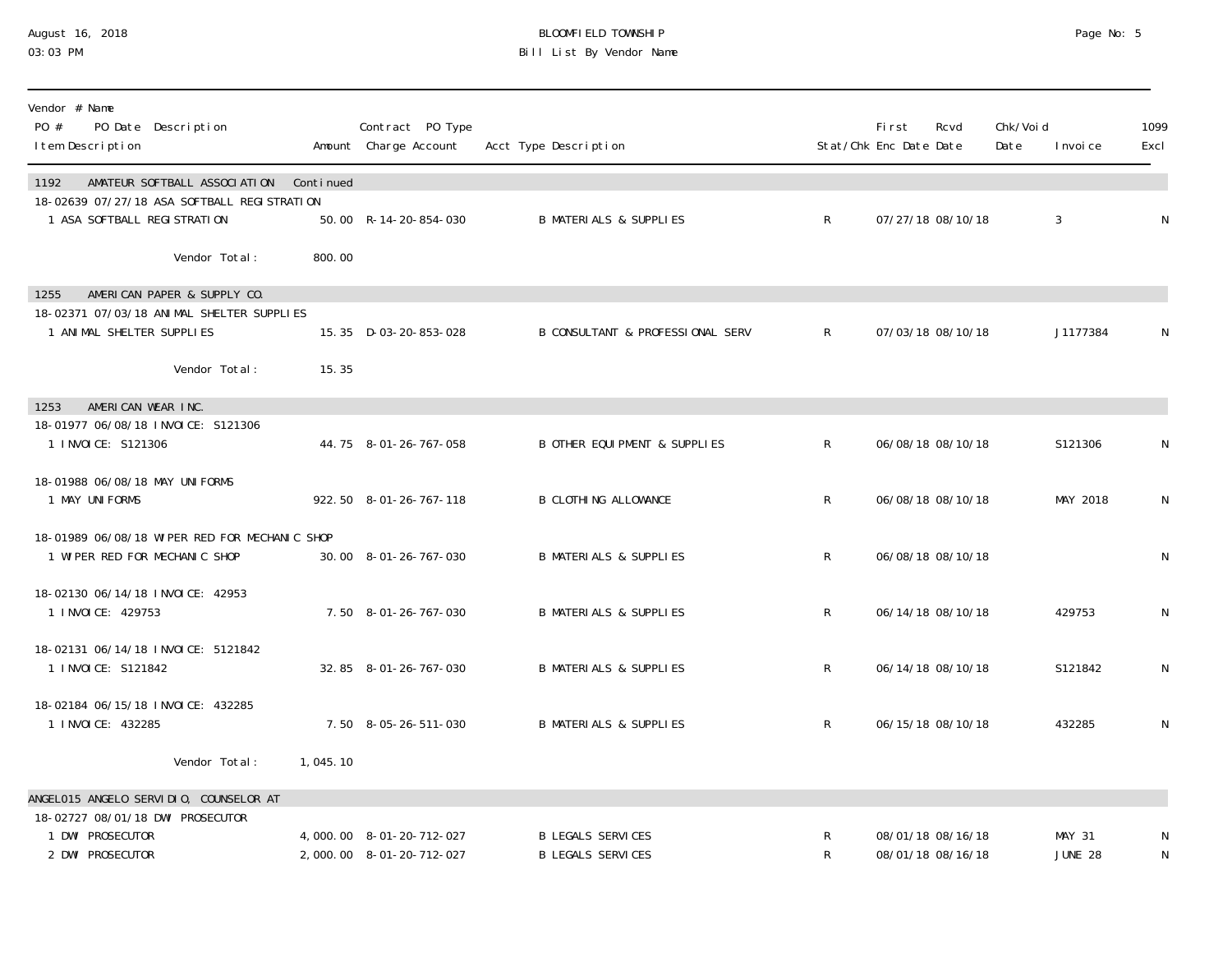# August 16, 2018 BLOOMFIELD TOWNSHIP Page No: 6 Bill List By Vendor Name

| Vendor # Name<br>PO #<br>PO Date Description<br>I tem Description                              |                       | Contract PO Type<br>Amount Charge Account | Acct Type Description                       |              | Fi rst<br>Stat/Chk Enc Date Date | Rcvd              | Chk/Void<br>Date | I nvoi ce | 1099<br>Excl |
|------------------------------------------------------------------------------------------------|-----------------------|-------------------------------------------|---------------------------------------------|--------------|----------------------------------|-------------------|------------------|-----------|--------------|
| ANGELO15 ANGELO SERVIDIO, COUNSELOR AT<br>18-02727 08/01/18 DWI PROSECUTOR<br>3 DWI PROSECUTOR | Continued             | Continued<br>1, 200. 00 8-01-20-712-027   | <b>B LEGALS SERVICES</b>                    | $\mathsf{R}$ |                                  | 08/01/18 08/16/18 |                  | JULY 26   | N            |
| Vendor Total:                                                                                  | 7, 200.00<br>7,200.00 |                                           |                                             |              |                                  |                   |                  |           |              |
| ANGELO'S PIZZERIA & RESTAURANT<br>1280                                                         |                       |                                           |                                             |              |                                  |                   |                  |           |              |
| 18-01260 04/10/18 PIZZA AND SODA FOR VARIOUS<br>1 PIZZA AND SODA FOR VARIOUS                   |                       | 331.00 R-14-20-854-030                    | <b>B MATERIALS &amp; SUPPLIES</b>           | $\mathsf{R}$ |                                  | 04/10/18 08/10/18 |                  |           | N            |
| 18-02233 06/21/18 VARIOUS EVENTS / PIZZA & DRINK<br>1 VARIOUS EVENTS / PIZZA & DRINK           |                       | 664.00 8-01-28-797-029                    | <b>B OTHER CONTRACTUAL ITEMS</b>            | $\mathsf{R}$ |                                  | 06/21/18 08/10/18 |                  |           | N            |
| 18-02433 07/10/18 SENIOR LUNCHEON<br>1 SENIOR LUNCHEON                                         |                       | 392.00 8-01-28-795-166                    | <b>B SENIOR CITIZEN PROGRAMS</b>            | $\mathsf{R}$ |                                  | 07/10/18 08/10/18 |                  | 3936      | N            |
| 18-02617 07/27/18 DARE<br>1 DARE                                                               |                       | 400.00 7-01-40-306-174                    | <b>B BABES</b>                              | R            |                                  | 07/27/18 08/10/18 |                  |           | N            |
| Vendor Total:                                                                                  | 1,787.00              |                                           |                                             |              |                                  |                   |                  |           |              |
| ANIMAL EMERGENCY & REFERRAL AS<br>1297                                                         |                       |                                           |                                             |              |                                  |                   |                  |           |              |
| 18-02047 06/12/18 EUTHANASI A<br>1 EUTHANASI A                                                 |                       | 242.00 D-03-20-853-028                    | <b>B CONSULTANT &amp; PROFESSIONAL SERV</b> | $\mathsf{R}$ |                                  | 06/12/18 08/10/18 |                  |           | N            |
| Vendor Total:                                                                                  | 242.00                |                                           |                                             |              |                                  |                   |                  |           |              |
| ANTHONY DEZENZO<br>8208                                                                        |                       |                                           |                                             |              |                                  |                   |                  |           |              |
| 18-02548 07/17/18 REIMBURSEMENT<br>1 REI MBURSEMENT                                            |                       | 122.25 T-13-22-856-P26                    | <b>B SPECIAL LAW ENFORCEMENT</b>            | $\mathsf{R}$ |                                  | 07/17/18 08/10/18 |                  |           | N            |
| Vendor Total:                                                                                  | 122.25                |                                           |                                             |              |                                  |                   |                  |           |              |
| APEX PEST CONTROL OF N.J., INC<br>1375                                                         |                       |                                           |                                             |              |                                  |                   |                  |           |              |
| 18-02173 06/15/18 RODENT CONTROL - VENNER PARK<br>1 RODENT CONTROL - VENNER PARK               |                       | 300.00 8-01-26-772-024                    | B CLEAN. &MAIN. OF BLDG'S & FACIL.          | R            |                                  | 06/15/18 08/10/18 |                  |           | N            |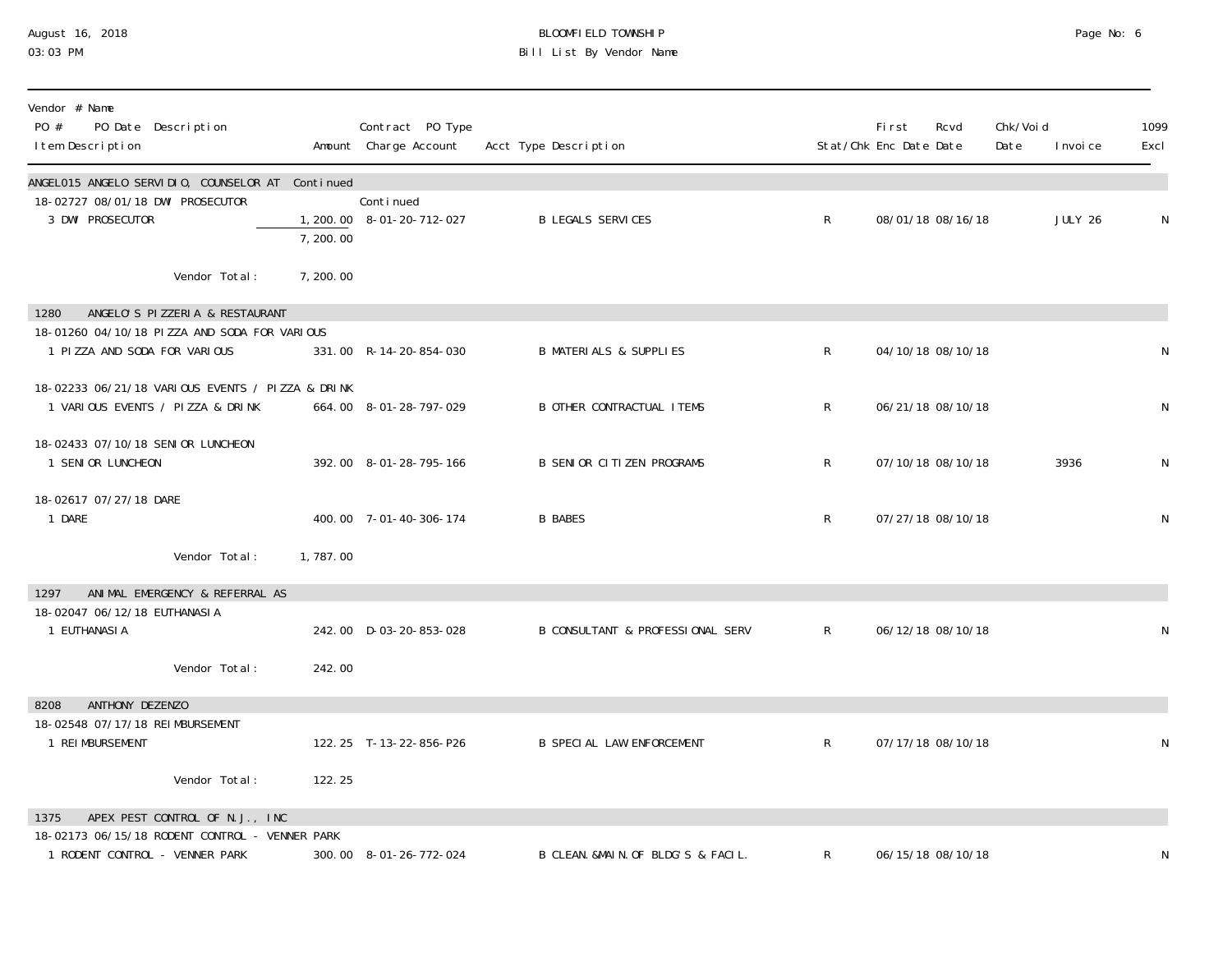### August 16, 2018 BLOOMFIELD TOWNSHIP Page No: 7 03:03 PM Bill List By Vendor Name

| Vendor # Name<br>$P0 \#$<br>PO Date Description<br>I tem Description                                 |          | Contract PO Type<br>Amount Charge Account | Acct Type Description                   |              | First<br>Stat/Chk Enc Date Date | Rcvd              | Chk/Voi d<br>Date | I nvoi ce | 1099<br>Excl |
|------------------------------------------------------------------------------------------------------|----------|-------------------------------------------|-----------------------------------------|--------------|---------------------------------|-------------------|-------------------|-----------|--------------|
| APEX PEST CONTROL OF N.J., INC Continued<br>1375<br>18-02174 06/15/18 PEST CONTROL - MUNICIPAL BLDG. |          |                                           |                                         |              |                                 |                   |                   |           |              |
| 1 PEST CONTROL - MUNICIPAL BLDG.                                                                     |          | 65.00 8-01-26-772-024                     | B CLEAN. &MAIN. OF BLDG'S & FACIL.      | $\mathsf{R}$ |                                 | 06/15/18 08/10/18 |                   | 185681    | N            |
| 18-02182 06/15/18 MONTHLY PEST CONTROL-TOWN BLFD<br>1 MONTHLY PEST CONTROL-TOWN BLFD                 |          | 130.00 8-01-26-772-024                    | B CLEAN. &MAIN. OF BLDG'S & FACIL.      | $\mathsf{R}$ |                                 | 06/15/18 08/10/18 |                   |           | ${\sf N}$    |
| Vendor Total:                                                                                        | 495.00   |                                           |                                         |              |                                 |                   |                   |           |              |
| AQUATIC TECHNOLOGIES, INC.<br>1701                                                                   |          |                                           |                                         |              |                                 |                   |                   |           |              |
| 18-02134 06/14/18 INVOICE: 11161<br>1 INVOICE: 11161                                                 |          | 1, 437.50 8-01-26-769-024                 | B MAINTENANCE OF BUILDINGS & FACILITIES | R            |                                 | 06/14/18 08/10/18 |                   | 11161     | N            |
| Vendor Total:                                                                                        | 1,437.50 |                                           |                                         |              |                                 |                   |                   |           |              |
| ARCTIC FALLS<br>1818                                                                                 |          |                                           |                                         |              |                                 |                   |                   |           |              |
| 18-02453 07/11/18 WATER<br>1 WATER                                                                   |          | 12.80 8-01-27-785-036                     | <b>B OFFICE SUPPLIES</b>                | R            |                                 | 07/11/18 08/10/18 |                   | 169038    |              |
| 2 WATER                                                                                              |          | 7.40 8-01-27-785-036                      | <b>B OFFICE SUPPLIES</b>                | R            |                                 | 07/11/18 08/10/18 |                   | 169037    | ${\sf N}$    |
| 3 WATER                                                                                              | 84.20    | 64.00 8-01-27-785-036                     | <b>B OFFICE SUPPLIES</b>                | R            |                                 | 07/11/18 08/10/18 |                   | 900120    | ${\sf N}$    |
| 18-02471 07/12/18 WATER                                                                              |          |                                           |                                         |              |                                 |                   |                   |           |              |
| 1 WATER                                                                                              |          | 14.94 8-01-22-725-030                     | <b>B MATERIALS &amp; SUPPLIES</b>       | R.           |                                 | 07/12/18 08/10/18 |                   | 168378    | ${\sf N}$    |
| 18-02503 07/13/18 BPA WATER CHARGE - QTRLY RENT                                                      |          |                                           |                                         |              |                                 |                   |                   |           |              |
| 1 BPA WATER CHARGE - QTRLY RENT                                                                      |          | 15.96 8-07-20-512-036                     | <b>B OFFICE SUPPLIES</b>                | R            |                                 | 07/13/18 08/10/18 |                   | 059467    | N            |
| 18-02522 07/17/18 Water                                                                              |          |                                           |                                         |              |                                 |                   |                   |           |              |
| 1 Water                                                                                              |          | 14.94 8-01-22-725-030                     | <b>B MATERIALS &amp; SUPPLIES</b>       | R            |                                 | 07/17/18 08/10/18 |                   | 169322    | ${\sf N}$    |
| 18-02533 07/17/18 INVOICE: 059155<br>1 I NVOI CE: 059155                                             |          | 57.00 8-01-26-767-035                     | B JANI TORI AL & HOUSEHOLD SUPPLY       | $\mathsf R$  |                                 | 07/17/18 08/10/18 |                   | 059155    | N            |
| 18-02562 07/23/18 WATER TAX AND FINANCE<br>1 4 BOTTLES AND TRANSPORTATION                            |          | 27.74 8-05-20-512-036                     | <b>B OFFICE SUPPLIES</b>                | R            |                                 | 07/23/18 08/10/18 |                   | 169316    | ${\sf N}$    |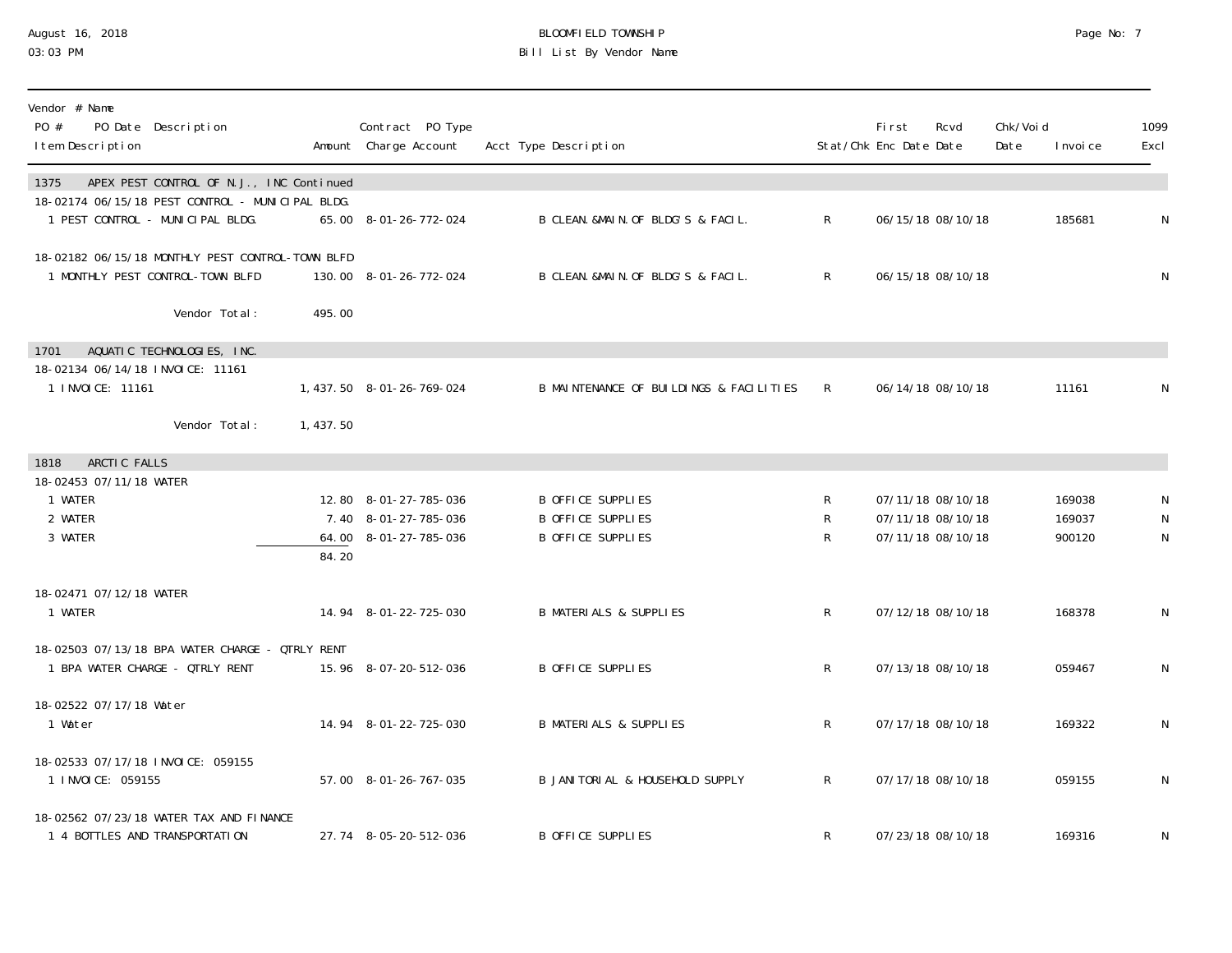## August 16, 2018 BLOOMFIELD TOWNSHIP Page No: 8 03:03 PM Bill List By Vendor Name

| Vendor # Name<br>PO #<br>PO Date Description<br>I tem Description                                                    |              | Contract PO Type<br>Amount Charge Account                                             | Acct Type Description                                                            |                       | <b>First</b><br>Stat/Chk Enc Date Date | Rcvd                                                        | Chk/Voi d<br>Date | I nvoi ce               | 1099<br>Excl        |
|----------------------------------------------------------------------------------------------------------------------|--------------|---------------------------------------------------------------------------------------|----------------------------------------------------------------------------------|-----------------------|----------------------------------------|-------------------------------------------------------------|-------------------|-------------------------|---------------------|
| ARCTIC FALLS<br>1818<br>18-02688 07/30/18 BPA WATER DELIVERY - 07/30/18<br>1 BPA WATER DELIVERY - 07/30/18           | Continued    | 22.41 8-07-20-512-036                                                                 | <b>B OFFICE SUPPLIES</b>                                                         | $\mathsf{R}$          |                                        | 07/30/18 08/15/18                                           |                   | 169978                  | N                   |
| Vendor Total:                                                                                                        | 237.19       |                                                                                       |                                                                                  |                       |                                        |                                                             |                   |                         |                     |
| ARH ASSOCIATES<br>00303<br>18-02598 07/24/18 LIONGATE-ENGINEERING PROF FEES                                          |              |                                                                                       |                                                                                  |                       |                                        |                                                             |                   |                         |                     |
| 1 LIONGATE-ENGINEERING APR 2018<br>2 LIONGATE-ENGINEERING MAY 2018<br>3 LIONGATE-ENGINEERING JUN 2018                | 94, 938.80   | 82,008.80 T-13-56-013-0ST<br>6, 557. 50 T-13-56-013-0ST<br>6, 372. 50 T-13-56-013-0ST | <b>B RES. OPEN SPACE</b><br><b>B RES. OPEN SPACE</b><br><b>B RES. OPEN SPACE</b> | $\mathsf R$<br>R<br>R |                                        | 07/24/18 08/10/18<br>07/24/18 08/10/18<br>07/24/18 08/10/18 |                   | 64240<br>64527<br>64649 | N<br>${\sf N}$<br>N |
| 18-02626 07/27/18 SIX POINTS PROJECT 2017<br>1 SIX POINTS PROJECT 2017                                               |              |                                                                                       | B 2014 STREET RESURFACING - 14-15a                                               | $\mathsf{R}$          |                                        | 07/27/18 08/10/18                                           |                   |                         | N                   |
| Vendor Total:                                                                                                        | 115, 542. 55 |                                                                                       |                                                                                  |                       |                                        |                                                             |                   |                         |                     |
| ARROW ELEVATOR, INC.<br>1703<br>18-02307 06/26/18 ELEVATOR REPAIR - CIVIC CENTER<br>1 ELEVATOR REPAIR - CIVIC CENTER |              | 390.00 8-01-26-772-030                                                                | <b>B MATERIALS &amp; SUPPLIES</b>                                                | $\mathsf R$           |                                        | 06/26/18 08/10/18                                           |                   | 84174                   | N                   |
| 18-02308 06/26/18 ELEVATOR REPAIR - CIVIC CENTER<br>1 ELEVATOR REPAIR - CIVIC CENTER                                 |              | 705.00 8-01-26-772-024                                                                | B CLEAN. &MAIN. OF BLDG'S & FACIL.                                               | $\mathsf{R}$          |                                        | 06/26/18 08/10/18                                           |                   | 84164                   | N                   |
| Vendor Total:                                                                                                        | 1,095.00     |                                                                                       |                                                                                  |                       |                                        |                                                             |                   |                         |                     |
| ART KIDS ACADEMY<br>1707<br>18-02027 06/11/18 MAY INVOICE - ART KIDS ACADEMY<br>1 MAY INVOICE - ART KIDS ACADEMY     |              | 2, 200.00 G-02-40-310-008                                                             | B SFY 2018 ROID GRANT                                                            | $\mathsf{R}$          |                                        | 06/11/18 08/10/18                                           |                   |                         | N                   |
| Vendor Total:                                                                                                        | 2, 200.00    |                                                                                       |                                                                                  |                       |                                        |                                                             |                   |                         |                     |
| ASSOCIATION FOR RETARDED<br>1804<br>18-02045 06/12/18 4TH QUARTER PAYMENT<br>1 4TH QUARTER PAYMENT                   |              | 5,000.00 B-19-17-446-028                                                              | B CONSULTANT & PROFESSIONAL SERVICES                                             | R.                    |                                        | 06/12/18 08/10/18                                           |                   |                         | N                   |
| Vendor Total:                                                                                                        | 5,000.00     |                                                                                       |                                                                                  |                       |                                        |                                                             |                   |                         |                     |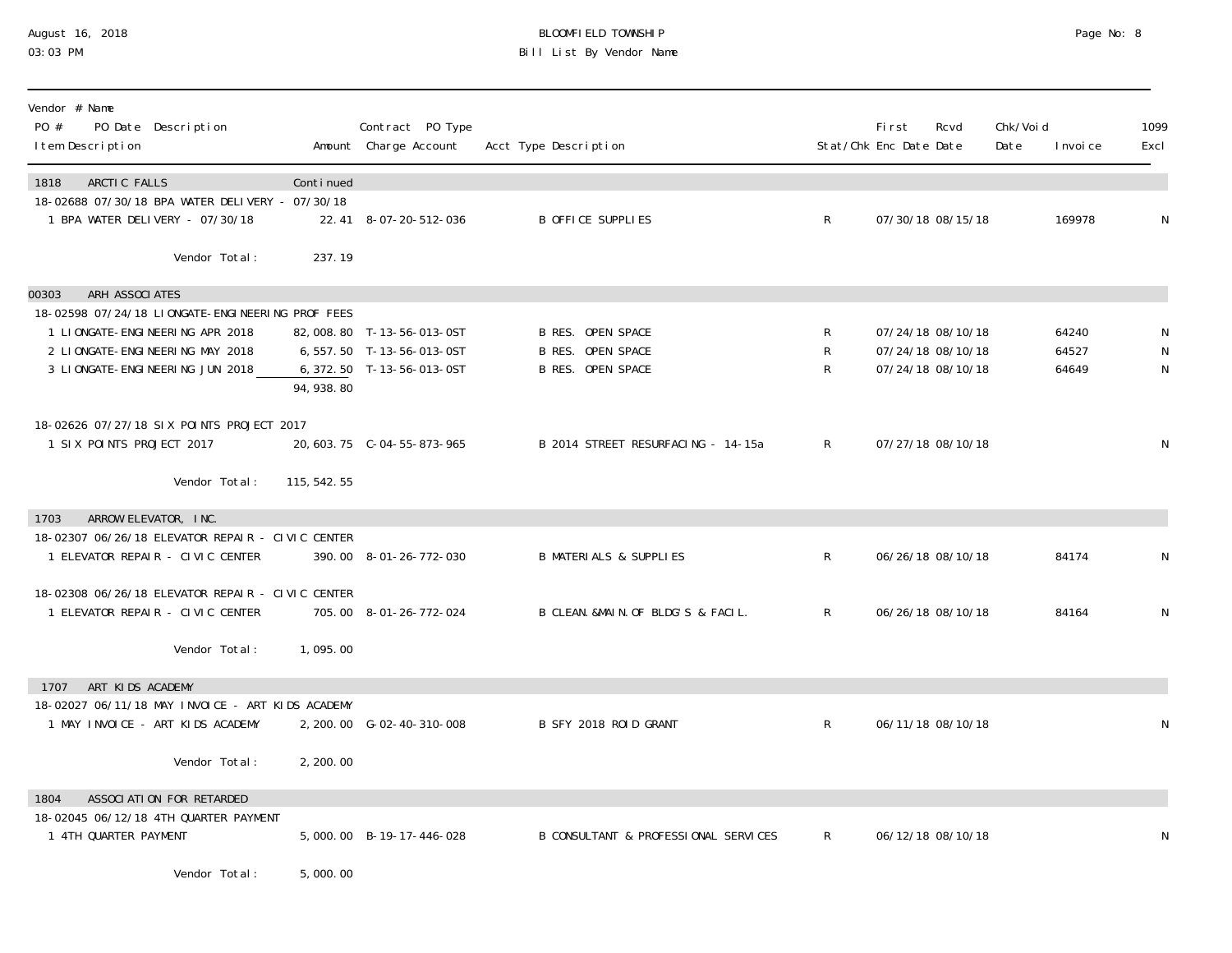### August 16, 2018 BLOOMFIELD TOWNSHIP Page No: 9 03:03 PM Bill List By Vendor Name

| Vendor # Name<br>PO #<br>PO Date Description<br>I tem Description                                                                                             |             | Contract PO Type<br>Amount Charge Account                 | Acct Type Description                                               |        | <b>First</b><br>Stat/Chk Enc Date Date | Rcvd                                   | Chk/Voi d<br>Date | I nvoi ce | 1099<br>Excl |
|---------------------------------------------------------------------------------------------------------------------------------------------------------------|-------------|-----------------------------------------------------------|---------------------------------------------------------------------|--------|----------------------------------------|----------------------------------------|-------------------|-----------|--------------|
| ATLANTIC COAST ALARM SYSTEMS<br>1898<br>18-01998 06/08/18 NEW VIDEO INTERCOM SYSTEM-FPB<br>1 NEW VIDEO INTERCOM SYSTEM-FPB<br>2 NEW VIDEO INTERCOM SYSTEM-FPB | 925.00      | 655.67 C-04-55-837-985<br>269.33 C-04-55-861-985          | <b>B FIRE DEPARTMENT</b><br>B 2012 IMPROVEMENTS FIRE STATIONS 3 & 4 | R<br>R |                                        | 06/08/18 08/10/18<br>06/08/18 08/10/18 |                   |           |              |
| Vendor Total:                                                                                                                                                 | 925.00      |                                                           |                                                                     |        |                                        |                                        |                   |           |              |
| ATLANTI C ENVI RONMENTAL<br>1900                                                                                                                              |             |                                                           |                                                                     |        |                                        |                                        |                   |           |              |
| 18-02419 07/10/18 PROFESSIONAL SERVICES<br>1 PROFESSIONAL SERVICES                                                                                            |             | 2, 262. 50 8-07-20-512-028                                | B CONSULTANT & PROFESSIONAL SERVICES                                | R      |                                        | 07/10/18 08/10/18                      |                   | 101426    |              |
| 18-02420 07/10/18 PROFESSIONAL SERVICES<br>1 PROFESSIONAL SERVICES                                                                                            |             | 26, 650. 00 8-07-20-512-028                               | B CONSULTANT & PROFESSIONAL SERVICES                                | R.     |                                        | 07/10/18 08/10/18                      |                   | 102061    | N            |
| Vendor Total:                                                                                                                                                 | 28, 912. 50 |                                                           |                                                                     |        |                                        |                                        |                   |           |              |
| 1901<br>ATLANTIC UNIFORM CO., INC                                                                                                                             |             |                                                           |                                                                     |        |                                        |                                        |                   |           |              |
| 18-01571 05/10/18 ARMOR EXPRESS VESTS<br>1 ARMOR EXPRESS VESTS                                                                                                | 20, 130, 00 | 11, 222. 54 G-02-40-309-004<br>8, 907. 46 8-01-25-745-030 | B 2017 Body Armor Grant<br><b>B MATERIALS &amp; SUPPLIES</b>        | R.     |                                        | 05/10/18 08/10/18                      |                   | A50440    |              |
| 18-02450 07/10/18 BPA UNI FORMS-COATS/BOOTS/SHIRT<br>1 BPA UNI FORMS-COATS/BOOTS/SHIRT                                                                        |             | 2, 453. 28 8-07-20-512-028                                | B CONSULTANT & PROFESSIONAL SERVICES                                | R      |                                        | 07/10/18 08/10/18                      |                   | A47507    | N            |
| 18-02454 07/11/18 ARMOR EXPRESS VESTS<br>1 ARMOR EXPRESS VESTS                                                                                                |             | 3, 355.00 G-02-40-319-000                                 | B BULLETPROOF VEST PARTNERSHIP - FED 2016 R                         |        |                                        | 07/11/18 08/10/18                      |                   |           | N            |
| Vendor Total:                                                                                                                                                 | 25, 938. 28 |                                                           |                                                                     |        |                                        |                                        |                   |           |              |
| AUTOMOTIVE BRAKE COMPANY<br>2005<br>18-02083 06/14/18 INVOICE: 1804084                                                                                        |             |                                                           |                                                                     |        |                                        |                                        |                   |           |              |
| 1 I NVOI CE: 1804084                                                                                                                                          |             | 573.43 8-01-26-767-034                                    | B MOTOR VEHICLE PARTS & ACCESS.                                     | R      |                                        | 06/14/18 08/10/18                      |                   | 1804084   | N            |
| Vendor Total:                                                                                                                                                 | 573.43      |                                                           |                                                                     |        |                                        |                                        |                   |           |              |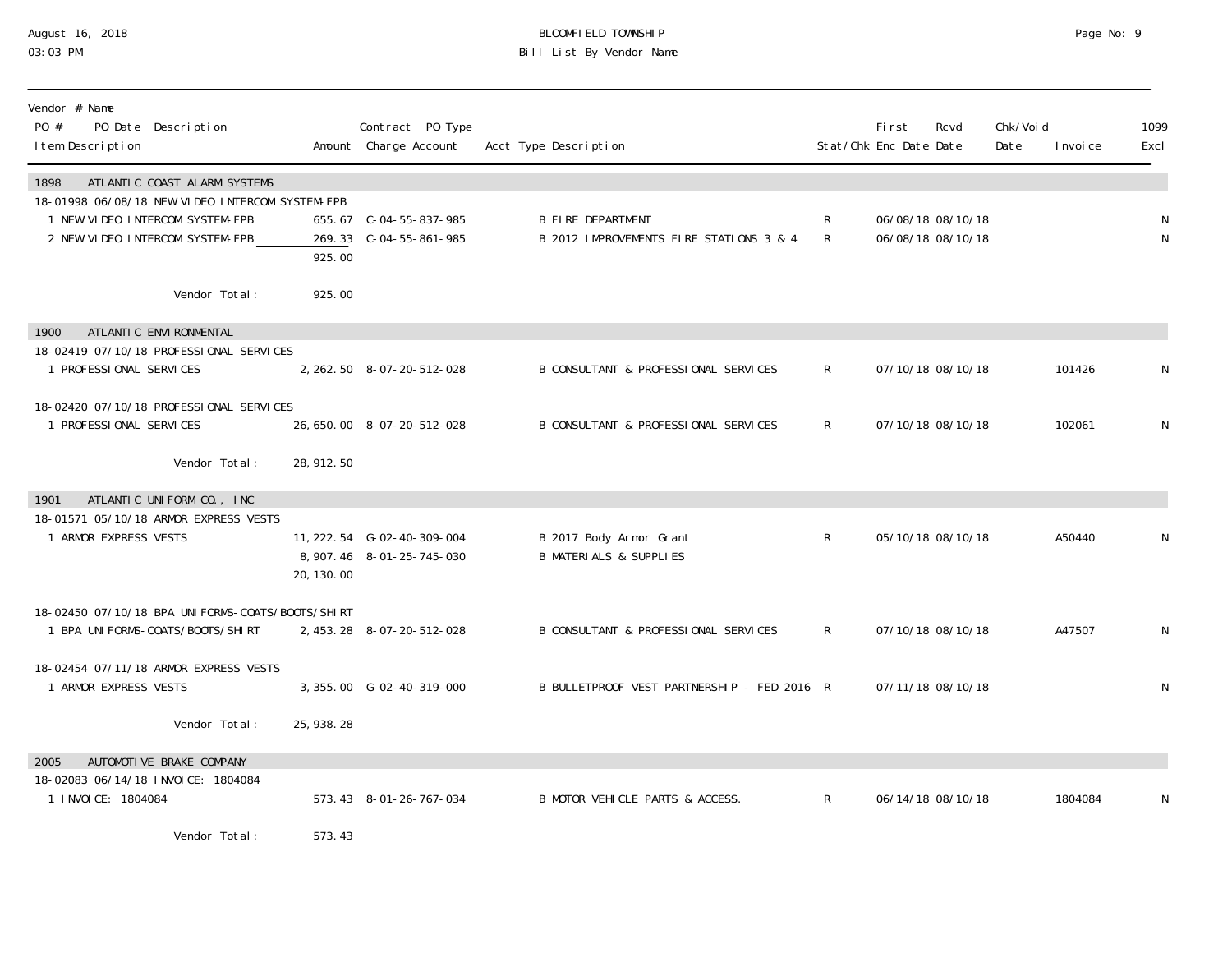## August 16, 2018 BLOOMFIELD TOWNSHIP Page No: 10 03:03 PM Bill List By Vendor Name

| Vendor # Name<br>PO #<br>PO Date Description<br>I tem Description                                                     |           | Contract PO Type<br>Amount Charge Account                                | Acct Type Description                                                                                 |                              | <b>First</b><br>Stat/Chk Enc Date Date                      | Rcvd | Chk/Voi d<br>Date | I nvoi ce                  | 1099<br>Excl           |
|-----------------------------------------------------------------------------------------------------------------------|-----------|--------------------------------------------------------------------------|-------------------------------------------------------------------------------------------------------|------------------------------|-------------------------------------------------------------|------|-------------------|----------------------------|------------------------|
| BASIC REFRIGERATION ANDAC INC.<br>2689                                                                                |           |                                                                          |                                                                                                       |                              |                                                             |      |                   |                            |                        |
| 18-02311 06/26/18 AIR CONDITIONING REPAIR<br>1 AIR CONDITIONING REPAIR                                                |           | 130.00 8-01-26-772-024                                                   | B CLEAN. &MAIN. OF BLDG'S & FACIL.                                                                    | $R_{\perp}$                  | 06/26/18 08/15/18                                           |      |                   | 6506                       | $\mathsf N$            |
| 18-02409 07/09/18 NO A/C FIRST FLOOR FIRE HQ<br>1 NO A/C FIRST FLOOR FIRE HQ                                          |           | 130.00 8-01-25-752-024                                                   | B MAINT. OF BLDG'S & FACILITIES                                                                       | $\mathsf{R}$                 | 07/09/18 08/15/18                                           |      |                   | 6607                       | $\mathsf{N}$           |
| 18-02570 07/23/18 AIR CONDITIONER REPAIR<br>1 AIR CONDITIONER REPAIR                                                  |           | 5,060.00 8-01-26-772-024                                                 | B CLEAN. &MAIN. OF BLDG'S & FACIL.                                                                    | $\mathsf{R}$                 | 07/23/18 08/15/18                                           |      |                   | 6532                       | N                      |
| Vendor Total:                                                                                                         | 5,320.00  |                                                                          |                                                                                                       |                              |                                                             |      |                   |                            |                        |
| BELLS SECURITY SALES INC.<br>3007                                                                                     |           |                                                                          |                                                                                                       |                              |                                                             |      |                   |                            |                        |
| 18-02302 06/26/18 INVOICE: 144601-1<br>1 INVOICE: 144601-1                                                            |           | $6.60$ $8-01-26-767-035$                                                 | B JANITORIAL & HOUSEHOLD SUPPLY                                                                       | $\mathsf{R}$                 | 06/26/18 08/15/18                                           |      |                   | 144601-1                   | N                      |
| 18-02498 07/13/18 REKEY LOCKS AND NEW KEYS - FPB<br>1 REKEY MEDECO CYLINDER<br>2 MEDECO KEY CUT<br>3 CARD WITH 2 KEYS | 207.60    | 42.00 8-01-25-752-024<br>132.00 8-01-25-752-024<br>33.60 8-01-25-752-024 | B MAINT. OF BLDG'S & FACILITIES<br>B MAINT. OF BLDG'S & FACILITIES<br>B MAINT. OF BLDG'S & FACILITIES | R<br>R<br>R.                 | 07/13/18 08/15/18<br>07/13/18 08/15/18<br>07/13/18 08/15/18 |      |                   | 145329<br>145329<br>145329 | N<br>N<br>$\mathsf{N}$ |
| 18-02745 08/01/18 DIR. OFFICE DOOR<br>1 DIR. OFFICE DOOR                                                              |           | 223.50 8-01-25-745-130                                                   | B MI SCELLANEOUS OFFICE EXPENSES                                                                      | $\mathsf{R}$                 | 08/01/18 08/16/18                                           |      |                   | 145800-1                   | $\mathsf{N}$           |
| Vendor Total:                                                                                                         | 437.70    |                                                                          |                                                                                                       |                              |                                                             |      |                   |                            |                        |
| BEVAN, MOSCA & GIUDITTA, P.C.<br>3315<br>18-02336 06/27/18 Retainer for July to Dec 2018<br>2 July<br>3 August        | 26,666.66 | B<br>13, 333. 33 8-01-20-712-027<br>13, 333. 33 8-01-20-712-027          | <b>B LEGALS SERVICES</b><br><b>B LEGALS SERVICES</b>                                                  | $\mathsf{R}$<br>$\mathsf{R}$ | 06/27/18 08/15/18<br>06/27/18 08/15/18                      |      |                   | JULY<br>AUGUST             | $\mathsf N$            |
| Vendor Total:                                                                                                         | 26,666.66 |                                                                          |                                                                                                       |                              |                                                             |      |                   |                            |                        |
| BLOOMFIELD CENTER ALLIANCE<br>3676                                                                                    |           |                                                                          |                                                                                                       |                              |                                                             |      |                   |                            |                        |
| 18-02514 07/17/18 FACADE PROGRAM<br>1 FACADE PROGRAM                                                                  |           | 2, 792.00 B-19-15-425-028                                                | B CONSULTANT & PROFESSIONAL SERVICES                                                                  | R                            | 07/17/18 08/15/18                                           |      |                   | 02-2018                    | N                      |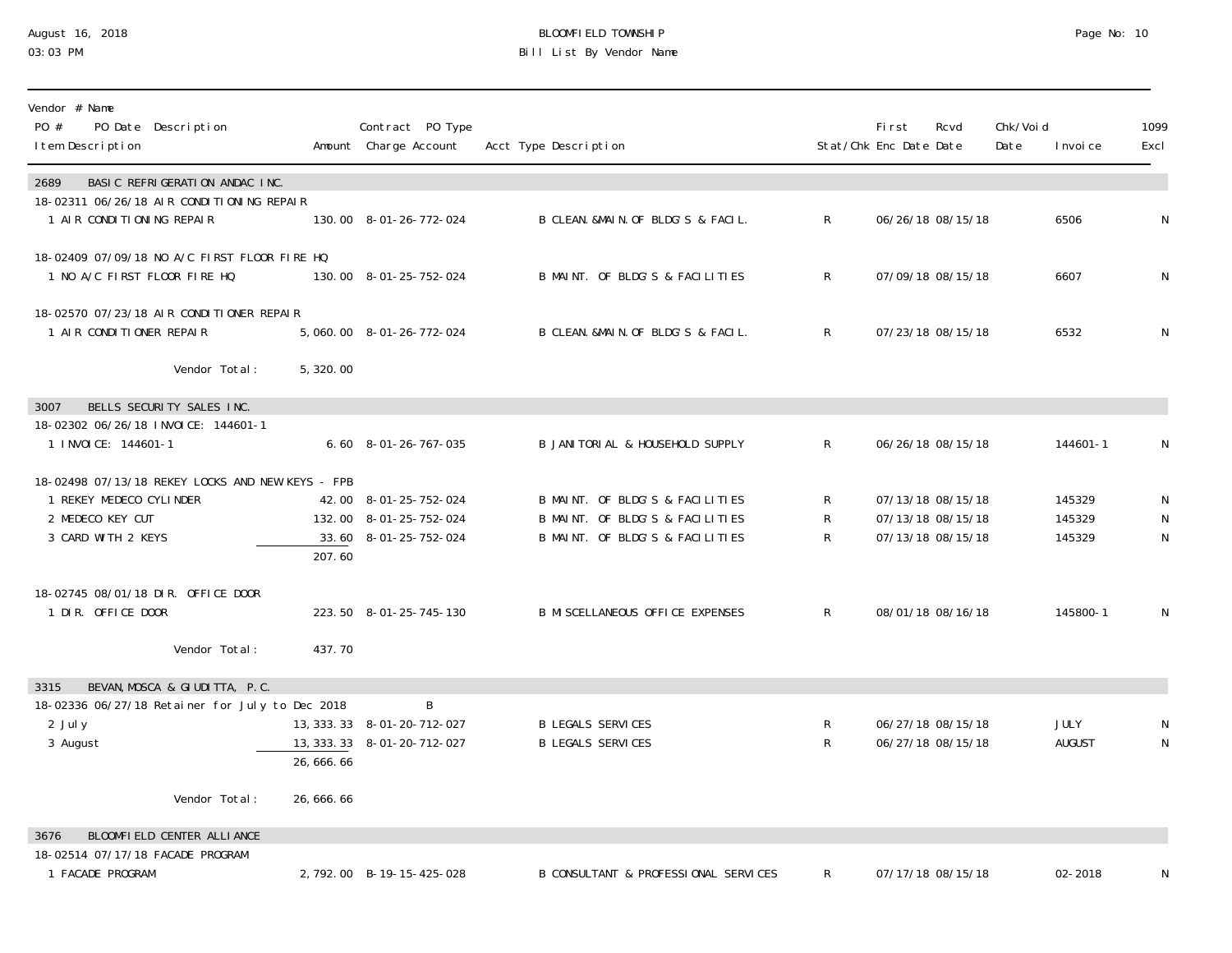## August 16, 2018 BLOOMFIELD TOWNSHIP Page No: 11 03:03 PM Bill List By Vendor Name

| Vendor # Name<br>PO Date Description<br>PO #<br>I tem Description                    |           | Contract PO Type<br>Amount Charge Account | Acct Type Description                       |              | <b>First</b><br>Stat/Chk Enc Date Date | Rcvd              | Chk/Voi d<br>Date | I nvoi ce                | 1099<br>Excl      |
|--------------------------------------------------------------------------------------|-----------|-------------------------------------------|---------------------------------------------|--------------|----------------------------------------|-------------------|-------------------|--------------------------|-------------------|
| BLOOMFIELD CENTER ALLIANCE<br>3676<br>18-02716 08/01/18 30' 18 SID'S REIMBURSEMENT   | Continued |                                           |                                             |              |                                        |                   |                   |                          |                   |
| 1 3RD QTR 2018 SIDS REIMBURSE                                                        |           | 92, 868. 28  8-01-20-216-000              | B S. I.D. TAXES PAYABLE                     | $\mathsf{R}$ |                                        | 08/01/18 08/15/18 |                   |                          | N                 |
| Vendor Total:                                                                        | 95,660.28 |                                           |                                             |              |                                        |                   |                   |                          |                   |
| BLOOMFIELD CENTER URB REN, LLC<br>83845                                              |           |                                           |                                             |              |                                        |                   |                   |                          |                   |
| 18-02159 06/14/18 BPA WATER USAGE: 4/19 - 5/18<br>1 BPA WATER USAGE: 4/19 - 5/18     |           | 53.81 8-07-20-512-024                     | B CLEANING & MAINT. BUILDING & FACILITIES R |              |                                        | 06/14/18 08/15/18 |                   | $06 - 07 - 18$           | N                 |
| 18-02298 06/22/18 CAM CHGS/TAX ESTIMATE JUL 2018<br>1 CAM CHGS/TAX ESTIMATE JUL 2018 |           | 529.00 8-07-20-512-024                    | B CLEANING & MAINT. BUILDING & FACILITIES R |              |                                        | 06/22/18 08/15/18 |                   | 231076                   | N                 |
| 18-02448 07/10/18 BPA WATER USAGE: 5/18 - 6/20<br>1 BPA WATER USAGE: 5/18 - 6/20     |           | 53.81 8-07-20-512-024                     | B CLEANING & MAINT. BUILDING & FACILITIES R |              |                                        | 07/10/18 08/15/18 |                   | $06 - 27 - 18$           | N                 |
|                                                                                      |           |                                           |                                             |              |                                        |                   |                   |                          |                   |
| 18-02798 08/07/18 CAM CHGS/TAX ESTIMATE AUG 2018<br>1 CAM CHGS/TAX ESTIMATE AUG 2018 |           | 529.00 8-07-20-512-024                    | B CLEANING & MAINT. BUILDING & FACILITIES R |              |                                        | 08/07/18 08/16/18 |                   | 232532                   | N                 |
| 18-02799 08/07/18 BPA WATER USAGE: 6/20 - 7/18<br>1 BPA WATER USAGE: 6/20 - 7/18     |           | 53.81 8-07-20-512-024                     | B CLEANING & MAINT. BUILDING & FACILITIES R |              |                                        | 08/07/18 08/16/18 |                   | $07 - 30 - 18$           | N                 |
| Vendor Total:                                                                        | 1, 219.43 |                                           |                                             |              |                                        |                   |                   |                          |                   |
| BLUE3005 BLUE 360 MEDIA LLC                                                          |           |                                           |                                             |              |                                        |                   |                   |                          |                   |
| 18-02258 06/21/18 MV & TRAFFIC LAWS UPDATE<br>1 MV & TRAFFIC LAWS OF UPDATE          |           | 47.00 8-01-25-752-133                     | <b>B BOOKS &amp; PUBLICATIONS</b>           |              |                                        | 06/21/18 08/15/18 |                   |                          |                   |
| 2 SHIPPING AND HANDLING                                                              | 53.25     | $6.25$ $8-01-25-752-133$                  | <b>B BOOKS &amp; PUBLICATIONS</b>           | R<br>R.      |                                        | 06/21/18 08/15/18 |                   | I NV-25154<br>I NV-25154 | N<br>$\mathsf{N}$ |
| Vendor Total:                                                                        | 53.25     |                                           |                                             |              |                                        |                   |                   |                          |                   |
| BOARD OF EDUCATION<br>82375                                                          |           |                                           |                                             |              |                                        |                   |                   |                          |                   |
| 18-02026 06/11/18 TRIP - DONALDSON FARMS 6/10/18<br>1 TRIP - DONALDSON FARMS 6/10/18 |           | 300.00 G-02-40-310-008                    | B SFY 2018 ROID GRANT                       | $\mathsf{R}$ |                                        | 06/11/18 08/15/18 |                   |                          | N                 |

Vendor Total: 300.00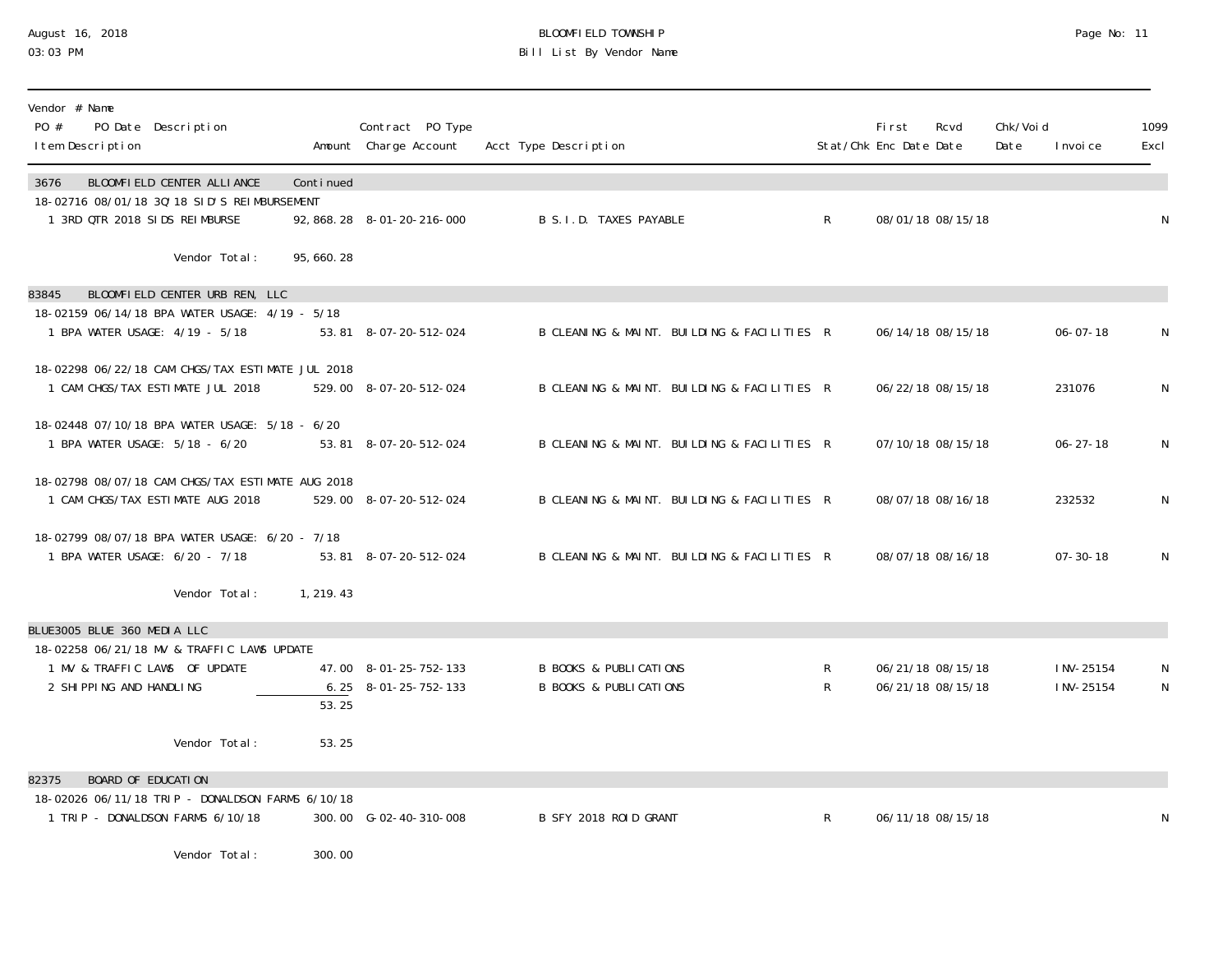### August 16, 2018 BLOOMFIELD TOWNSHIP Page No: 12 03:03 PM Bill List By Vendor Name

| Vendor # Name<br>PO #<br>PO Date Description<br>I tem Description                    |          | Contract PO Type<br>Amount Charge Account | Acct Type Description             |              | Fi rst<br>Stat/Chk Enc Date Date | Rcvd              | Chk/Voi d<br>Date | I nvoi ce   | 1099<br>Excl |
|--------------------------------------------------------------------------------------|----------|-------------------------------------------|-----------------------------------|--------------|----------------------------------|-------------------|-------------------|-------------|--------------|
| 4312 BRIGHT VIEW ENGINEERING, LLC<br>18-02580 07/23/18 SERVICES TRAFFIC CONSULTING   |          |                                           |                                   |              |                                  |                   |                   |             |              |
| 1 SERVICES TRAFFIC CONSULTING                                                        |          | 1,035.00 8-01-20-715-028                  | B CONSULTANT & PROFESSIONAL SVC.  | $\mathsf{R}$ |                                  | 07/23/18 08/15/18 |                   | 181101-1    | N            |
| 18-02581 07/23/18 SERVICES TRAFFIC CONSULTING<br>1 SERVICES TRAFFIC CONSULTING       |          | 600.00 8-01-20-715-028                    | B CONSULTANT & PROFESSIONAL SVC.  | $\mathsf{R}$ |                                  | 07/23/18 08/15/18 |                   | 181102-3    | N            |
| 18-02582 07/23/18 SERVICES TRAFFIC CONSULTING<br>1 SERVICES TRAFFIC CONSULTING       |          | 1,567.50 8-01-20-715-028                  | B CONSULTANT & PROFESSIONAL SVC.  | $\mathsf{R}$ |                                  | 07/23/18 08/15/18 |                   | 181103-1    | N            |
| 18-02583 07/23/18 SERVICES TRAFFIC CONSULTING<br>1 SERVICES TRAFFIC CONSLUTING       |          | 1,470.00 8-01-20-715-028                  | B CONSULTANT & PROFESSIONAL SVC.  | $\mathsf{R}$ |                                  | 07/23/18 08/15/18 |                   | 181104-1    | $\mathsf N$  |
| Vendor Total:                                                                        | 4,672.50 |                                           |                                   |              |                                  |                   |                   |             |              |
| 4499<br><b>BROADVIEW NETWORKS</b>                                                    |          |                                           |                                   |              |                                  |                   |                   |             |              |
| 18-02652 07/27/18 BROADVI EW/WI NDSTREAM MONTHLY<br>1 BROADVI EW/WI NDSTREAM MONTHLY |          | 2, 824.47 8-01-31-820-076                 | <b>B TELEPHONE</b>                | $\mathsf{R}$ |                                  | 07/27/18 08/15/18 |                   | 17876173    | N            |
| Vendor Total:                                                                        | 2,824.47 |                                           |                                   |              |                                  |                   |                   |             |              |
| BROOKDALE SHOP-RITE<br>4316                                                          |          |                                           |                                   |              |                                  |                   |                   |             |              |
| 18-02415 07/10/18 SUMMER CAMP SNACKS & SUPPLIES<br>1 SUMMER CAMP SNACKS & SUPPLIES   |          | 269.25 8-01-28-795-066                    | <b>B RECREATION SUPPLIES</b>      | R            |                                  | 07/10/18 08/15/18 |                   | 02150405689 | N            |
| 18-02425 07/10/18 SUMMER CAMP SUPPLIES<br>1 SUMMER CAMP SUPPLIES                     |          | 438.28 R-14-20-854-030                    | <b>B MATERIALS &amp; SUPPLIES</b> | $\mathsf{R}$ |                                  | 07/10/18 08/15/18 |                   | 02150508657 | N            |
| 18-02527 07/17/18 SUMMER CAMP SNACKS<br>1 SUMMER CAMP SNACKS                         |          | 217.30 R-14-20-854-030                    | <b>B MATERIALS &amp; SUPPLIES</b> | $\mathsf{R}$ |                                  | 07/17/18 08/15/18 |                   | 02150153826 | $\mathsf{N}$ |
| 18-02551 07/18/18 COOKING SPORTS CLINIC SUPPLIES<br>1 COOKING SPORTS CLINIC SUPPLIES |          | 516.36 R-14-20-854-030                    | <b>B MATERIALS &amp; SUPPLIES</b> | $R_{\perp}$  |                                  | 07/18/18 08/15/18 |                   |             | N            |
| 18-02565 07/23/18 SNACKS FOR SUMMER PLAY GROUP<br>1 SNACKS FOR SUMMER PLAY GROUP     |          | 248.27 R-14-20-854-030                    | B MATERIALS & SUPPLIES            | R            |                                  | 07/23/18 08/15/18 |                   | 02150506831 | N            |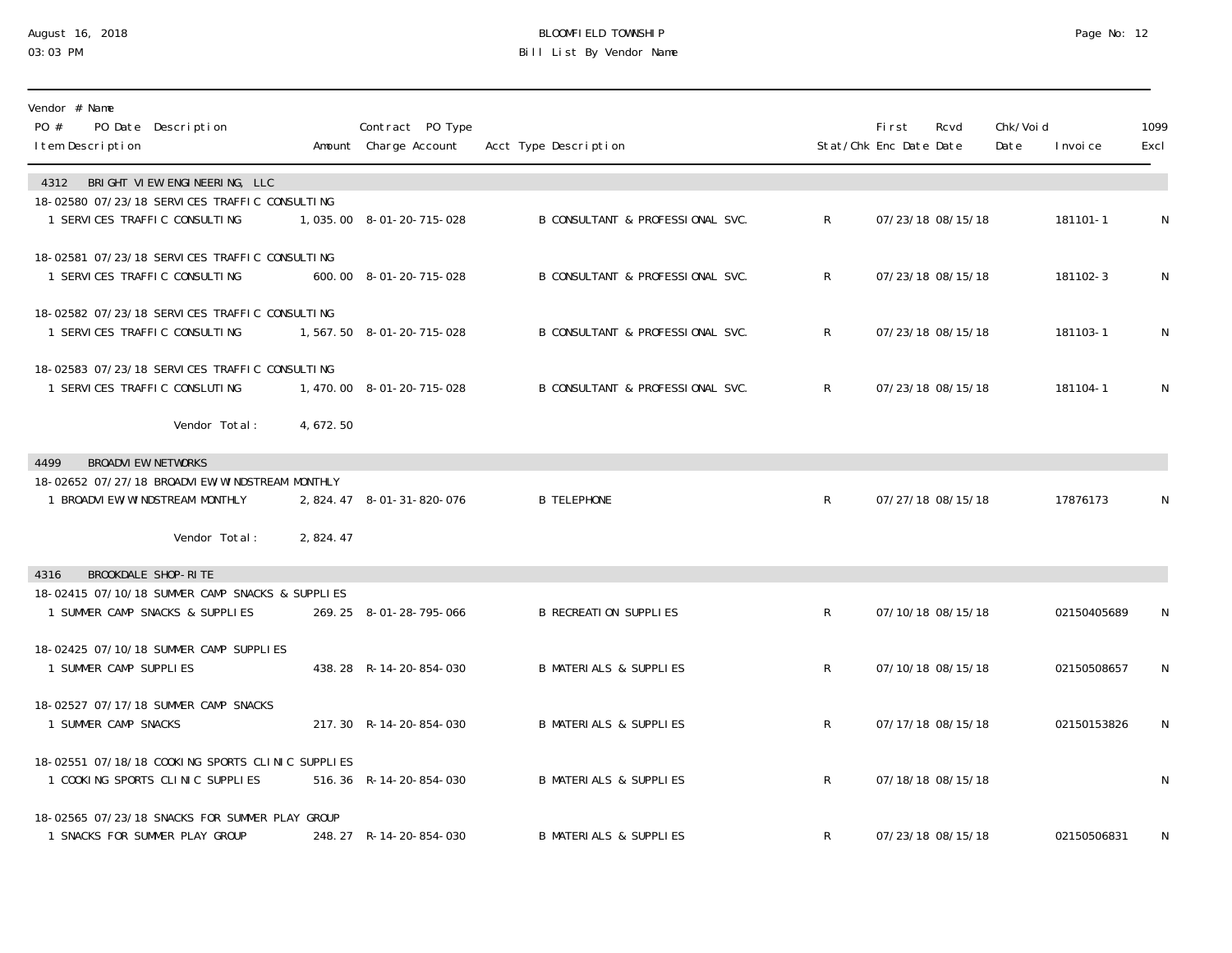### August 16, 2018 BLOOMFIELD TOWNSHIP Page No: 13 03:03 PM Bill List By Vendor Name

| Vendor # Name<br>PO #<br>PO Date Description<br>I tem Description                                           |            | Contract PO Type<br>Amount Charge Account | Acct Type Description                       |              | First<br>Stat/Chk Enc Date Date | Rcvd              | Chk/Voi d<br>Date | I nvoi ce   | 1099<br>Excl |
|-------------------------------------------------------------------------------------------------------------|------------|-------------------------------------------|---------------------------------------------|--------------|---------------------------------|-------------------|-------------------|-------------|--------------|
| BROOKDALE SHOP-RITE<br>4316<br>18-02637 07/27/18 PLAYGROUP SNACKS FOR CAMP<br>1 PLAYGROUP SNACKS FOR CAMP   | Continued  | 72.74 R-14-20-854-030                     | <b>B MATERIALS &amp; SUPPLIES</b>           | $\mathsf{R}$ |                                 | 07/27/18 08/15/18 |                   | 02150148628 | N            |
| Vendor Total:                                                                                               | 1,762.20   |                                           |                                             |              |                                 |                   |                   |             |              |
| <b>BROOKSIDE GARDEN CENTER</b><br>4350<br>18-02071 06/14/18 INVOICE: 3B 2018<br>1 INVOICE: 3B 2018          |            | 1, 354. 25 8-01-26-769-024                | B MAINTENANCE OF BUILDINGS & FACILITIES     | $\mathsf{R}$ |                                 | 06/14/18 08/15/18 |                   | 3B 2018     | N            |
| Vendor Total:                                                                                               | 1, 354. 25 |                                           |                                             |              |                                 |                   |                   |             |              |
| BRUNO AND FERRARO<br>4388<br>18-01917 06/07/18 Rent Leveling Board - May 2018<br>1 Rent Leveling Board      |            | 300.00 8-01-20-714-028                    | <b>B CONSULTANT &amp; PROFESSIONAL SERV</b> | $\mathsf{R}$ |                                 | 06/07/18 08/15/18 |                   |             | N            |
| Vendor Total:                                                                                               | 300.00     |                                           |                                             |              |                                 |                   |                   |             |              |
| <b>BRUNSWICK ZONE</b><br>4372<br>18-02029 06/11/18 WEEK # 4 SUMMER CAMP TRIP<br>1 WEEK # 4 SUMMER CAMP TRIP |            | 1, 751. 15 R-14-20-854-030                | <b>B MATERIALS &amp; SUPPLIES</b>           | $\mathsf{R}$ |                                 | 06/11/18 08/15/18 |                   |             | N            |
| Vendor Total:                                                                                               | 1,751.15   |                                           |                                             |              |                                 |                   |                   |             |              |
| <b>BUDGET PRINT CENTER</b><br>4596<br>18-02166 06/15/18 UCC Supplies<br>1 Office Supplies                   |            | 509.35 8-01-22-726-030                    | <b>B MATERIALS &amp; SUPPLIES</b>           | $\mathsf R$  |                                 | 06/15/18 08/15/18 |                   | 174756      | N            |
| 18-02262 06/21/18 RESIDENT PARKING STICKERS<br>1 RESIDENT PARKING STICKERS                                  |            | 297.35 8-01-25-745-023                    | <b>B PRINTING</b>                           | $\mathsf{R}$ |                                 | 06/21/18 08/15/18 |                   | 175107      | N            |
| 18-02346 07/02/18 SUMMER OF FUN 11X17 FLYERS<br>1 SUMMER OF FUN 11X17 FLYERS                                |            | 193.50 8-01-28-795-023                    | <b>B PRINTING</b>                           | R            |                                 | 07/02/18 08/15/18 |                   | 175121      | N            |
| 18-02523 07/17/18 Office Supplies-UCC<br>1 Office Supplies-UCC                                              |            | 309.70 8-01-22-726-030                    | <b>B MATERIALS &amp; SUPPLIES</b>           | R            |                                 | 07/17/18 08/15/18 |                   | 175193      | N            |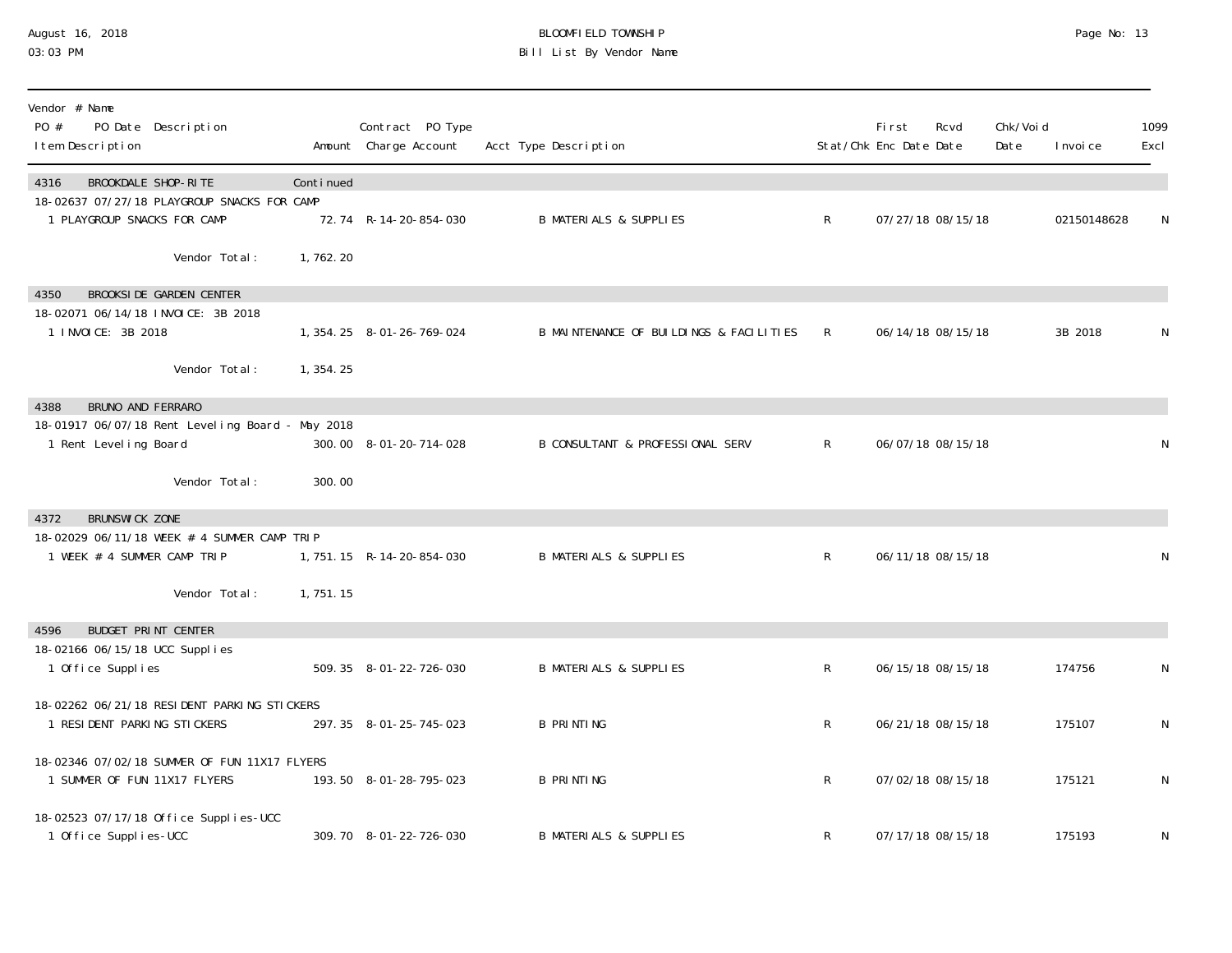# August 16, 2018 BLOOMFIELD TOWNSHIP Page No: 14 Bill List By Vendor Name

| Vendor # Name<br>PO #<br>PO Date Description<br>I tem Description                                                                             |           | Contract PO Type<br>Amount Charge Account                                                              | Acct Type Description                                                                                                                           |                   | First<br>Stat/Chk Enc Date Date | Rcvd                                                                             | Chk/Voi d<br>Date | I nvoi ce                 | 1099<br>Excl                                 |
|-----------------------------------------------------------------------------------------------------------------------------------------------|-----------|--------------------------------------------------------------------------------------------------------|-------------------------------------------------------------------------------------------------------------------------------------------------|-------------------|---------------------------------|----------------------------------------------------------------------------------|-------------------|---------------------------|----------------------------------------------|
| 4596<br><b>BUDGET PRINT CENTER</b>                                                                                                            | Continued |                                                                                                        |                                                                                                                                                 |                   |                                 |                                                                                  |                   |                           |                                              |
| 18-02554 07/18/18 BUSINESS CARDS<br>1 BUSINESS CARDS                                                                                          |           | 156.70 8-01-25-745-023                                                                                 | <b>B PRINTING</b>                                                                                                                               | $R_{\perp}$       |                                 | 07/18/18 08/15/18                                                                |                   | 175316                    | N                                            |
| 18-02728 08/01/18 BUSINESS CARDS<br>1 BUSINESS CARDS                                                                                          |           | 62.68 D-03-20-853-023                                                                                  | <b>B PRINTING</b>                                                                                                                               | $\mathsf R$       |                                 | 08/01/18 08/15/18                                                                |                   | 175553                    | N                                            |
| Vendor Total:                                                                                                                                 | 1,529.28  |                                                                                                        |                                                                                                                                                 |                   |                                 |                                                                                  |                   |                           |                                              |
| BUY-WISE AUTO PARTS<br>4617                                                                                                                   |           |                                                                                                        |                                                                                                                                                 |                   |                                 |                                                                                  |                   |                           |                                              |
| 18-02060 06/14/18 ECC 16-118 BID: 16-00640<br>1 ECC 16-118 BID: 16-00640<br>2 ECC 16-118 BID: 16-00640                                        | 3,718.83  | 5, 201. 70 8-01-26-767-034<br>1, 482. 87 - 8 - 01 - 26 - 767 - 034                                     | B MOTOR VEHICLE PARTS & ACCESS.<br>B MOTOR VEHICLE PARTS & ACCESS.                                                                              | R<br>$\mathsf{R}$ |                                 | 06/14/18 08/15/18<br>06/14/18 08/15/18                                           |                   | MAY DPW<br><b>MAY DPW</b> | N<br>N                                       |
| 18-02061 06/14/18 ECC 16-118 BID: 16-00640<br>1 ECC 16-118 BID: 16-00640                                                                      |           | 1, 397. 99 8-01-26-767-034                                                                             | B MOTOR VEHICLE PARTS & ACCESS.                                                                                                                 | $\mathsf{R}$      |                                 | 06/14/18 08/15/18                                                                |                   |                           | N                                            |
| 18-02066 06/14/18 ECC 16-118 BID: 16-00640<br>1 ECC 16-118 BID: 16-00640                                                                      |           | 547.99 8-01-26-767-034                                                                                 | B MOTOR VEHICLE PARTS & ACCESS.                                                                                                                 | $\mathsf{R}$      |                                 | 06/14/18 08/15/18                                                                |                   | <b>HEALTH MAY</b>         | N                                            |
| 18-02079 06/14/18 ECC 16-118 BID: 16-00640<br>1 ECC 16-118 BID: 16-00640                                                                      |           | 55.27 8-01-26-767-034                                                                                  | B MOTOR VEHICLE PARTS & ACCESS.                                                                                                                 | $R_{\perp}$       |                                 | 06/14/18 08/15/18                                                                |                   | FINANCE MAY               | N                                            |
| Vendor Total:                                                                                                                                 | 5,720.08  |                                                                                                        |                                                                                                                                                 |                   |                                 |                                                                                  |                   |                           |                                              |
| CCAPA005 C & C APARTMENT MANAGEMENT LLC                                                                                                       |           |                                                                                                        |                                                                                                                                                 |                   |                                 |                                                                                  |                   |                           |                                              |
| 18-02457 07/11/18 RENT<br>1 RENT                                                                                                              |           | 3,785.00 G-02-40-359-002                                                                               | <b>B CY 2018 SSH</b>                                                                                                                            | $\mathsf{R}$      |                                 | 07/11/18 08/15/18                                                                |                   |                           | N                                            |
| Vendor Total:                                                                                                                                 | 3,785.00  |                                                                                                        |                                                                                                                                                 |                   |                                 |                                                                                  |                   |                           |                                              |
| CAMPBELL SUPPLY CO., LLC<br>5209                                                                                                              |           |                                                                                                        |                                                                                                                                                 |                   |                                 |                                                                                  |                   |                           |                                              |
| 18-01552 05/07/18 T1-REPLACE GO SWITCH AND SEAL<br>1 GO SWI TCH/GO SWI CH SEAL<br>2 LABOR<br>3 HYD OI L/WI RE TI RES/MI SC<br>4 SHOP SUPPLIES |           | 637.95 8-01-26-767-025<br>1, 139.00 8-01-26-767-025<br>49.00 8-01-26-767-025<br>131.32 8-01-26-767-025 | B MAINTENANCE OF MOTOR VEHICLES<br>B MAINTENANCE OF MOTOR VEHICLES<br>B MAINTENANCE OF MOTOR VEHICLES<br><b>B MAINTENANCE OF MOTOR VEHICLES</b> | R<br>R<br>R<br>R  |                                 | 05/07/18 08/15/18<br>05/07/18 08/15/18<br>05/07/18 08/15/18<br>05/07/18 08/15/18 |                   |                           | N<br>$\mathsf N$<br>$\mathsf N$<br>${\sf N}$ |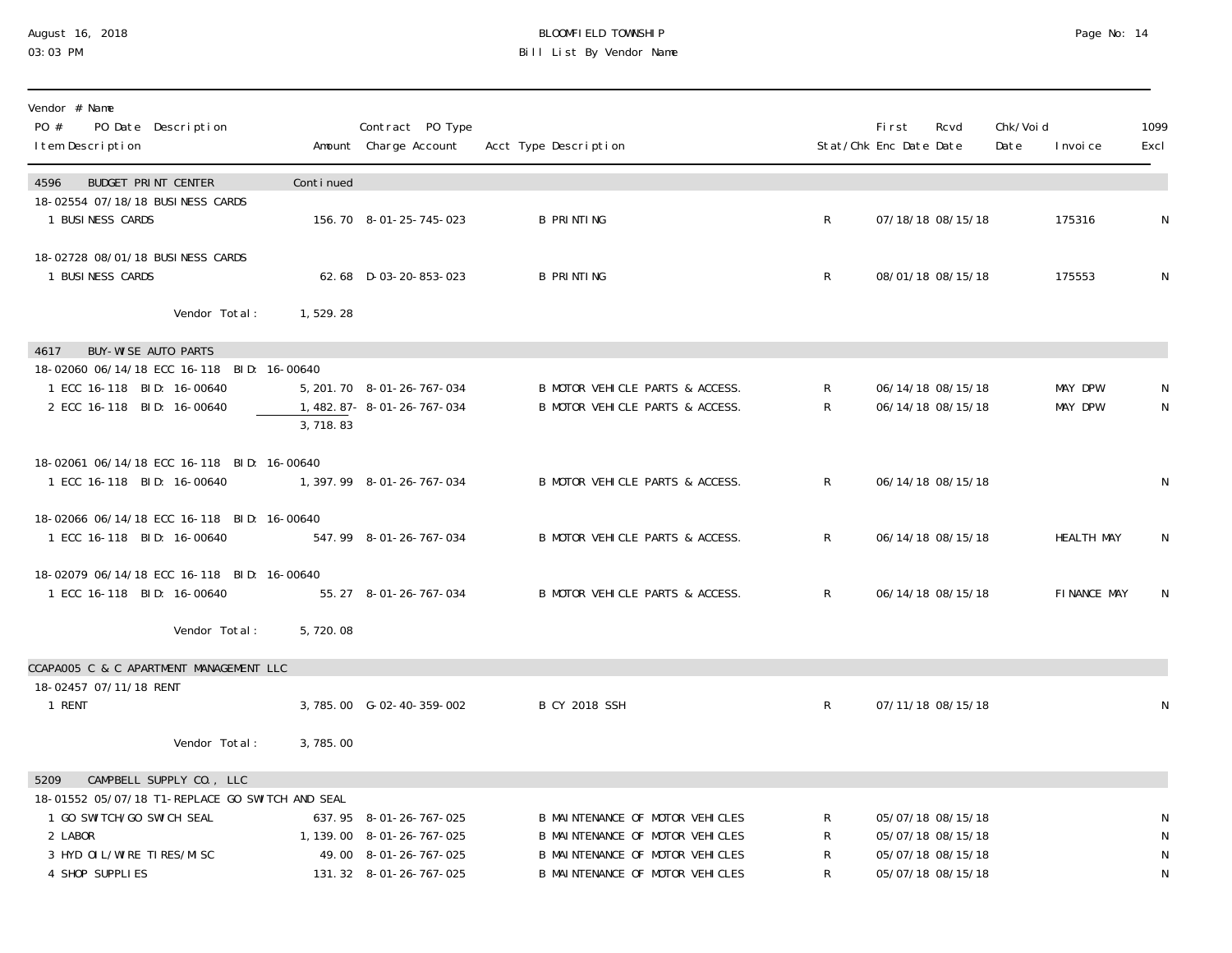## August 16, 2018 BLOOMFIELD TOWNSHIP Page No: 15 03:03 PM Bill List By Vendor Name

| Vendor # Name<br>PO #<br>PO Date Description<br>I tem Description                                                                                             |                       | Contract PO Type<br>Amount Charge Account                                                          | Acct Type Description                                                                                                                           |                               | <b>First</b><br>Rcvd<br>Stat/Chk Enc Date Date                                   | Chk/Voi d<br>Date | I nvoi ce | 1099<br>Excl                |
|---------------------------------------------------------------------------------------------------------------------------------------------------------------|-----------------------|----------------------------------------------------------------------------------------------------|-------------------------------------------------------------------------------------------------------------------------------------------------|-------------------------------|----------------------------------------------------------------------------------|-------------------|-----------|-----------------------------|
| CAMPBELL SUPPLY CO., LLC<br>5209<br>18-01552 05/07/18 T1-REPLACE GO SWITCH AND SEAL Continued<br>5 TRAVEL                                                     | Continued<br>2,007.27 | 50.00 8-01-26-767-025                                                                              | B MAINTENANCE OF MOTOR VEHICLES                                                                                                                 | $\mathsf{R}$                  | 05/07/18 08/15/18                                                                |                   |           | N                           |
| 18-02499 07/13/18 REPAIRS TO ENGINE 5<br>1 LABOR<br>2 MILES<br>3 PARTS<br>4 SHOP MATERIALS / SUPPLIES<br>Vendor Total:                                        | 744.40<br>2,751.67    | 502.50 8-01-26-767-025<br>75.00 8-01-26-767-025<br>147.40 8-01-26-767-025<br>19.50 8-01-26-767-025 | B MAINTENANCE OF MOTOR VEHICLES<br><b>B MAINTENANCE OF MOTOR VEHICLES</b><br>B MAINTENANCE OF MOTOR VEHICLES<br>B MAINTENANCE OF MOTOR VEHICLES | $\mathsf{R}^-$<br>R<br>R<br>R | 07/13/18 08/15/18<br>07/13/18 08/15/18<br>07/13/18 08/15/18<br>07/13/18 08/15/18 |                   |           | N<br>N<br>N<br>$\mathsf{N}$ |
| CARA GRAPHICS<br>5219<br>18-02510 07/17/18 CONSUMER CONFIDENCE REPORT<br>1 CONSUMER CONFIDENCE REPORT<br>Vendor Total:                                        | 7,070.94              | 7,070.94 8-05-26-511-023                                                                           | <b>B PRINTING</b>                                                                                                                               | $\mathsf{R}$                  | 07/17/18 08/15/18                                                                |                   | 14699     | N                           |
| CDW GOVERNMENT, INC.<br>5571<br>18-02192 06/18/18 HP INK CARTRIDGES-ENGINEERING<br>1 HP INK CARTRIDGES-ENGINEERING<br>18-02284 06/21/18 PD MS OFFICE LICENSES |                       | 1, 239.60 8-01-26-772-035                                                                          | B JANITORIAL & HOUSEHOLD SUPPLY                                                                                                                 | $\mathsf{R}$                  | 06/18/18 08/15/18                                                                |                   | 10286416  | N                           |
| 1 PD MS OFFICE LICENSES<br>Vendor Total:<br>CERTIFIED SPEEDMETER SERVICE<br>5595                                                                              | 3,839.60              | 2,600.00 8-01-20-707-024                                                                           | B POLICE COMPUTER MAINT. & SUPPOR                                                                                                               | R                             | 06/21/18 08/15/18                                                                |                   | NDP3652   | $\mathsf{N}$                |
| 18-02461 07/11/18 FLARES<br>1 FLARES<br>$M_{\odot}$ and $\sim$ $\pm$ $\pm$ $\pm$ $\pm$ $\pm$                                                                  | 700.00                | 732.00 8-01-25-745-030                                                                             | <b>B MATERIALS &amp; SUPPLIES</b>                                                                                                               | $\mathsf{R}$                  | 07/11/18 08/15/18                                                                |                   | 20677     | N                           |

Vendor Total: 732.00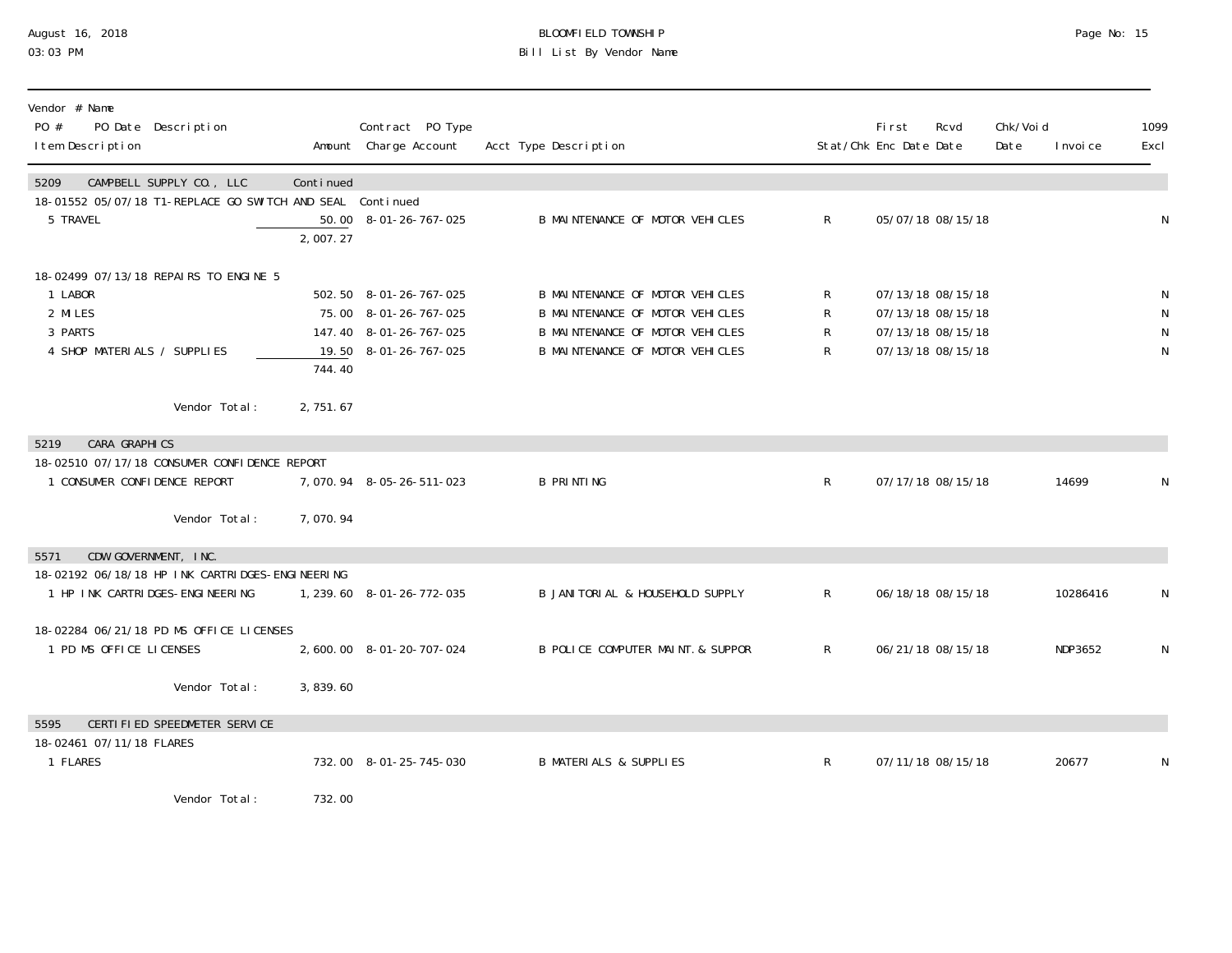# August 16, 2018 BLOOMFIELD TOWNSHIP Page No: 16 Bill List By Vendor Name

| Vendor # Name<br>PO #<br>I tem Description                                                                      | PO Date Description                                                                |           | Contract PO Type<br>Amount Charge Account                                                                                                 | Acct Type Description                                                                                                                                                 |                                             | First<br>Stat/Chk Enc Date Date | Rcvd                                                                                                  | Chk/Void<br>Date | I nvoi ce | 1099<br>Excl     |
|-----------------------------------------------------------------------------------------------------------------|------------------------------------------------------------------------------------|-----------|-------------------------------------------------------------------------------------------------------------------------------------------|-----------------------------------------------------------------------------------------------------------------------------------------------------------------------|---------------------------------------------|---------------------------------|-------------------------------------------------------------------------------------------------------|------------------|-----------|------------------|
| CHEF IT UP 2 GO<br>5916                                                                                         | 18-02028 06/11/18 SPECIAL NEEDS COOKING CLASSES<br>1 SPECIAL NEEDS COOKING CLASSES |           | 840.00 G-02-40-310-008                                                                                                                    | B SFY 2018 ROID GRANT                                                                                                                                                 | $\mathsf{R}$                                |                                 | 06/11/18 08/15/18                                                                                     |                  |           | N                |
|                                                                                                                 | Vendor Total:                                                                      | 840.00    |                                                                                                                                           |                                                                                                                                                                       |                                             |                                 |                                                                                                       |                  |           |                  |
| 6019<br>1 TSC #16-00012, 19/24<br>2 RECORDING FEE<br>3 SUBS PAID<br>4 INTEREST AND 2% EARNED<br>5 PREMI UM HELD | CHRISTIANA TRUST AS CUSTODIAN<br>18-02872 08/10/18 REDEEM TSC #16-00012, 19/24     | 30,001.31 | 3,084.62 T-13-22-856-C30<br>55.00 T-13-22-856-C30<br>13, 946. 82 T-13-22-856-C30<br>3, 114.87 T-13-22-856-C30<br>9,800.00 T-13-22-856-C30 | B TAX TITLE LIEN REDEMPTION<br><b>B TAX TITLE LIEN REDEMPTION</b><br>B TAX TITLE LIEN REDEMPTION<br>B TAX TITLE LIEN REDEMPTION<br><b>B TAX TITLE LIEN REDEMPTION</b> | R<br>R<br>R<br>$\mathsf{R}$<br>$\mathsf{R}$ |                                 | 08/10/18 08/10/18<br>08/10/18 08/10/18<br>08/10/18 08/10/18<br>08/10/18 08/10/18<br>08/10/18 08/10/18 |                  |           | N<br>N<br>N<br>N |
|                                                                                                                 | Vendor Total:                                                                      | 30,001.31 |                                                                                                                                           |                                                                                                                                                                       |                                             |                                 |                                                                                                       |                  |           |                  |
| 6025<br>18-01981 06/08/18 INVOICE: 91130<br>1 INVOICE: 91130                                                    | CITY ERECTORS, INC.<br>Vendor Total:                                               | 3,350.00  | 3, 350.00 T-13-56-013-SR1                                                                                                                 | <b>B SNOW REMOVAL</b>                                                                                                                                                 | $\mathsf{R}$                                |                                 | 06/08/18 08/15/18                                                                                     |                  | 91130     | N                |
| 34200                                                                                                           | CITY OF NEWARK WATER DEPT.<br>18-02758 08/02/18 NORTH 13TH ST WATER -JULY 2018     |           |                                                                                                                                           |                                                                                                                                                                       |                                             |                                 |                                                                                                       |                  |           |                  |
|                                                                                                                 | 1 NORTH 13TH ST WATER - JULY2018                                                   |           | 1, 734. 02 8-05-20-514-072                                                                                                                | <b>B PURCHASE OF WATER</b>                                                                                                                                            | $\mathsf{R}$                                |                                 | 08/02/18 08/15/18                                                                                     |                  |           | N                |
|                                                                                                                 | Vendor Total:                                                                      | 1,734.02  |                                                                                                                                           |                                                                                                                                                                       |                                             |                                 |                                                                                                       |                  |           |                  |
| <b>CLAUDI A SANTOS</b><br>46879<br>18-02717 08/01/18 STATE MEETINGS                                             |                                                                                    |           | 210.00 8-01-33-830-042                                                                                                                    | <b>B EDUCATION &amp; TRAINING</b>                                                                                                                                     | $\mathsf{R}$                                |                                 | 08/01/18 08/15/18                                                                                     |                  |           | N                |
| 1 CELL PHONE REIMBURSMENT                                                                                       | 18-02718 08/01/18 CELL PHONE REIMBURSMENT                                          |           | 329.94 8-01-31-820-077                                                                                                                    | <b>B TELECOMMUNI CATI ONS</b>                                                                                                                                         | $\mathsf{R}$                                |                                 | 08/01/18 08/15/18                                                                                     |                  |           | N                |
|                                                                                                                 | Vendor Total:                                                                      | 539.94    |                                                                                                                                           |                                                                                                                                                                       |                                             |                                 |                                                                                                       |                  |           |                  |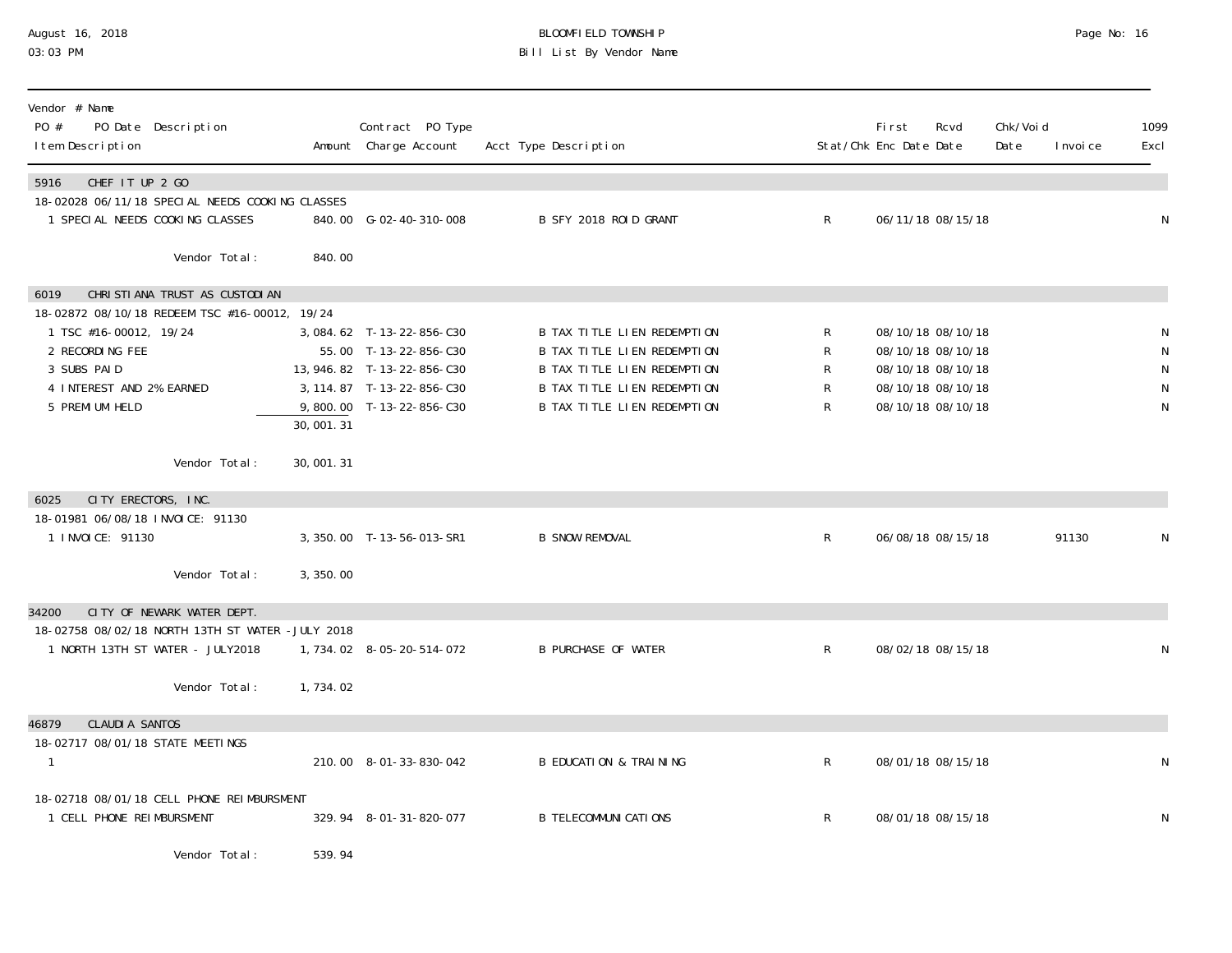## August 16, 2018 BLOOMFIELD TOWNSHIP Page No: 17 03:03 PM Bill List By Vendor Name

| Vendor # Name<br>PO #<br>PO Date Description<br>I tem Description               |          | Contract PO Type<br>Amount Charge Account        | Acct Type Description                                                  |                | First<br>Stat/Chk Enc Date Date        | Rcvd | Chk/Voi d<br>Date | I nvoi ce | 1099<br>Excl   |
|---------------------------------------------------------------------------------|----------|--------------------------------------------------|------------------------------------------------------------------------|----------------|----------------------------------------|------|-------------------|-----------|----------------|
| COMCAST<br>6645                                                                 |          |                                                  |                                                                        |                |                                        |      |                   |           |                |
| 18-02643 07/27/18 PD COMCAST JULY 2018                                          |          |                                                  |                                                                        |                |                                        |      |                   |           |                |
| 1 PD COMCAST JULY 2018<br>2 PD COMCAST JULY 2018                                |          | 484.06 8-01-20-707-024<br>402.69 8-01-20-707-024 | B POLICE COMPUTER MAINT. & SUPPOR<br>B POLICE COMPUTER MAINT. & SUPPOR | R<br>R         | 07/27/18 08/15/18<br>07/27/18 08/15/18 |      |                   |           | N<br>N         |
|                                                                                 | 886.75   |                                                  |                                                                        |                |                                        |      |                   |           |                |
| 18-02644 07/27/18 TH VARIOUS COMCAST BILLS                                      |          |                                                  |                                                                        |                |                                        |      |                   |           |                |
| 1 TH VARIOUS COMCAST BILLS                                                      |          | 139.59 8-01-31-820-077                           | <b>B TELECOMMUNI CATIONS</b>                                           | R              | 07/27/18 08/15/18                      |      |                   |           | N              |
| 2 TH VARIOUS COMCAST BILLS                                                      |          | 98.10 8-01-31-820-077                            | <b>B TELECOMMUNICATIONS</b>                                            | R              | 07/27/18 08/15/18                      |      |                   |           | $\mathsf{N}$   |
| 3 TH VARIOUS COMCAST BILLS                                                      |          | 171.40 8-01-31-820-077                           | <b>B TELECOMMUNI CATI ONS</b>                                          | R              | 07/27/18 08/15/18                      |      |                   |           | ${\sf N}$      |
| 4 TH VARIOUS COMCAST BILLS                                                      |          | 56.37 8-01-31-820-077                            | <b>B TELECOMMUNI CATI ONS</b>                                          | R              | 07/27/18 08/15/18                      |      |                   |           | ${\sf N}$      |
| 5 TH VARIOUS COMCAST BILLS<br>6 TH VARIOUS COMCAST BILLS                        |          | 149.56 8-01-31-820-077                           | <b>B TELECOMMUNI CATIONS</b><br><b>B TELECOMMUNI CATI ONS</b>          | ${\sf R}$<br>R | 07/27/18 08/15/18                      |      |                   |           | ${\sf N}$<br>N |
|                                                                                 | 630.31   | 15.29 8-01-31-820-077                            |                                                                        |                | 07/27/18 08/15/18                      |      |                   |           |                |
| Vendor Total:                                                                   | 1,517.06 |                                                  |                                                                        |                |                                        |      |                   |           |                |
| COMMUNICATIONS SPECIALISTS, IN<br>6662                                          |          |                                                  |                                                                        |                |                                        |      |                   |           |                |
| 18-02102 06/14/18                                                               |          |                                                  |                                                                        |                |                                        |      |                   |           |                |
| 1 I NVOI CE: 38301                                                              |          | 138.00 8-05-26-511-137                           | B MAIN. OF COMMUNICATION EQUIPM.                                       | R              | 06/14/18 08/15/18                      |      |                   | 38301     | N              |
| 2 I NVOI CE: 38302                                                              |          | 69.00 8-05-26-511-137                            | B MAIN. OF COMMUNICATION EQUIPM.                                       | R              | 06/14/18 08/15/18                      |      |                   | 38302     | N              |
| 3 I NVOI CE: 38364                                                              | 348.00   | 141.00 8-05-26-511-137                           | B MAIN. OF COMMUNICATION EQUIPM.                                       | R              | 06/14/18 08/15/18                      |      |                   | 38364     | N              |
| Vendor Total:                                                                   | 348.00   |                                                  |                                                                        |                |                                        |      |                   |           |                |
|                                                                                 |          |                                                  |                                                                        |                |                                        |      |                   |           |                |
| CORBETT LOCK & SECURITY, LLC<br>6736                                            |          |                                                  |                                                                        |                |                                        |      |                   |           |                |
| 18-02305 06/26/18 SECURITY LOCK UPGRADES - LEB<br>1 SECURITY LOCK UPGRADE - LEB |          | 829.20 C-04-55-713-947                           | B IMPROVEMENTS MUNICIPAL BUILDING & GROUND R                           |                | 06/26/18 08/15/18                      |      |                   | 3209      | N              |
|                                                                                 |          |                                                  |                                                                        |                |                                        |      |                   |           |                |
| 18-02306 06/26/18 SECURITY LOCK UPGRADES - LEB                                  |          |                                                  |                                                                        |                |                                        |      |                   |           |                |
| 1 SECURITY LOCK UPGRADE - LEB                                                   |          | 1, 226.80 C-04-55-713-947                        | B IMPROVEMENTS MUNICIPAL BUILDING & GROUND R                           |                | 06/26/18 08/15/18                      |      |                   | 3208      | $\mathsf N$    |
| 18-02567 07/23/18 SECURITY LOCK UPGRADE - LEB                                   |          |                                                  |                                                                        |                |                                        |      |                   |           |                |
| 1 SECURITY LOCK UPGRADE - LEB                                                   |          | 658.80 C-04-55-713-947                           | B IMPROVEMENTS MUNICIPAL BUILDING & GROUND R                           |                | 07/23/18 08/15/18                      |      |                   | 1034      | N              |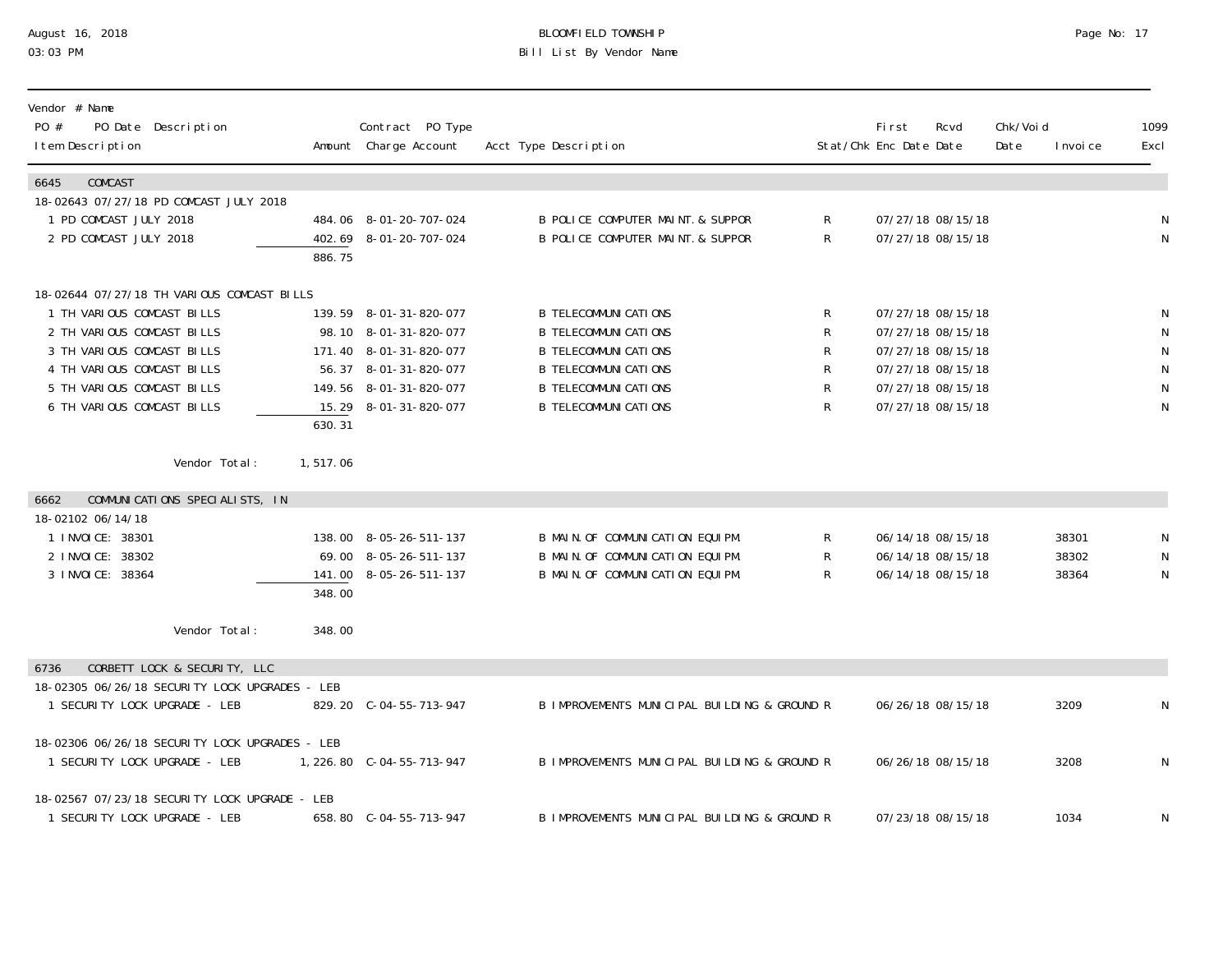### August 16, 2018 BLOOMFIELD TOWNSHIP Page No: 18 03:03 PM Bill List By Vendor Name

| Vendor # Name<br>PO #<br>I tem Description | PO Date Description                                                                  |                       | Contract PO Type<br>Amount Charge Account        | Acct Type Description                                                  |              | First<br>Stat/Chk Enc Date Date | Rcvd                                   | Chk/Voi d<br>Date | I nvoi ce         | 1099<br>Excl   |
|--------------------------------------------|--------------------------------------------------------------------------------------|-----------------------|--------------------------------------------------|------------------------------------------------------------------------|--------------|---------------------------------|----------------------------------------|-------------------|-------------------|----------------|
| 6736<br>2 SECURITY LOCK UPGRADE - LEB      | CORBETT LOCK & SECURITY, LLC<br>18-02567 07/23/18 SECURITY LOCK UPGRADE - LEB        | Continued<br>1,239.00 | Continued<br>580.20 C-04-55-713-947              | B IMPROVEMENTS MUNICIPAL BUILDING & GROUND R                           |              |                                 | 07/23/18 08/15/18                      |                   | 1035              | N              |
|                                            | Vendor Total:                                                                        | 3, 295.00             |                                                  |                                                                        |              |                                 |                                        |                   |                   |                |
| <b>CR SYSTEMS</b><br>6944                  |                                                                                      |                       |                                                  |                                                                        |              |                                 |                                        |                   |                   |                |
|                                            | 18-02036 06/11/18 CY 2017 FIXED ASSET REPORT                                         |                       |                                                  |                                                                        |              |                                 |                                        |                   |                   |                |
| 1 CY 2017 FIXED ASSET REPORT               |                                                                                      |                       | 2, 200. 00 7-01-20-705-028                       | <b>B CONSULTANT &amp; PROFESSIONAL</b>                                 | $\mathsf{R}$ |                                 | 06/11/18 08/15/18                      |                   | CR SYSTEMS 2017 N |                |
|                                            | Vendor Total:                                                                        | 2, 200.00             |                                                  |                                                                        |              |                                 |                                        |                   |                   |                |
| 6951                                       | CREATIVE WONDERS, LLC                                                                |                       |                                                  |                                                                        |              |                                 |                                        |                   |                   |                |
|                                            | 18-02142 06/14/18 HOOKED ON FISHING SHIRTS                                           |                       |                                                  |                                                                        |              |                                 |                                        |                   |                   |                |
| 1 HOOKED ON FISHING SHIRTS                 |                                                                                      |                       | 776.00 8-01-25-745-142                           | B COMMUNITY POLICING PROMOTIONAL ITEMS                                 | R            |                                 | 06/14/18 08/15/18                      |                   | 1299              | N              |
|                                            | 18-02399 07/09/18 RUGGED MANIAC SHIRTS                                               |                       |                                                  |                                                                        |              |                                 |                                        |                   |                   |                |
| 1 RUGGED MANIAC SHIRTS                     |                                                                                      |                       | 410.00 8-01-25-745-030                           | <b>B MATERIALS &amp; SUPPLIES</b>                                      | R            |                                 | 07/09/18 08/15/18                      |                   | 5054              | N              |
|                                            |                                                                                      |                       |                                                  |                                                                        |              |                                 |                                        |                   |                   |                |
|                                            | 18-02742 08/01/18 JUNIOR POLICE ACADEMY UNIFORMS<br>1 JUNIOR POLICE ACADEMY UNIFORMS |                       | 1, 433. 40 8-01-25-745-142                       | B COMMUNITY POLICING PROMOTIONAL ITEMS                                 | R            |                                 | 08/01/18 08/16/18                      |                   | 5076              | $\mathsf N$    |
|                                            |                                                                                      |                       |                                                  |                                                                        |              |                                 |                                        |                   |                   |                |
|                                            | Vendor Total:                                                                        | 2,619.40              |                                                  |                                                                        |              |                                 |                                        |                   |                   |                |
| 6905                                       | CROSSTOWN PLUMBING SUPPLY                                                            |                       |                                                  |                                                                        |              |                                 |                                        |                   |                   |                |
| 18-02067 06/14/18                          |                                                                                      |                       |                                                  |                                                                        |              |                                 |                                        |                   |                   |                |
| 1 INVOICE: 293140                          |                                                                                      |                       | 748.74 8-05-26-511-030                           | <b>B MATERIALS &amp; SUPPLIES</b>                                      | R            |                                 | 06/14/18 08/15/18                      |                   | 293140            | N              |
| 2 I NVOI CE: 293105                        |                                                                                      |                       | 864.28 8-05-26-511-030                           | <b>B MATERIALS &amp; SUPPLIES</b>                                      | R            |                                 | 06/14/18 08/15/18                      |                   | 293105            | ${\sf N}$      |
| 3 I NVOI CE: 293104                        |                                                                                      |                       | 35.09 8-05-26-511-030                            | <b>B MATERIALS &amp; SUPPLIES</b>                                      | R            |                                 | 06/14/18 08/15/18                      |                   | 293104            | ${\sf N}$      |
| 4 I NVOI CE: 293153<br>5 I NVOI CE: 293165 |                                                                                      |                       | 607.46 8-05-26-511-030<br>155.90-8-05-26-511-030 | <b>B MATERIALS &amp; SUPPLIES</b><br><b>B MATERIALS &amp; SUPPLIES</b> | R<br>R       |                                 | 06/14/18 08/15/18<br>06/14/18 08/15/18 |                   | 293153<br>293165  | ${\sf N}$<br>N |
|                                            |                                                                                      | 2,099.67              |                                                  |                                                                        |              |                                 |                                        |                   |                   |                |
|                                            |                                                                                      |                       |                                                  |                                                                        |              |                                 |                                        |                   |                   |                |

Vendor Total: 2,099.67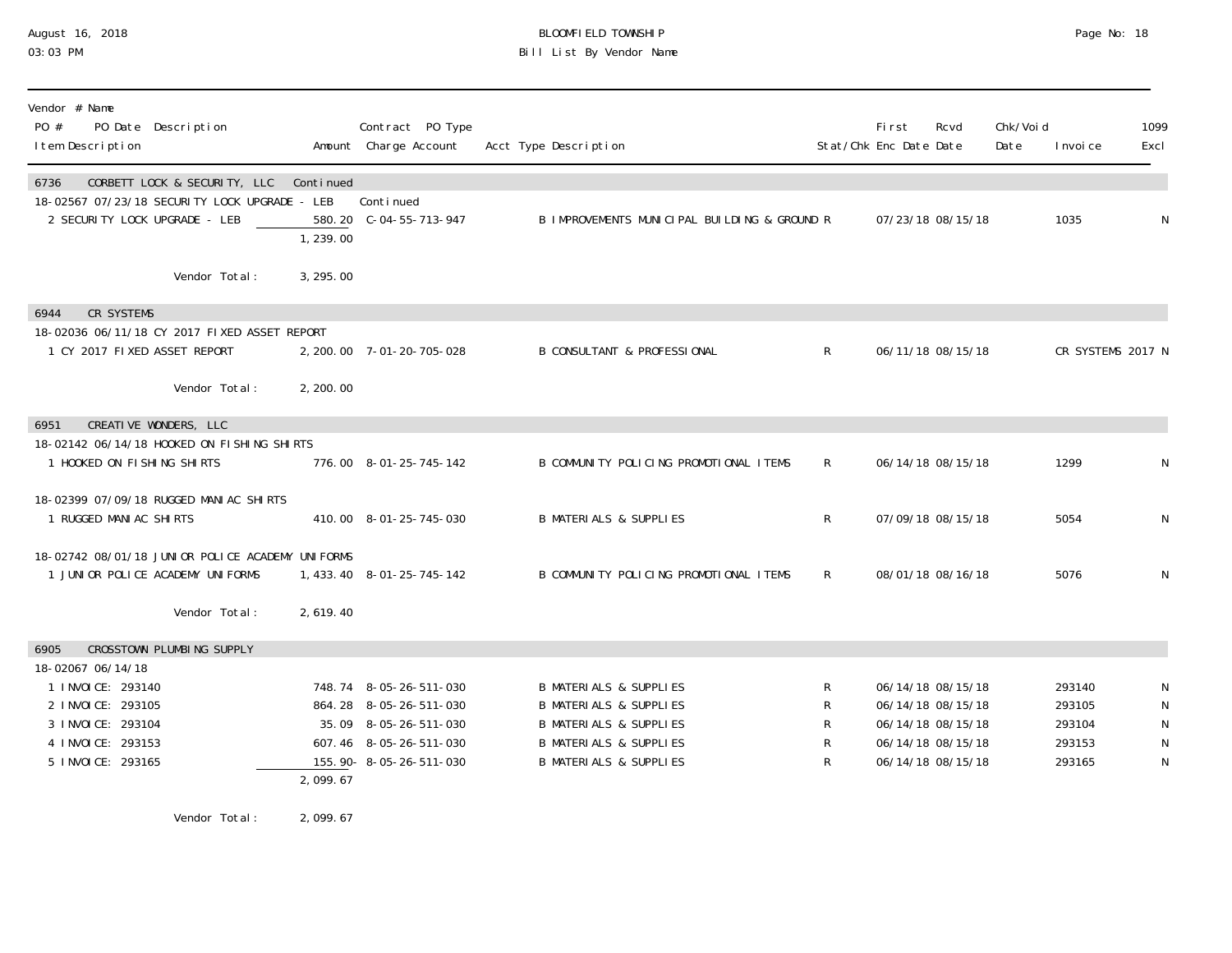### August 16, 2018 BLOOMFIELD TOWNSHIP Page No: 19 03:03 PM Bill List By Vendor Name

| Vendor # Name<br>PO #<br>PO Date Description<br>I tem Description          |          | Contract PO Type<br>Amount Charge Account | Acct Type Description                |              | <b>First</b><br>Stat/Chk Enc Date Date | Rcvd              | Chk/Voi d<br>Date | I nvoi ce   | 1099<br>Excl |
|----------------------------------------------------------------------------|----------|-------------------------------------------|--------------------------------------|--------------|----------------------------------------|-------------------|-------------------|-------------|--------------|
| 6738<br><b>CUSTOM BANDAG-LINDEN</b><br>18-01993 06/08/18 INVOICE: 60155019 |          |                                           |                                      |              |                                        |                   |                   |             |              |
| 1 INVOICE: 60155019                                                        |          | 238.36 8-01-26-767-034                    | B MOTOR VEHICLE PARTS & ACCESS.      | $\mathsf{R}$ |                                        | 06/08/18 08/15/18 |                   | 60155019    | N            |
| 18-01994 06/08/18 POLICE DEPARTMENT                                        |          |                                           |                                      |              |                                        |                   |                   |             |              |
| 1 POLICE DEPARTMENT                                                        |          | 1, 037. 20 8-01-26-767-034                | B MOTOR VEHICLE PARTS & ACCESS.      | R            |                                        | 06/08/18 08/15/18 |                   | 60156471    | N            |
| 2 POLICE DEPARTMENT                                                        |          | 148.00 8-01-26-767-034                    | B MOTOR VEHICLE PARTS & ACCESS.      | R            |                                        | 06/08/18 08/15/18 |                   | 60155555    | N            |
| 3 POLICE DEPARTMENT                                                        |          | 1, 048. 30 8-01-26-767-034                | B MOTOR VEHICLE PARTS & ACCESS.      | R            |                                        | 06/08/18 08/15/18 |                   | 60154519    | $\mathsf N$  |
| 4 POLICE DEPARTMENT                                                        | 4,893.90 | 2, 660. 40 8-01-26-767-034                | B MOTOR VEHICLE PARTS & ACCESS.      | R            |                                        | 06/08/18 08/15/18 |                   | 60156206    | $\mathsf N$  |
| 18-02068 06/14/18 INVOICE: 60157194                                        |          |                                           |                                      |              |                                        |                   |                   |             |              |
| 1 INVOICE: 60157194                                                        |          | 641.44 8-01-26-767-034                    | B MOTOR VEHICLE PARTS & ACCESS.      | $\mathsf{R}$ |                                        | 06/14/18 08/15/18 |                   | 60157194    | N            |
| 18-02080 06/14/18                                                          |          |                                           |                                      |              |                                        |                   |                   |             |              |
| 1 I NVOI CE: 60155700                                                      |          | 476.72 8-01-26-767-034                    | B MOTOR VEHICLE PARTS & ACCESS.      | R            |                                        | 06/14/18 08/15/18 |                   | 60155700    | N            |
| 2 INVOICE: 60155051                                                        |          | 1,687.12 8-01-26-767-034                  | B MOTOR VEHICLE PARTS & ACCESS.      | $\mathsf{R}$ |                                        | 06/14/18 08/15/18 |                   | 60155051    | N            |
| 3 I NVOI CE: 60156207                                                      |          | 139.00 8-01-26-767-034                    | B MOTOR VEHICLE PARTS & ACCESS.      | $\mathsf{R}$ |                                        | 06/14/18 08/15/18 |                   | 60156207    | N            |
|                                                                            | 2,302.84 |                                           |                                      |              |                                        |                   |                   |             |              |
| Vendor Total:                                                              | 8,076.54 |                                           |                                      |              |                                        |                   |                   |             |              |
| CYBEROO5 CYBERWARP COMMUNICATIONS                                          |          |                                           |                                      |              |                                        |                   |                   |             |              |
| 18-02299 06/22/18 BPA DOMAIN MAIL 1 YEAR - 2018                            |          |                                           |                                      |              |                                        |                   |                   |             |              |
| 1 BPA DOMAIN MAIL 1 YEAR - 2018                                            |          | 120.00 8-07-20-512-028                    | B CONSULTANT & PROFESSIONAL SERVICES | $\mathsf{R}$ |                                        | 06/22/18 08/15/18 |                   | 8800        | N            |
| Vendor Total:                                                              | 120.00   |                                           |                                      |              |                                        |                   |                   |             |              |
|                                                                            |          |                                           |                                      |              |                                        |                   |                   |             |              |
| D & S AUTOMOTIVE, INC.<br>7711                                             |          |                                           |                                      |              |                                        |                   |                   |             |              |
| 18-02062 06/14/18 ECC BID: 16-118 RES: 16-00640                            |          |                                           |                                      |              |                                        |                   |                   |             |              |
| 1 ECC BID: 16-118 RES: 16-00640                                            |          | 2, 763. 25 8-01-26-767-034                | B MOTOR VEHICLE PARTS & ACCESS.      | $\mathsf{R}$ |                                        | 06/14/18 08/15/18 |                   |             | $\mathsf N$  |
| 18-02063 06/14/18 ECC 16-118 RES: 16-00640                                 |          |                                           |                                      |              |                                        |                   |                   |             |              |
| 1 ECC 16-118 RES: 16-00640                                                 |          | 3, 263. 09 8-01-26-767-034                | B MOTOR VEHICLE PARTS & ACCESS.      | $\mathsf{R}$ |                                        | 06/14/18 08/15/18 |                   |             | N            |
| 18-02081 06/14/18 ECC BID: 16-118 RES: 16-00640                            |          |                                           |                                      |              |                                        |                   |                   |             |              |
| 1 ECC BID: 16-118 RES: 16-00640                                            |          | 39.95 8-01-26-767-034                     | B MOTOR VEHICLE PARTS & ACCESS.      | R            |                                        | 06/14/18 08/15/18 |                   | 15036-67557 | N            |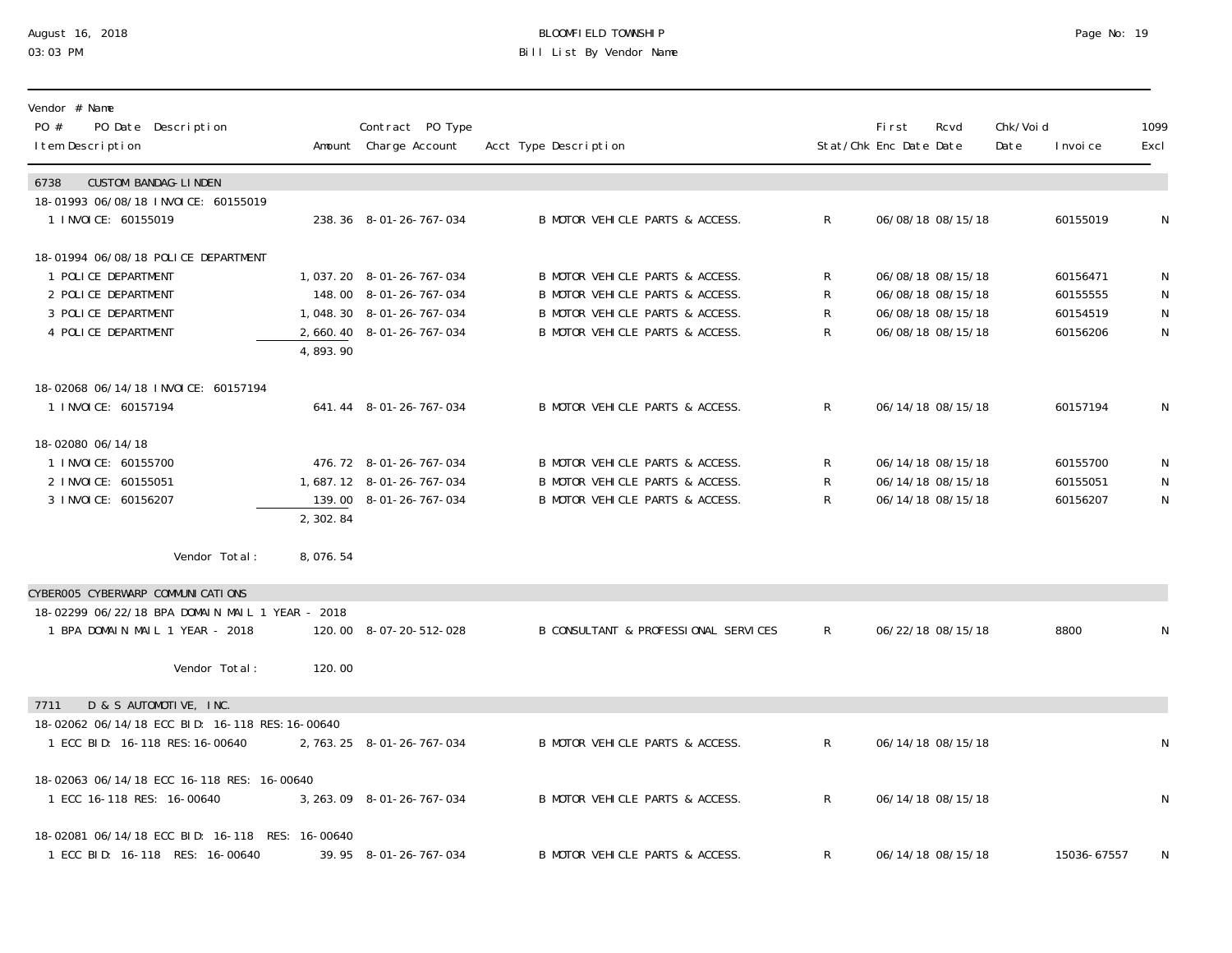### August 16, 2018 BLOOMFIELD TOWNSHIP Page No: 20 03:03 PM Bill List By Vendor Name

| Vendor # Name<br>PO #<br>PO Date Description<br>I tem Description                                                    |            | Contract PO Type<br>Amount Charge Account | Acct Type Description            |                | First<br>Stat/Chk Enc Date Date | Rcvd              | Chk/Voi d<br>Date | I nvoi ce   | 1099<br>Excl |
|----------------------------------------------------------------------------------------------------------------------|------------|-------------------------------------------|----------------------------------|----------------|---------------------------------|-------------------|-------------------|-------------|--------------|
| D & S AUTOMOTIVE, INC.<br>7711<br>18-02082 06/14/18 ECC BID: 16-118 RES: 16-00640<br>1 ECC BID: 16-118 RES: 16-00640 | Continued  | 47.64 8-01-26-767-034                     | B MOTOR VEHICLE PARTS & ACCESS.  | $\mathsf{R}^-$ |                                 | 06/14/18 08/15/18 |                   | 15036-71261 | N            |
| 18-02084 06/14/18 ECC BID: 16-118 RES: 16-00640<br>1 ECC BID: 16-118 RES: 16-00640                                   |            | 20.38 8-01-26-767-034                     | B MOTOR VEHICLE PARTS & ACCESS.  | $\mathsf{R}^-$ |                                 | 06/14/18 08/15/18 |                   | 15036-71379 | N            |
| 18-02161 06/15/18 ECC BID: 16-118 RES: 16-00640<br>1 ECC BID: 16-118 RES: 16-00640                                   |            | 391.04 8-01-26-767-034                    | B MOTOR VEHICLE PARTS & ACCESS.  | $\mathsf{R}$   |                                 | 06/15/18 08/15/18 |                   |             | N            |
| Vendor Total:                                                                                                        | 6,525.35   |                                           |                                  |                |                                 |                   |                   |             |              |
| DAVID WEBER OIL<br>007830<br>18-02070 06/14/18 INVOICE: 456852<br>1 I NVOI CE: 456852                                |            | 1, 105. 76  8-01-31-820-074               | B GASOLINE & DIESEL FUEL         | $\mathsf{R}^-$ |                                 | 06/14/18 08/15/18 |                   | 456852      | N            |
| Vendor Total:                                                                                                        | 1, 105. 76 |                                           |                                  |                |                                 |                   |                   |             |              |
| DEE'S JFK SERVICE, INC.<br>8165<br>18-01991 06/08/18 INVOICE: 180425002<br>1 INVOICE: 180425002                      |            | 105.00 8-01-26-767-025                    | B MAINTENANCE OF MOTOR VEHICLES  | $\mathsf{R}$   |                                 | 06/08/18 08/15/18 |                   | 180425002   | N            |
| 18-01992 06/08/18 INVOICE: 180329003<br>1 INVOICE: 180329003                                                         |            | 1,581.35 8-01-26-767-025                  | B MAINTENANCE OF MOTOR VEHICLES  | $\mathsf{R}^-$ |                                 | 06/08/18 08/15/18 |                   | 180329003   | N            |
| 18-02244 06/21/18 INVOICE: 180612007<br>1 INVOICE: 180612007                                                         |            | 534.88 8-01-26-767-025                    | B MAINTENANCE OF MOTOR VEHICLES  | $\mathsf{R}^-$ |                                 | 06/21/18 08/15/18 |                   | 180612007   | N            |
| Vendor Total:                                                                                                        | 2, 221. 23 |                                           |                                  |                |                                 |                   |                   |             |              |
| DEER CARCASS REMOVAL SERVICES<br>7835<br>18-01982 06/08/18 MCCPC #49 CAT A<br>1 MCCPC #49 CAT A                      |            | 3, 944.80 8-01-32-827-127                 | B GARB. &TRASH REMOVAL-CONTRACT. | $\mathsf{R}$   |                                 | 06/08/18 08/15/18 |                   | 6405/6471   | N            |
| 18-02116 06/14/18 MCCPC #49 CAT A<br>1 MCCPC #49 CAT A                                                               |            | 1,665.20 8-01-32-827-127                  | B GARB. &TRASH REMOVAL-CONTRACT. | R              |                                 | 06/14/18 08/15/18 |                   | 6480        | N            |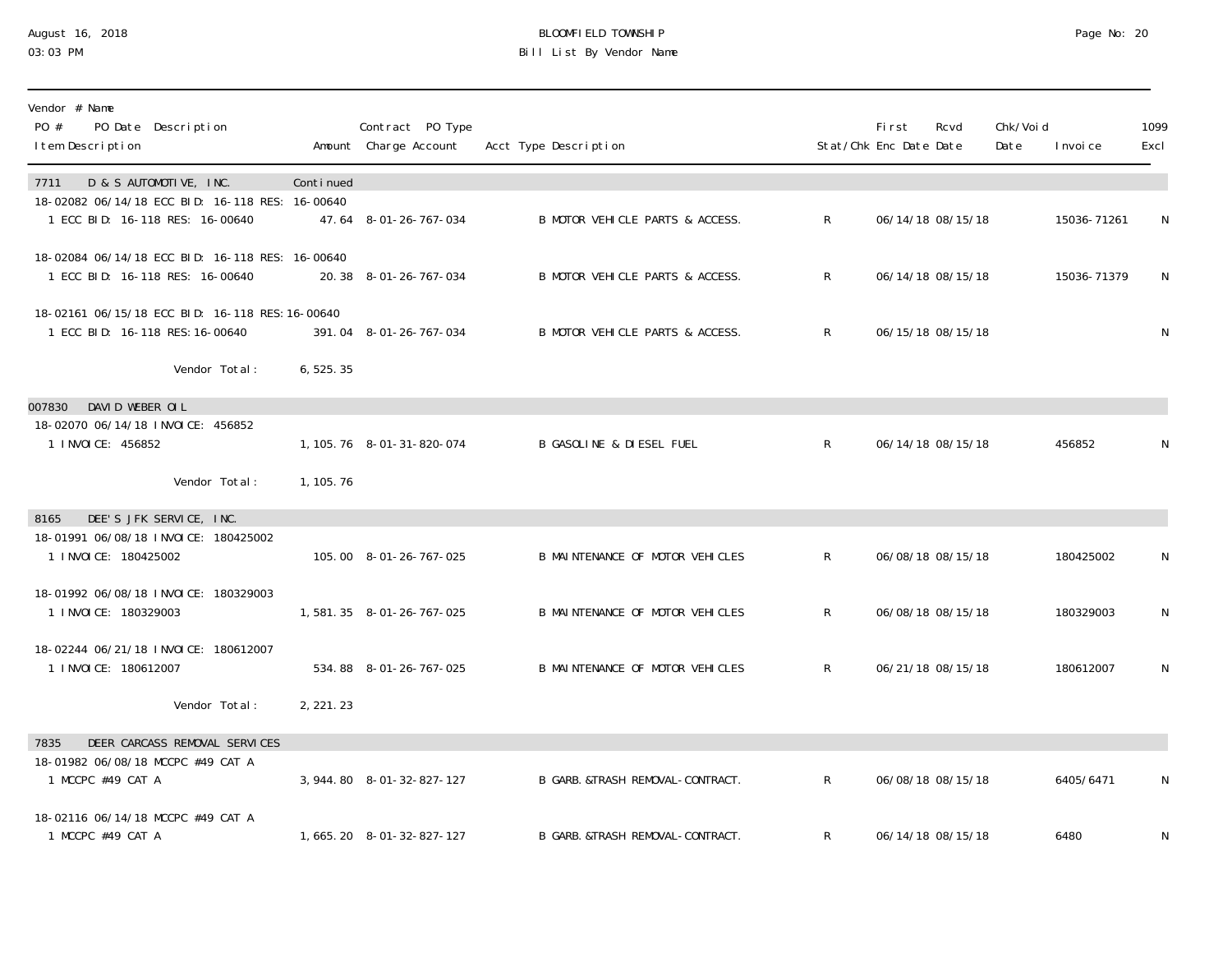#### August 16, 2018 BLOOMFIELD TOWNSHIP Page No: 21 03:03 PM Bill List By Vendor Name

| Vendor # Name<br>PO #<br>PO Date Description<br>I tem Description              |            | Contract PO Type<br>Amount Charge Account | Acct Type Description                       |              | First<br>Stat/Chk Enc Date Date | Rcvd              | Chk/Voi d<br>Date | I nvoi ce     | 1099<br>Excl |
|--------------------------------------------------------------------------------|------------|-------------------------------------------|---------------------------------------------|--------------|---------------------------------|-------------------|-------------------|---------------|--------------|
| DEER CARCASS REMOVAL SERVICES Continued<br>7835                                |            |                                           |                                             |              |                                 |                   |                   |               |              |
| 18-02349 07/02/18 INVOICE: 6491<br>1 INVOICE: 6491                             |            | 789.20 8-01-32-827-127                    | B GARB. & TRASH REMOVAL-CONTRACT.           | $\mathsf{R}$ |                                 | 07/02/18 08/15/18 |                   | 6491          | N            |
| 18-02352 07/02/18, CC[C #49 CAT A<br>1, CC[C #49 CAT A                         |            | 878.80 8-01-32-827-127                    | B GARB. &TRASH REMOVAL-CONTRACT.            | $\mathsf{R}$ |                                 | 07/02/18 08/15/18 |                   | 6489          | N            |
| Vendor Total:                                                                  | 7, 278.00  |                                           |                                             |              |                                 |                   |                   |               |              |
| DELSEA TERMITE & PEST CONTROL<br>8221                                          |            |                                           |                                             |              |                                 |                   |                   |               |              |
| 18-02546 07/17/18 COMMERCIAL PEST CONTROL<br>1 COMMERCIAL PEST CONTROL         |            | 69.02 D-03-20-853-028                     | <b>B CONSULTANT &amp; PROFESSIONAL SERV</b> | $\mathsf{R}$ |                                 | 07/17/18 08/15/18 |                   | 179967        | N            |
| Vendor Total:                                                                  | 69.02      |                                           |                                             |              |                                 |                   |                   |               |              |
| DHCBLOO5 DHC BLOOMFIELD, LLC.                                                  |            |                                           |                                             |              |                                 |                   |                   |               |              |
| 18-02364 07/02/18<br>1 13-27 RACE STREET-ZB REFUND                             |            | 10, 310.00 M-13-56-013-P47                | B 13-27 RACE ST.                            | $\mathsf{R}$ |                                 | 07/02/18 08/15/18 |                   | ESCROW REFUND | -N           |
| Vendor Total:                                                                  | 10, 310.00 |                                           |                                             |              |                                 |                   |                   |               |              |
| DI AMOND ROCK SPRING WATER<br>8579                                             |            |                                           |                                             |              |                                 |                   |                   |               |              |
| 18-00609 02/26/18 WATER FOR CIVIC CENTER<br>7 WATER FOR CIVIC CENTE            |            | B<br>35.50 R-14-20-854-030                | <b>B MATERIALS &amp; SUPPLIES</b>           | R            |                                 | 02/26/18 08/15/18 |                   | 838060        | N            |
| 18-02293 06/21/18 WBMA-TV DRINKABLE WATER<br>1 WBMA-TV DRINKABLE WATER         |            | 19.50 8-01-20-723-058                     | B OTHER EQUI PMENT & SUPPLIES               | $\mathsf{R}$ |                                 | 06/21/18 08/15/18 |                   | 836117        | N            |
| Vendor Total:                                                                  | 55.00      |                                           |                                             |              |                                 |                   |                   |               |              |
| DI ANE BERSEN&HI LLEL MORDKOWI CZ<br>83818                                     |            |                                           |                                             |              |                                 |                   |                   |               |              |
| 18-02686 07/30/18 REF 2016 TAX OVERPAY 221/38<br>1 REF 2016 TAX OVERPAY 221/38 |            | 2, 765. 01 8-01-20-520-018                | B TAX O/P - CURRENT 2018                    | $\mathsf{R}$ |                                 | 07/30/18 08/02/18 |                   |               | N            |

Vendor Total: 2,765.01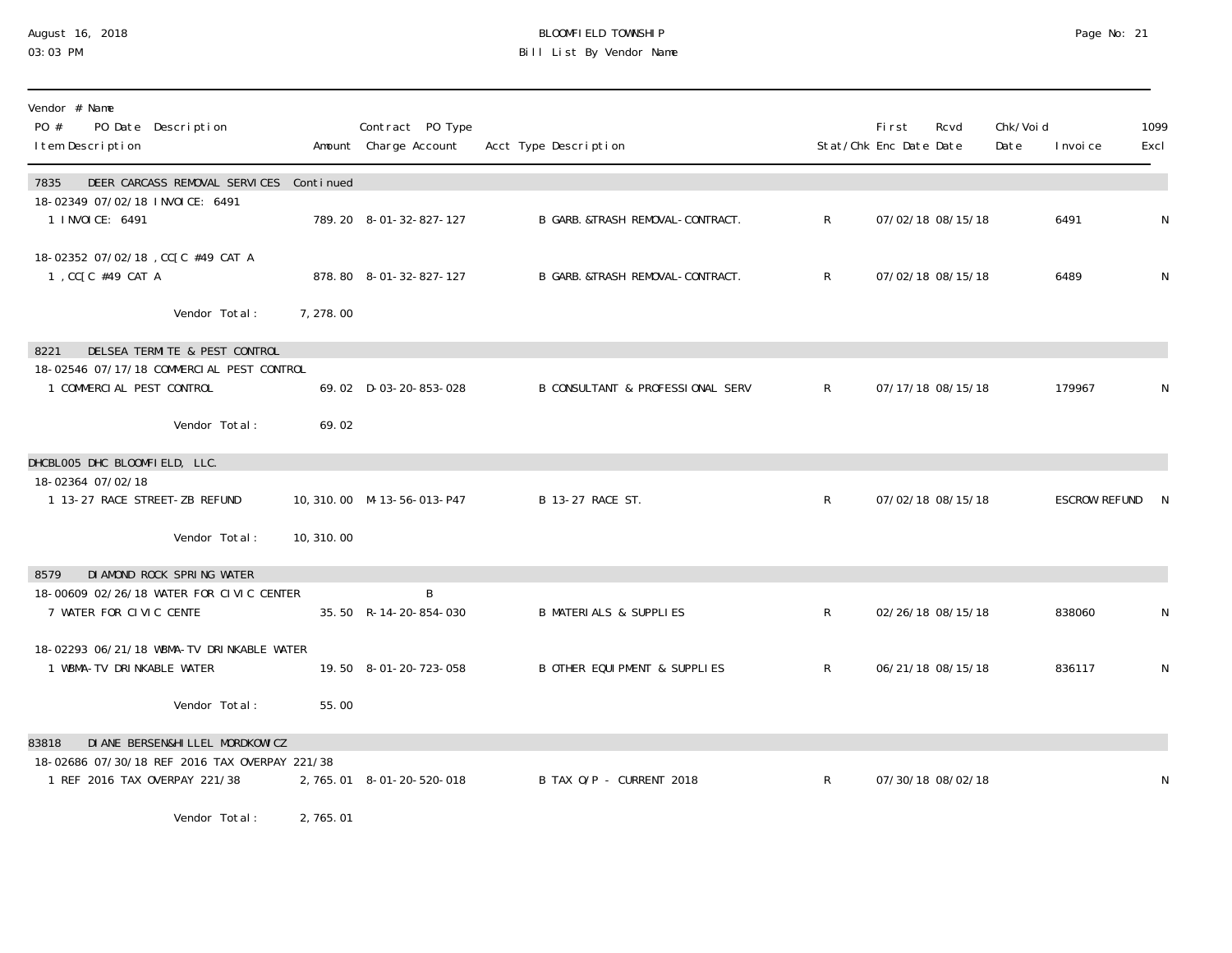## August 16, 2018 BLOOMFIELD TOWNSHIP Page No: 22 03:03 PM Bill List By Vendor Name

| Vendor # Name<br>PO #<br>PO Date Description<br>I tem Description                      |            | Contract PO Type<br>Amount Charge Account | Acct Type Description                |              | <b>First</b><br>Stat/Chk Enc Date Date | Rcvd              | Chk/Voi d<br>Date | I nvoi ce | 1099<br>Excl |
|----------------------------------------------------------------------------------------|------------|-------------------------------------------|--------------------------------------|--------------|----------------------------------------|-------------------|-------------------|-----------|--------------|
| DMR ARCHI TECTURE PLANNING<br>9093<br>18-02418 07/10/18 PROFESSIONAL SERVICES          |            |                                           |                                      |              |                                        |                   |                   |           |              |
| 1 PROFESSIONAL SERVICES                                                                |            | 31, 750.00 C-04-55-952-990                | <b>B BLOOMFIELD CENTER</b>           | $\mathsf{R}$ |                                        | 07/10/18 08/15/18 |                   | 2018060   | N            |
| Vendor Total:                                                                          | 31, 750.00 |                                           |                                      |              |                                        |                   |                   |           |              |
| DOOROOO5 DOOR-O-MATIC INC.                                                             |            |                                           |                                      |              |                                        |                   |                   |           |              |
| 18-02288 06/21/18 GARAGE DOOR REPAIRS<br>1 GARAGE DOOR REPAIRS                         |            | 478.50 D-03-20-853-028                    | B CONSULTANT & PROFESSIONAL SERV     | $\mathsf{R}$ |                                        | 06/21/18 08/15/18 |                   | 1969A     | N            |
| Vendor Total:                                                                          | 478.50     |                                           |                                      |              |                                        |                   |                   |           |              |
| DR. MARYANN ALESSIO<br>1034                                                            |            |                                           |                                      |              |                                        |                   |                   |           |              |
| 18-01892 06/07/18 NURSING-CHILDRENS CLINIC-05/18<br>1 NURSI NG-CHI LDRENS CLINIC-05/18 |            | 600.00 8-01-27-785-028                    | B CONSULTANT & PROFESSIONAL SERV     | $\mathsf{R}$ |                                        | 06/07/18 08/15/18 |                   |           | N            |
| 18-02392 07/09/18 NURSING-CHILDREN'S CLINIC-6/13<br>1 NURSI NG-CHI LDREN'S CLINIC-6/13 |            | 150.00 8-01-27-785-028                    | B CONSULTANT & PROFESSIONAL SERV     | $\mathsf{R}$ |                                        | 07/09/18 08/15/18 |                   |           | ${\sf N}$    |
| 18-02393 07/09/18 NURSING-SCHOOL PHYSICIAN<br>1 NURSI NG-SCHOOL PHYSICIAN              |            | 400.00 8-01-27-794-028                    | B CONSULTING & PROFESS. SERVICES     | $\mathsf{R}$ | 07/09/18 08/15/18                      |                   |                   |           | N            |
| 18-02667 07/27/18 NURSING-CHILDREN'S CLINIC-7/18<br>1 NURSI NG-CHI LDREN'S CLINIC-7/18 |            | 300.00 8-01-27-785-028                    | B CONSULTANT & PROFESSIONAL SERV     | $\mathsf{R}$ | 07/27/18 08/15/18                      |                   |                   |           | N            |
| Vendor Total:                                                                          | 1,450.00   |                                           |                                      |              |                                        |                   |                   |           |              |
| DUKE MULTIMEDIA PRODUCTIONS<br>9571                                                    |            |                                           |                                      |              |                                        |                   |                   |           |              |
| 18-02485 07/12/18 WBMA-TV STATION MANAGEMENT<br>1 WBMA-TV STATION MANAGEMENT           |            | 4, 925.00 8-01-20-723-028                 | B CONSULTANT & PROFESSIONAL SERVICES | R            |                                        | 07/12/18 08/15/18 |                   | 1072      | N            |
| Vendor Total:                                                                          | 4,925.00   |                                           |                                      |              |                                        |                   |                   |           |              |
| E & A SMALL ENGINE INC.<br>10352                                                       |            |                                           |                                      |              |                                        |                   |                   |           |              |
| 18-02491 07/13/18 CUTTERS EDGE SAW REPAIRED                                            |            |                                           |                                      |              |                                        |                   |                   |           |              |
| 1 PARTS                                                                                |            | 58.01 8-01-25-752-026                     | B MAINT. OF OTHER EQUIPMENT          | R            |                                        | 07/13/18 08/15/18 |                   | 6062      | N            |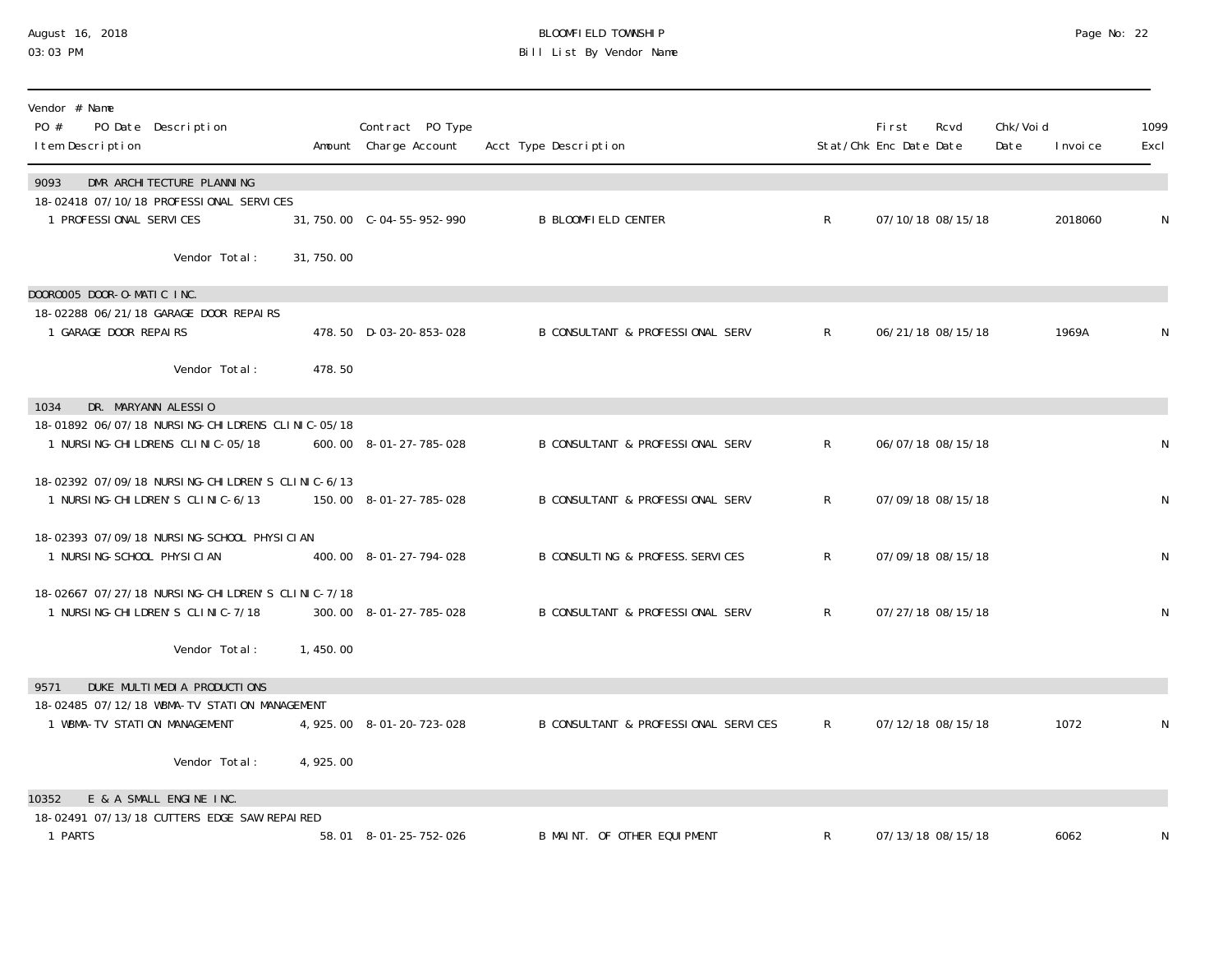### August 16, 2018 BLOOMFIELD TOWNSHIP Page No: 23 03:03 PM Bill List By Vendor Name

| Vendor # Name<br>PO #<br>I tem Description                               | PO Date Description                                                    |                     | Contract PO Type<br>Amount Charge Account   | Acct Type Description                                                        |              | <b>First</b><br>Stat/Chk Enc Date Date | Rcvd                                   | Chk/Voi d<br>Date | I nvoi ce          | 1099<br>Excl     |
|--------------------------------------------------------------------------|------------------------------------------------------------------------|---------------------|---------------------------------------------|------------------------------------------------------------------------------|--------------|----------------------------------------|----------------------------------------|-------------------|--------------------|------------------|
| 10352<br>2 LABOR                                                         | E & A SMALL ENGINE INC.<br>18-02491 07/13/18 CUTTERS EDGE SAW REPAIRED | Continued<br>148.01 | Conti nued<br>90.00 8-01-25-752-026         | B MAINT. OF OTHER EQUIPMENT                                                  | $\mathsf{R}$ |                                        | 07/13/18 08/15/18                      |                   | 6062               | N                |
|                                                                          | Vendor Total:                                                          | 148.01              |                                             |                                                                              |              |                                        |                                        |                   |                    |                  |
| 10368<br>18-02772 08/03/18 TOLL DUE<br>1 TOLL DUE                        | E-Z PASS PORT AUTHORITY NY/NJ                                          |                     | 15.00 8-01-25-745-030                       | <b>B MATERIALS &amp; SUPPLIES</b>                                            | $\mathsf{R}$ |                                        | 08/03/18 08/15/18                      |                   |                    | $\mathsf N$      |
|                                                                          | Vendor Total:                                                          | 15.00               |                                             |                                                                              |              |                                        |                                        |                   |                    |                  |
| 10357<br>18-02137 06/14/18<br>1 INVOICE: 1816513<br>2 I NVOI CE: 1816888 | EAGLE EQUIPMENT, INC.                                                  | 35.27<br>1, 533.32  | 1,498.05 8-05-26-511-026<br>8-01-26-773-058 | B MAINTENANCE OF OTHER EQUIPMENT<br><b>B OTHER EQUI PMENT &amp; SUPPLIES</b> | R<br>R       |                                        | 06/14/18 08/15/18<br>06/14/18 08/15/18 |                   | 1816513<br>1816888 | N<br>$\mathsf N$ |
|                                                                          | Vendor Total:                                                          | 1,533.32            |                                             |                                                                              |              |                                        |                                        |                   |                    |                  |
| 10356<br>18-02001 06/08/18 AMMO<br>1 AMMO                                | EAGLE POINT GUN T J MORRIS                                             |                     | 2, 236.86 8-01-25-745-119                   | B AMMO                                                                       | $\mathsf{R}$ |                                        | 06/08/18 08/15/18                      |                   | 111123             | N                |
|                                                                          | Vendor Total:                                                          | 2, 236.86           |                                             |                                                                              |              |                                        |                                        |                   |                    |                  |
| 10373<br>18-02048 06/12/18 VISITS<br>1 VISITS                            | EAST ORANGE ANIMAL HOSPITAL                                            |                     | 2, 268.65 D-03-20-853-028                   | <b>B CONSULTANT &amp; PROFESSIONAL SERV</b>                                  | R            |                                        | 06/12/18 08/15/18                      |                   | 97576              | N                |
| 18-02211 06/19/18 DOCTOR VISITS<br>1 DOCTOR VISITS                       |                                                                        |                     | 4,000.00 D-03-20-853-028                    | <b>B CONSULTANT &amp; PROFESSIONAL SERV</b>                                  | $\mathsf{R}$ |                                        | 06/19/18 08/15/18                      |                   |                    | N                |
|                                                                          | Vendor Total:                                                          | 6, 268. 65          |                                             |                                                                              |              |                                        |                                        |                   |                    |                  |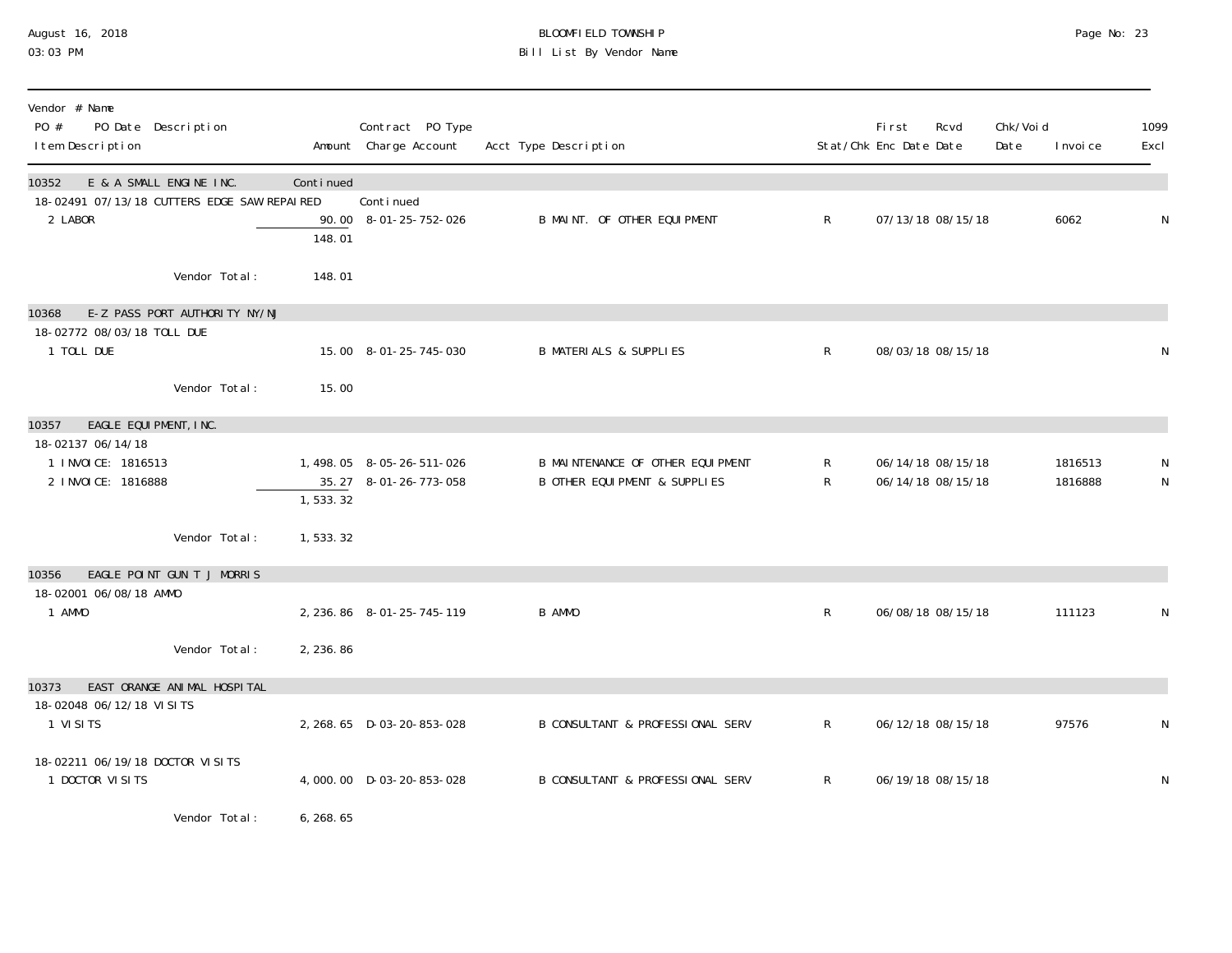# August 16, 2018 BLOOMFIELD TOWNSHIP Page No: 24 Bill List By Vendor Name

| Vendor # Name<br>PO #<br>PO Date Description<br>I tem Description                    |             | Contract PO Type<br>Amount Charge Account | Acct Type Description                        |              | <b>First</b><br>Stat/Chk Enc Date Date | Rcvd | Chk/Voi d<br>Date | I nvoi ce | 1099<br>Excl |
|--------------------------------------------------------------------------------------|-------------|-------------------------------------------|----------------------------------------------|--------------|----------------------------------------|------|-------------------|-----------|--------------|
| EASTERN CONCRETE MATERIALS, INC<br>10374                                             |             |                                           |                                              |              |                                        |      |                   |           |              |
| 18-02193 06/18/18 UPGRADES - 348 FRANKLIN STREET<br>1 UPGRADES - 348 FRANKLIN STREET |             |                                           | B IMPROVEMENTS MUNICIPAL BUILDING & GROUND R |              | 06/18/18 08/15/18                      |      |                   | 21577602  | N            |
| 18-02194 06/18/18 UPGRADES - 348 FRANKLIN STREET<br>1 UPGRADES - 348 FRANKLIN STREET |             | 579.13 C-04-55-713-947                    | B IMPROVEMENTS MUNICIPAL BUILDING & GROUND R |              | 06/18/18 08/15/18                      |      |                   | 21578021  | N            |
| 18-02612 07/27/18 ROOFING UPGRADES-348 FRANKLIN<br>1 ROOFING UPGRADES-348 FRANKLIN   |             |                                           | B IMPROVEMENTS MUNICIPAL BUILDING & GROUND R |              | 07/27/18 08/15/18                      |      |                   |           | N            |
| Vendor Total:                                                                        | 4,989.13    |                                           |                                              |              |                                        |      |                   |           |              |
| EMLAB P&K, LLC<br>11602                                                              |             |                                           |                                              |              |                                        |      |                   |           |              |
| 18-02577 07/23/18 MOLD ANALYSIS FOR LEB<br>1 MOLD ANALYSIS FOR LEB                   |             | 246.69 8-01-26-772-024                    | B CLEAN. &MAIN. OF BLDG'S & FACIL.           | $\mathsf{R}$ | 07/23/18 08/15/18                      |      |                   | 75293398  | N            |
| Vendor Total:                                                                        | 246.69      |                                           |                                              |              |                                        |      |                   |           |              |
| ESSEX COUNTY CLERK'S OFFICE<br>11972                                                 |             |                                           |                                              |              |                                        |      |                   |           |              |
| 18-02191 06/18/18 2018 PRIMARY BALLOTS<br>1 2018 PRIMARY BALLOTS                     |             | 19, 354. 66 8-01-20-704-123               | B ELECTION PRINTING, ETC.                    | $\mathsf{R}$ | 06/18/18 08/15/18                      |      |                   | 23018-02  | N            |
| Vendor Total:                                                                        | 19, 354. 66 |                                           |                                              |              |                                        |      |                   |           |              |
| ESSEX COUNTY COLLEGE<br>11792                                                        |             |                                           |                                              |              |                                        |      |                   |           |              |
| 18-02213 06/19/18 DRUG TESTING FEE<br>1 DRUG TESTING FEE                             |             | 600.00 8-01-23-733-093                    | <b>B MEDICAL EXPENSES</b>                    | $\mathsf{R}$ | 06/19/18 08/15/18                      |      |                   |           | N            |
| 18-02635 07/27/18 DRUG TESTING FEE<br>1 DRUG TESTING FEE                             |             | 450.00 8-01-23-733-093                    | <b>B MEDICAL EXPENSES</b>                    | $\mathsf{R}$ | 07/27/18 08/16/18                      |      |                   |           | N            |
| Vendor Total:                                                                        | 1,050.00    |                                           |                                              |              |                                        |      |                   |           |              |
| FDR HITCHES<br>13097                                                                 |             |                                           |                                              |              |                                        |      |                   |           |              |
| 18-02378 07/09/18 INVOICE: 211534<br>1 INVOICE: 211534                               |             | 1, 168. 66 8-01-26-767-034                | B MOTOR VEHICLE PARTS & ACCESS.              | $\mathsf{R}$ | 07/09/18 08/15/18                      |      |                   | 211534    | N            |
| Vendor Total:                                                                        | 1, 168.66   |                                           |                                              |              |                                        |      |                   |           |              |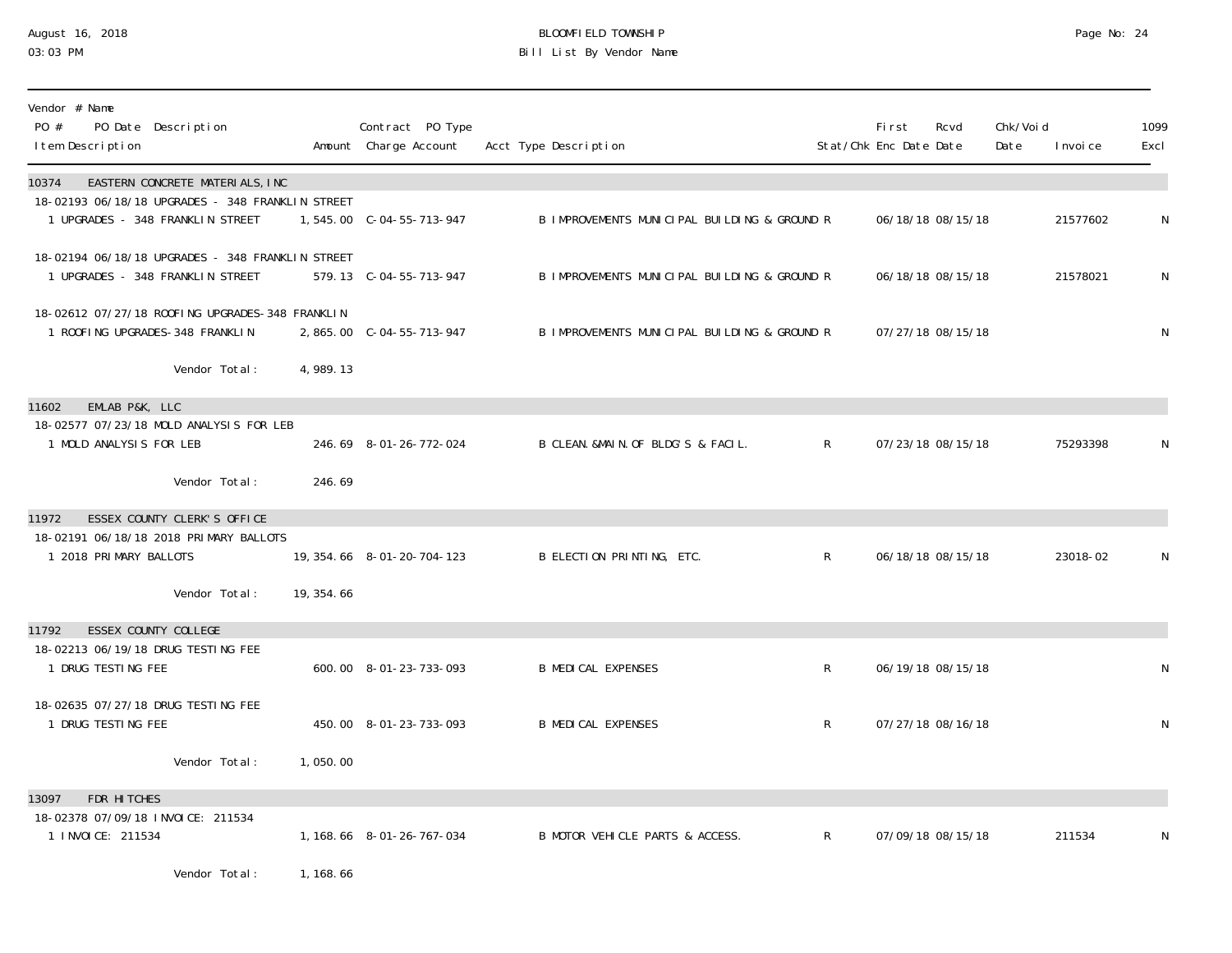### August 16, 2018 BLOOMFIELD TOWNSHIP Page No: 25 03:03 PM Bill List By Vendor Name

| Vendor # Name<br>PO #<br>I tem Description             | PO Date Description                                                                                                  |           | Contract PO Type<br>Amount Charge Account | Acct Type Description            |                | First<br>Stat/Chk Enc Date Date | Rcvd              | Chk/Voi d<br>Date | I nvoi ce          | 1099<br>Excl |
|--------------------------------------------------------|----------------------------------------------------------------------------------------------------------------------|-----------|-------------------------------------------|----------------------------------|----------------|---------------------------------|-------------------|-------------------|--------------------|--------------|
| 13397                                                  | FERRAIOLI, WIELKOTZ, CERULLO<br>18-02215 06/19/18 CY 2017 AUDIT PROGRESS BILL #2<br>1 CY 2017 AUDIT PROGRESS BILL #2 |           | 30,000.00 7-01-20-706-028                 | B CONSULTANT & PROFESSIONAL SERV | $\mathsf{R}$   |                                 | 06/19/18 08/15/18 |                   | <b>JUNE 8 2018</b> | $\mathsf N$  |
|                                                        | Vendor Total:                                                                                                        | 30,000.00 |                                           |                                  |                |                                 |                   |                   |                    |              |
| FILE BANK<br>13788                                     |                                                                                                                      |           |                                           |                                  |                |                                 |                   |                   |                    |              |
|                                                        | 18-02466 07/11/18 PARTIAL JULY OFF-SITE STORAGE<br>1 PARTI AL JULY OFF-SITE STORAGE                                  |           | 204.00 8-01-20-704-028                    | B CONSULTANT & PROFESSIONAL SERV | $\mathsf{R}^-$ |                                 | 07/11/18 08/15/18 |                   |                    | ${\sf N}$    |
| 1 7/8/18-7/14/18 STORAGE                               | 18-02566 07/23/18 7/8/18-7/14/18 STORAGE                                                                             |           | 204.00 8-01-20-704-028                    | B CONSULTANT & PROFESSIONAL SERV | $\mathsf{R}^-$ |                                 | 07/23/18 08/15/18 |                   |                    | N            |
|                                                        | Vendor Total:                                                                                                        | 408.00    |                                           |                                  |                |                                 |                   |                   |                    |              |
| 13792                                                  | FIRE & SAFETY SERVICES, LTD                                                                                          |           |                                           |                                  |                |                                 |                   |                   |                    |              |
| 1 PARTS                                                | 18-01922 06/07/18 E3 REPAIR ROLL UP DOOR                                                                             |           | 157.70 8-01-26-767-025                    | B MAINTENANCE OF MOTOR VEHICLES  | R              |                                 | 06/07/18 08/15/18 |                   | SI 18-1049         | N            |
| 2 LABOR                                                |                                                                                                                      | 442.70    | 285.00 8-01-26-767-025                    | B MAINTENANCE OF MOTOR VEHICLES  | R              |                                 | 06/07/18 08/15/18 |                   | SI 18-1049         | $\mathsf{N}$ |
|                                                        | 18-02168 06/15/18 E4-REPLACE CAB TILT PUMP ASSY.                                                                     |           |                                           |                                  |                |                                 |                   |                   |                    |              |
| 1 PARTS                                                |                                                                                                                      |           | 502.82 8-01-26-767-025                    | B MAINTENANCE OF MOTOR VEHICLES  | R              |                                 | 06/15/18 08/15/18 |                   | SI 18-1123         | N            |
| 2 LABOR                                                |                                                                                                                      | 1,042.82  | 540.00 8-01-26-767-025                    | B MAINTENANCE OF MOTOR VEHICLES  | R              |                                 | 06/15/18 08/15/18 |                   | SI 18-1123         | $\mathsf{N}$ |
|                                                        | Vendor Total:                                                                                                        | 1,485.52  |                                           |                                  |                |                                 |                   |                   |                    |              |
| FIX N FUEL<br>13950                                    |                                                                                                                      |           |                                           |                                  |                |                                 |                   |                   |                    |              |
| 18-02065 06/14/18 INVOICE: 29725<br>1 I NVOI CE: 29725 |                                                                                                                      |           | 1, 669. 95 8-01-26-767-025                | B MAINTENANCE OF MOTOR VEHICLES  | $\mathsf{R}^-$ |                                 | 06/14/18 08/15/18 |                   | 29725              | N            |
| 18-02093 06/14/18 INVOICE: 29304<br>1 I NVOI CE: 29304 |                                                                                                                      |           | 1, 222. 94 8-01-26-767-025                | B MAINTENANCE OF MOTOR VEHICLES  | $\mathsf{R}$   |                                 | 06/14/18 08/15/18 |                   | 29304              | $\mathsf N$  |
| 18-02094 06/14/18 INVOICE: 29321<br>1 I NVOI CE: 29321 |                                                                                                                      |           | 1,894.24 8-01-26-767-025                  | B MAINTENANCE OF MOTOR VEHICLES  | R              |                                 | 06/14/18 08/15/18 |                   | 29321              | N            |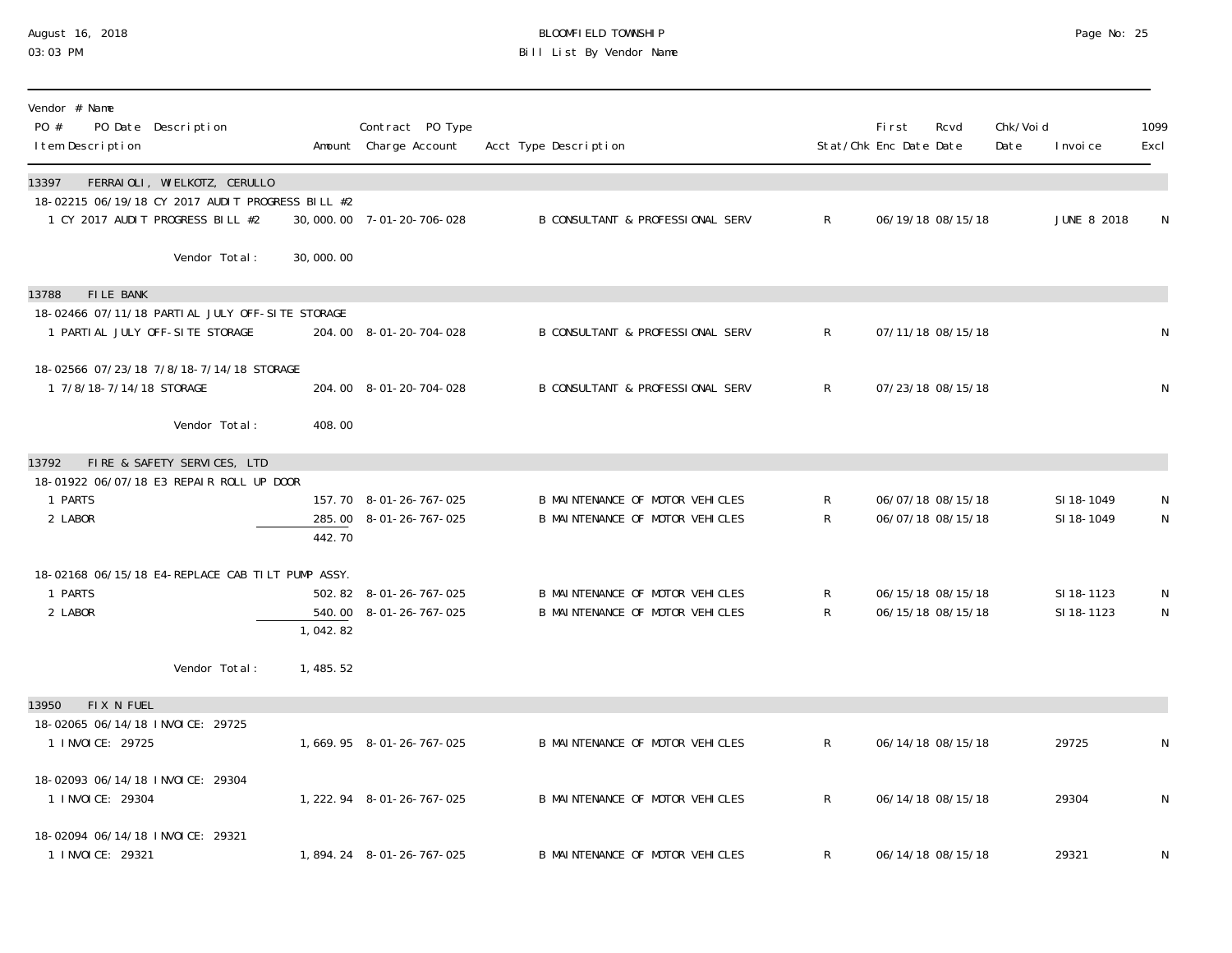### August 16, 2018 BLOOMFIELD TOWNSHIP Page No: 26 03:03 PM Bill List By Vendor Name

| Vendor # Name<br>PO #<br>PO Date Description<br>I tem Description                                                                                    |                  | Contract PO Type<br>Amount Charge Account                      | Acct Type Description                                                |                  | First<br>Stat/Chk Enc Date Date | Rcvd                                   | Chk/Voi d<br>Date | I nvoi ce              | 1099<br>Excl |
|------------------------------------------------------------------------------------------------------------------------------------------------------|------------------|----------------------------------------------------------------|----------------------------------------------------------------------|------------------|---------------------------------|----------------------------------------|-------------------|------------------------|--------------|
| FIX N FUEL<br>13950                                                                                                                                  | Continued        |                                                                |                                                                      |                  |                                 |                                        |                   |                        |              |
| 18-02095 06/14/18 INVOICE: 29600<br>1 INVOICE: 29600                                                                                                 |                  | 1, 074.85 8-01-26-767-025                                      | B MAINTENANCE OF MOTOR VEHICLES                                      | $\mathsf{R}^-$   |                                 | 06/14/18 08/15/18                      |                   | 29600                  | N            |
| 18-02104 06/14/18 INVOICE: 29539<br>1 INVOICE: 29539                                                                                                 |                  | 2, 171. 49 8-01-26-767-025                                     | B MAINTENANCE OF MOTOR VEHICLES                                      | R                |                                 | 06/14/18 08/15/18                      |                   | 29539                  | N            |
| 18-02105 06/14/18 INVOICE: 29256<br>1 INVOICE: 29256                                                                                                 |                  | 1,075.10 8-01-26-767-025                                       | B MAINTENANCE OF MOTOR VEHICLES                                      | $\mathsf{R}^-$   |                                 | 06/14/18 08/15/18                      |                   | 29256                  | N            |
| Vendor Total:                                                                                                                                        | 9, 108.57        |                                                                |                                                                      |                  |                                 |                                        |                   |                        |              |
| FORTUOO5 FORTUNE TITLE AGENCY<br>18-02493 07/13/18 WATER REF, A/C #1608900-0<br>1 WATER REF #1608900-0, 33 LINDEN<br>$\overline{2}$<br>Vendor Total: | 201.08<br>201.08 | 201.08 8-05-20-206-000<br>$0.00 \quad 8 - 05 - 20 - 206 - 000$ | <b>B WATER RENT OVERPAYMENTS</b><br><b>B WATER RENT OVERPAYMENTS</b> | R<br>$R_{\perp}$ |                                 | 07/13/18 08/15/18<br>07/13/18 08/15/18 |                   | 1608900-0<br>1608900-0 | N<br>N       |
| FRANK GI AMO<br>16416<br>18-02434 07/10/18 7/1/18 FORFEIT FEE 5:45 PM<br>1 7/1/18 FORFEIT FEE 5:45 PM<br>Vendor Total:                               | 40.00            | 40.00 R-14-20-854-030                                          | <b>B MATERIALS &amp; SUPPLIES</b>                                    | $\mathsf R$      |                                 | 07/10/18 08/15/18                      |                   |                        | N            |
| <b>FRANKIES CAR WASH</b><br>14704<br>18-02201 06/18/18 AUTO DETAILING<br>1 AUTO DETAILING                                                            |                  | 20.00 8-01-28-795-026                                          | B MAINTENANCE OF OTHER EQUIPMENT                                     | $\mathsf{R}^-$   |                                 | 06/18/18 08/15/18                      |                   |                        | N            |
| Vendor Total:                                                                                                                                        | 20.00            |                                                                |                                                                      |                  |                                 |                                        |                   |                        |              |
| FRANKIES FINISHLINE CAR WASH 1<br>14701<br>18-01960 06/07/18 PD WASHES<br>1 PD WASHES                                                                |                  | 800.00 8-01-26-767-035                                         | B JANITORIAL & HOUSEHOLD SUPPLY                                      | R                |                                 | 06/07/18 08/15/18                      |                   |                        | N            |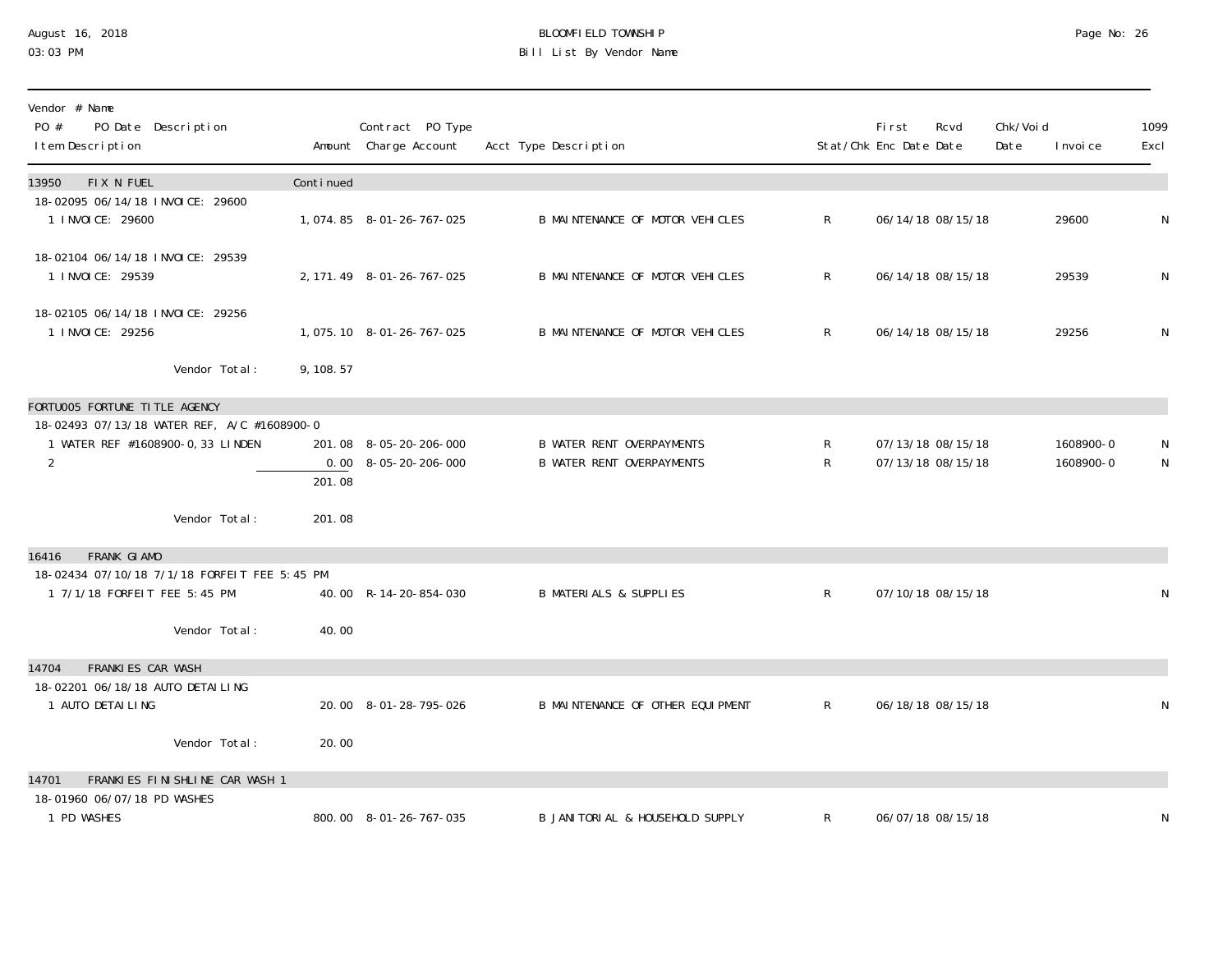#### August 16, 2018 BLOOMFIELD TOWNSHIP Page No: 27 03:03 PM Bill List By Vendor Name

| Vendor # Name<br>PO #<br>I tem Description                        | PO Date Description                      |            | Contract PO Type<br>Amount Charge Account | Acct Type Description                       |              | <b>First</b><br>Stat/Chk Enc Date Date | Rcvd              | Chk/Voi d<br>Date | I nvoi ce | 1099<br>Excl |
|-------------------------------------------------------------------|------------------------------------------|------------|-------------------------------------------|---------------------------------------------|--------------|----------------------------------------|-------------------|-------------------|-----------|--------------|
| 14701                                                             | FRANKIES FINISHLINE CAR WASH 1 Continued |            |                                           |                                             |              |                                        |                   |                   |           |              |
| 18-02438 07/10/18 PD CAR WASHES<br>1 PD CAR WASHES                |                                          |            | 815.00 8-01-26-767-035                    | B JANI TORI AL & HOUSEHOLD SUPPLY           | $\mathsf{R}$ |                                        | 07/10/18 08/15/18 |                   |           | N            |
|                                                                   | Vendor Total:                            | 1,615.00   |                                           |                                             |              |                                        |                   |                   |           |              |
| G & G TECHNOLOGIES<br>16245                                       | 18-02443 07/10/18 WBMA CAMERA EQUIPMENT  |            |                                           |                                             |              |                                        |                   |                   |           |              |
| 1 WBMA CAMERA EQUIPMENT                                           |                                          |            | 12, 958.00 T-13-56-013-0AA                | B CABLE 35                                  | $\mathsf{R}$ |                                        | 07/10/18 08/16/18 |                   | 53364     | N            |
|                                                                   | Vendor Total:                            | 12, 958.00 |                                           |                                             |              |                                        |                   |                   |           |              |
| <b>GABRIEL MICCHELLI</b><br>31856<br>18-02266 06/21/18 RENT       |                                          |            |                                           |                                             |              |                                        |                   |                   |           |              |
| 1 RENT                                                            |                                          |            | 2,800.00 G-02-40-359-002                  | <b>B CY 2018 SSH</b>                        | R            |                                        | 06/21/18 08/16/18 |                   |           | N            |
|                                                                   | Vendor Total:                            | 2,800.00   |                                           |                                             |              |                                        |                   |                   |           |              |
| <b>GARDEN STATE LABS INC.</b><br>15610                            |                                          |            |                                           |                                             |              |                                        |                   |                   |           |              |
| 18-00768 03/06/18 ANALYTICAL SERVICES<br>6 ANALYTICAL SERVICE FEE |                                          |            | B<br>237.02 8-01-27-785-028               | <b>B CONSULTANT &amp; PROFESSIONAL SERV</b> | $\mathsf{R}$ |                                        | 03/06/18 08/16/18 |                   | 323512    | N            |
| 18-02238 06/21/18 MAY 2018<br>1 MAY 2018                          |                                          |            | 6, 185.00 8-05-26-511-028                 | B CONSULTANT & PROFESSIONAL SERV            | R            |                                        | 06/21/18 08/16/18 |                   | 321463    | N            |
|                                                                   | Vendor Total:                            | 6,422.02   |                                           |                                             |              |                                        |                   |                   |           |              |
| 15641                                                             | GARDEN STATE MUNICIPAL JIF               |            |                                           |                                             |              |                                        |                   |                   |           |              |
| 18-02724 08/01/18 POL RECOVERABLE<br>1 POL RECOVERABLE            |                                          |            | 327.42 l-12-22-056-000                    | B S. I. - RES. FOR CLAIMS-PRIM. COVER       | $\mathsf{R}$ |                                        | 08/01/18 08/16/18 |                   | 267334    | N            |
|                                                                   | Vendor Total:                            | 327.42     |                                           |                                             |              |                                        |                   |                   |           |              |
| 15960                                                             | GENERAL CHEMICAL COMPANY                 |            |                                           |                                             |              |                                        |                   |                   |           |              |
| 18-02129 06/14/18 INVOICE: 52792<br>1 I NVOI CE: 52792            |                                          |            | 858.81 8-01-26-773-031                    | <b>B CHEMICALS</b>                          | $\mathsf{R}$ |                                        | 06/14/18 08/16/18 |                   | 52792     | N            |
|                                                                   | Vendor Total:                            | 858.81     |                                           |                                             |              |                                        |                   |                   |           |              |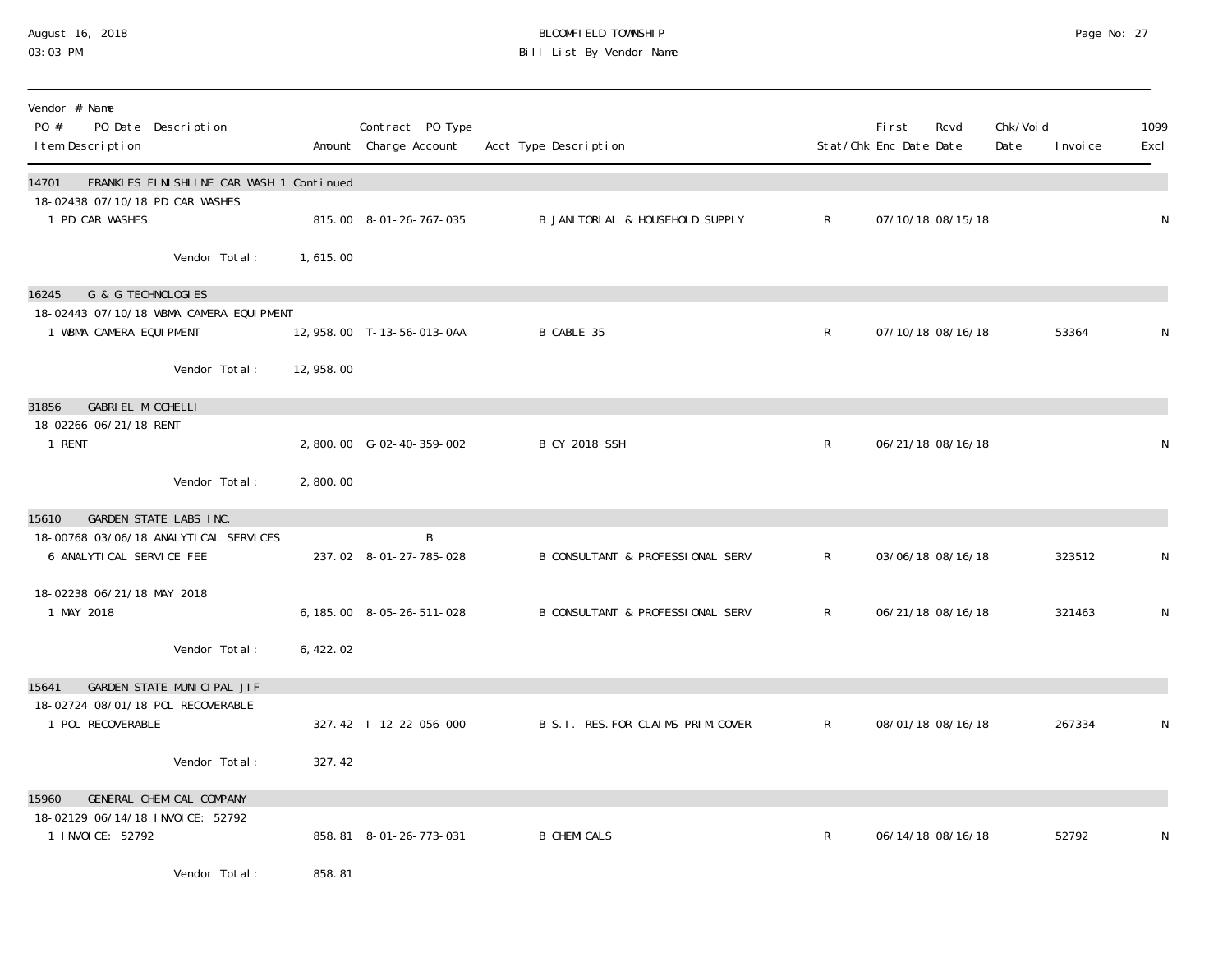### August 16, 2018 BLOOMFIELD TOWNSHIP Page No: 28 03:03 PM Bill List By Vendor Name

| Vendor # Name<br>PO #<br>PO Date Description<br>I tem Description                                        |                      | Contract PO Type<br>Amount Charge Account                                                                                    | Acct Type Description                                                                                                                                                                        |                       | First<br>Stat/Chk Enc Date Date | Rcvd                                                                                                  | Chk/Voi d<br>Date | I nvoi ce                                 | 1099<br>Excl                     |
|----------------------------------------------------------------------------------------------------------|----------------------|------------------------------------------------------------------------------------------------------------------------------|----------------------------------------------------------------------------------------------------------------------------------------------------------------------------------------------|-----------------------|---------------------------------|-------------------------------------------------------------------------------------------------------|-------------------|-------------------------------------------|----------------------------------|
| GENERAL PLUMBING SUPPLY<br>19574<br>18-01985 06/08/18 INVOICE: S7486702.002<br>1 INVOICE: S7486702.002   |                      | 119.28 8-05-26-511-030                                                                                                       | <b>B MATERIALS &amp; SUPPLIES</b>                                                                                                                                                            | $\mathsf{R}$          |                                 | 06/08/18 08/16/18                                                                                     |                   | S7486702.002                              | N                                |
| Vendor Total:                                                                                            | 119.28               |                                                                                                                              |                                                                                                                                                                                              |                       |                                 |                                                                                                       |                   |                                           |                                  |
| GKAAROO5 GK+A ARCHITECTS, PC<br>18-02587 07/23/18 ARCHITECTURAL SERVICES<br>1 ARCHI TECTURAL SERVICES    |                      | 5, 446.10 C-04-55-713-947                                                                                                    | B IMPROVEMENTS MUNICIPAL BUILDING & GROUND R                                                                                                                                                 |                       |                                 | 07/23/18 08/15/18                                                                                     |                   | 17-030-A5                                 | N                                |
| Vendor Total:                                                                                            | 5,446.10             |                                                                                                                              |                                                                                                                                                                                              |                       |                                 |                                                                                                       |                   |                                           |                                  |
| GLENCO SUPPLY INC.<br>16715<br>18-01970 06/08/18                                                         |                      |                                                                                                                              |                                                                                                                                                                                              |                       |                                 |                                                                                                       |                   |                                           |                                  |
| 1 I NVOI CE: 19645<br>2 I NVOI CE: 19791<br>3 I NVOI CE: 19972<br>4 I NVOI CE: 20080<br>5 INVOICE: 20171 | 1,800.00<br>7,990.00 | 2,800.00 8-01-26-765-030<br>290.00 8-01-26-765-030<br>2, 940.00 8-01-26-765-030<br>160.00 8-01-26-765-030<br>8-01-26-765-030 | <b>B MATERIALS &amp; SUPPLIES</b><br><b>B MATERIALS &amp; SUPPLIES</b><br><b>B MATERIALS &amp; SUPPLIES</b><br><b>B MATERIALS &amp; SUPPLIES</b><br><b>B MATERIALS &amp; SUPPLIES</b>        | R<br>R<br>R<br>R<br>R |                                 | 06/08/18 08/16/18<br>06/08/18 08/16/18<br>06/08/18 08/16/18<br>06/08/18 08/16/18<br>06/08/18 08/16/18 |                   | 19645<br>19791<br>19972<br>20080<br>20171 | N<br>${\sf N}$<br>${\sf N}$<br>N |
| 18-01983 06/08/18<br>1 I NVOI CE: 20222<br>2 I NVOI CE: 20297                                            | 495.00<br>2,585.00   | 2,090.00 7-01-40-305-029<br>7-01-40-305-029                                                                                  | <b>B OTHER CONTRACTUAL ITEMS</b><br><b>B OTHER CONTRACTUAL ITEMS</b>                                                                                                                         | R<br>$\mathsf{R}$     |                                 | 06/08/18 08/16/18<br>06/08/18 08/16/18                                                                |                   | 20222<br>20297                            | N<br>N                           |
| 18-02222 06/21/18<br>1 I NVOI CE: 20254<br>2 INVOICE: 20231<br>3 I NVOI CE: 20223<br>4 I NVOI CE: 20225  | 4,010.00             | 60.00 C-04-55-724-965<br>710.00 C-04-55-724-965<br>240.00 C-04-55-724-965                                                    | B RESURFACING/IMPROVEMENTS VARIOUS STREETS R<br>B RESURFACING/IMPROVEMENTS VARIOUS STREETS R<br>B RESURFACING/IMPROVEMENTS VARIOUS STREETS R<br>B RESURFACING/IMPROVEMENTS VARIOUS STREETS R |                       |                                 | 06/21/18 08/16/18<br>06/21/18 08/16/18<br>06/21/18 08/16/18<br>06/21/18 08/16/18                      |                   | 20254<br>20231<br>20223<br>20225          | N<br>N<br>N<br>N                 |

Vendor Total: 14,585.00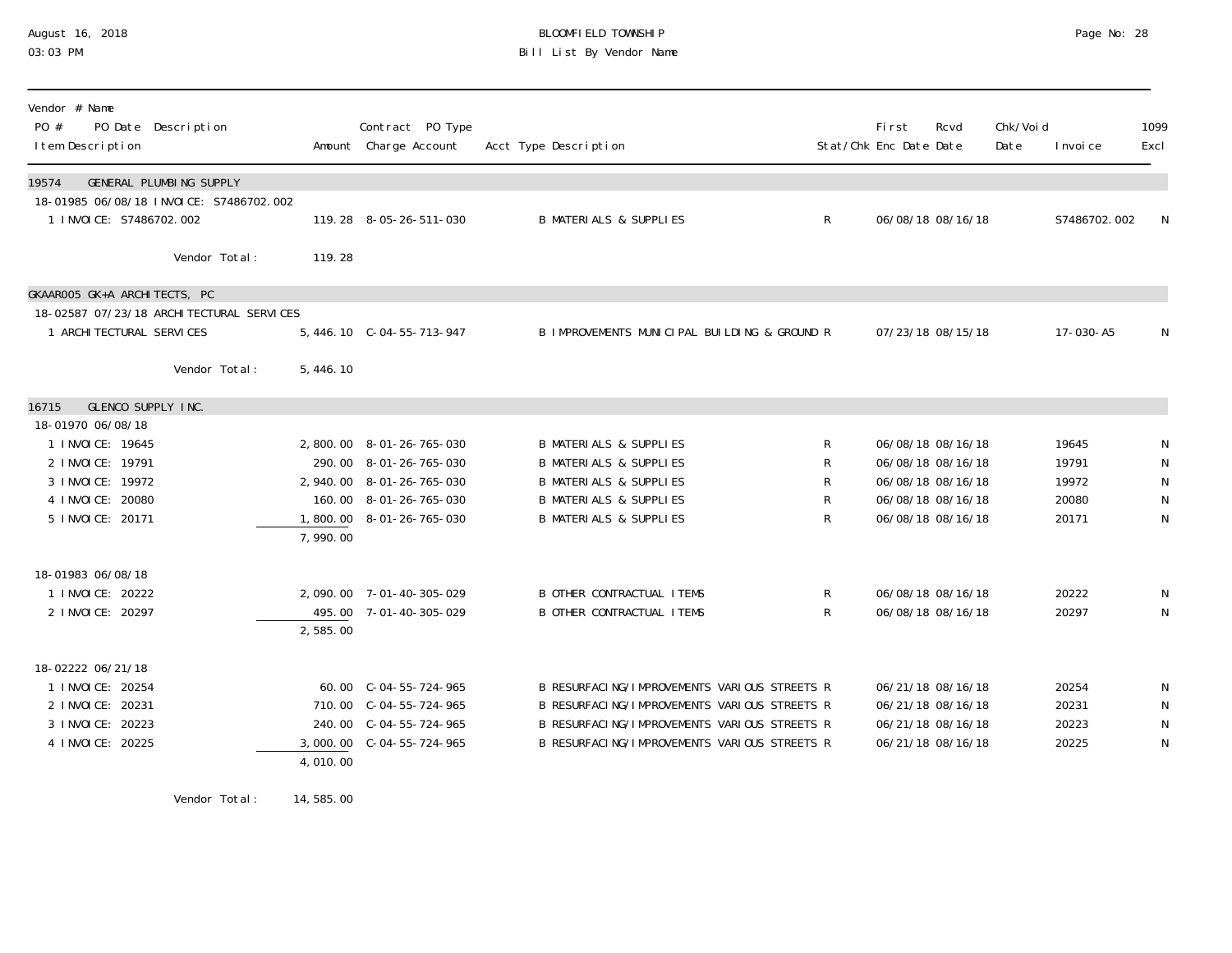### August 16, 2018 BLOOMFIELD TOWNSHIP Page No: 29 03:03 PM Bill List By Vendor Name

| Vendor # Name<br>PO #<br>PO Date Description<br>I tem Description                                                               |           | Contract PO Type<br>Amount Charge Account | Acct Type Description                       |              | <b>First</b><br>Stat/Chk Enc Date Date | Rcvd              | Chk/Voi d<br>Date | I nvoi ce | 1099<br>Excl |
|---------------------------------------------------------------------------------------------------------------------------------|-----------|-------------------------------------------|---------------------------------------------|--------------|----------------------------------------|-------------------|-------------------|-----------|--------------|
| GLOCK, INC.<br>16820<br>18-02542 07/17/18 TRAINING                                                                              |           |                                           |                                             |              |                                        |                   |                   |           |              |
| 1 TRAINING                                                                                                                      |           | 1, 250. 00 8-01-25-745-042                | <b>B EDUCATION &amp; TRAINING</b>           | $\mathsf{R}$ |                                        | 07/17/18 08/15/18 |                   |           | N            |
| Vendor Total:                                                                                                                   | 1,250.00  |                                           |                                             |              |                                        |                   |                   |           |              |
| GOVEROO5 GOVERNMENTAL PURCHASING ASSSOC<br>18-02752 08/02/18 MEMBERSHIP DUES-MICHELE BORGES<br>1 MEMBERSHIP DUES-MICHELE BORGES |           | 100.00 8-01-20-705-044                    | B PROFESSIONAL ASSOCIATION DUES             | $\mathsf{R}$ |                                        | 08/02/18 08/15/18 |                   |           | N            |
| Vendor Total:                                                                                                                   | 100.00    |                                           |                                             |              |                                        |                   |                   |           |              |
| <b>GRAMCO BUSINESS COMMUNICATIONS</b><br>17298                                                                                  |           |                                           |                                             |              |                                        |                   |                   |           |              |
| 18-01954 06/07/18 RENEWAL - RECORDING SYSTEM<br>1 RENEWAL - RECORDING SYSTEM                                                    |           | 495.00 8-01-20-704-028                    | <b>B CONSULTANT &amp; PROFESSIONAL SERV</b> | $\mathsf{R}$ |                                        | 06/07/18 08/16/18 |                   | 18-580    | N            |
| 18-02597 07/24/18 SOUND SYSTEM (CHAMBERS)<br>1 SOUND SYSTEM (CHAMBERS)                                                          |           | 1,995.00 8-01-20-704-028                  | B CONSULTANT & PROFESSIONAL SERV            | $\mathsf{R}$ |                                        | 07/24/18 08/16/18 |                   | 18-577    | N            |
| Vendor Total:                                                                                                                   | 2,490.00  |                                           |                                             |              |                                        |                   |                   |           |              |
| <b>GUARDY'S PHARMACY</b><br>17607                                                                                               |           |                                           |                                             |              |                                        |                   |                   |           |              |
| 18-02653 07/27/18 NARCAN<br>1 NARCAN                                                                                            |           | 2, 384.00 8-01-25-745-030                 | <b>B MATERIALS &amp; SUPPLIES</b>           | $\mathsf{R}$ |                                        | 07/27/18 08/16/18 |                   |           | N            |
| Vendor Total:                                                                                                                   | 2,384.00  |                                           |                                             |              |                                        |                   |                   |           |              |
| 18200<br>HAPPY TREES BY MGM TREE                                                                                                |           |                                           |                                             |              |                                        |                   |                   |           |              |
| 18-02224 06/21/18 INVOICE: REF 300 A<br>1 INVOICE: REF 300 A                                                                    |           | 2, 250.00 8-01-26-776-029                 | <b>B OTHER CONTRACTUAL ITEMS</b>            | $\mathsf{R}$ |                                        | 06/21/18 08/16/18 |                   | REF 300 A | N            |
| Vendor Total:                                                                                                                   | 2, 250.00 |                                           |                                             |              |                                        |                   |                   |           |              |
| HARDROO5 HARD ROCK HOTEL & CASINO                                                                                               |           |                                           |                                             |              |                                        |                   |                   |           |              |
| 18-02470 07/11/18 RESERVATION NO. 52140<br>1 RESERVATION NO. 52140                                                              |           | 308.00 8-01-20-704-042                    | <b>B EDUCATION &amp; TRAINING</b>           | R            |                                        | 07/11/18 08/16/18 |                   |           | N            |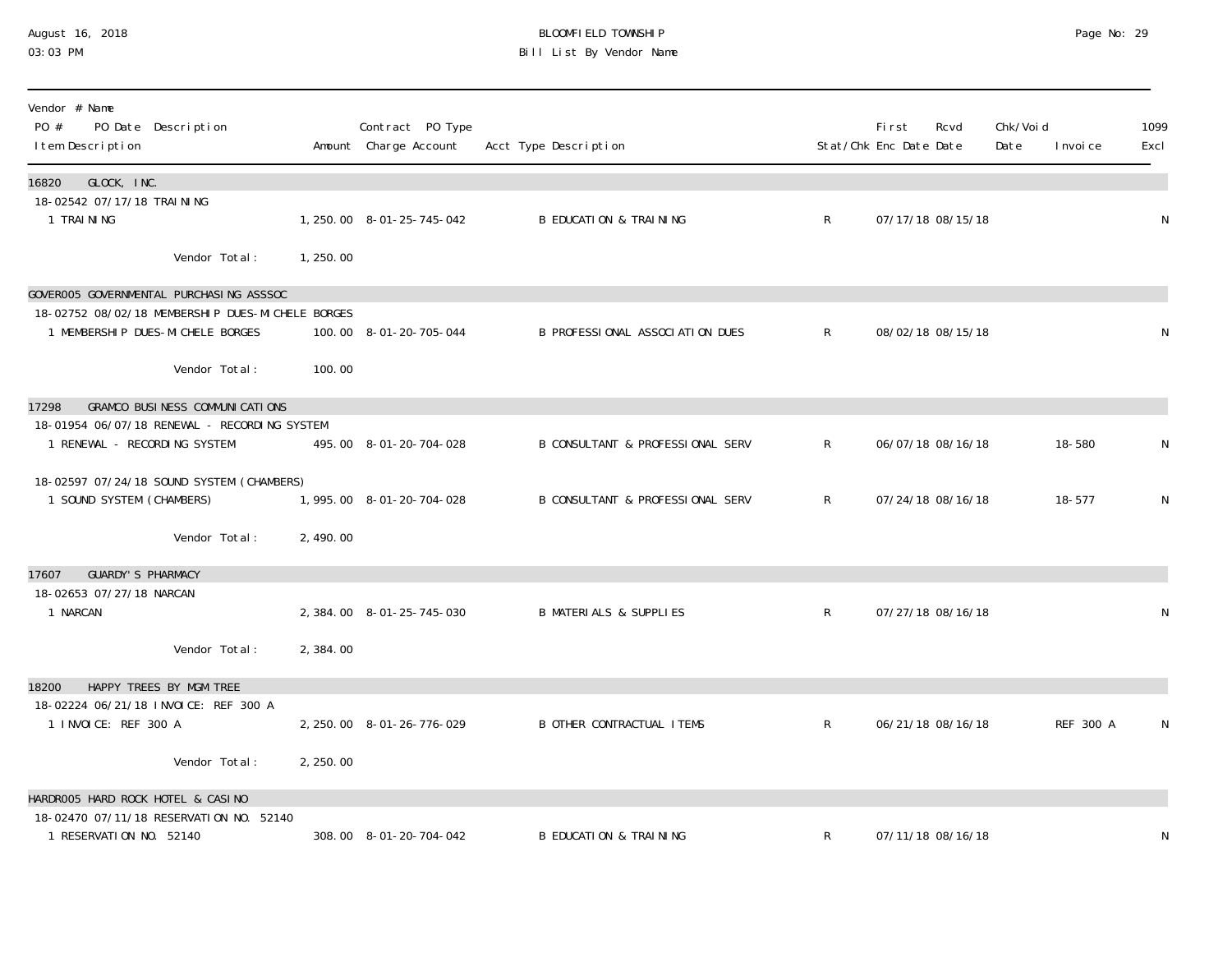### August 16, 2018 BLOOMFIELD TOWNSHIP Page No: 30 03:03 PM Bill List By Vendor Name

| Vendor # Name<br>PO #<br>PO Date Description<br>I tem Description                     |           | Contract PO Type<br>Amount Charge Account | Acct Type Description            |              | <b>First</b><br>Stat/Chk Enc Date Date | Rcvd              | Chk/Voi d<br>Date | I nvoi ce        | 1099<br>Excl   |
|---------------------------------------------------------------------------------------|-----------|-------------------------------------------|----------------------------------|--------------|----------------------------------------|-------------------|-------------------|------------------|----------------|
| HARDROO5 HARD ROCK HOTEL & CASINO<br>18-02882 08/14/18 2018 NJLM HOTEL 11/13-11/15 MV | Continued |                                           |                                  |              |                                        |                   |                   |                  |                |
| 1 2018 NJLM HOTEL 11/13-11/15 MV                                                      |           | 308.00 8-01-20-703-042                    | <b>B EDUCATION &amp; TRANING</b> | $\mathsf{R}$ |                                        | 08/14/18 08/16/18 |                   | 53268            | N              |
| Vendor Total:                                                                         | 616.00    |                                           |                                  |              |                                        |                   |                   |                  |                |
| HELENO10 HELEN MORTON                                                                 |           |                                           |                                  |              |                                        |                   |                   |                  |                |
| 18-02458 07/11/18 SECURITY<br>1 SECURITY                                              |           | 1, 200. 00 G-02-40-359-002                | <b>B CY 2018 SSH</b>             | $\mathsf{R}$ |                                        | 07/11/18 08/16/18 |                   |                  | N              |
| Vendor Total:                                                                         | 1,200.00  |                                           |                                  |              |                                        |                   |                   |                  |                |
| HOME DEPOT - F-0048<br>19616                                                          |           |                                           |                                  |              |                                        |                   |                   |                  |                |
| 18-02740 08/01/18 SUPPLIES FOR FIRE STATION 4<br>1 HOMEOWNER DIY SHIM PK              |           | 1.87 8-01-25-752-024                      | B MAINT. OF BLDG'S & FACILITIES  |              |                                        | 08/01/18 08/16/18 |                   | 8083295          |                |
| 2 TYLO LOCKSET BED/BATH POL BRAS                                                      |           | 9.97 8-01-25-752-024                      | B MAINT. OF BLDG'S & FACILITIES  | R<br>R       |                                        | 08/01/18 08/16/18 |                   | 8083295          | N<br>${\sf N}$ |
| 3 3" COARSE DRYWALL SCREWS                                                            |           | 5.27 8-01-25-752-024                      | B MAINT. OF BLDG'S & FACILITIES  | R            |                                        | 08/01/18 08/16/18 |                   | 8083295          | ${\sf N}$      |
| 4 CSG-PFJ7 11/16 X 2-1/4X7'                                                           |           | 21.60 8-01-25-752-024                     | B MAINT. OF BLDG'S & FACILITIES  | R            |                                        | 08/01/18 08/16/18 |                   | 8083295          | N              |
| 5 2X4-96" BURRILL PREM. FIR STUD                                                      |           | 12.57 8-01-25-752-024                     | B MAINT. OF BLDG'S & FACILITIES  | R            |                                        | 08/01/18 08/16/18 |                   | 8083295          | ${\sf N}$      |
| 6 30' X80" HC FLSH HRDWD FLAT PH                                                      |           | 68.82 8-01-25-752-024                     | B MAINT. OF BLDG'S & FACILITIES  | R            |                                        | 08/01/18 08/16/18 |                   | 8083295          | ${\sf N}$      |
|                                                                                       | 120.10    |                                           |                                  |              |                                        |                   |                   |                  |                |
| Vendor Total:                                                                         | 120.10    |                                           |                                  |              |                                        |                   |                   |                  |                |
| 19618<br>HOME DEPOT $R - 9966$                                                        |           |                                           |                                  |              |                                        |                   |                   |                  |                |
| 18-02426 07/10/18 4TH OF JULY SUPPLIES<br>1 4TH OF JULY SUPPLIES                      |           | 280.70 8-01-28-795-029                    | <b>B OTHER CONTRACTUAL</b>       | R            |                                        | 07/10/18 08/16/18 |                   | 09284132130      | N              |
| 18-02762 08/03/18 12' A FRAME LADDER FOR MURALS                                       |           |                                           |                                  |              |                                        |                   |                   |                  |                |
| 1 12' A FRAME LADDER FOR MURALS                                                       |           | 257.00 8-01-28-795-066                    | <b>B RECREATION SUPPLIES</b>     | $\mathsf{R}$ |                                        | 08/03/18 08/16/18 |                   | 09280000358622 N |                |
| Vendor Total:                                                                         | 537.70    |                                           |                                  |              |                                        |                   |                   |                  |                |
| HOSE HEAVEN, INC.<br>19619                                                            |           |                                           |                                  |              |                                        |                   |                   |                  |                |
| 18-02064 06/14/18<br>1 I NVOI CE: 1191B                                               |           | 63.50 8-01-26-767-034                     | B MOTOR VEHICLE PARTS & ACCESS.  |              |                                        | 06/14/18 08/16/18 |                   | 1191B            |                |
| 2 I NVOI CE: 1191A                                                                    |           | 411.30 8-01-26-767-034                    | B MOTOR VEHICLE PARTS & ACCESS.  | R<br>R       |                                        | 06/14/18 08/16/18 |                   | 1191A            | N<br>N         |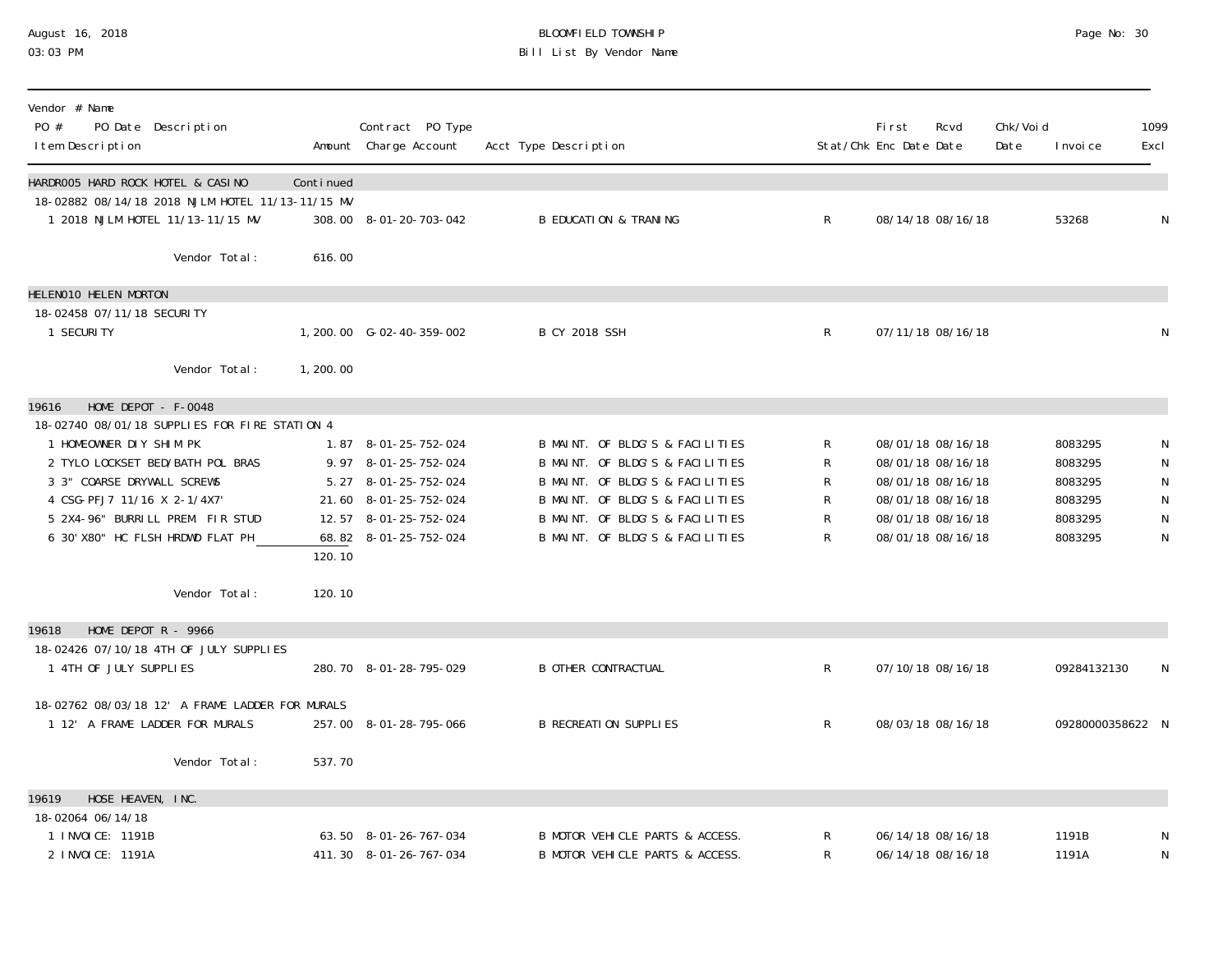## August 16, 2018 BLOOMFIELD TOWNSHIP Page No: 31 Bill List By Vendor Name

| Vendor # Name<br>PO #<br>PO Date Description<br>I tem Description |           | Contract PO Type<br>Amount Charge Account | Acct Type Description             |              | First<br>Stat/Chk Enc Date Date | Rcvd | Chk/Voi d<br>Date | I nvoi ce | 1099<br>Excl |
|-------------------------------------------------------------------|-----------|-------------------------------------------|-----------------------------------|--------------|---------------------------------|------|-------------------|-----------|--------------|
| HOSE HEAVEN, INC.<br>19619                                        | Continued |                                           |                                   |              |                                 |      |                   |           |              |
| 18-02064 06/14/18<br>3 I NVOI CE: 1191                            | 586.30    | Continued<br>111.50 8-01-26-767-034       | B MOTOR VEHICLE PARTS & ACCESS.   | $\mathsf{R}$ | 06/14/18 08/16/18               |      |                   | 1191      | N            |
| 18-02072 06/14/18                                                 |           |                                           |                                   |              |                                 |      |                   |           |              |
| 1 I NVOI CE: 1191C                                                |           | 7.30 8-01-26-767-034                      | B MOTOR VEHICLE PARTS & ACCESS.   | R            | 06/14/18 08/16/18               |      |                   | 1191C     | N            |
| 2 1262                                                            |           | 352.80 8-01-26-767-034                    | B MOTOR VEHICLE PARTS & ACCESS.   | R            | 06/14/18 08/16/18               |      |                   | 1262      | N            |
| 3 1 1 9 5                                                         |           | 14.40 8-01-26-767-034                     | B MOTOR VEHICLE PARTS & ACCESS.   | R            | 06/14/18 08/16/18               |      |                   | 1195      | $\mathsf{N}$ |
|                                                                   | 374.50    |                                           |                                   |              |                                 |      |                   |           |              |
| 18-02245 06/21/18                                                 |           |                                           |                                   |              |                                 |      |                   |           |              |
| 1 I NVOI CE: 1270                                                 |           | 322.75 8-01-26-767-034                    | B MOTOR VEHICLE PARTS & ACCESS.   | R            | 06/21/18 08/16/18               |      |                   | 1270      | N            |
| 2 INVOICE: 1273                                                   |           | 162.60 8-01-26-767-034                    | B MOTOR VEHICLE PARTS & ACCESS.   | R            | 06/21/18 08/16/18               |      |                   | 1273      | N            |
|                                                                   | 485.35    |                                           |                                   |              |                                 |      |                   |           |              |
| Vendor Total:                                                     | 1,446.15  |                                           |                                   |              |                                 |      |                   |           |              |
| <b>I MMEDI CENTER</b><br>21415                                    |           |                                           |                                   |              |                                 |      |                   |           |              |
| 18-01959 06/07/18 NEW HIRE PHYSICAL                               |           |                                           |                                   |              |                                 |      |                   |           |              |
| 1 NEW HIRE PHYSICAL                                               |           | 600.00 8-01-23-733-093                    | <b>B MEDICAL EXPENSES</b>         | $\mathsf{R}$ | 06/07/18 08/16/18               |      |                   | 69060     | N            |
| 18-02241 06/21/18 PRE-EMPLOY PHYSICAL-VOL FF                      |           |                                           |                                   |              |                                 |      |                   |           |              |
| 1 PREVENTIVE MEDICINE EVAL                                        |           | 300.00 8-01-23-733-093                    | <b>B MEDICAL EXPENSES</b>         | R            | 06/21/18 08/16/18               |      |                   | 071518    | N            |
| 2 CARDI OVASCULAR STRESS TEST                                     |           | 300.00 8-01-23-733-093                    | <b>B MEDICAL EXPENSES</b>         | R            | 06/21/18 08/16/18               |      |                   | 061518    | $\mathsf{N}$ |
|                                                                   | 600.00    |                                           |                                   |              |                                 |      |                   |           |              |
| 18-02525 07/17/18 OUTSTANDING INVOICES                            |           |                                           |                                   |              |                                 |      |                   |           |              |
| 1 OUTSTANDING INVOICES                                            |           | 87.00 8-01-23-733-093                     | <b>B MEDICAL EXPENSES</b>         | $\mathsf{R}$ | 07/17/18 08/15/18               |      |                   |           | N            |
| Vendor Total:                                                     |           |                                           |                                   |              |                                 |      |                   |           |              |
|                                                                   | 1,287.00  |                                           |                                   |              |                                 |      |                   |           |              |
| IMPEROO5 IMPERIAL BAG & PAPER CO. LLC                             |           |                                           |                                   |              |                                 |      |                   |           |              |
| 18-02507 07/17/18 JANI TORI AL SUPPLI ES-TOWN BLDGS               |           |                                           |                                   |              |                                 |      |                   |           |              |
| 1 JANI TORI AL SUPPLI ES-TOWN BLDGS                               |           | 1,528.75 8-01-26-772-030                  | <b>B MATERIALS &amp; SUPPLIES</b> | $\mathsf{R}$ | 07/17/18 08/16/18               |      |                   | 4458226   | N            |
| Vendor Total:                                                     | 1,528.75  |                                           |                                   |              |                                 |      |                   |           |              |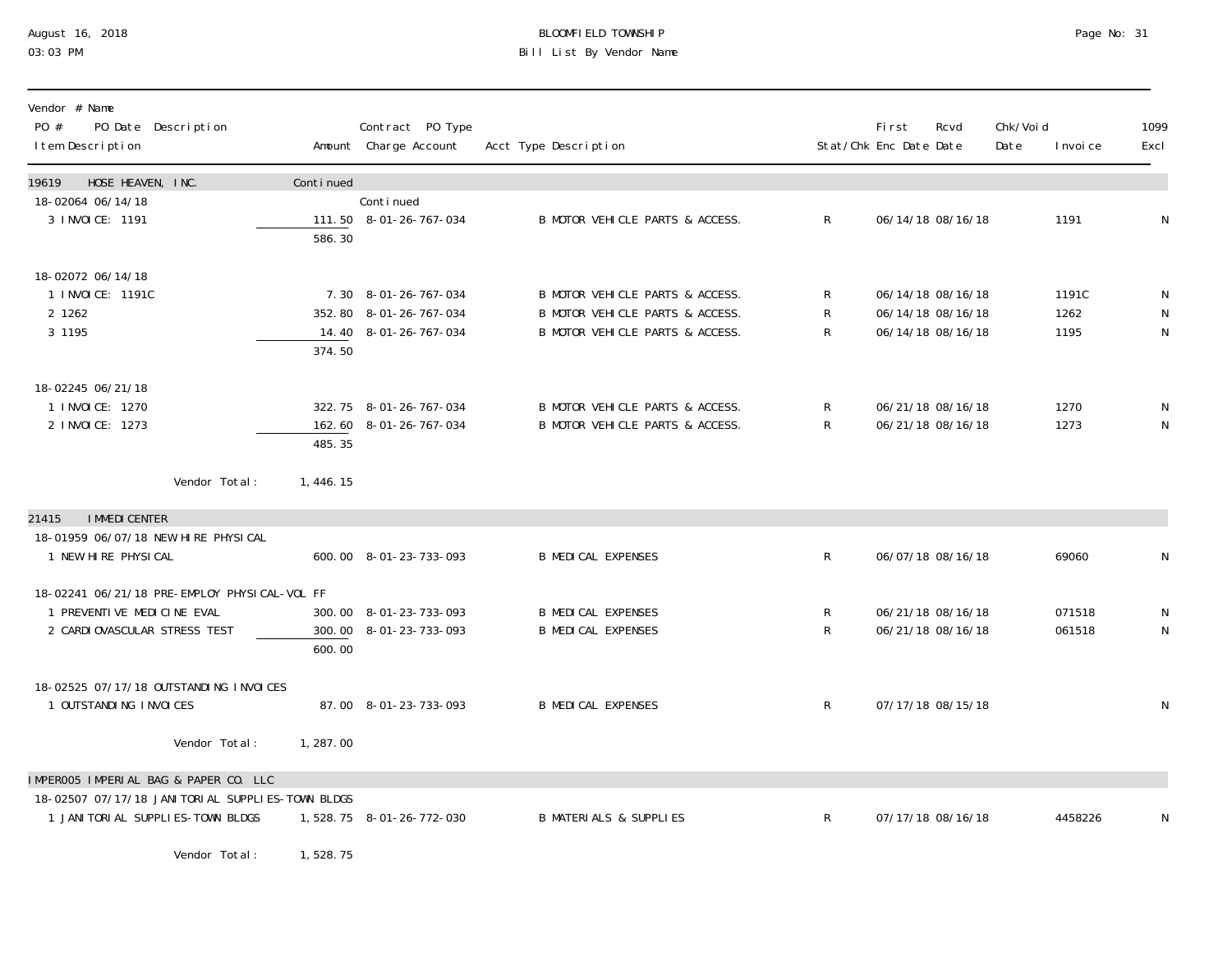## August 16, 2018 BLOOMFIELD TOWNSHIP Page No: 32 03:03 PM Bill List By Vendor Name

| Vendor # Name<br>PO #<br>PO Date Description<br>I tem Description                                                                                          |          | Contract PO Type<br>Amount Charge Account                                                                                           | Acct Type Description                                                                                                                                                        |                                             | <b>First</b><br>Stat/Chk Enc Date Date                                           | Rcvd              | Chk/Voi d<br>Date | I nvoi ce | 1099<br>Excl                     |
|------------------------------------------------------------------------------------------------------------------------------------------------------------|----------|-------------------------------------------------------------------------------------------------------------------------------------|------------------------------------------------------------------------------------------------------------------------------------------------------------------------------|---------------------------------------------|----------------------------------------------------------------------------------|-------------------|-------------------|-----------|----------------------------------|
| INDEPENDENCE CONSTRUCTORS, INC<br>22001                                                                                                                    |          |                                                                                                                                     |                                                                                                                                                                              |                                             |                                                                                  |                   |                   |           |                                  |
| 18-02112 06/14/18 UST INSPECTIONS-APRIL 2018<br>1 UST INSPECTIONS-APRIL 2018                                                                               |          | 1,920.00 8-01-31-820-074                                                                                                            | <b>B GASOLINE &amp; DIESEL FUEL</b>                                                                                                                                          | $\mathsf{R}$                                |                                                                                  | 06/14/18 08/16/18 |                   | 585277    | ${\sf N}$                        |
| 18-02113 06/14/18 UST INSPECTIONS - MAY 2018<br>1 UST INSPECTIONS - MAY 2018                                                                               |          | 1,920.00 8-01-31-820-074                                                                                                            | B GASOLINE & DIESEL FUEL                                                                                                                                                     | $\mathsf{R}$                                |                                                                                  | 06/14/18 08/16/18 |                   | 585297    | N                                |
| Vendor Total:                                                                                                                                              | 3,840.00 |                                                                                                                                     |                                                                                                                                                                              |                                             |                                                                                  |                   |                   |           |                                  |
| INNA GELIN OR JACK GELIN<br>15951                                                                                                                          |          |                                                                                                                                     |                                                                                                                                                                              |                                             |                                                                                  |                   |                   |           |                                  |
| 18-02870 08/10/18 REDEEM TSC #16-00184, 935/14<br>1 TSC #16-00184, 935/14<br>2 RECORDING FEE<br>3 SUBS PAID<br>4 INTEREST AND 2% EARNED<br>5 PREMI UM HELD |          | 242.02 T-13-22-856-C30<br>55.00 T-13-22-856-C30<br>3, 914. 16 T-13-22-856-C30<br>414.33 T-13-22-856-C30<br>1,000.00 T-13-22-856-C30 | <b>B TAX TITLE LIEN REDEMPTION</b><br>B TAX TITLE LIEN REDEMPTION<br>B TAX TITLE LIEN REDEMPTION<br><b>B TAX TITLE LIEN REDEMPTION</b><br><b>B TAX TITLE LIEN REDEMPTION</b> | R<br>R<br>$\mathsf{R}$<br>$\mathsf{R}$<br>R | 08/10/18 08/10/18<br>08/10/18 08/10/18<br>08/10/18 08/10/18<br>08/10/18 08/10/18 | 08/10/18 08/10/18 |                   |           | ${\sf N}$<br>${\sf N}$<br>N<br>N |
|                                                                                                                                                            | 5,625.51 |                                                                                                                                     |                                                                                                                                                                              |                                             |                                                                                  |                   |                   |           |                                  |
| Vendor Total:                                                                                                                                              | 5,625.51 |                                                                                                                                     |                                                                                                                                                                              |                                             |                                                                                  |                   |                   |           |                                  |
| INNOCORP, LTD.<br>22009                                                                                                                                    |          |                                                                                                                                     |                                                                                                                                                                              |                                             |                                                                                  |                   |                   |           |                                  |
| 18-02384 06/29/18 FATAL VISION GOGGLE EVENT KIT<br>2 FATAL VISION GOGGLE EVENT KIT                                                                         |          | 1,872.00 7-01-40-307-107                                                                                                            | <b>B MATCHING FUNDS</b>                                                                                                                                                      | $\mathsf{R}$                                |                                                                                  | 06/29/18 08/16/18 |                   | M3489     | N                                |
| Vendor Total:                                                                                                                                              | 1,872.00 |                                                                                                                                     |                                                                                                                                                                              |                                             |                                                                                  |                   |                   |           |                                  |
| INTERO10 INTERNATIONAL PERSONNEL                                                                                                                           |          |                                                                                                                                     |                                                                                                                                                                              |                                             |                                                                                  |                   |                   |           |                                  |
| 18-02119 06/14/18 CONFERENCE REGISTRATION - DUVA<br>1 CONFERENCE REGISTRATION - DUVA                                                                       |          | 55.00 8-01-20-701-042                                                                                                               | <b>B EDUCATION &amp; TRAINING</b>                                                                                                                                            | $\mathsf{R}$                                |                                                                                  | 06/14/18 08/16/18 |                   | 2018-0003 | N                                |
| 18-02121 06/14/18 MEMBERSHIP DUES FOR KIM DUVA<br>1 MEMBERSHIP DUES FOR KIM DUVA                                                                           |          | 40.00 8-01-20-701-044                                                                                                               | B PROFESSIONAL ASSOCIATION DUES                                                                                                                                              | $\mathsf{R}$                                | 06/14/18 08/16/18                                                                |                   |                   |           | N                                |
| Vendor Total:                                                                                                                                              | 95.00    |                                                                                                                                     |                                                                                                                                                                              |                                             |                                                                                  |                   |                   |           |                                  |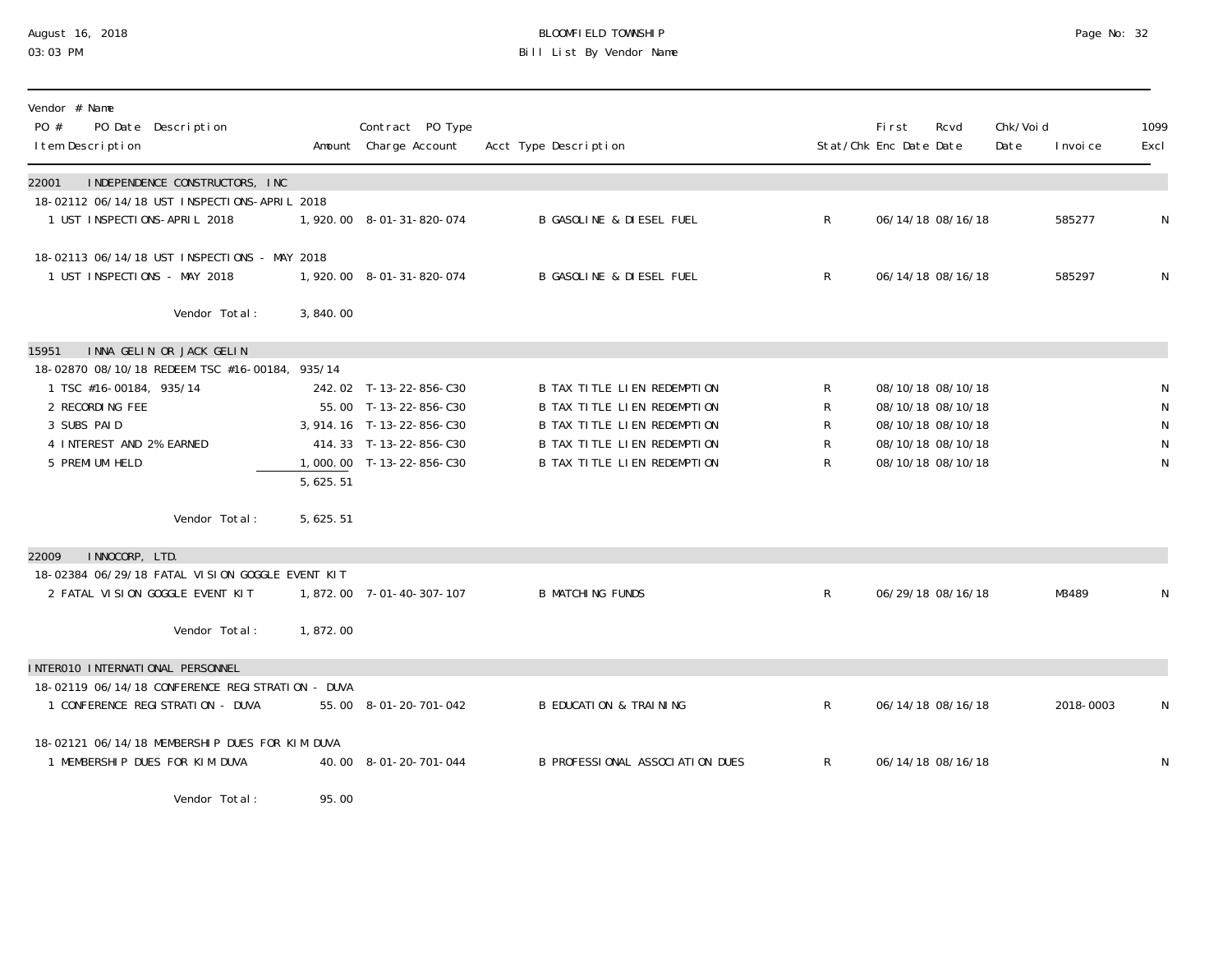## August 16, 2018 BLOOMFIELD TOWNSHIP Page No: 33 Bill List By Vendor Name

| Vendor # Name<br>PO #<br>PO Date Description<br>I tem Description                                                                             |              | Contract PO Type<br>Amount Charge Account | Acct Type Description                        |              | <b>First</b><br>Stat/Chk Enc Date Date | Rcvd              | Chk/Voi d<br>Date | I nvoi ce | 1099<br>Excl |
|-----------------------------------------------------------------------------------------------------------------------------------------------|--------------|-------------------------------------------|----------------------------------------------|--------------|----------------------------------------|-------------------|-------------------|-----------|--------------|
| JAALE005 J.A. ALEXANDER, INC.<br>18-02518 07/17/18 NJDOT INTERSECTION IMPROVEMENT<br>1 NJDOT INTERSECTION IMPROVEMENT                         |              | 173, 933. 19    G-02-40-302-007           | B 2016 JFK DRIVE NORTH & SOUTH               | $\mathsf{R}$ |                                        | 07/17/18 08/16/18 |                   |           | N            |
| Vendor Total:                                                                                                                                 | 173, 933. 19 |                                           |                                              |              |                                        |                   |                   |           |              |
| JATS CLEANING SERVICES, LLC<br>23800<br>18-02796 08/07/18 BPA CLEANING SERVICES-JUL 2018<br>1 BPA CLEANING SERVICES-JUL 2018<br>Vendor Total: | 340.00       | 340.00 8-07-20-512-024                    | B CLEANING & MAINT. BUILDING & FACILITIES R  |              |                                        | 08/07/18 08/16/18 |                   | 8712      | N            |
| JAYZ BUSINESS & MEDICAL FORMS<br>23805                                                                                                        |              |                                           |                                              |              |                                        |                   |                   |           |              |
| 18-02560 07/23/18 WINDOW ENVELOPES<br>1 25,000 T/C WINDOW ENVELOPES                                                                           |              | 1, 150.00 8-01-20-708-036                 | B OFFICE SUPPLIES                            | R            |                                        | 07/23/18 08/16/18 |                   | 3420      | N            |
| Vendor Total:                                                                                                                                 | 1, 150.00    |                                           |                                              |              |                                        |                   |                   |           |              |
| 23824<br>JERSEY REFRIGERATION                                                                                                                 |              |                                           |                                              |              |                                        |                   |                   |           |              |
| 18-02176 06/15/18 UPGRADE - LAW ENFORCEMENT BLDG<br>1 UPGRADE - LAW ENFORCEMENT BLDG                                                          |              | 950.00 C-04-55-713-947                    | B IMPROVEMENTS MUNICIPAL BUILDING & GROUND R |              |                                        | 06/15/18 08/16/18 |                   |           | N            |
| 18-02372 07/03/18 EMERGENCY REPAIRS<br>1 EMERGENCY REPAIRS                                                                                    |              | 615.00 D-03-20-853-024                    | <b>B MAINTENANCE OF BUILDING</b>             | R            |                                        | 07/03/18 08/16/18 |                   | 10577     | N            |
| 18-02611 07/27/18 HVAC UPGRADES - ANIMAL SHELTER<br>1 HVAC UPGRADES - ANIMAL SHELTER                                                          |              | 4, 200. 00 C-04-55-713-947                | B IMPROVEMENTS MUNICIPAL BUILDING & GROUND R |              |                                        | 07/27/18 08/16/18 |                   | 10902     | N            |
| Vendor Total:                                                                                                                                 | 5,765.00     |                                           |                                              |              |                                        |                   |                   |           |              |
| JESCO INC.<br>23018                                                                                                                           |              |                                           |                                              |              |                                        |                   |                   |           |              |
| 18-01972 06/08/18 INVOICE: G28860<br>1 I NVOI CE: G28860                                                                                      |              | 1, 148.82 8-01-26-767-025                 | B MAINTENANCE OF MOTOR VEHICLES              | R            |                                        | 06/08/18 08/16/18 |                   | G28860    | N            |
| 18-01976 06/08/18 INVOICE: G28861<br>1 INVOICE: G28861                                                                                        |              | 37.72 8-01-26-767-034                     | B MOTOR VEHICLE PARTS & ACCESS.              | R            |                                        | 06/08/18 08/16/18 |                   | G28861    | N            |
| Vendor Total:                                                                                                                                 | 1, 186. 54   |                                           |                                              |              |                                        |                   |                   |           |              |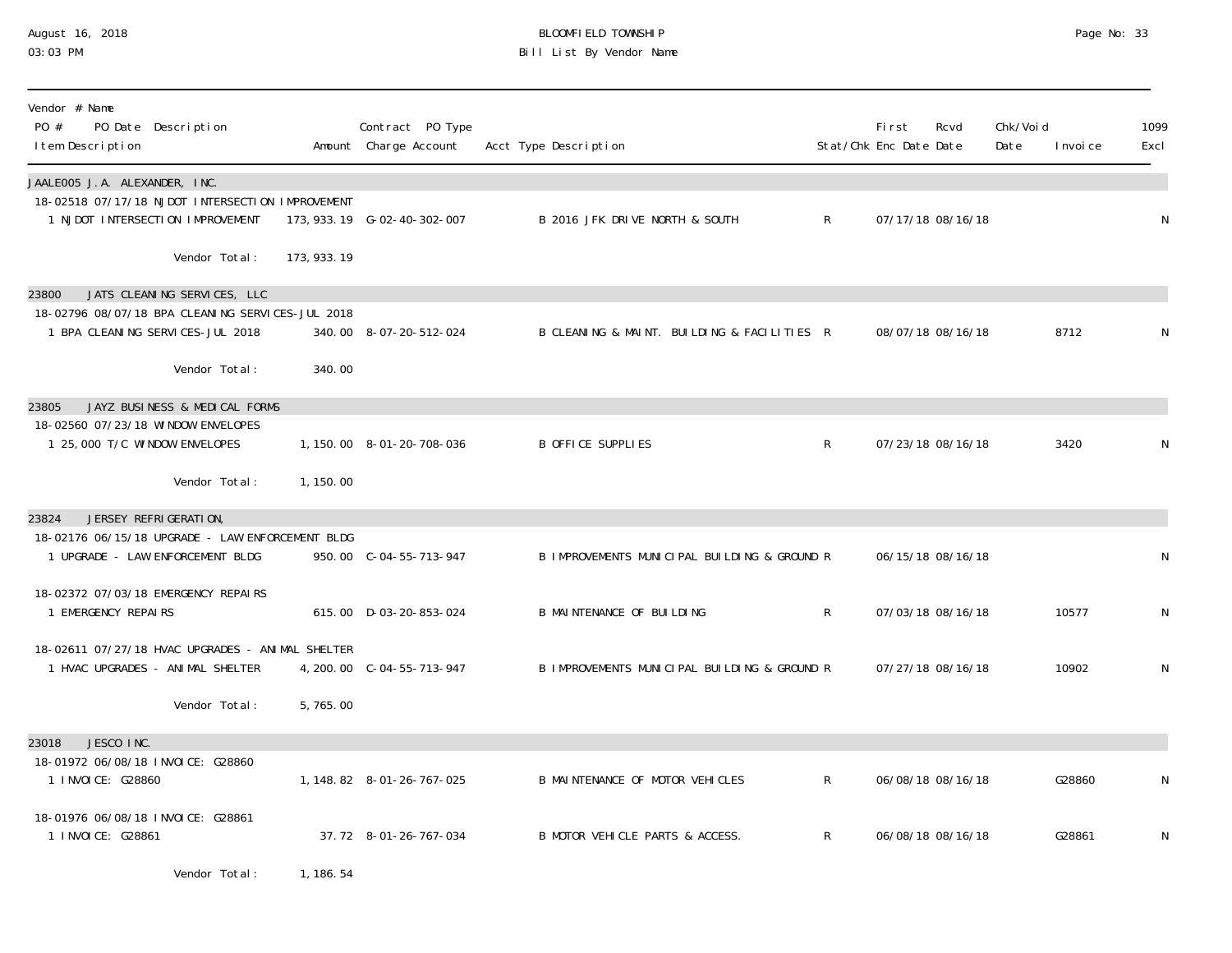#### August 16, 2018 BLOOMFIELD TOWNSHIP Page No: 34 03:03 PM Bill List By Vendor Name

| Vendor # Name<br>PO #<br>PO Date Description<br>I tem Description                |                                                                 |                      | Contract PO Type<br>Amount Charge Account | Acct Type Description                  |              | <b>First</b><br>Stat/Chk Enc Date Date | Rcvd | Chk/Voi d<br>Date | I nvoi ce | 1099<br>Excl |
|----------------------------------------------------------------------------------|-----------------------------------------------------------------|----------------------|-------------------------------------------|----------------------------------------|--------------|----------------------------------------|------|-------------------|-----------|--------------|
| JOHNJOO5 JOHN J RAIO<br>18-02239 06/21/18                                        |                                                                 |                      |                                           |                                        |              |                                        |      |                   |           |              |
| 1 128 JEROME-ZB ESCROW REFUND                                                    |                                                                 |                      | 435.00 M-13-56-013-P44                    | <b>B 128 JEROME PLACE</b>              | $\mathsf{R}$ | 06/21/18 08/16/18                      |      |                   |           | N            |
|                                                                                  | Vendor Total:                                                   | 435.00               |                                           |                                        |              |                                        |      |                   |           |              |
| 24752<br>18-02106 06/14/18 INVOICE: 4805                                         | JOHNNY CYCLE MOTOR RECOVERY                                     |                      |                                           |                                        |              |                                        |      |                   |           |              |
| 1 INVOICE: 4805                                                                  |                                                                 |                      | 1,036.00 8-01-26-767-025                  | B MAINTENANCE OF MOTOR VEHICLES        | $\mathsf{R}$ | 06/14/18 08/16/18                      |      |                   | 4805      | N            |
|                                                                                  | Vendor Total:                                                   | 1,036.00             |                                           |                                        |              |                                        |      |                   |           |              |
| JOHNNY ON THE SPOT<br>24750                                                      |                                                                 |                      |                                           |                                        |              |                                        |      |                   |           |              |
| 18-02354 07/02/18 PORTABLE BATHROOM BROOKSIDE                                    |                                                                 |                      | 80.80 8-01-28-795-029                     | <b>B OTHER CONTRACTUAL</b>             | $\mathsf{R}$ | 07/02/18 08/16/18                      |      |                   | 464792    | N            |
|                                                                                  | Vendor Total:                                                   | 80.80                |                                           |                                        |              |                                        |      |                   |           |              |
| JOHNSTON COMMUNICATION<br>24811                                                  |                                                                 |                      |                                           |                                        |              |                                        |      |                   |           |              |
| 18-01962 06/07/18 EQUI PMENT<br>1 EQUI PMENT                                     |                                                                 |                      | 3, 215. 22 8-01-25-746-026                | B MAINTENANCE OF OTHER EQUIPMENT       | $\mathsf{R}$ | 06/07/18 08/16/18                      |      |                   | 37111     | N            |
|                                                                                  | Vendor Total:                                                   | 3, 215. 22           |                                           |                                        |              |                                        |      |                   |           |              |
| 13814<br>JOSEPH P. FISCHER                                                       |                                                                 |                      |                                           |                                        |              |                                        |      |                   |           |              |
| 18-02431 07/10/18 SPORTS CLINICS<br>1 SPORTS CLINICS                             |                                                                 |                      | 420.00 R-14-20-854-030                    | <b>B MATERIALS &amp; SUPPLIES</b>      | $\mathsf{R}$ | 07/10/18 08/16/18                      |      |                   | 07042018  | N            |
|                                                                                  | Vendor Total:                                                   | 420.00               |                                           |                                        |              |                                        |      |                   |           |              |
| JOSHUA MARCUS GROUP<br>31371                                                     |                                                                 |                      |                                           |                                        |              |                                        |      |                   |           |              |
| 18-02143 06/14/18 NATIONAL NIGHT OUT GIVEAWAYS<br>1 NATIONAL NIGHT OUT GIVEAWAYS |                                                                 |                      | 3, 833. 50 8-01-25-745-142                | B COMMUNITY POLICING PROMOTIONAL ITEMS | $\mathsf{R}$ | 06/14/18 08/16/18                      |      |                   | 3833.50   | N            |
|                                                                                  | $\mathbf{u}$ and $\mathbf{v}$ and $\mathbf{v}$ and $\mathbf{v}$ | $\sim$ 000 $\sim$ 00 |                                           |                                        |              |                                        |      |                   |           |              |

Vendor Total: 3,833.50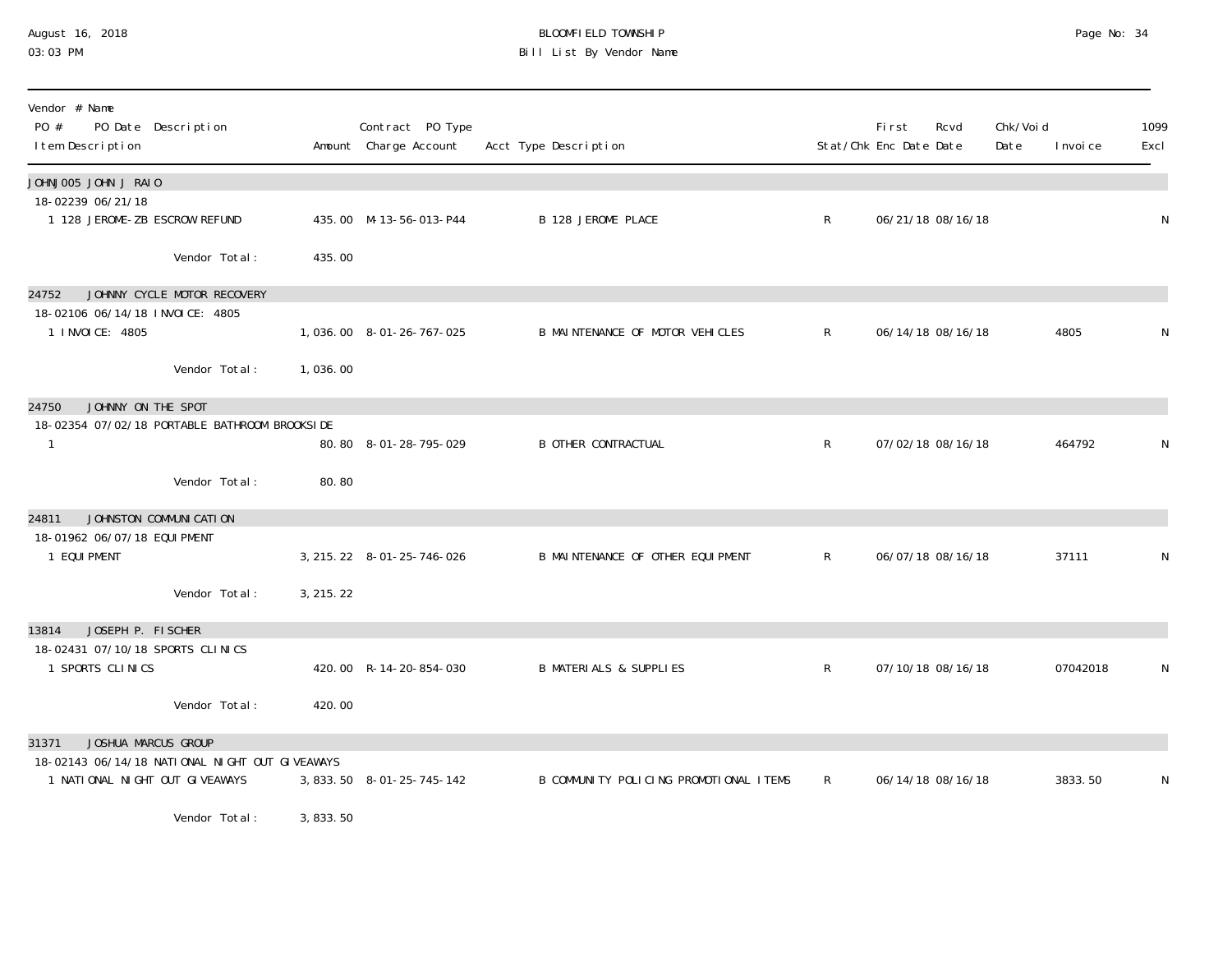### August 16, 2018 BLOOMFIELD TOWNSHIP Page No: 35 03:03 PM Bill List By Vendor Name

| Vendor # Name<br>PO #<br>PO Date Description<br>I tem Description          |           | Contract PO Type<br>Amount Charge Account        | Acct Type Description                                                           |              | First<br>Stat/Chk Enc Date Date | Rcvd                                   | Chk/Voi d<br>Date | I nvoi ce                       | 1099<br>Excl |
|----------------------------------------------------------------------------|-----------|--------------------------------------------------|---------------------------------------------------------------------------------|--------------|---------------------------------|----------------------------------------|-------------------|---------------------------------|--------------|
| KIM DOLAN<br>9106<br>18-02271 06/21/18 CLINIC HOURS MAY & JUNE 2018        |           |                                                  |                                                                                 |              |                                 |                                        |                   |                                 |              |
| 1 CLINIC HOURS MAY & JUNE 2018                                             |           | 2,520.00 8-01-27-794-028                         | B CONSULTING & PROFESS. SERVICES                                                | $\mathsf{R}$ |                                 | 06/21/18 08/16/18                      |                   |                                 | N            |
| Vendor Total:                                                              | 2,520.00  |                                                  |                                                                                 |              |                                 |                                        |                   |                                 |              |
| LAWENOO5 LAW ENFORCEMENT SEMINARS, LLC.                                    |           |                                                  |                                                                                 |              |                                 |                                        |                   |                                 |              |
| 18-02459 07/11/18 TRAI NI NG<br>1 TRAINING                                 |           | 350.00 8-01-25-745-042                           | <b>B EDUCATION &amp; TRAINING</b>                                               | $\mathsf{R}$ |                                 | 07/11/18 08/15/18                      |                   | 84721530204104 N                |              |
| Vendor Total:                                                              | 350.00    |                                                  |                                                                                 |              |                                 |                                        |                   |                                 |              |
| CHERYOO5 LAW OFFICE OF CHERYL CRAFT                                        |           |                                                  |                                                                                 |              |                                 |                                        |                   |                                 |              |
| 18-02332 06/27/18 sub prosecutor 3 sessions<br>1 sub prosecutor 3 sessions |           | 750.00 8-01-33-857-028                           | B CONSULTANT & PROFESSIONAL SERV                                                | $\mathsf{R}$ |                                 | 06/27/18 08/16/18                      |                   | VARIOUS APRIL N                 |              |
| Vendor Total:                                                              | 750.00    |                                                  |                                                                                 |              |                                 |                                        |                   |                                 |              |
| LAW OFFICE OF KEVIN P. BARRY<br>2733                                       |           |                                                  |                                                                                 |              |                                 |                                        |                   |                                 |              |
| 18-02337 06/27/18 PUBLIC DEFENDER<br>1 PUBLIC DEFENDER                     |           | 1,800.00 8-01-33-857-028                         | B CONSULTANT & PROFESSIONAL SERV                                                | R            |                                 | 06/27/18 08/16/18                      |                   | APRI L                          | N            |
| 2 PUBLIC DEFENDER                                                          | 3,600.00  | 1,800.00 8-01-33-857-028                         | B CONSULTANT & PROFESSIONAL SERV                                                | R            |                                 | 06/27/18 08/16/18                      |                   | <b>MAY</b>                      | N            |
|                                                                            |           |                                                  |                                                                                 |              |                                 |                                        |                   |                                 |              |
| 18-02720 08/01/18 June public defender<br>1 June public defender           |           | 600.00 8-01-33-857-028                           | B CONSULTANT & PROFESSIONAL SERV                                                | R            |                                 | 08/01/18 08/16/18                      |                   | <b>JUNE</b>                     | N            |
| Vendor Total:                                                              | 4, 200.00 |                                                  |                                                                                 |              |                                 |                                        |                   |                                 |              |
| LAWOFO10 LAW OFFICE OF SHELIA ELLINGTON                                    |           |                                                  |                                                                                 |              |                                 |                                        |                   |                                 |              |
| 18-02397 07/09/18 Prosecutor                                               |           |                                                  |                                                                                 |              |                                 |                                        |                   |                                 |              |
| 1 Prosecutor June 2 dates<br>2 Prosecutor May                              |           | 500.00 8-01-33-857-028<br>250.00 8-01-33-857-028 | <b>B CONSULTANT &amp; PROFESSIONAL SERV</b><br>B CONSULTANT & PROFESSIONAL SERV | R<br>R       |                                 | 07/09/18 08/16/18<br>07/09/18 08/16/18 |                   | <b>JUNE 28</b><br><b>MAY 24</b> | N<br>N       |
| 3 Prosecutor april                                                         |           | 500.00 8-01-33-857-028                           | B CONSULTANT & PROFESSIONAL SERV                                                | R            |                                 | 07/09/18 08/16/18                      |                   | <b>REVISED</b>                  | N            |
|                                                                            | 1,250.00  |                                                  |                                                                                 |              |                                 |                                        |                   |                                 |              |
| 18-02726 08/01/18 WEDNESDAY PROSECUTOR                                     |           |                                                  |                                                                                 |              |                                 |                                        |                   |                                 |              |
| 1 WEDNESDAY PROSECUTOR                                                     |           | 1,000.00 8-01-20-712-028                         | <b>B CONSULTANT &amp; PROFESS. SERVICES</b>                                     | R            |                                 | 08/01/18 08/16/18                      |                   | JULY 30                         | N            |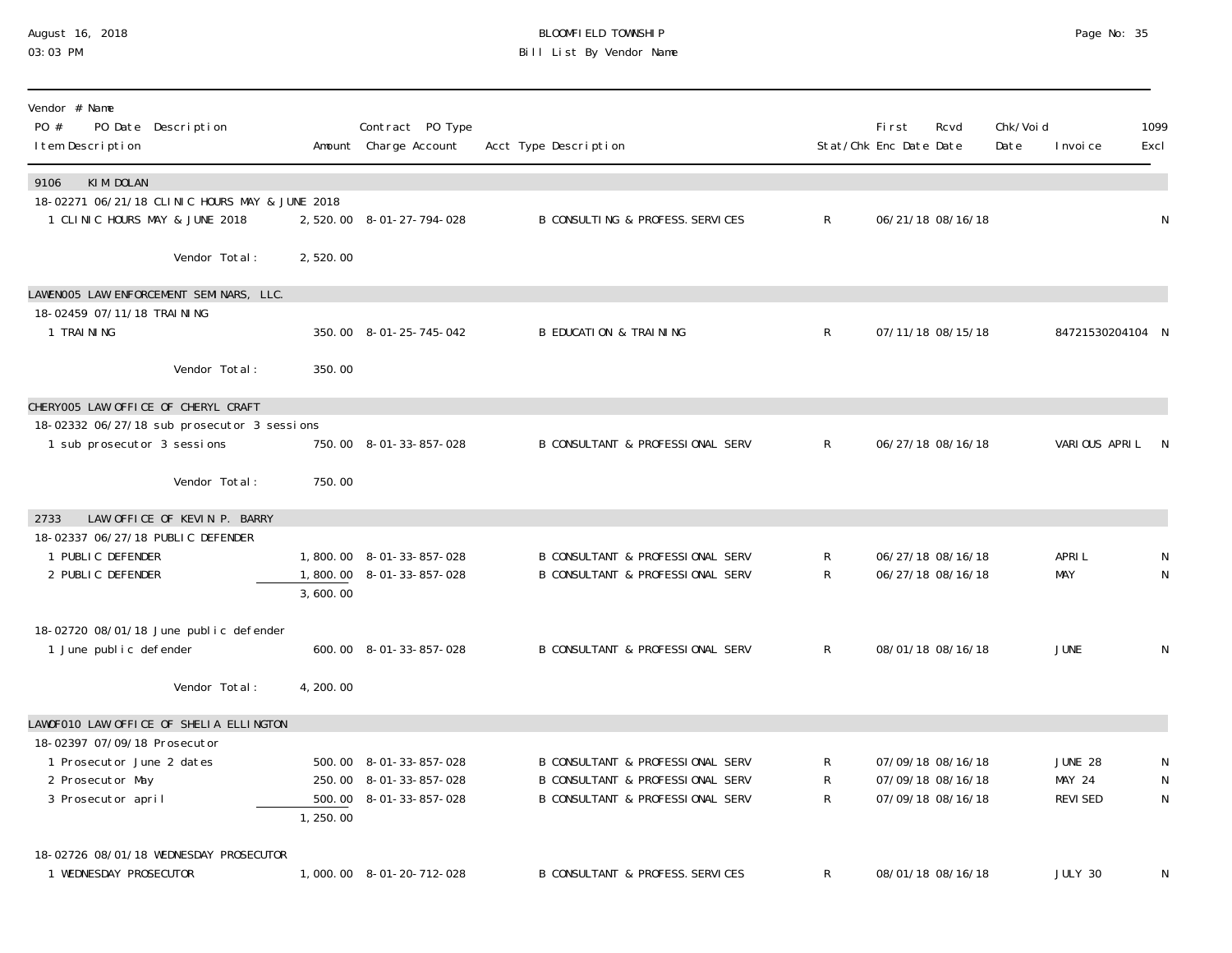# August 16, 2018 BLOOMFIELD TOWNSHIP Page No: 36 Bill List By Vendor Name

| Vendor # Name<br>PO #<br>PO Date Description<br>I tem Description                    |           | Contract PO Type<br>Amount Charge Account            | Acct Type Description                                                                      |                | First<br>Stat/Chk Enc Date Date | Rcvd                                   | Chk/Voi d<br>Date | I nvoi ce            | 1099<br>Excl |
|--------------------------------------------------------------------------------------|-----------|------------------------------------------------------|--------------------------------------------------------------------------------------------|----------------|---------------------------------|----------------------------------------|-------------------|----------------------|--------------|
| LAWOFO10 LAW OFFICE OF SHELIA ELLINGTON Continued                                    |           |                                                      |                                                                                            |                |                                 |                                        |                   |                      |              |
| 18-02726 08/01/18 WEDNESDAY PROSECUTOR<br>2 WEDNESDAY PROSECUTOR                     | 1,250.00  | Continued<br>250.00 8-01-20-712-028                  | B CONSULTANT & PROFESS. SERVICES                                                           | $\mathsf{R}^-$ |                                 | 08/01/18 08/16/18                      |                   | <b>JUNE 10</b>       | N            |
| Vendor Total:                                                                        | 2,500.00  |                                                      |                                                                                            |                |                                 |                                        |                   |                      |              |
| LAW OFFICES OF JAMES V. POMACO<br>40424                                              |           |                                                      |                                                                                            |                |                                 |                                        |                   |                      |              |
| 18-02338 06/27/18<br>1 PUBLIC DEFEND APRI/MAY<br>2 PUBLIC DEFEND APRI/MAY            | 3,400.00  | 1,800.00 8-01-33-857-028<br>1,600.00 8-01-33-857-028 | <b>B CONSULTANT &amp; PROFESSIONAL SERV</b><br><b>B CONSULTANT &amp; PROFESSIONAL SERV</b> | R<br>R         |                                 | 06/27/18 08/16/18<br>06/27/18 08/16/18 |                   | APRI L<br><b>MAY</b> | N<br>N       |
| 18-02402 07/09/18 June Public Defender<br>1 June Public Defender                     |           | 1, 200. 00 8-01-33-857-028                           | B CONSULTANT & PROFESSIONAL SERV                                                           | $\mathsf R$    |                                 | 07/09/18 08/16/18                      |                   | <b>JUNE 27</b>       | N            |
| Vendor Total:                                                                        | 4,600.00  |                                                      |                                                                                            |                |                                 |                                        |                   |                      |              |
| LAW SOFT INC.<br>28603                                                               |           |                                                      |                                                                                            |                |                                 |                                        |                   |                      |              |
| 18-02282 06/21/18 PD CITRIX CAR SERVER/SOFTWARE<br>1 PD CITRIX CAR SERVER/SOFTWARE   |           | 11,500.00 8-01-20-707-024                            | B POLICE COMPUTER MAINT. & SUPPOR                                                          | $\mathsf{R}^-$ |                                 | 06/21/18 08/16/18                      |                   | 18-0122              | N            |
| Vendor Total:                                                                        | 11,500.00 |                                                      |                                                                                            |                |                                 |                                        |                   |                      |              |
| LEAGUE OF MUNICIPALITIES<br>28968                                                    |           |                                                      |                                                                                            |                |                                 |                                        |                   |                      |              |
| 18-02747 08/01/18 PALAGANO - REGI STRATION<br>1 PALAGANO - REGI STRATION             |           | 55.00 8-01-20-704-042                                | <b>B EDUCATION &amp; TRAINING</b>                                                          | R              |                                 | 08/01/18 08/16/18                      |                   |                      | N            |
| 18-02755 08/02/18 NJSLOM REGISTRATION 2018<br>1 NJSLOM REGISTRATION 2018             |           | 385.00 8-05-20-512-042                               | <b>B EDUCATION &amp; TRAINING</b>                                                          | R              |                                 | 08/02/18 08/16/18                      |                   |                      | N            |
| Vendor Total:                                                                        | 440.00    |                                                      |                                                                                            |                |                                 |                                        |                   |                      |              |
| LITTLE FALLS TROPHY & ENGRAVIN<br>29455<br>18-02521 07/17/18 7 - #PNA210 NAME PLATES |           |                                                      |                                                                                            |                |                                 |                                        |                   |                      |              |
| 1 #PNA210 - DESK NAME PLATES                                                         |           | 294.00 8-01-25-752-030                               | <b>B MATERIALS &amp; SUPPLIES</b>                                                          | R              |                                 | 07/17/18 08/15/18                      |                   | 22032                | N            |
| Vendor Total:                                                                        | 294.00    |                                                      |                                                                                            |                |                                 |                                        |                   |                      |              |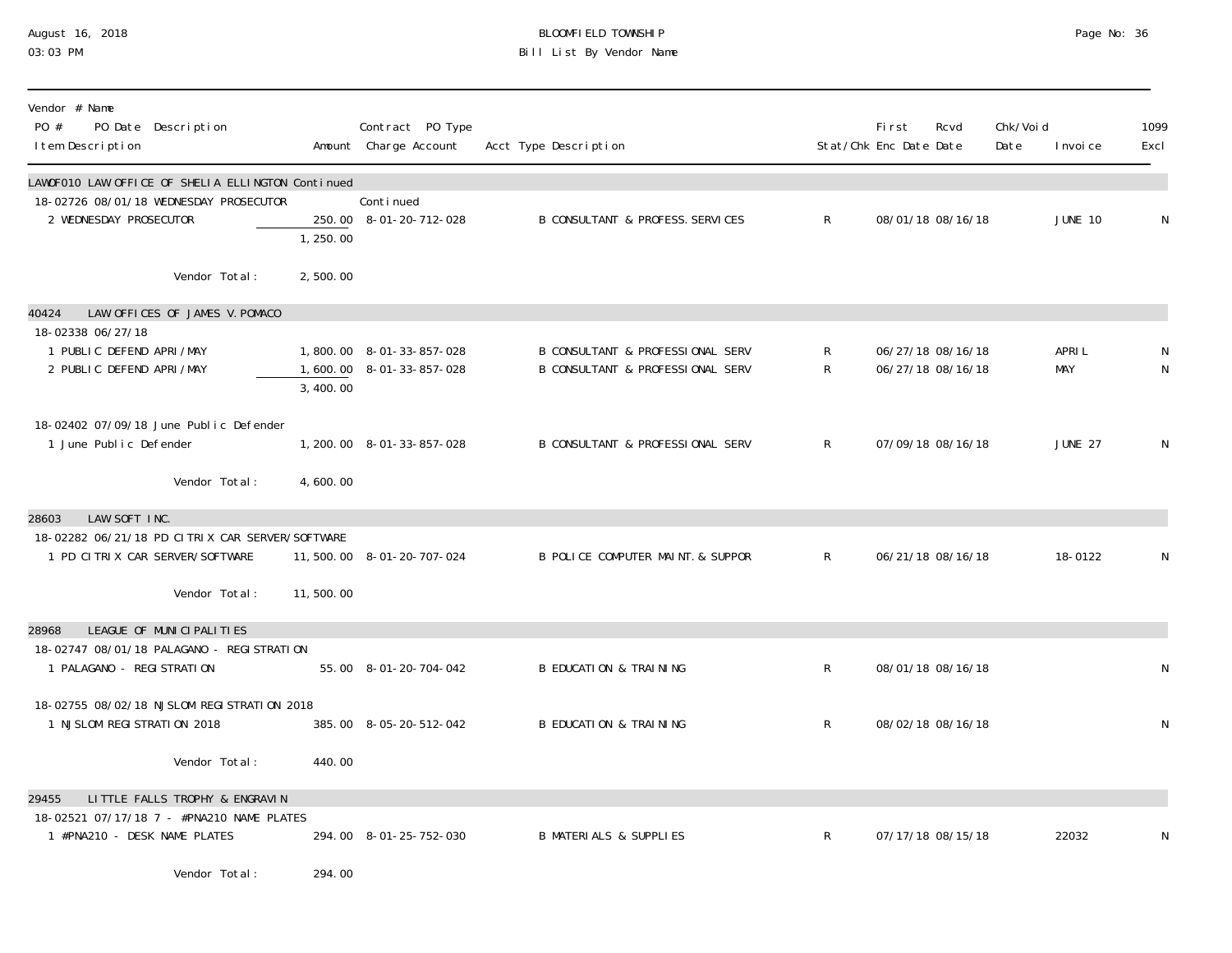### August 16, 2018 BLOOMFIELD TOWNSHIP Page No: 37 03:03 PM Bill List By Vendor Name

| Vendor # Name<br>PO #<br>I tem Description              | PO Date Description                                                                                           |          | Contract PO Type<br>Amount Charge Account          | Acct Type Description                        |              | First<br>Stat/Chk Enc Date Date        | Rcvd | Chk/Voi d<br>Date | I nvoi ce   | 1099<br>Excl |
|---------------------------------------------------------|---------------------------------------------------------------------------------------------------------------|----------|----------------------------------------------------|----------------------------------------------|--------------|----------------------------------------|------|-------------------|-------------|--------------|
| 29989                                                   | LOMBARDY DOOR SALES & SER<br>18-01645 05/16/18 UPGRADES TO FIRE HOUSE DOORS<br>1 UPGRADES TO FIRE HOUSE DOORS |          | 3,576.00 C-04-55-713-947                           | B IMPROVEMENTS MUNICIPAL BUILDING & GROUND R |              | 05/16/18 08/16/18                      |      |                   | 10730       | N            |
|                                                         | Vendor Total:                                                                                                 | 3,576.00 |                                                    |                                              |              |                                        |      |                   |             |              |
| LOVLEOO5 LOVLEE ART STUDIOS, LLC.                       | 18-02231 06/21/18 ART IN THE GARDEN EVENT                                                                     |          |                                                    |                                              |              |                                        |      |                   |             |              |
| 1 ART IN THE GARDEN EVENT                               |                                                                                                               |          | 200.00 R-14-20-854-030                             | <b>B MATERIALS &amp; SUPPLIES</b>            | $\mathsf{R}$ | 06/21/18 08/16/18                      |      |                   | 4           | N            |
|                                                         | Vendor Total:                                                                                                 | 200.00   |                                                    |                                              |              |                                        |      |                   |             |              |
| 31149                                                   | MADI SON SQUARE GARDEN /                                                                                      |          |                                                    |                                              |              |                                        |      |                   |             |              |
|                                                         | 18-02552 07/18/18 CHRISTMAS SPECTACULAR TRIP<br>1 CHRISTMAS SPECTACULAR TRIP                                  |          | 3, 775.00 R-14-20-854-030                          | <b>B MATERIALS &amp; SUPPLIES</b>            | $\mathsf{R}$ | 07/18/18 08/15/18                      |      |                   | 3890        | N            |
|                                                         | Vendor Total:                                                                                                 | 3,775.00 |                                                    |                                              |              |                                        |      |                   |             |              |
| <b>MARI ANONPRESS</b><br>40500                          |                                                                                                               |          |                                                    |                                              |              |                                        |      |                   |             |              |
| 1 2017 ANNUAL REPORT                                    | 18-02328 06/27/18 2017 ANNUAL REPORT                                                                          |          | 818.41 8-01-27-785-028                             | <b>B CONSULTANT &amp; PROFESSIONAL SERV</b>  | $\mathsf{R}$ | 06/27/18 08/16/18                      |      |                   | 61441       | N            |
|                                                         | Vendor Total:                                                                                                 | 818.41   |                                                    |                                              |              |                                        |      |                   |             |              |
| MARTIN O'BOYLE<br>36499                                 |                                                                                                               |          |                                                    |                                              |              |                                        |      |                   |             |              |
| 1 FERRARA PLAQUE PLANTINGS                              | 18-02532 07/17/18 FERRARA PLAQUE PLANTINGS                                                                    |          | 690.00 8-01-28-795-029                             | <b>B OTHER CONTRACTUAL</b>                   | $\mathsf{R}$ | 07/17/18 08/15/18                      |      |                   | CT2018_0049 | N            |
|                                                         |                                                                                                               |          |                                                    |                                              |              |                                        |      |                   |             |              |
|                                                         | Vendor Total:                                                                                                 | 690.00   |                                                    |                                              |              |                                        |      |                   |             |              |
| 31370<br>18-02680 07/30/18                              | MARUCCI ENGINEERING ASSOC. LLC                                                                                |          |                                                    |                                              |              |                                        |      |                   |             |              |
| 1 462-470 BROAD STRET ZB<br>2 69 NORTH SPRING STREET ZB |                                                                                                               |          | 1,350.00 M-13-56-013-P66<br>270.00 M-13-56-013-P68 | B 462-470 BROAD ST.<br>B 69 NORTH SPRING ST. | R<br>R       | 07/30/18 08/16/18<br>07/30/18 08/16/18 |      |                   |             | N<br>N       |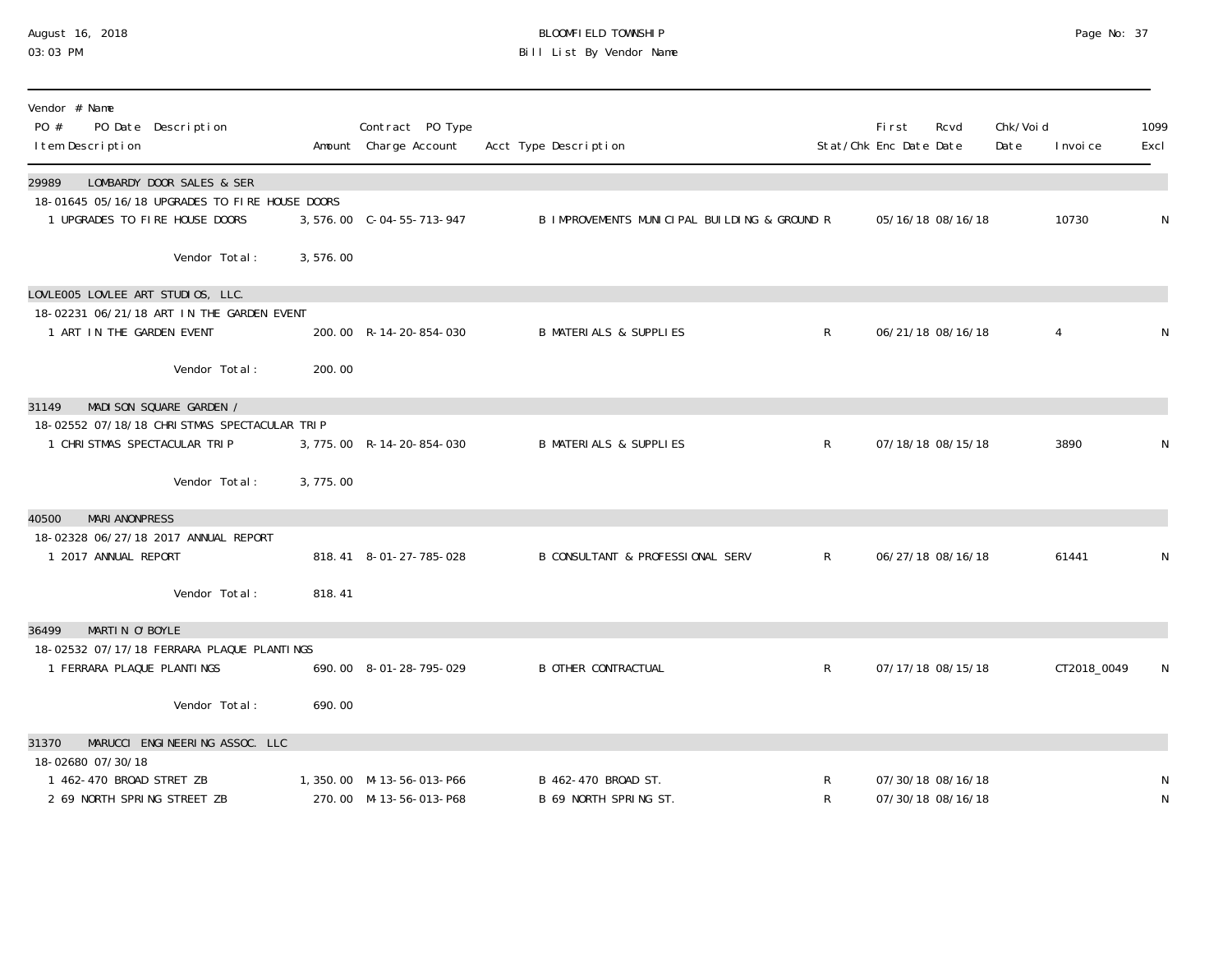# August 16, 2018 BLOOMFIELD TOWNSHIP Page No: 38 Bill List By Vendor Name

| Vendor # Name<br>PO #<br>PO Date Description<br>I tem Description                                                                                                                  |             | Contract PO Type<br>Amount Charge Account           | Acct Type Description                  |              | <b>First</b><br>Rcvd<br>Stat/Chk Enc Date Date | Chk/Void<br>Date | I nvoi ce        | 1099<br>Excl |
|------------------------------------------------------------------------------------------------------------------------------------------------------------------------------------|-------------|-----------------------------------------------------|----------------------------------------|--------------|------------------------------------------------|------------------|------------------|--------------|
| MARUCCI ENGINEERING ASSOC. LLC Continued<br>31370<br>18-02680 07/30/18<br>3 63 CHARLES STREET ZB                                                                                   | 2, 160.00   | Continued<br>540.00 M-13-56-013-P60                 | <b>B 63 CHARLES ST</b>                 | $\mathsf{R}$ | 07/30/18 08/16/18                              |                  |                  | N            |
| Vendor Total:                                                                                                                                                                      | 2, 160.00   |                                                     |                                        |              |                                                |                  |                  |              |
| 31726<br>MCMANIMON, SCOTLAND & BAUMANN<br>18-01887 06/07/18 PROFESSIONALSERVICES FOR TRAIN<br>1 PROFESSIONALSERVICES FOR TRAIN                                                     |             | 10, 180. 04 C-04-55-952-990                         | <b>B BLOOMFIELD CENTER</b>             | $\mathsf{R}$ | 06/07/18 08/16/18                              |                  | 152977           | N            |
| 18-02226 06/21/18<br>1 FARRAND STREET-PB-BLOOMFIELD                                                                                                                                |             | 16, 693. 28 M-13-56-013-P11                         | B 2-6 & 26-34 FARRAND ST.              | $\mathsf{R}$ | 06/21/18 08/16/18                              |                  | 154179           | N            |
| Vendor Total:                                                                                                                                                                      | 26, 873. 32 |                                                     |                                        |              |                                                |                  |                  |              |
| MCNERNEY & ASSOCIATES, INC.<br>31404<br>18-02687 07/30/18 PROFESSIONAL SERVICES MAY, 2018<br>1 PROFESSIONAL SERVICES MAY, 2018<br>Vendor Total:<br>MGL PRINTING SOLUTIONS<br>31801 | 1,750.00    | 1,750.00 8-01-20-710-028                            | B CONSULTANT & PROFESSIONAL SERV       | $\mathsf{R}$ | 07/30/18 08/16/18                              |                  | 2018-249         | N            |
| 18-02052 06/12/18 15000 LASER 2-UP WATER BILLS<br>1 15000 LASER 2-UP WATER BILLS<br>2 FREIGHT                                                                                      | 1,473.00    | 1, 305.00 8-05-20-512-023<br>168.00 8-05-20-512-023 | <b>B PRINTING</b><br><b>B PRINTING</b> | R<br>R       | 06/12/18 08/16/18<br>06/12/18 08/16/18         |                  | 155843<br>155843 | N            |
| Vendor Total:                                                                                                                                                                      | 1,473.00    |                                                     |                                        |              |                                                |                  |                  |              |
| 16826<br>MICHAEL S. RUBIN, LLC<br>18-01857 05/31/18<br>1 16 FAIRVIEW PLACE-ZB<br>Vendor Total:                                                                                     | 808.50      | 808.50 M-13-56-013-P31                              | <b>B 16 FAIRVIEW PLACE</b>             | $\mathsf{R}$ | 05/31/18 08/16/18                              |                  | 1938             | N            |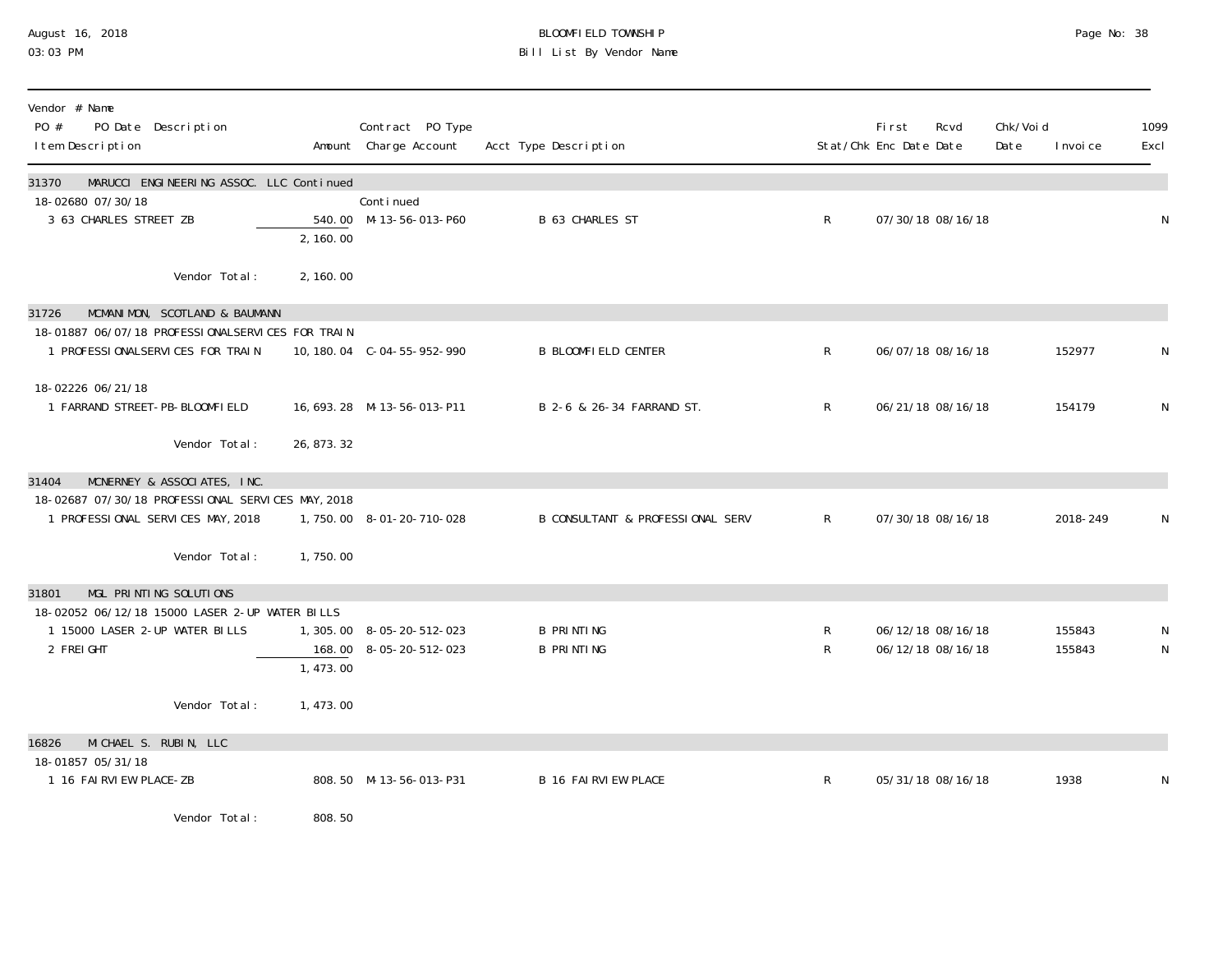# August 16, 2018 BLOOMFIELD TOWNSHIP Page No: 39 Bill List By Vendor Name

| Vendor # Name<br>PO #<br>PO Date Description<br>I tem Description                                 |          | Contract PO Type<br>Amount Charge Account | Acct Type Description                       |                | First<br>Stat/Chk Enc Date Date | Rcvd              | Chk/Voi d<br>Date | I nvoi ce | 1099<br>Excl |
|---------------------------------------------------------------------------------------------------|----------|-------------------------------------------|---------------------------------------------|----------------|---------------------------------|-------------------|-------------------|-----------|--------------|
| MI LLENNI UM STRATEGIES, LLC<br>32031<br>18-02400 07/09/18 Monthly retainer<br>1 Monthly retainer |          | 6,000.00 8-01-20-712-028                  | <b>B CONSULTANT &amp; PROFESS. SERVICES</b> | $\mathsf{R}^-$ |                                 | 07/09/18 08/16/18 |                   | 7701      | $\mathsf N$  |
| Vendor Total:                                                                                     | 6,000.00 |                                           |                                             |                |                                 |                   |                   |           |              |
| MINDS IN MOTION OF NJ, LLC<br>32115                                                               |          |                                           |                                             |                |                                 |                   |                   |           |              |
| 18-02428 07/10/18 RESTAURANT WEEK - KIDS EVENTS<br>1 RESTAURANT WEEK - KIDS EVENTS                |          | 300.00 R-14-20-854-030                    | <b>B MATERIALS &amp; SUPPLIES</b>           | $\mathsf{R}$   |                                 | 07/10/18 08/16/18 |                   | 1096      | N            |
| Vendor Total:                                                                                     | 300.00   |                                           |                                             |                |                                 |                   |                   |           |              |
| <b>MJG PROMOTIONS</b><br>32254<br>18-02199 06/18/18 SUNSET CLASSIC SHIRTS                         |          |                                           |                                             |                |                                 |                   |                   |           |              |
| 1 SUNSET CLASSIC SHIRTS                                                                           |          | 207.60 R-14-20-854-030                    | <b>B MATERIALS &amp; SUPPLIES</b>           | $\mathsf{R}^-$ |                                 | 06/18/18 08/16/18 |                   | 50354     | N            |
| 18-02591 07/23/18 SUMMER CAMP SHIRTS<br>1 SUMMER CAMP SHIRTS                                      |          | 2, 449. 25 R-14-20-854-030                | <b>B MATERIALS &amp; SUPPLIES</b>           | $\mathsf{R}$   |                                 | 07/23/18 08/16/18 |                   | 50540     | N            |
| Vendor Total:                                                                                     | 2,656.85 |                                           |                                             |                |                                 |                   |                   |           |              |
| MONTCLAIR STATE UNIV.<br>32617<br>18-02329 06/27/18 CHI P/SP                                      |          |                                           |                                             |                |                                 |                   |                   |           |              |
| 1 CHIP/SP                                                                                         |          | 2,049.00 8-01-27-785-028                  | B CONSULTANT & PROFESSIONAL SERV            | $\mathsf{R}^-$ |                                 | 06/27/18 08/16/18 |                   | 2118-57   | N            |
| Vendor Total:                                                                                     | 2,049.00 |                                           |                                             |                |                                 |                   |                   |           |              |
| MOONEY-GENERAL PAPER COMPANY<br>32701<br>18-02197 06/18/18 CIVIC CENTER & FIELD HOUSE             |          |                                           |                                             |                |                                 |                   |                   |           |              |
| 1 CIVIC CENTER & FIELD HOUSE                                                                      |          | 642.79 8-01-28-795-029                    | <b>B OTHER CONTRACTUAL</b>                  | R              |                                 | 06/18/18 08/16/18 |                   | 248180    | N            |
| Vendor Total:                                                                                     | 642.79   |                                           |                                             |                |                                 |                   |                   |           |              |
| MOORE MEDICAL CORP.<br>32707                                                                      |          |                                           |                                             |                |                                 |                   |                   |           |              |
| 18-02452 07/11/18 NURSING-MEDICAL SUPPLIES<br>1 NURSI NG-MEDI CAL SUPPLI ES                       |          | 153.68 8-01-27-785-030                    | <b>B MATERIALS &amp; SUPPLIES</b>           | R              |                                 | 07/11/18 08/16/18 |                   | 99976325  | N            |
| Vendor Total:                                                                                     | 153.68   |                                           |                                             |                |                                 |                   |                   |           |              |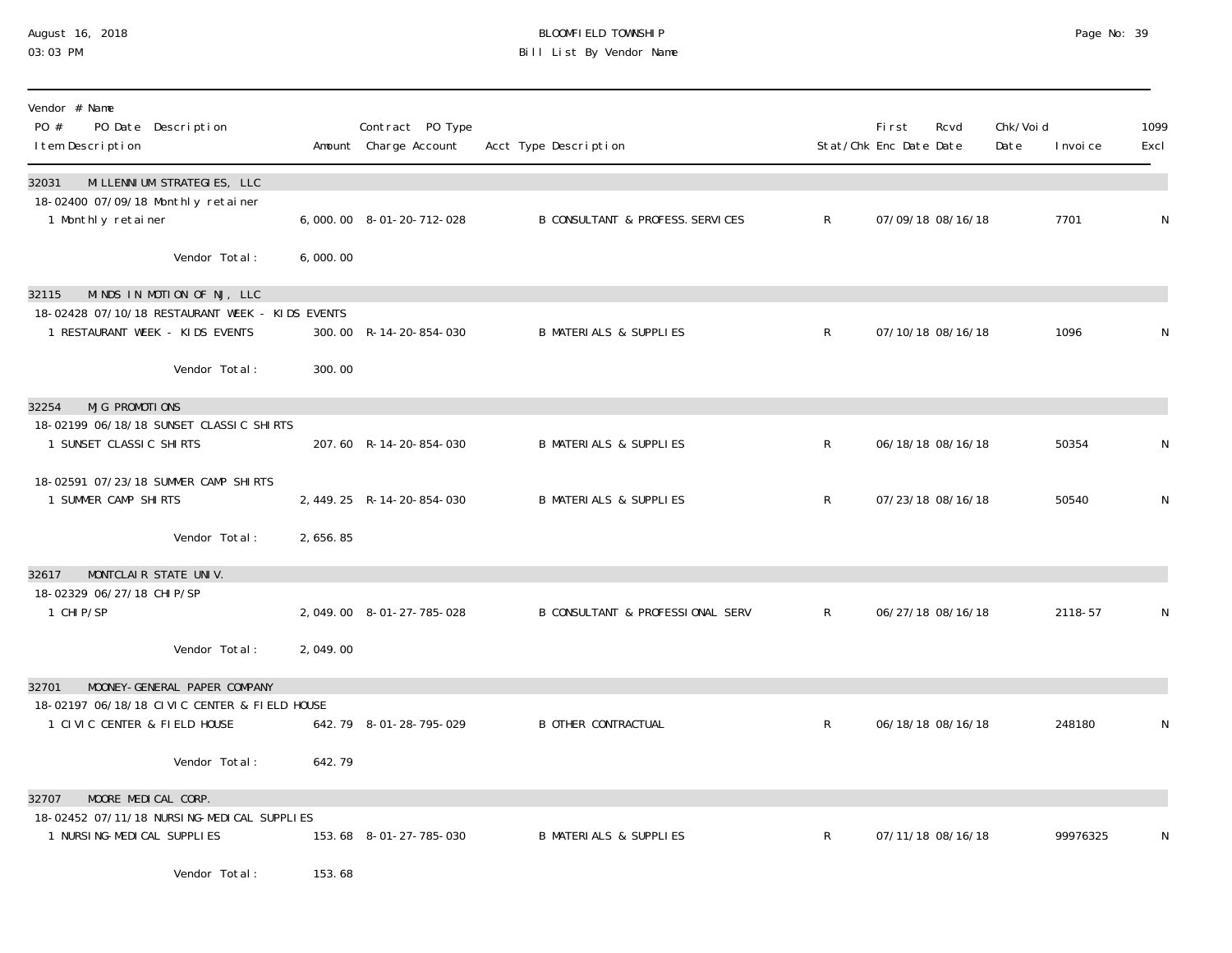# August 16, 2018 BLOOMFIELD TOWNSHIP Page No: 40 Bill List By Vendor Name

| Vendor # Name<br>PO #<br>PO Date Description<br>I tem Description                    |                             |            | Contract PO Type<br>Amount Charge Account | Acct Type Description                        |                | First<br>Stat/Chk Enc Date Date | Rcvd              | Chk/Voi d<br>Date | I nvoi ce  | 1099<br>Excl |
|--------------------------------------------------------------------------------------|-----------------------------|------------|-------------------------------------------|----------------------------------------------|----------------|---------------------------------|-------------------|-------------------|------------|--------------|
| MORRIS COUNTY ELEVATOR<br>32732                                                      |                             |            |                                           |                                              |                |                                 |                   |                   |            |              |
| 18-02558 07/19/18 ELEVATOR SERVICE-272 GLENWOOD<br>1 ELEVATOR SERVICE-272 GLENWOOD   |                             |            | 1, 144.89 8-07-20-512-024                 | B CLEANING & MAINT. BUILDING & FACILITIES R  |                |                                 | 07/19/18 08/16/18 |                   | 10093      | N            |
|                                                                                      | Vendor Total:               | 1, 144.89  |                                           |                                              |                |                                 |                   |                   |            |              |
| 32714                                                                                | MORRIS COUNTY PUBLIC SAFETY |            |                                           |                                              |                |                                 |                   |                   |            |              |
| 18-02145 06/14/18 TRAINING<br>1 TRAINING                                             |                             |            | 200.00 8-01-25-745-042                    | <b>B EDUCATION &amp; TRAINING</b>            | $\mathsf{R}$   |                                 | 06/14/18 08/16/18 |                   | 26296      | N            |
|                                                                                      | Vendor Total:               | 200.00     |                                           |                                              |                |                                 |                   |                   |            |              |
| MOUNTAI NTOP CONSTRUCTI ON<br>32626                                                  |                             |            |                                           |                                              |                |                                 |                   |                   |            |              |
| 18-02584 07/23/18 FIRE HEADQUARTERS RENOVATIONS<br>1 FIRE HEADQUARTERS UPGRADES      |                             |            |                                           | B IMPROVEMENTS MUNICIPAL BUILDING & GROUND R |                |                                 | 07/23/18 08/16/18 |                   |            | N            |
| 18-02590 07/23/18 UPGRADES IN MUNICIPAL BUILDING<br>1 UPGRADES IN MUNICIPAL BUILDING |                             |            | 3,680.00 C-04-55-713-947                  | B IMPROVEMENTS MUNICIPAL BUILDING & GROUND R |                |                                 | 07/23/18 08/16/18 |                   |            | N            |
|                                                                                      | Vendor Total:               | 14, 120.00 |                                           |                                              |                |                                 |                   |                   |            |              |
| MULTI FORCE SYSTEMS CORP.<br>33217                                                   |                             |            |                                           |                                              |                |                                 |                   |                   |            |              |
| 18-02588 07/23/18 FUEL MANAGEMENT SERVICE                                            |                             |            |                                           |                                              |                |                                 |                   |                   |            |              |
| 1 FUEL SERVICE MANAGEMENT                                                            |                             |            | 2,075.00 8-01-31-820-074                  | <b>B GASOLINE &amp; DIESEL FUEL</b>          | $\mathsf{R}$   |                                 | 07/23/18 08/15/18 |                   | 915884     | N            |
|                                                                                      | Vendor Total:               | 2,075.00   |                                           |                                              |                |                                 |                   |                   |            |              |
| MYWAYOO5 MY WAY PRODUCTIONS LLC                                                      |                             |            |                                           |                                              |                |                                 |                   |                   |            |              |
| 18-02387 06/29/18 ANTI BULLYING PRESENTATION<br>2 ANTI-BULLYING PRESENTATION         |                             |            | 550.00 7-01-40-306-174                    | <b>B BABES</b>                               | $\mathsf{R}$   |                                 | 06/29/18 08/16/18 |                   | 08-22-2018 | N            |
|                                                                                      | Vendor Total:               | 550.00     |                                           |                                              |                |                                 |                   |                   |            |              |
| NATIONAL WATER MAIN<br>33843                                                         |                             |            |                                           |                                              |                |                                 |                   |                   |            |              |
| 18-02313 06/26/18 SEWER MAIN UPGRADE-STATE ST.<br>1 SEWER MAIN UPGRADE-STATE ST.     |                             |            | 2, 219.07 C-04-55-727-987                 | B UPGRADE & REPLACEMENT VARIOUS SEWERS       | $\mathsf{R}^-$ |                                 | 06/26/18 08/16/18 |                   | 033796     | N            |
|                                                                                      | Vendor Total:               | 2, 219.07  |                                           |                                              |                |                                 |                   |                   |            |              |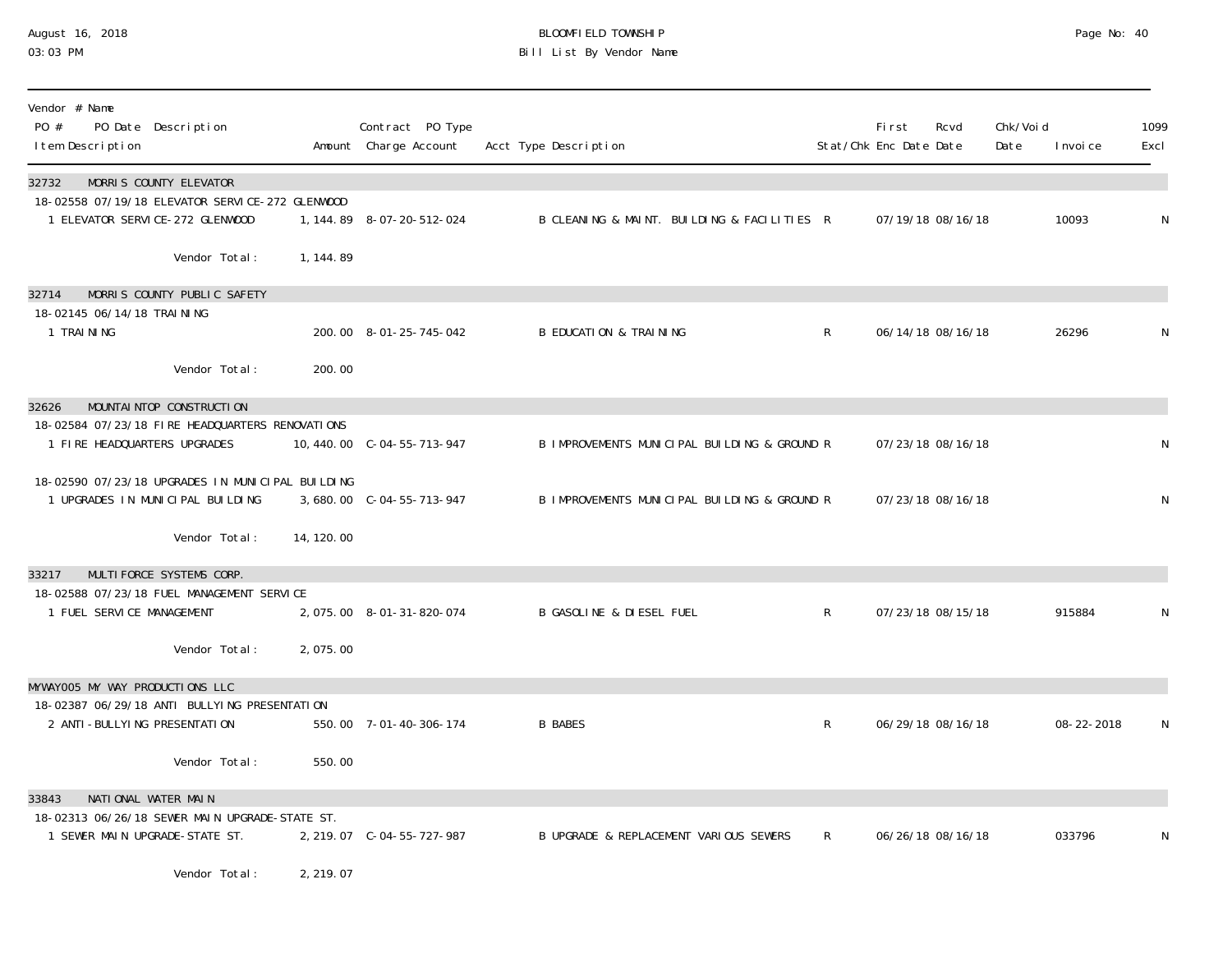### August 16, 2018 BLOOMFIELD TOWNSHIP Page No: 41 03:03 PM Bill List By Vendor Name

| Vendor # Name<br>PO #<br>PO Date Description<br>I tem Description                |            | Contract PO Type<br>Amount Charge Account | Acct Type Description             |              | <b>First</b><br>Stat/Chk Enc Date Date | Rcvd              | Chk/Void<br>Date | I nvoi ce    | 1099<br>Excl |
|----------------------------------------------------------------------------------|------------|-------------------------------------------|-----------------------------------|--------------|----------------------------------------|-------------------|------------------|--------------|--------------|
| NATURE'S CHOICE CORP.<br>33855                                                   |            |                                           |                                   |              |                                        |                   |                  |              |              |
| 18-02092 06/14/18 FORMAL BID: 6864<br>1 FORMAL BID: 6864                         |            | 7,488.00 8-01-32-827-127                  | B GARB. &TRASH REMOVAL-CONTRACT.  | $\mathsf{R}$ |                                        | 06/14/18 08/16/18 |                  |              | N            |
| 18-02380 07/09/18 FORMAL BID: 6864<br>1 FORMAL BID: 6864                         |            | 5, 148.00 8-01-32-827-127                 | B GARB. &TRASH REMOVAL-CONTRACT.  | $\mathsf{R}$ |                                        | 07/09/18 08/16/18 |                  |              | $\mathsf{N}$ |
| 18-02383 07/09/18 FORMAL BID: 6864<br>1 FORMAL BID: 6864                         |            | 12, 636. 00 8-01-32-827-127               | B GARB. & TRASH REMOVAL-CONTRACT. | $\mathsf{R}$ |                                        | 07/09/18 08/16/18 |                  |              | $\mathsf{N}$ |
| Vendor Total:                                                                    | 25, 272.00 |                                           |                                   |              |                                        |                   |                  |              |              |
| NETWORKFLEET, INC.<br>34192                                                      |            |                                           |                                   |              |                                        |                   |                  |              |              |
| 18-02649 07/27/18 VERIZON NETWORKFLEET MONTHLY<br>1 VERIZON NETWORKFLEET MONTHLY |            | 390.00 8-01-20-707-024                    | B POLICE COMPUTER MAINT. & SUPPOR | $R_{\perp}$  |                                        | 07/27/18 08/16/18 |                  | MI NS0036259 | N            |
| Vendor Total:                                                                    | 390.00     |                                           |                                   |              |                                        |                   |                  |              |              |
| NEWJEO10 NEW JERSEY BIKE COALITION                                               |            |                                           |                                   |              |                                        |                   |                  |              |              |
| 18-02074 06/14/18 WALKING ACTIVITY<br>1 WALKING ACTIVITY                         |            | 4, 999. 50 G-02-40-363-004                | B CY 2018 EAT WELL & BE FIT       | $R_{\perp}$  |                                        | 06/14/18 08/16/18 |                  |              | N            |
| Vendor Total:                                                                    | 4,999.50   |                                           |                                   |              |                                        |                   |                  |              |              |
| NEWARK ASHPALT CORP.<br>34203                                                    |            |                                           |                                   |              |                                        |                   |                  |              |              |
| 18-01980 06/08/18 INVOICE:<br>55742<br>1 I NVOI CE: 55742                        |            | 603.83 8-05-26-511-030                    | <b>B MATERIALS &amp; SUPPLIES</b> | $\mathsf{R}$ |                                        | 06/08/18 08/16/18 |                  | 55742        | N            |
| 18-02133 06/14/18 INVOICE: 55981<br>1 I NVOI CE: 55981                           |            | 72.02 8-05-26-511-030                     | <b>B MATERIALS &amp; SUPPLIES</b> | $\mathsf{R}$ |                                        | 06/14/18 08/16/18 |                  | 55981        | $\mathsf{N}$ |
| 18-02247 06/21/18 INVOICE: 56139<br>1 I NVOI CE: 56139                           |            | 261.72 8-05-26-511-030                    | <b>B MATERIALS &amp; SUPPLIES</b> | $\mathsf{R}$ |                                        | 06/21/18 08/16/18 |                  | 56139        | $\mathsf{N}$ |
| 18-02379 07/09/18 INVOICE: 56224<br>1 INVOICE: 56224                             |            | 168.38 8-05-26-511-030                    | B MATERIALS & SUPPLIES            | R            |                                        | 07/09/18 08/16/18 |                  | 56224        | N            |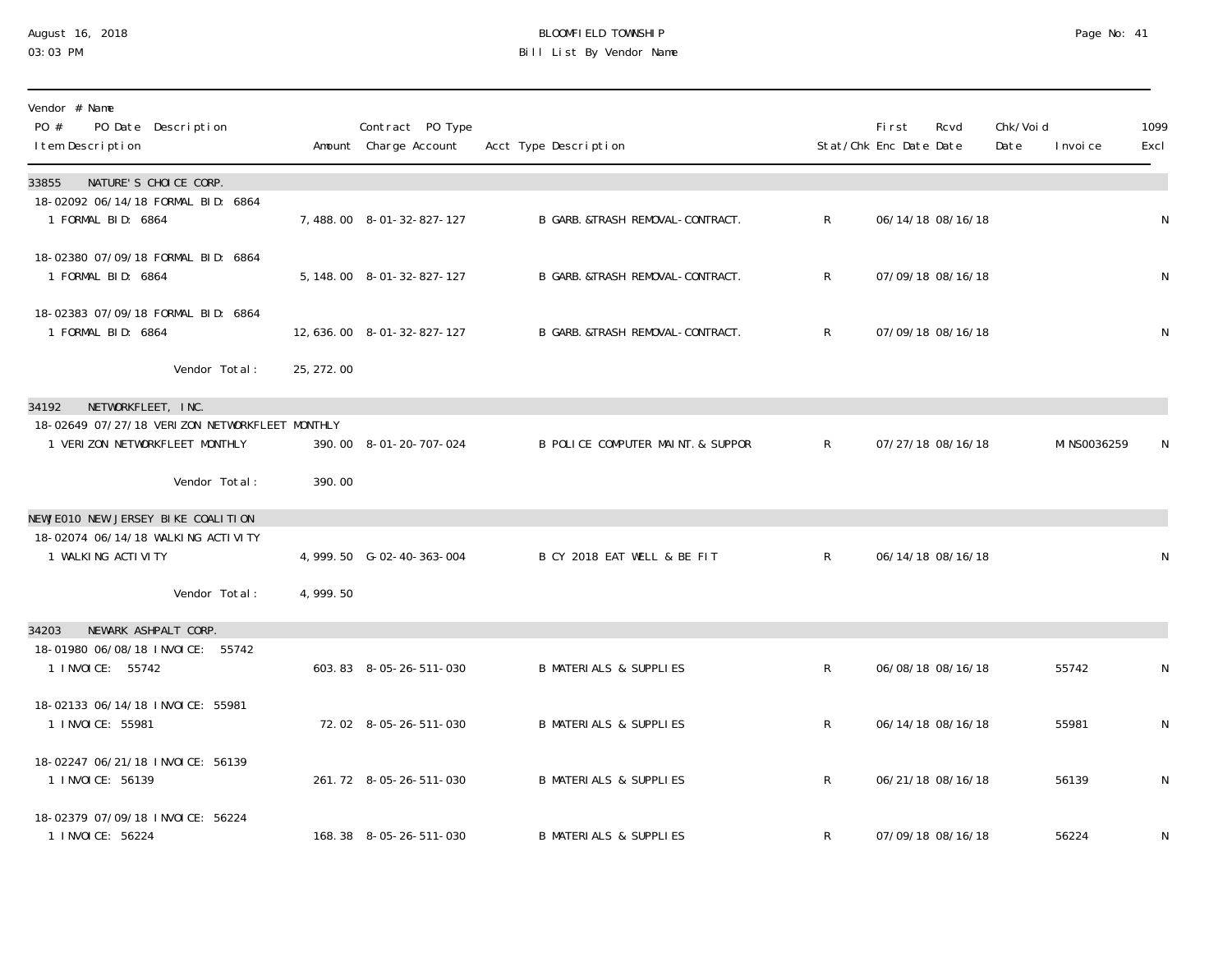# August 16, 2018 BLOOMFIELD TOWNSHIP Page No: 42 Bill List By Vendor Name

| Vendor # Name<br>PO #<br>PO Date Description<br>I tem Description                                               |            | Contract PO Type<br>Amount Charge Account        | Acct Type Description                                                  |        | <b>First</b><br>Stat/Chk Enc Date Date | Rcvd                                   | Chk/Voi d<br>Date | I nvoi ce      | 1099<br>Excl   |
|-----------------------------------------------------------------------------------------------------------------|------------|--------------------------------------------------|------------------------------------------------------------------------|--------|----------------------------------------|----------------------------------------|-------------------|----------------|----------------|
| 34203<br>NEWARK ASHPALT CORP.                                                                                   | Continued  |                                                  |                                                                        |        |                                        |                                        |                   |                |                |
| 18-02538 07/17/18 FORMAL BID: 6233 & 7043<br>1 FORMAL BID: 6233<br>2 FORMAL BID: 6233                           | 1,090.72   | 884.75 8-05-26-511-030<br>205.97 8-05-26-511-030 | <b>B MATERIALS &amp; SUPPLIES</b><br><b>B MATERIALS &amp; SUPPLIES</b> | R<br>R |                                        | 07/17/18 08/15/18<br>07/17/18 08/15/18 |                   | 56314<br>56393 | N<br>${\sf N}$ |
| Vendor Total:                                                                                                   | 2, 196. 67 |                                                  |                                                                        |        |                                        |                                        |                   |                |                |
| NICE ELECTRIC, LLC<br>34250<br>18-01648 05/16/18 UPGRADES TO 348 FRANKLIN ST.<br>1 UPGRADES TO 348 FRANKLIN ST. |            | 3, 713.00 C-04-55-713-947                        | B IMPROVEMENTS MUNICIPAL BUILDING & GROUND R                           |        |                                        | 05/16/18 08/16/18                      |                   | $17 - 441$     | N              |
| Vendor Total:                                                                                                   | 3,713.00   |                                                  |                                                                        |        |                                        |                                        |                   |                |                |
| NI SHUANE GROUP<br>35152<br>18-02227 06/21/18                                                                   |            |                                                  |                                                                        |        |                                        |                                        |                   |                |                |
| 1 328 BELLEVILLE AVENUE-ZB                                                                                      |            | 522.00 M-13-56-013-P56                           | <b>B 328 BELLEVILLE AVE</b>                                            | R      |                                        | 06/21/18 08/16/18                      |                   | 141            | N              |
| 18-02436 07/10/18<br>1 387 BROUGHTON AVENUE-ZB                                                                  |            | 776.25 M-13-56-013-P54                           | B 387 BROUGHTON AVE.                                                   | R      |                                        | 07/10/18 08/16/18                      |                   | 142            | ${\sf N}$      |
| Vendor Total:                                                                                                   | 1, 298. 25 |                                                  |                                                                        |        |                                        |                                        |                   |                |                |
| NJ STATE LEAGUE OF MUNICIPALIT<br>34511<br>18-02865 08/09/18 BADGES FOR LEAGUE OF MUN.                          |            |                                                  |                                                                        |        |                                        |                                        |                   |                |                |
| 1 BADGES FOR LEAGUE OF MUN.                                                                                     |            | 165.00 8-01-20-701-042                           | <b>B EDUCATION &amp; TRAINING</b>                                      | R      |                                        | 08/09/18 08/16/18                      |                   |                | N              |
| Vendor Total:                                                                                                   | 165.00     |                                                  |                                                                        |        |                                        |                                        |                   |                |                |
| NORTH ARLINGTON POLICE DEPT.<br>35370                                                                           |            |                                                  |                                                                        |        |                                        |                                        |                   |                |                |
| 18-02370 07/03/18 FIREARMS RANGE USE<br>1 FIREARMS RANGE USE                                                    |            | 1, 200. 00 8-01-25-745-042                       | <b>B EDUCATION &amp; TRAINING</b>                                      | R      |                                        | 07/03/18 08/16/18                      |                   |                | N              |
| Vendor Total:                                                                                                   | 1,200.00   |                                                  |                                                                        |        |                                        |                                        |                   |                |                |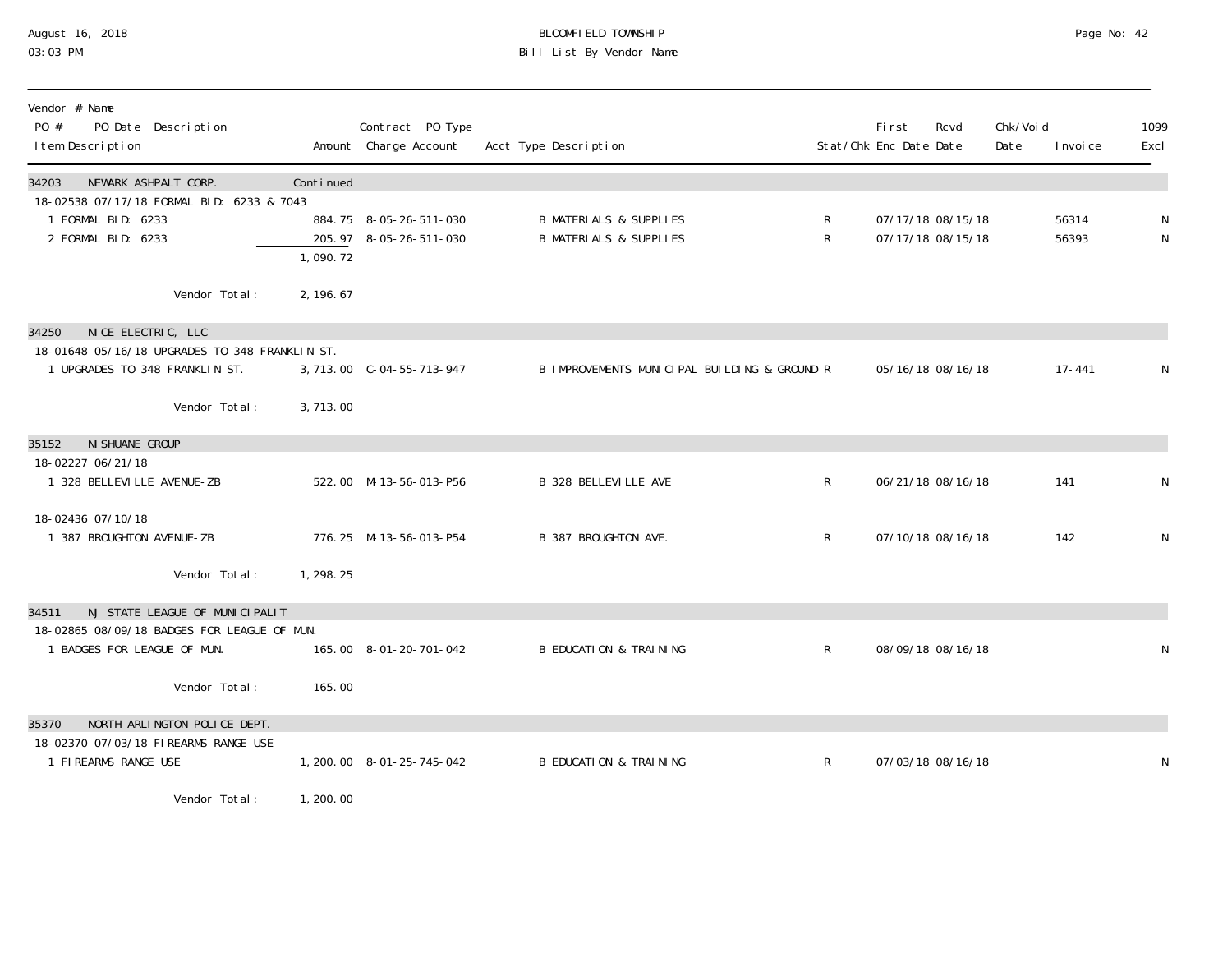### August 16, 2018 BLOOMFIELD TOWNSHIP Page No: 43 03:03 PM Bill List By Vendor Name

| Vendor # Name<br>$P0 \#$<br>PO Date Description<br>I tem Description             |           | Contract PO Type<br>Amount Charge Account | Acct Type Description                       |              | Fi rst<br>Stat/Chk Enc Date Date | Rcvd              | Chk/Voi d<br>Date | I nvoi ce     | 1099<br>Excl |
|----------------------------------------------------------------------------------|-----------|-------------------------------------------|---------------------------------------------|--------------|----------------------------------|-------------------|-------------------|---------------|--------------|
| NORTH JERSEY MEDIA GROUP<br>35205                                                |           |                                           |                                             |              |                                  |                   |                   |               |              |
| 18-02511 07/17/18 PUBLIC NOTICE<br>1 PUBLIC NOTICE                               |           | 80.63 8-01-27-785-021                     | <b>B ADVERTI SING</b>                       | $\mathsf{R}$ |                                  | 07/17/18 08/16/18 |                   |               | ${\sf N}$    |
| Vendor Total:                                                                    | 80.63     |                                           |                                             |              |                                  |                   |                   |               |              |
| NORTHOO5 NORTH ORATON HOMES                                                      |           |                                           |                                             |              |                                  |                   |                   |               |              |
| 18-02075 06/14/18 RENT<br>1 RENT                                                 |           | 2, 175.00 G-02-40-359-002                 | <b>B CY 2018 SSH</b>                        | $\mathsf{R}$ |                                  | 06/14/18 08/16/18 |                   |               | N            |
| Vendor Total:                                                                    | 2, 175.00 |                                           |                                             |              |                                  |                   |                   |               |              |
| NORTHEASTERN ARBORIST SUPPLIES<br>35201                                          |           |                                           |                                             |              |                                  |                   |                   |               |              |
| 18-02160 06/15/18 INVOICE: I-58240<br>1 I NVOI CE: 1-58240                       |           | 363.87 8-01-26-776-030                    | <b>B MATERIALS &amp; SUPPLIES</b>           | $\mathsf{R}$ |                                  | 06/15/18 08/16/18 |                   | $1 - 58240$   | N            |
| Vendor Total:                                                                    | 363.87    |                                           |                                             |              |                                  |                   |                   |               |              |
| O'DONNELL MC CORD PC<br>36703                                                    |           |                                           |                                             |              |                                  |                   |                   |               |              |
| 18-02331 06/27/18 Professional servise may<br>1 Professional servise may         |           | 4, 215.00 8-01-20-712-028                 | <b>B CONSULTANT &amp; PROFESS. SERVICES</b> | $\mathsf{R}$ |                                  | 06/27/18 08/16/18 |                   | $5 - 31 - 18$ | N            |
| 18-02401 07/09/18 PROF SERVICES RENDERED                                         |           |                                           |                                             |              |                                  |                   |                   |               |              |
| 1 PROF SERVICES RENDERED                                                         |           | 5, 695.00 8-01-20-712-028                 | B CONSULTANT & PROFESS. SERVICES            | $\mathsf{R}$ |                                  | 07/09/18 08/16/18 |                   | 062918        | N            |
| Vendor Total:                                                                    | 9,910.00  |                                           |                                             |              |                                  |                   |                   |               |              |
| OFFICE SOLUTIONS, INC.<br>37451<br>18-01942 06/07/18 TH-OFFICE SOLUTIONS RENEWAL |           |                                           |                                             |              |                                  |                   |                   |               |              |
| 1 TH-OFFICE SOLUTIONS RENEWAL                                                    |           | 9, 144.00 8-01-31-820-076                 | <b>B TELEPHONE</b>                          | R            |                                  | 06/07/18 08/16/18 |                   | 75634         | N            |
| 2 TH-OFFICE SOLUTIONS RENEWAL                                                    | 15,044.28 | 5, 900. 28 8-01-31-820-076                | <b>B TELEPHONE</b>                          | $\mathsf{R}$ |                                  | 06/07/18 08/16/18 |                   | 75633         | ${\sf N}$    |
| $\cdots$ $\cdots$ $\cdots$ $\cdots$ $\cdots$ $\cdots$ $\cdots$ $\cdots$          |           |                                           |                                             |              |                                  |                   |                   |               |              |

Vendor Total: 15,044.28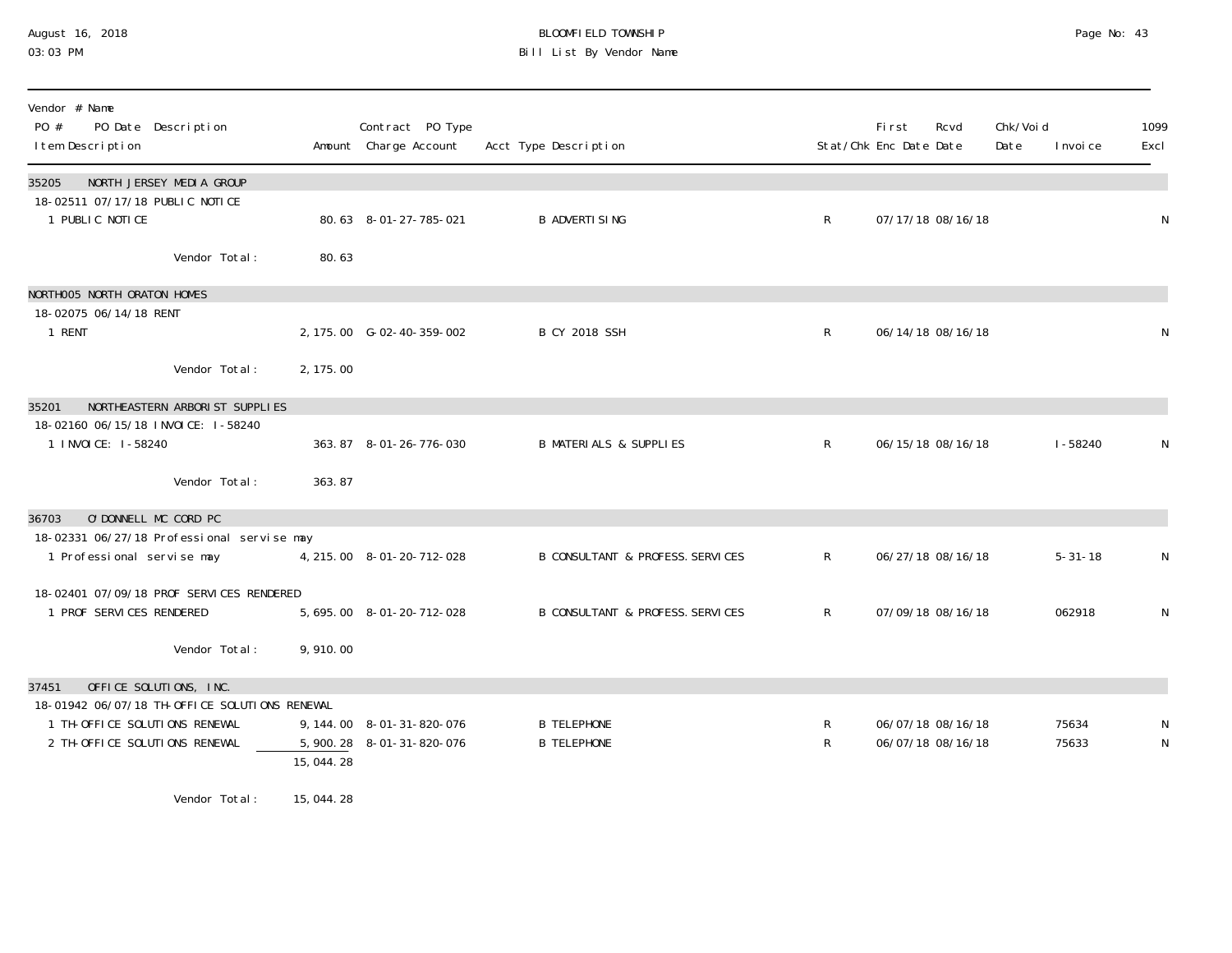### August 16, 2018 BLOOMFIELD TOWNSHIP Page No: 44 03:03 PM Bill List By Vendor Name

| Vendor # Name<br>PO #<br>PO Date Description<br>I tem Description                                                      |            | Contract PO Type<br>Amount Charge Account | Acct Type Description                  |              | <b>First</b><br>Stat/Chk Enc Date Date | Rcvd              | Chk/Voi d<br>Date | I nvoi ce    | 1099<br>Excl |
|------------------------------------------------------------------------------------------------------------------------|------------|-------------------------------------------|----------------------------------------|--------------|----------------------------------------|-------------------|-------------------|--------------|--------------|
| ONE CALL CONCEPTS, INC.<br>37531<br>18-02135 06/14/18 INVOICE: 8055044<br>1 I NVOI CE: 8055044                         |            | 478.75 8-05-26-511-137                    | B MAIN. OF COMMUNICATION EQUIPM.       | R            |                                        | 06/14/18 08/16/18 |                   | 8055044      | N            |
| Vendor Total:                                                                                                          | 478.75     |                                           |                                        |              |                                        |                   |                   |              |              |
| ONYEANI LAW FIRM, LLC<br>12501<br>18-02573 07/23/18 July Monthly<br>1 July Monthly                                     |            | 5, 933. 34 8-01-20-712-027                | <b>B LEGALS SERVICES</b>               | $\mathsf R$  |                                        | 07/23/18 08/16/18 |                   | JULY         | N            |
| Vendor Total:                                                                                                          | 5, 933. 34 |                                           |                                        |              |                                        |                   |                   |              |              |
| ORATOOO5 ORATON HOLDINGS, LLC.<br>18-02264 06/21/18 RENT<br>1 RENT                                                     |            | 995.00 G-02-40-359-002                    | <b>B CY 2018 SSH</b>                   | $\mathsf R$  |                                        | 06/21/18 08/16/18 |                   |              | N            |
| Vendor Total:                                                                                                          | 995.00     |                                           |                                        |              |                                        |                   |                   |              |              |
| ORIENTAL TRADING CO., INC<br>38109<br>18-02592 07/23/18 NATIONAL NIGHT OUT GIVEAWAYS<br>1 NATIONAL NIGHT OUT GIVEAWAYS |            | 932.73 8-01-25-745-142                    | B COMMUNITY POLICING PROMOTIONAL ITEMS | $\mathsf{R}$ |                                        | 07/23/18 08/15/18 |                   | 691074447-01 |              |
| Vendor Total:                                                                                                          | 932.73     |                                           |                                        |              |                                        |                   |                   |              |              |
| OTI SE005 OTI S ELEVATOR COMPANY<br>18-02524 07/17/18 Refund<br>1 Refund                                               |            | 214.00 T-13-22-256-U27                    | <b>B ELEVATOR INSPECTION FEES</b>      | $\mathsf{R}$ |                                        | 07/17/18 08/16/18 |                   |              | N            |
| Vendor Total:                                                                                                          | 214.00     |                                           |                                        |              |                                        |                   |                   |              |              |
| P & A AUTO PARTS<br>38714<br>18-02322 06/26/18 BATTERY FOR RIDE ON MOWER-ST. 3                                         |            |                                           |                                        |              |                                        |                   |                   |              |              |
| 1 BATTERY FOR RIDE ON MOWER-ST. 3                                                                                      |            | 38.26 8-01-25-752-038                     | B GENERAL HARDWARE & MINOR TOOLS       | $\mathsf{R}$ |                                        | 06/26/18 08/16/18 |                   | 15036-74098  | N            |
| Vendor Total:                                                                                                          | 38.26      |                                           |                                        |              |                                        |                   |                   |              |              |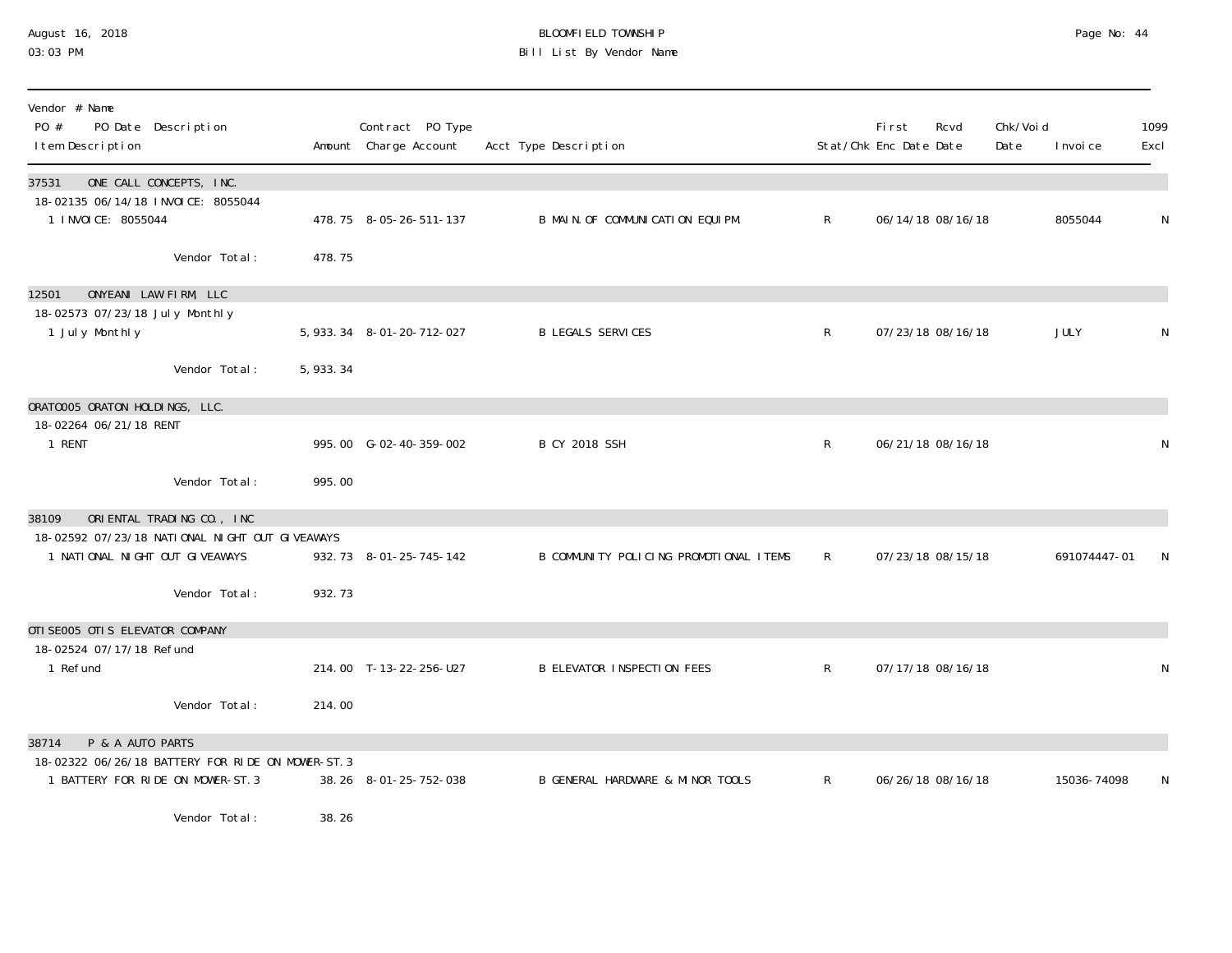# August 16, 2018 BLOOMFIELD TOWNSHIP Page No: 45 Bill List By Vendor Name

| Vendor # Name<br>PO #<br>PO Date Description<br>I tem Description                   |          | Contract PO Type<br>Amount Charge Account | Acct Type Description                       |              | <b>First</b><br>Stat/Chk Enc Date Date | Rcvd              | Chk/Void<br>Date | I nvoi ce | 1099<br>Excl |
|-------------------------------------------------------------------------------------|----------|-------------------------------------------|---------------------------------------------|--------------|----------------------------------------|-------------------|------------------|-----------|--------------|
| P2 LAND SURVEYING, INC.<br>38728<br>18-02496 07/13/18 survey vernon terrace         |          |                                           |                                             |              |                                        |                   |                  |           |              |
| 1 survey vernon terrace                                                             |          | 725.00 1-12-22-056-000                    | B S. I. - RES. FOR CLAIMS-PRIM. COVER       | $\mathsf{R}$ |                                        | 07/13/18 08/15/18 |                  | 18-19280  | N            |
| Vendor Total:                                                                       | 725.00   |                                           |                                             |              |                                        |                   |                  |           |              |
| PANAROO5 PANARAM INTERNATIONAL TRADING                                              |          |                                           |                                             |              |                                        |                   |                  |           |              |
| 18-02049 06/12/18 FREIGHT COSTS<br>1 FREIGHT COSTS                                  |          | 240.00 D-03-20-853-028                    | <b>B CONSULTANT &amp; PROFESSIONAL SERV</b> | $\mathsf{R}$ |                                        | 06/12/18 08/16/18 |                  | 98027     | N            |
| Vendor Total:                                                                       | 240.00   |                                           |                                             |              |                                        |                   |                  |           |              |
| PARKMOBILE, LLC<br>39160                                                            |          |                                           |                                             |              |                                        |                   |                  |           |              |
| 18-02158 06/14/18 TRANSACTIONS END USER: MAY-18<br>1 MAY 2018 TRANSACTIONS END USER |          | 3, 045. 05 8-07-20-512-028                | B CONSULTANT & PROFESSIONAL SERVICES        | $\mathsf{R}$ |                                        | 06/14/18 08/16/18 |                  | I NV9114  | N            |
| 18-02601 07/26/18 TRANSACTIONS END USER: JUN-18<br>1 JUN 2018 TRANSACTIONS END USER |          | 2,726.80 8-07-20-512-028                  | B CONSULTANT & PROFESSIONAL SERVICES        | R.           |                                        | 07/26/18 08/16/18 |                  | I NV9292  | N            |
| Vendor Total:                                                                       | 5,771.85 |                                           |                                             |              |                                        |                   |                  |           |              |
| PATSY SPATOLA<br>48266                                                              |          |                                           |                                             |              |                                        |                   |                  |           |              |
| 18-02549 07/17/18 REIMBURSEMENT<br>1 REIMBURSEMENT                                  |          | 407.22 T-13-22-856-P26                    | <b>B SPECIAL LAW ENFORCEMENT</b>            | $\mathsf{R}$ |                                        | 07/17/18 08/16/18 |                  |           | ${\sf N}$    |
| Vendor Total:                                                                       | 407.22   |                                           |                                             |              |                                        |                   |                  |           |              |
| PAULA PEIKES<br>39200                                                               |          |                                           |                                             |              |                                        |                   |                  |           |              |
| 18-02767 08/03/18 LICENSURE<br>1 LI CENSURE                                         |          | 160.00 8-01-27-794-029                    | <b>B LICENSURE</b>                          | R            |                                        | 08/03/18 08/16/18 |                  |           | N            |
| Vendor Total:                                                                       | 160.00   |                                           |                                             |              |                                        |                   |                  |           |              |
| 39373<br>PENN STATE JUSTICE & SAFETY IN                                             |          |                                           |                                             |              |                                        |                   |                  |           |              |
| 18-02463 07/11/18 TRAINING<br>1 TRAINING                                            |          | 690.00 8-01-25-745-042                    | <b>B EDUCATION &amp; TRAINING</b>           | $\mathsf{R}$ |                                        | 07/11/18 08/16/18 |                  | 114229    | N            |
| Vendor Total:                                                                       | 690.00   |                                           |                                             |              |                                        |                   |                  |           |              |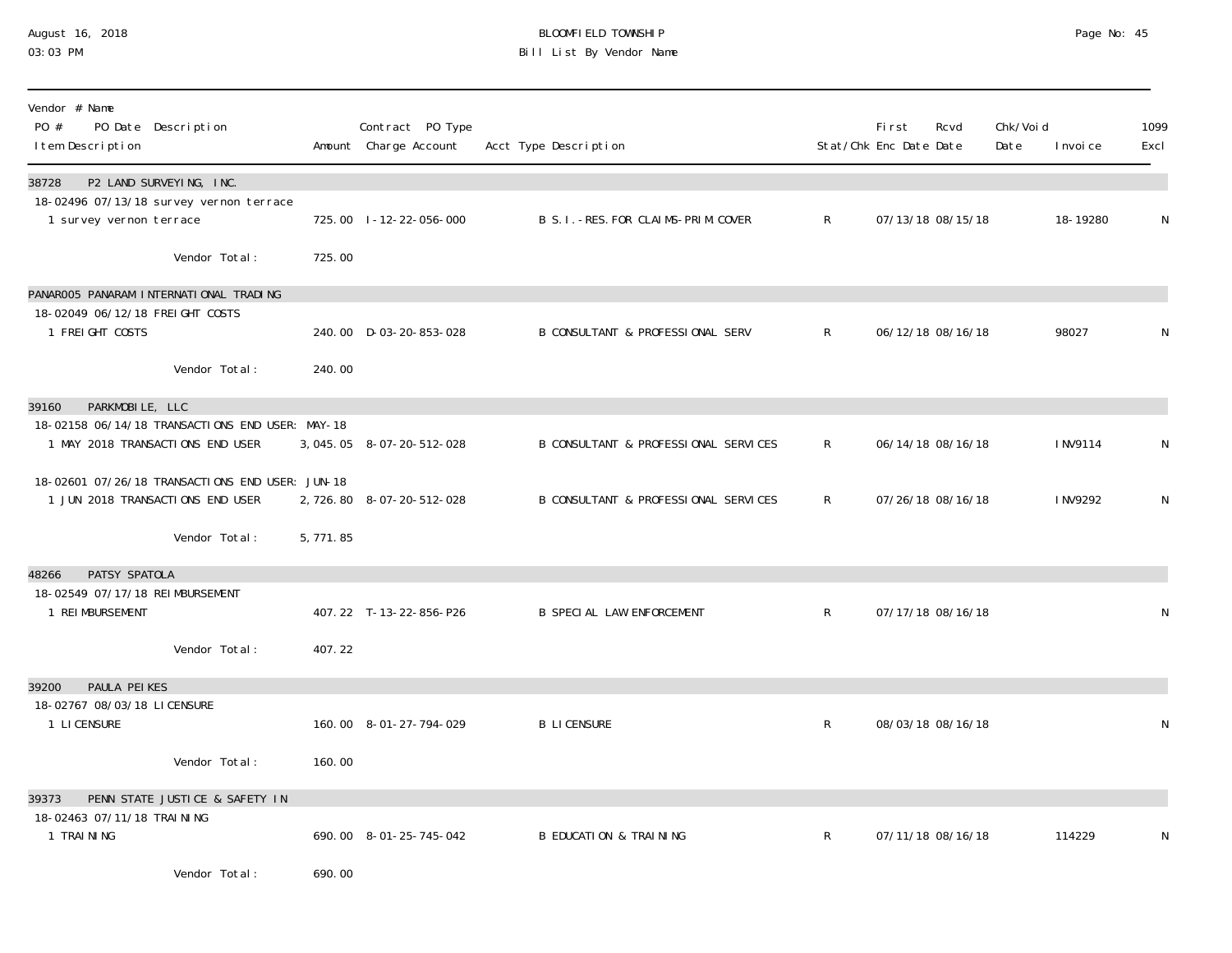### August 16, 2018 BLOOMFIELD TOWNSHIP Page No: 46 03:03 PM Bill List By Vendor Name

| Vendor # Name<br>PO #<br>PO Date Description<br>I tem Description      |            | Contract PO Type<br>Amount Charge Account          | Acct Type Description                                                           |                   | First<br>Stat/Chk Enc Date Date | Rcvd                                   | Chk/Voi d<br>Date | I nvoi ce      | 1099<br>Excl |
|------------------------------------------------------------------------|------------|----------------------------------------------------|---------------------------------------------------------------------------------|-------------------|---------------------------------|----------------------------------------|-------------------|----------------|--------------|
| PENNVOO5 PENN VETERINARY SUPPLY, INC.                                  |            |                                                    |                                                                                 |                   |                                 |                                        |                   |                |              |
| 18-01961 06/07/18 ANIMAL SHELTER SUPPLIES<br>1 ANIMAL SHELTER SUPPLIES |            | 1,038.72 D-03-20-853-030                           | <b>B MATERIALS &amp; SUPPLIES</b>                                               | $\mathsf{R}$      |                                 | 06/07/18 08/16/18                      |                   | 4924811        | N            |
| 18-02544 07/17/18 VET SUPPLIES<br>1 VET SUPPLIES                       |            | 676.84 D-03-20-853-028                             | <b>B CONSULTANT &amp; PROFESSIONAL SERV</b>                                     | $\mathsf{R}$      |                                 | 07/17/18 08/16/18                      |                   | 4948857        | N            |
| Vendor Total:                                                          | 1,715.56   |                                                    |                                                                                 |                   |                                 |                                        |                   |                |              |
| PEOPLE FOR ANIMALS, INC.<br>39400                                      |            |                                                    |                                                                                 |                   |                                 |                                        |                   |                |              |
| 18-02633 07/27/18 ANIMAL SHELTER SERVICES<br>1 ANIMAL SHELTER SERVICES |            | 1,030.00 D-03-20-853-028                           | <b>B CONSULTANT &amp; PROFESSIONAL SERV</b>                                     | $\mathsf{R}$      |                                 | 07/27/18 08/15/18                      |                   |                | N            |
| Vendor Total:                                                          | 1,030.00   |                                                    |                                                                                 |                   |                                 |                                        |                   |                |              |
| PERRYOO5 PERRYVILLE CATERING, INC.                                     |            |                                                    |                                                                                 |                   |                                 |                                        |                   |                |              |
| 18-02018 06/11/18 SENIOR CITIZEN TRIP<br>1 SENIOR CITIZEN TRIP         |            | 742.50 8-01-28-795-166                             | <b>B SENIOR CITIZEN PROGRAMS</b>                                                | $\mathsf{R}$      |                                 | 06/11/18 08/16/18                      |                   | 51918          | N            |
| Vendor Total:                                                          | 742.50     |                                                    |                                                                                 |                   |                                 |                                        |                   |                |              |
| PHILIOO5 PHILIP M. CASCIANO ASSOCIATES                                 |            |                                                    |                                                                                 |                   |                                 |                                        |                   |                |              |
| 18-01966 06/07/18 DUAL PRONG HEADSET<br>1 DUAL PRONG HEADSET           |            | 2, 772.00 8-01-25-746-053                          | <b>B OFFICE EQUIPMENT</b>                                                       | $\mathsf{R}$      |                                 | 06/07/18 08/16/18                      |                   | 80690          | N            |
| Vendor Total:                                                          | 2,772.00   |                                                    |                                                                                 |                   |                                 |                                        |                   |                |              |
| PHI LLI PS PREI SS GRYGI EL, LLC.<br>39716                             |            |                                                    |                                                                                 |                   |                                 |                                        |                   |                |              |
| 18-01888 06/07/18<br>1 WESTI NGHOUSE<br>2 WESTINGHOUSE                 | 5, 161. 25 | 5, 120.00 8-01-21-720-028<br>41.25 8-01-21-720-028 | <b>B CONSULTANT &amp; PROFESSIONAL SERV</b><br>B CONSULTANT & PROFESSIONAL SERV | R<br>$\mathsf{R}$ |                                 | 06/07/18 08/16/18<br>06/07/18 08/16/18 |                   | 26155<br>26334 | N<br>N       |
| 18-02229 06/21/18<br>1 WESTINGHOUSE                                    |            | 825.00 8-01-21-720-028                             | <b>B CONSULTANT &amp; PROFESSIONAL SERV</b>                                     | $R_{\parallel}$   |                                 | 06/21/18 08/16/18                      |                   | 26682          | N            |

Vendor Total: 5,986.25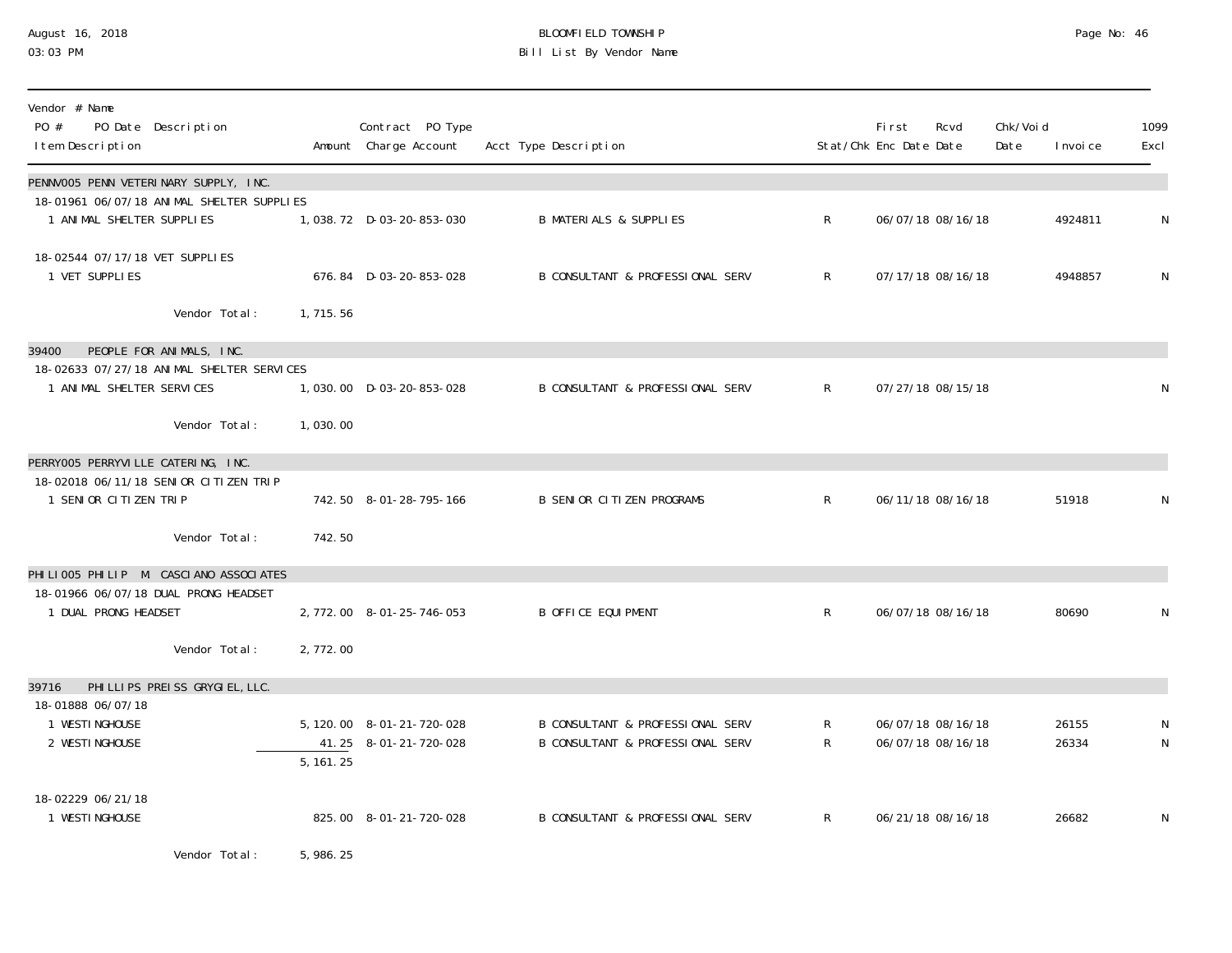## August 16, 2018 BLOOMFIELD TOWNSHIP Page No: 47 03:03 PM Bill List By Vendor Name

| Vendor # Name<br>PO #<br>PO Date Description<br>I tem Description                                                                                                 |          | Contract PO Type<br>Amount Charge Account        | Acct Type Description                                                                      |              | Fi rst<br>Stat/Chk Enc Date Date | Rcvd                                   | Chk/Voi d<br>Date | I nvoi ce         | 1099<br>Excl |
|-------------------------------------------------------------------------------------------------------------------------------------------------------------------|----------|--------------------------------------------------|--------------------------------------------------------------------------------------------|--------------|----------------------------------|----------------------------------------|-------------------|-------------------|--------------|
| PORTER LEE CORPORATION<br>40216<br>18-02210 06/19/18 DETECTIVE BUREAU SUPPLIES<br>1 DETECTIVE BUREAU SUPPLIES                                                     |          | 583.46 8-01-25-745-030                           | <b>B MATERIALS &amp; SUPPLIES</b>                                                          | $\mathsf{R}$ |                                  | 06/19/18 08/16/18                      |                   | 20818             | N            |
| 18-02440 07/10/18 ANNUAL SOFTWARE SUPPORT<br>1 ANNUAL SOFTWARE SUPPORT                                                                                            |          | 1, 129.00 8-01-25-746-028                        | B CONSULTANT & PROFESSIONAL SERVICES                                                       | $\mathsf{R}$ |                                  | 07/10/18 08/16/18                      |                   | 20869             | N            |
| Vendor Total:                                                                                                                                                     | 1,712.46 |                                                  |                                                                                            |              |                                  |                                        |                   |                   |              |
| PRAXAIR DISTRIBUTION<br>47392<br>18-01979 06/08/18 CUSTOMER #71408650<br>1 CUSTOMER #71408650<br>Vendor Total:                                                    | 39.48    | 39.48 8-01-26-767-030                            | <b>B MATERIALS &amp; SUPPLIES</b>                                                          | $\mathsf{R}$ |                                  | 06/08/18 08/16/18                      |                   | 82598033/831221 N |              |
| PRECISION TECHNOLOGY SOLUTIONS<br>40663<br>18-02488 07/12/18 SERVICE PARKINGG EQUIP-VARIOUS<br>1 EMERG SERVIC PARKING EQUIP CCA<br>2 SERVICE PARKING EQUIPMT GATE | 594.00   | 198.00 8-07-20-512-024<br>396.00 8-07-20-512-024 | B CLEANING & MAINT. BUILDING & FACILITIES R<br>B CLEANING & MAINT. BUILDING & FACILITIES R |              |                                  | 07/12/18 08/16/18<br>07/12/18 08/16/18 |                   | 73517<br>73526    | N<br>N       |
| 18-02602 07/26/18 SERVICE PARKING EQUIP-SCANNER<br>1 SERVICE PARKING EQUIP-SCANNER                                                                                |          | 2, 126.00 8-07-20-512-024                        | B CLEANING & MAINT. BUILDING & FACILITIES R                                                |              |                                  | 07/26/18 08/16/18                      |                   | 73784             | N            |
| 18-02658 07/27/18 SERVICE PARKG EQUIP-GATE ARM<br>1 SERVICE PARKG EQUIP-GATE ARM                                                                                  |          | 782.00 8-07-20-512-024                           | B CLEANING & MAINT. BUILDING & FACILITIES R                                                |              |                                  | 07/27/18 08/16/18                      |                   | 74137             | N            |
| Vendor Total:                                                                                                                                                     | 3,502.00 |                                                  |                                                                                            |              |                                  |                                        |                   |                   |              |
| PROACTIVE TECHNOLOGY SOLUTIONS<br>40681                                                                                                                           |          |                                                  |                                                                                            |              |                                  |                                        |                   |                   |              |
| 18-02281 06/21/18 PD CAMERA SYSTEM ANNUAL 2018<br>1 PD CAMERA SYSTEM ANNUAL 2018                                                                                  |          | 3,075.00 8-01-20-707-024                         | B POLICE COMPUTER MAINT & SUPPOR                                                           | $\mathsf{R}$ |                                  | 06/21/18 08/16/18                      |                   | 8114              | N            |
| 18-02287 06/21/18 TH CAMERA SYSTEM ANNUAL 2018<br>1 TH CAMERA SYSTEM ANNUAL 2018                                                                                  |          | 4, 950, 00 8-01-20-707-029                       | <b>B OTHER CONTRACTUAL ITEMS</b>                                                           | $\mathsf{R}$ |                                  | 06/21/18 08/16/18                      |                   | 8113              | N            |

Vendor Total: 8,025.00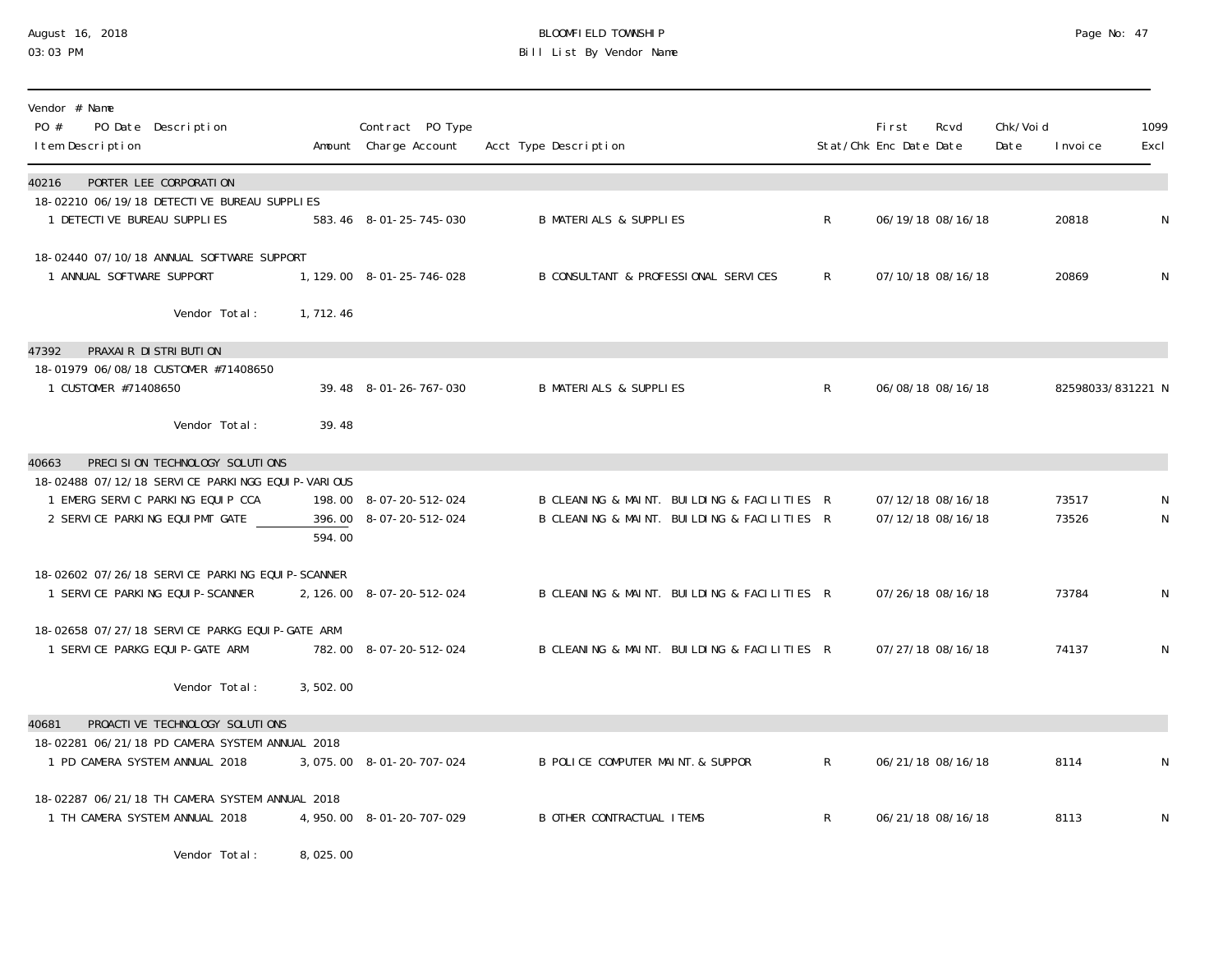### August 16, 2018 BLOOMFIELD TOWNSHIP Page No: 48 03:03 PM Bill List By Vendor Name

| Vendor # Name<br>PO #<br>PO Date<br>Description<br>I tem Description   |              | Contract PO Type<br>Amount Charge Account        | Acct Type Description                                                   |              | Fi rst<br>Stat/Chk Enc Date Date       | Rcvd | Chk/Voi d<br>Date | I nvoi ce                    | 1099<br>Excl   |
|------------------------------------------------------------------------|--------------|--------------------------------------------------|-------------------------------------------------------------------------|--------------|----------------------------------------|------|-------------------|------------------------------|----------------|
| PROPARK AMERICA<br>40739                                               |              |                                                  |                                                                         |              |                                        |      |                   |                              |                |
| 18-02447 07/10/18 PARKING MGMT - JUN 2018<br>1 PARKING MGMT - JUN 2018 |              |                                                  |                                                                         |              |                                        |      |                   |                              |                |
|                                                                        |              | 3,000.00 8-07-20-512-028                         | B CONSULTANT & PROFESSIONAL SERVICES                                    | $\mathsf{R}$ | 07/10/18 08/16/18                      |      |                   | I NV-000466                  | N              |
| Vendor Total:                                                          | 3,000.00     |                                                  |                                                                         |              |                                        |      |                   |                              |                |
| PSE&G CO<br>41002                                                      |              |                                                  |                                                                         |              |                                        |      |                   |                              |                |
| 18-02657 07/27/18 PSEG - VARIOUS CHARGES 2018                          |              |                                                  |                                                                         |              |                                        |      |                   |                              |                |
| 1 81 SPRING ST 69-743-609-08                                           |              | 741.60 8-01-31-820-071                           | <b>B BUILDING ELECTRICITY &amp; GAS</b>                                 | R            | 07/27/18 08/16/18                      |      |                   | 604004791071                 | N              |
| 2 JFK DR P4444 70-814-858-04                                           |              | 286.53 8-01-31-820-071                           | <b>B BUILDING ELECTRICITY &amp; GAS</b>                                 | R            | 07/27/18 08/16/18                      |      |                   | 603504975336                 | ${\sf N}$      |
| 3 MONTG ST P64507 70-814-859-01                                        |              | 222.40 8-01-31-820-071                           | B BUILDING ELECTRICITY & GAS                                            | R            | 07/27/18 08/16/18                      |      |                   | 603504975337                 | ${\sf N}$      |
| 4 BLMF AVE&BRD ST 72-694-327-08<br>5 FLOYD AVE 73-714-410-01           |              | 621.40 8-01-31-820-071<br>104.77 8-01-31-820-071 | <b>B BUILDING ELECTRICITY &amp; GAS</b><br>B BUILDING ELECTRICITY & GAS | R<br>R       | 07/27/18 08/16/18<br>07/27/18 08/16/18 |      |                   | 601905270004<br>600805440850 | ${\sf N}$<br>N |
| 6 LIBERT ST P60375 70-134-557-09                                       | 71.61        | 8-01-31-820-071                                  | B BUILDING ELECTRICITY & GAS                                            | R            | 07/27/18 08/16/18                      |      |                   | 601805288252                 | ${\sf N}$      |
| 7 LIBERTY ST 70-131-311-05                                             |              | 307.40 8-01-31-820-071                           | <b>B BUILDING ELECTRICITY &amp; GAS</b>                                 | R            | 07/27/18 08/16/18                      |      |                   | 600105488675                 | ${\sf N}$      |
| 8 BRD ST LTG 69-818-960-01                                             | 595.21       | 8-01-31-820-071                                  | <b>B BUILDING ELECTRICITY &amp; GAS</b>                                 | R            | 07/27/18 08/16/18                      |      |                   | 601805288214                 | ${\sf N}$      |
| 9 BRD ST LED LTG 69-975-692-18                                         |              | 842.12 8-01-31-820-071                           | B BUILDING ELECTRICITY & GAS                                            | R            | 07/27/18 08/16/18                      |      |                   | 600505448219                 | N              |
| 10 SUMMARY 13-011-527-06                                               |              | 144, 013. 45  8-01-31-821-075                    | <b>B STREET LIGHTING</b>                                                | R            | 07/27/18 08/16/18                      |      |                   | 503100044643                 | N              |
|                                                                        |              | 337, 521. 65 7-01-31-821-075                     | <b>B STREET LIGHTING</b>                                                |              |                                        |      |                   |                              |                |
|                                                                        | 485, 328. 14 |                                                  |                                                                         |              |                                        |      |                   |                              |                |
| 18-02659 07/27/18 PSEG VARIOUS CHARGES                                 |              |                                                  |                                                                         |              |                                        |      |                   |                              |                |
| 1 SUMMARY 13-012-559-04                                                |              | 50, 672. 83 8-01-31-820-071                      | <b>B BUILDING ELECTRICITY &amp; GAS</b>                                 | R            | 07/27/18 08/16/18                      |      |                   | 503100043630                 | N              |
| 2 MYRTLE ST 73-850-890-03                                              |              | 661.34 8-01-31-820-071                           | B BUILDING ELECTRICITY & GAS                                            | R            | 07/27/18 08/16/18                      |      |                   | 606002784154                 | N              |
| 3 460 FRANKLIN 71-626-923-03                                           | 274.41       | 8-01-31-820-071                                  | <b>B BUILDING ELECTRICITY &amp; GAS</b>                                 | R            | 07/27/18 08/16/18                      |      |                   | 605404082691                 | ${\sf N}$      |
| 4 348 FRANKLIN 73-360-663-05                                           | 3,049.81     | 8-01-31-820-071                                  | <b>B BUILDING ELECTRICITY &amp; GAS</b>                                 | R            | 07/27/18 08/16/18                      |      |                   | 604004753785                 | ${\sf N}$      |
| 5 13-014-070-03                                                        | 319.86       | 8-01-31-820-071                                  | <b>B BUILDING ELECTRICITY &amp; GAS</b>                                 | R            | 07/27/18 08/16/18                      |      |                   | 503100043700                 | $\mathsf{N}$   |
|                                                                        | 54,978.25    |                                                  |                                                                         |              |                                        |      |                   |                              |                |
| Vendor Total:                                                          | 540, 306. 39 |                                                  |                                                                         |              |                                        |      |                   |                              |                |
| PUBLIC SAFETY TRAINING<br>40993                                        |              |                                                  |                                                                         |              |                                        |      |                   |                              |                |
| 18-02146 06/14/18 DI SPATCHER TRAINING                                 |              |                                                  |                                                                         |              |                                        |      |                   |                              |                |
| 1 DI SPATCHER TRAINING                                                 |              | 500.00 8-01-25-746-042                           | <b>B EDUCATION &amp; TRAINING</b>                                       | R            | 06/14/18 08/16/18                      |      |                   | BPD18018                     | N              |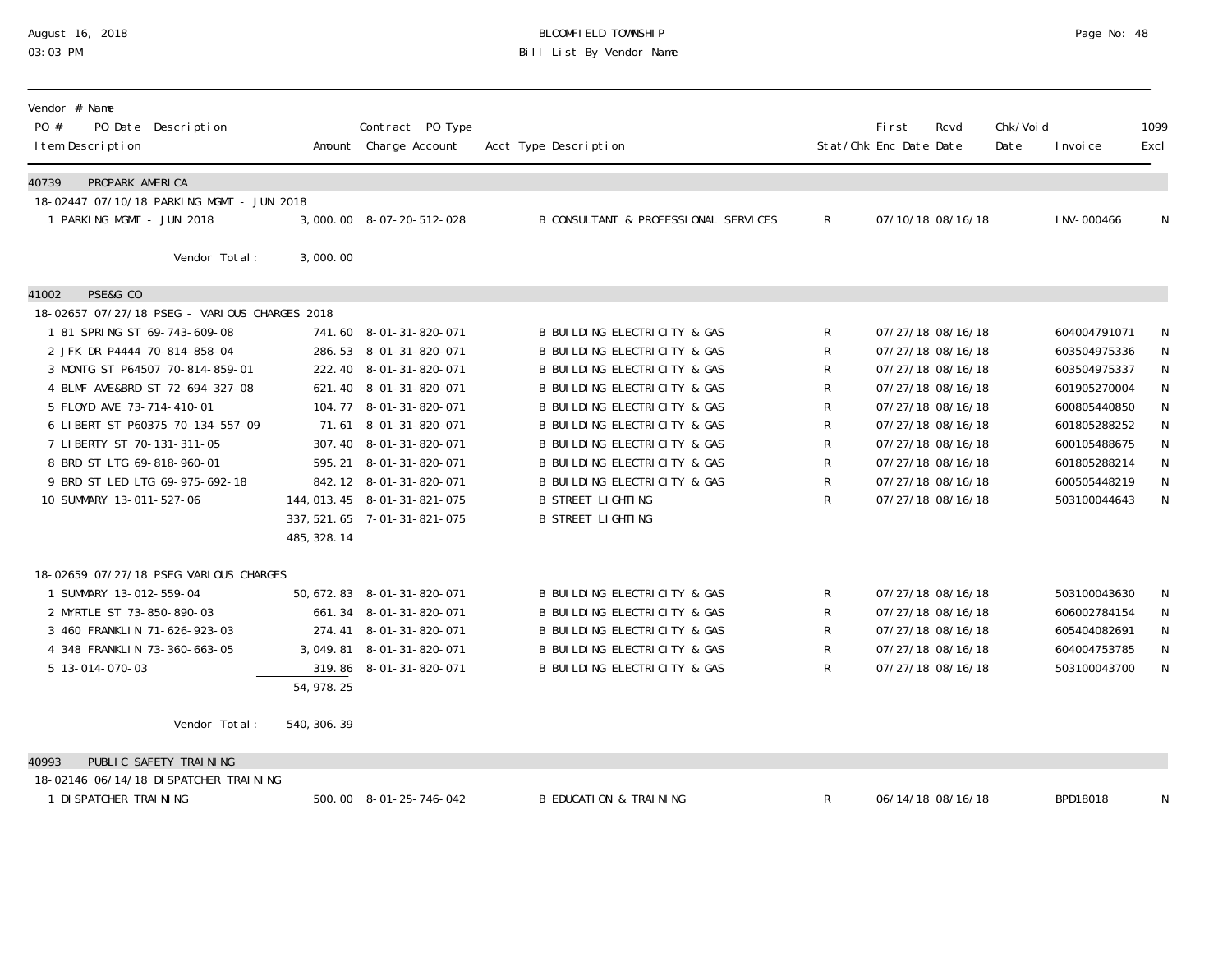#### August 16, 2018 BLOOMFIELD TOWNSHIP Page No: 49 03:03 PM Bill List By Vendor Name

| Vendor # Name<br>PO #<br>PO Date Description<br>I tem Description                                                                                   |           | Contract PO Type<br>Amount Charge Account                             | Acct Type Description                                                                                 |                | First<br>Stat/Chk Enc Date Date | Rcvd                                                        | Chk/Voi d<br>Date | I nvoi ce                                       | 1099<br>Excl |
|-----------------------------------------------------------------------------------------------------------------------------------------------------|-----------|-----------------------------------------------------------------------|-------------------------------------------------------------------------------------------------------|----------------|---------------------------------|-------------------------------------------------------------|-------------------|-------------------------------------------------|--------------|
| PUBLIC SAFETY TRAINING<br>40993<br>18-02147 06/14/18 REFRESHER CLASS<br>1 REFRESHER CLASS                                                           | Continued | 1,000.00 8-01-25-746-042                                              | <b>B EDUCATION &amp; TRAINING</b>                                                                     | $\mathsf{R}^-$ |                                 | 06/14/18 08/16/18                                           |                   | BPDCTE1871049                                   | - N          |
| Vendor Total:                                                                                                                                       | 1,500.00  |                                                                       |                                                                                                       |                |                                 |                                                             |                   |                                                 |              |
| PUBLIC SERVICE ELEC. & GAS<br>41005<br>18-02761 08/03/18 UTILITIES<br>1 UTI LI TI ES                                                                |           | 231.77 G-02-40-359-002                                                | <b>B CY 2018 SSH</b>                                                                                  | $\mathsf{R}^-$ |                                 | 08/03/18 08/16/18                                           |                   |                                                 | N            |
| Vendor Total:                                                                                                                                       | 231.77    |                                                                       |                                                                                                       |                |                                 |                                                             |                   |                                                 |              |
| QUICK COURT REPORTING, LLC<br>43619<br>18-02335 06/27/18 court reporter<br>1 court reporter                                                         |           | 377.00 1-12-22-056-000                                                | B S. I. - RES. FOR CLAIMS-PRIM. COVER                                                                 | $\mathsf{R}$   |                                 | 06/27/18 08/16/18                                           |                   | 14009                                           | N            |
| Vendor Total:                                                                                                                                       | 377.00    |                                                                       |                                                                                                       |                |                                 |                                                             |                   |                                                 |              |
| RASO LEGAL GROUP, LLC<br>43989<br>18-00438 02/13/18 COMMERICAL TAX APPEALS                                                                          |           |                                                                       |                                                                                                       |                |                                 |                                                             |                   |                                                 |              |
| 1 COMMERICAL TAX APPEALS                                                                                                                            |           | 1,829.89 7-01-20-712-027                                              | <b>B LEGALS SERVICES</b>                                                                              | $\mathsf{R}^-$ |                                 | 02/13/18 08/16/18                                           |                   | 2017 INVOICES                                   | $\mathbb N$  |
| Vendor Total:                                                                                                                                       | 1,829.89  |                                                                       |                                                                                                       |                |                                 |                                                             |                   |                                                 |              |
| READY REFRESH BY NESTLE<br>43991<br>18-02242 06/21/18 BOTTLED WATER / FIRE STATIONS<br>1 RENT<br>2 POLAND SPRING BRAND WATER 5 GL<br>3 DELIVERY FEE | 28.67     | 7.96 8-01-25-752-024<br>16.76 8-01-25-752-024<br>3.95 8-01-25-752-024 | B MAINT. OF BLDG'S & FACILITIES<br>B MAINT. OF BLDG'S & FACILITIES<br>B MAINT. OF BLDG'S & FACILITIES | R<br>R<br>R    |                                 | 06/21/18 08/16/18<br>06/21/18 08/16/18<br>06/21/18 08/16/18 |                   | 08F0447823899<br>08F0447823899<br>08F0447823899 | N<br>N<br>N  |
| Vendor Total:                                                                                                                                       | 28.67     |                                                                       |                                                                                                       |                |                                 |                                                             |                   |                                                 |              |
| REMINGTON AND VERNICK ENGINEER<br>44405<br>18-02050 06/12/18 PROFESSIONAL SERVICES                                                                  |           |                                                                       |                                                                                                       |                |                                 |                                                             |                   |                                                 |              |
| 1 PROFESSIONAL SERVICES                                                                                                                             |           |                                                                       | B NJDOT ESSEX AVE SEC 3                                                                               | R              |                                 | 06/12/18 08/16/18                                           |                   | 0702T016-4                                      | N            |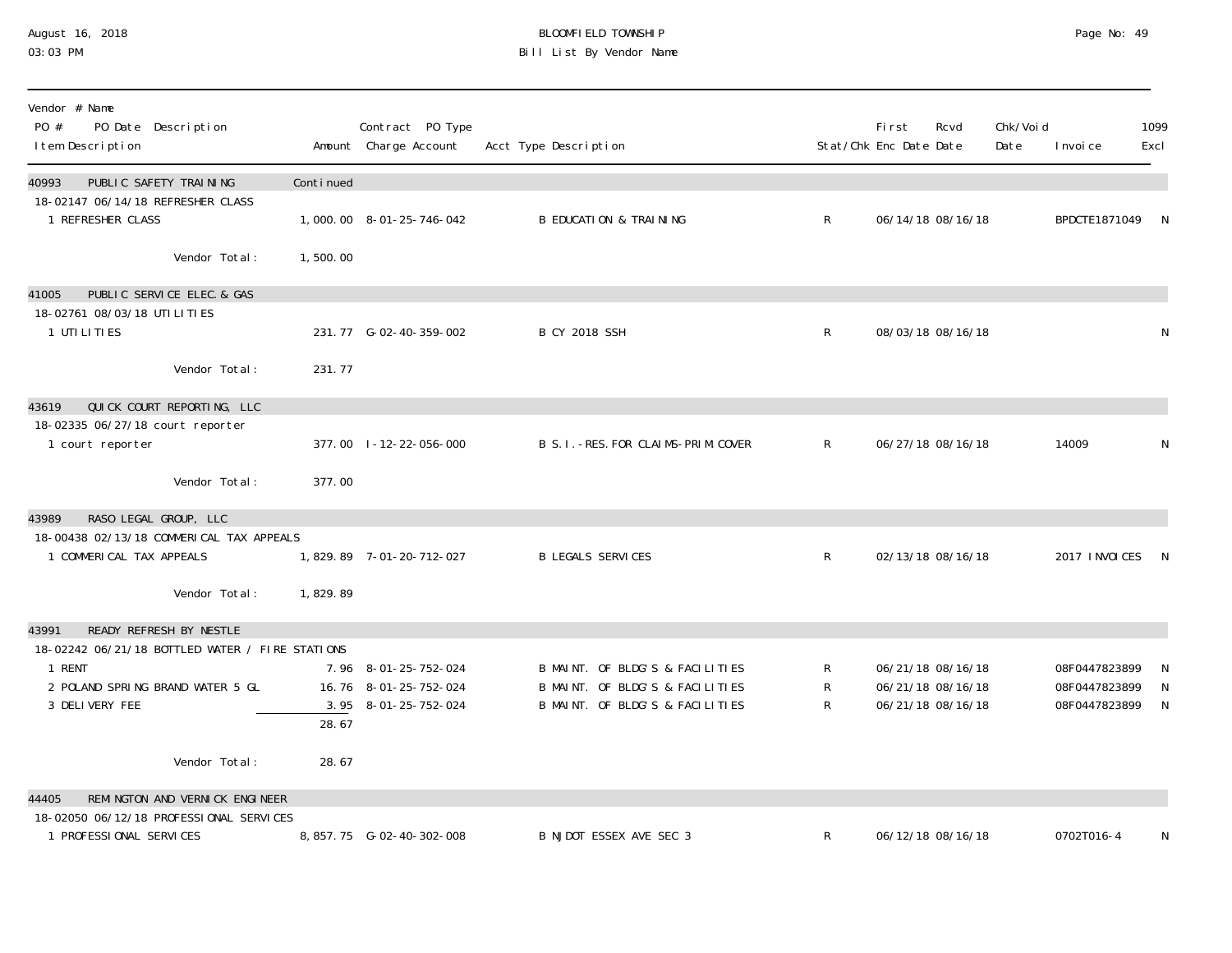### August 16, 2018 BLOOMFIELD TOWNSHIP Page No: 50 03:03 PM Bill List By Vendor Name

| Vendor # Name<br>PO #<br>PO Date Description<br>I tem Description                                                                           |             | Contract PO Type<br>Amount Charge Account | Acct Type Description             |              | Fi rst<br>Stat/Chk Enc Date Date | Rcvd              | Chk/Voi d<br>Date | I nvoi ce   | 1099<br>Excl |
|---------------------------------------------------------------------------------------------------------------------------------------------|-------------|-------------------------------------------|-----------------------------------|--------------|----------------------------------|-------------------|-------------------|-------------|--------------|
| REMINGTON AND VERNICK ENGINEER Continued<br>44405<br>18-02053 06/12/18 SERVICES-MRYTLE ST. & JFK DRIVE<br>1 SERVICES-MRYTLE ST. & JFK DRIVE |             | 1,465.71 G-02-40-302-007                  | B 2016 JFK DRIVE NORTH & SOUTH    | $\mathsf{R}$ |                                  | 06/12/18 08/16/18 |                   | 0702T006-17 | N            |
| 18-02195 06/18/18 SERVICES - LSRP-230 GROVE ST.<br>1 SERVICES - LSRP-230 GROVE ST.                                                          |             | 50.50 8-01-20-715-028                     | B CONSULTANT & PROFESSIONAL SVC.  | $\mathsf{R}$ |                                  | 06/18/18 08/16/18 |                   | 0702V008-11 | N            |
| Vendor Total:                                                                                                                               | 10, 373. 96 |                                           |                                   |              |                                  |                   |                   |             |              |
| RESOLUTE SEWER AND DRAIN<br>44639<br>18-02427 07/10/18 SERVICE CALL                                                                         |             |                                           |                                   |              |                                  |                   |                   |             |              |
| 1 SERVICE CALL                                                                                                                              |             | 189.00 8-01-28-795-029                    | <b>B OTHER CONTRACTUAL</b>        | $\mathsf{R}$ |                                  | 07/10/18 08/16/18 |                   | 11311       | N            |
| Vendor Total:                                                                                                                               | 189.00      |                                           |                                   |              |                                  |                   |                   |             |              |
| RIO SUPPLY, INC<br>47912<br>18-01987 06/08/18 INVOICE: 30265<br>1 INVOICE: 30265                                                            |             | 495.00 8-05-26-511-030                    | <b>B MATERIALS &amp; SUPPLIES</b> | R.           |                                  | 06/08/18 08/16/18 |                   | 30265       | N            |
| 18-02295 06/22/18 INVOICE: 30463<br>1 I NVOI CE: 30463                                                                                      |             | 7,500.00 8-05-26-511-055                  | B PLUMBING SUPPLIES, ETC.         | $\mathsf{R}$ |                                  | 06/22/18 08/16/18 |                   | 30463       | N            |
| Vendor Total:                                                                                                                               | 7,995.00    |                                           |                                   |              |                                  |                   |                   |             |              |
| RIZMAN, RAPPAPORT, DILLON<br>45034                                                                                                          |             |                                           |                                   |              |                                  |                   |                   |             |              |
| 18-01889 06/07/18<br>1 14-22 WATSESSING TRANSCRIPT                                                                                          |             | 2, 637.00 8-01-21-720-028                 | B CONSULTANT & PROFESSIONAL SERV  | $\mathsf{R}$ |                                  | 06/07/18 08/16/18 |                   | 123630      | N            |
| 18-02228 06/21/18<br>1 14-22 WATSESSING AVE-ZB                                                                                              |             | 1,590.50 8-01-21-720-028                  | B CONSULTANT & PROFESSIONAL SERV  | $\mathsf{R}$ |                                  | 06/21/18 08/16/18 |                   | 123765      | N            |
| 18-02627 07/27/18<br>1 14-22 WATSESSING 6/21/18 MTG                                                                                         |             | 1, 149. 50  8-01-21-720-028               | B CONSULTANT & PROFESSIONAL SERV  | $\mathsf{R}$ |                                  | 07/27/18 08/15/18 |                   | 123870      | N            |
|                                                                                                                                             | $   -$      |                                           |                                   |              |                                  |                   |                   |             |              |

Vendor Total: 5,377.00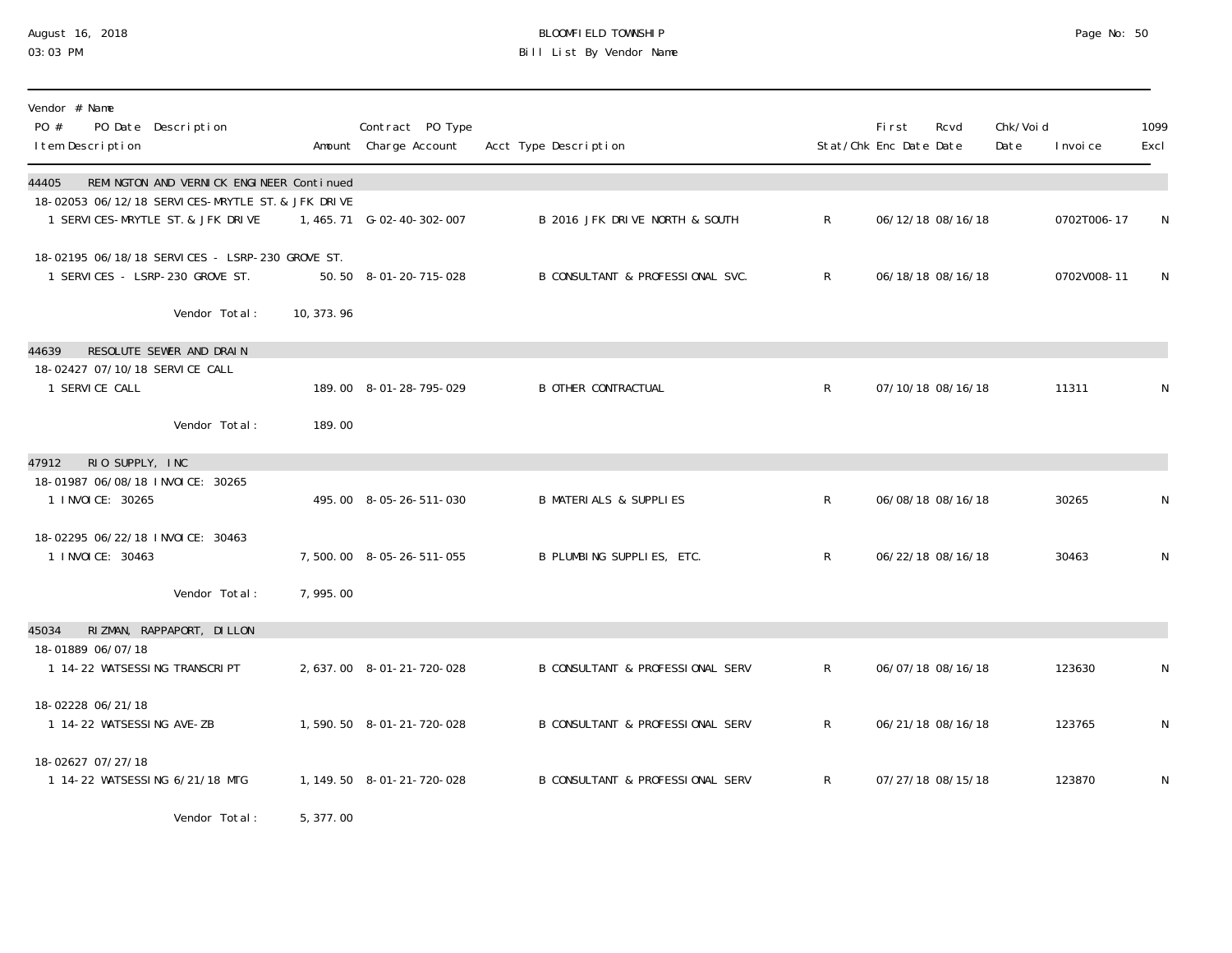## August 16, 2018 BLOOMFIELD TOWNSHIP Page No: 51 03:03 PM Bill List By Vendor Name

| Vendor # Name<br>$P0 \#$<br>PO Date Description<br>I tem Description                 |                | Contract PO Type<br>Amount Charge Account | Acct Type Description                        |              | <b>First</b><br>Rcvd<br>Stat/Chk Enc Date Date | Chk/Voi d<br>Date | I nvoi ce | 1099<br>Excl |
|--------------------------------------------------------------------------------------|----------------|-------------------------------------------|----------------------------------------------|--------------|------------------------------------------------|-------------------|-----------|--------------|
| ROBERT MAYER<br>31368<br>18-02435 07/10/18 7/1/18 FORFELT FEE 5:45 PM                |                |                                           |                                              |              |                                                |                   |           |              |
| 1 7/1/18 FORFEIT FEE 5:45 PM                                                         |                | 40.00 R-14-20-854-030                     | <b>B MATERIALS &amp; SUPPLIES</b>            | $\mathsf{R}$ | 07/10/18 08/16/18                              |                   |           | N            |
| Vendor Total:                                                                        | 40.00          |                                           |                                              |              |                                                |                   |           |              |
| 47113<br><b>ROLAND SCHUBERT</b>                                                      |                |                                           |                                              |              |                                                |                   |           |              |
| 18-02464 07/11/18 SPANI SH INTERPRETING<br>1 SPANI SH INTERPRETING                   |                | 1,800.00 8-01-33-830-028                  | <b>B CONSULTANT &amp; PROFESSIONAL SERV</b>  | $\mathsf{R}$ | 07/11/18 08/16/18                              |                   |           | N            |
| 18-02719 08/01/18 SPANI SH INTERPRETING<br>1 SPANI SH INTERPRETING                   |                | 750.00 8-01-33-830-028                    | B CONSULTANT & PROFESSIONAL SERV             | $\mathsf{R}$ | 08/01/18 08/16/18                              |                   |           | ${\sf N}$    |
| Vendor Total:                                                                        | 2,550.00       |                                           |                                              |              |                                                |                   |           |              |
| RUSSELL JARGER<br>23405                                                              |                |                                           |                                              |              |                                                |                   |           |              |
| 18-02595 07/23/18 MAY 2018 SERVICES<br>1 MAY 2018 SERVICES                           |                | 1, 224.00 8-05-20-512-028                 | <b>B CONSULTANT &amp; PROFESSIONAL SERV</b>  | $\mathsf{R}$ | 07/23/18 08/16/18                              |                   |           | N            |
| Vendor Total:                                                                        | 1, 224.00      |                                           |                                              |              |                                                |                   |           |              |
| S. BASILE HOME IMPROVEMENTS LL<br>48235                                              |                |                                           |                                              |              |                                                |                   |           |              |
| 18-02177 06/15/18 UPGRADES-LAW ENFORCEMENT BLDG.<br>1 UPGRADES-LAW ENFORCEMENT BLDG. |                |                                           | B IMPROVEMENTS MUNICIPAL BUILDING & GROUND R |              | 06/15/18 08/16/18                              |                   |           | N            |
| Vendor Total:                                                                        | 2,048.00       |                                           |                                              |              |                                                |                   |           |              |
| SAFE SHREDDING<br>46831                                                              |                |                                           |                                              |              |                                                |                   |           |              |
| 18-02117 06/14/18 SHREDDING EVENT 4/21/2018<br>1 SHREDDING EVENT 4/21/2018           |                | 500.00 N-15-20-855-028                    | B CONSULTANT & PROFESSIONAL SERV             | $\mathsf{R}$ | 06/14/18 08/15/18                              |                   | 4068665   | N            |
| 18-02375 07/03/18 SHREDDING SVS<br>1 SHREDDING SVS                                   |                | 30.00 8-01-25-745-030                     | <b>B MATERIALS &amp; SUPPLIES</b>            | R            | 07/03/18 08/15/18                              |                   | 4072678   | N            |
| $\mathbf{u}$ , and $\mathbf{v}$ and $\mathbf{v}$ and $\mathbf{v}$                    | $\overline{z}$ |                                           |                                              |              |                                                |                   |           |              |

Vendor Total: 530.00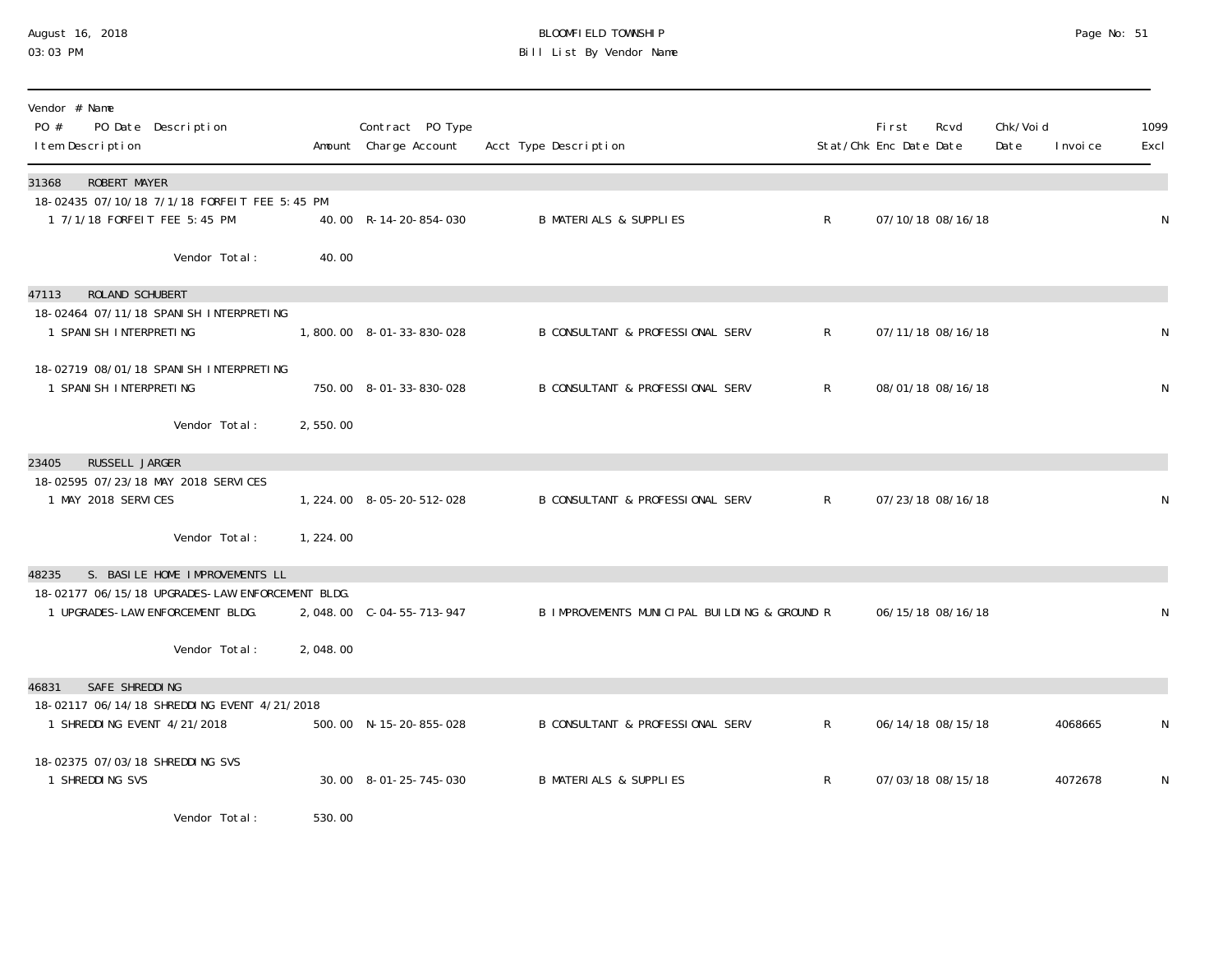## August 16, 2018 BLOOMFIELD TOWNSHIP Page No: 52 03:03 PM Bill List By Vendor Name

| Vendor # Name<br>PO #<br>PO Date Description<br>I tem Description                 |             | Contract PO Type<br>Amount Charge Account | Acct Type Description                        |              | First<br>Stat/Chk Enc Date Date | Rcvd              | Chk/Void<br>Date | I nvoi ce   | 1099<br>Excl |
|-----------------------------------------------------------------------------------|-------------|-------------------------------------------|----------------------------------------------|--------------|---------------------------------|-------------------|------------------|-------------|--------------|
| 5703<br>SAL CETRULO, INC<br>18-02575 07/23/18 CARPET INSTALLATION - LEB           |             |                                           |                                              |              |                                 |                   |                  |             |              |
| 1 CARPET INSTALLATION - LEB                                                       |             | 2,950.00 C-04-55-713-947                  | B IMPROVEMENTS MUNICIPAL BUILDING & GROUND R |              |                                 | 07/23/18 08/16/18 |                  |             | N            |
| Vendor Total:                                                                     | 2,950.00    |                                           |                                              |              |                                 |                   |                  |             |              |
| SALVATION ARMY<br>83448                                                           |             |                                           |                                              |              |                                 |                   |                  |             |              |
| 18-02875 08/10/18 REFUND OF 2018 TAX OVERBILL<br>1 BLOCK 972, LOT 27 2018 OVERBIL |             | 6, 072. 67 8-01-20-520-018                | B TAX O/P - CURRENT 2018                     | R            |                                 | 08/10/18 08/10/18 |                  |             |              |
| 2 BL 972, LOT 23 2018 TAX OVERBI                                                  | 12, 274.18  | 6, 201. 51 8-01-20-520-018                | B TAX O/P - CURRENT 2018                     | $\mathsf{R}$ |                                 | 08/10/18 08/10/18 |                  |             | N            |
| Vendor Total:                                                                     | 12, 274. 18 |                                           |                                              |              |                                 |                   |                  |             |              |
| SAMUEL DE MAIO<br>8504                                                            |             |                                           |                                              |              |                                 |                   |                  |             |              |
| 18-02547 07/17/18 REIMBURSEMENT<br>1 REIMBURSEMENT                                |             | 122.25 T-13-22-856-P26                    | <b>B SPECIAL LAW ENFORCEMENT</b>             | $\mathsf{R}$ |                                 | 07/17/18 08/16/18 |                  |             | N            |
| Vendor Total:                                                                     | 122.25      |                                           |                                              |              |                                 |                   |                  |             |              |
| SCHULMAN, WIEGMANN & ASSOC.<br>47109                                              |             |                                           |                                              |              |                                 |                   |                  |             |              |
| 18-02624 07/27/18<br>1 TRANSCRI PT                                                |             | 263.20 1-12-22-056-000                    | B S. I. - RES. FOR CLAIMS-PRIM. COVER        | $\mathsf{R}$ |                                 | 07/27/18 08/15/18 |                  | 73757       | ${\sf N}$    |
| Vendor Total:                                                                     | 263.20      |                                           |                                              |              |                                 |                   |                  |             |              |
| SECOND RIVER JOINT MEETIN<br>47212                                                |             |                                           |                                              |              |                                 |                   |                  |             |              |
| 18-02055 06/12/18 SECOND RIVER JOINT MEETING<br>1 SECOND RIVER JOINT MEETING      |             | 10, 638. 34 8-01-38-773-131               | B SECOND RIVER JOINT MEETING                 | $R_{\perp}$  |                                 | 06/12/18 08/16/18 |                  |             | N            |
| Vendor Total:                                                                     | 10,638.34   |                                           |                                              |              |                                 |                   |                  |             |              |
| SHAUGER PROPERTY SERVICE, INC.<br>47941                                           |             |                                           |                                              |              |                                 |                   |                  |             |              |
| 18-02041 06/12/18 INVOICE: 104402 RSVD<br>1 I NVOI CE: 104402 RSVD                |             | 21, 945.00 8-01-26-765-029                | <b>B OTHER CONTRACTUAL ITEMS</b>             | $R_{\perp}$  |                                 | 06/12/18 08/16/18 |                  | 104402 RSVD | N            |
| 18-02046 06/12/18 INVOICE: 104496<br>1 I NVOI CE: 104496                          |             | 33, 915.00 8-01-26-765-029                | <b>B OTHER CONTRACTUAL ITEMS</b>             | R            |                                 | 06/12/18 08/16/18 |                  | 104496      | N            |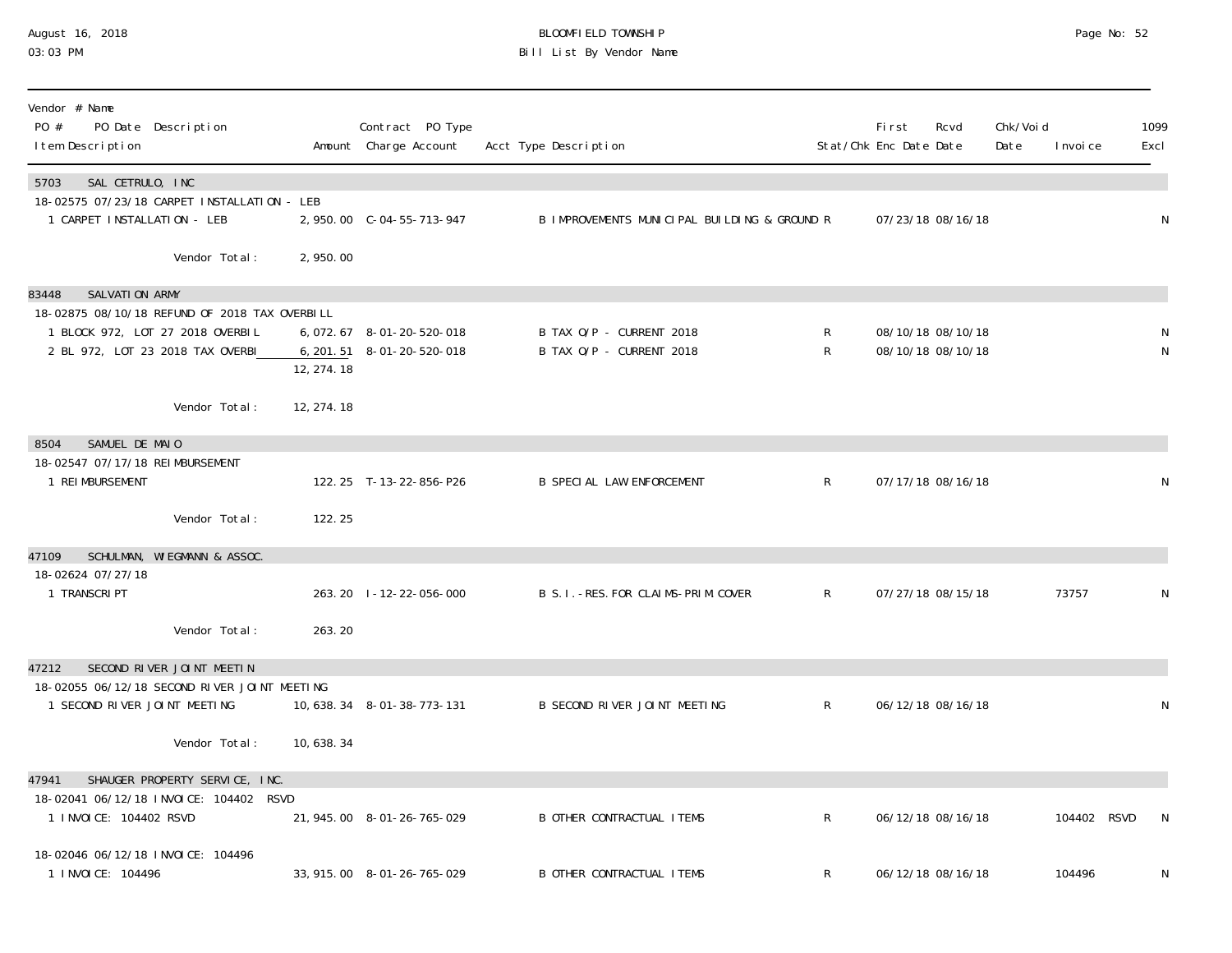# August 16, 2018 BLOOMFIELD TOWNSHIP Page No: 53 Bill List By Vendor Name

| Vendor # Name<br>PO #<br>PO Date Description<br>I tem Description                  |            | Contract PO Type<br>Amount Charge Account | Acct Type Description                        |    | <b>First</b><br>Stat/Chk Enc Date Date | Rcvd | Chk/Voi d<br>Date | I nvoi ce  | 1099<br>Excl |
|------------------------------------------------------------------------------------|------------|-------------------------------------------|----------------------------------------------|----|----------------------------------------|------|-------------------|------------|--------------|
| SHAUGER PROPERTY SERVICE, INC. Continued<br>47941                                  |            |                                           |                                              |    |                                        |      |                   |            |              |
| 18-02531 07/17/18 INVOICE: 104594<br>1 I NVOI CE: 104594                           |            | 29, 925.00 8-01-26-765-029                | <b>B OTHER CONTRACTUAL ITEMS</b>             | R  | 07/17/18 08/15/18                      |      |                   | 104594     | N            |
| Vendor Total:                                                                      | 85, 785.00 |                                           |                                              |    |                                        |      |                   |            |              |
| SHI INTERNATIONAL CORP.<br>47485                                                   |            |                                           |                                              |    |                                        |      |                   |            |              |
| 18-01943 06/07/18 SWIFT 911 ANNUAL RENEWAL 2018<br>1 SWIFT 911 ANNUAL RENEWAL 2018 |            | 14, 995. 00 8-05-20-512-028               | B CONSULTANT & PROFESSIONAL SERV             | R  | 06/07/18 08/16/18                      |      |                   | B08359359  | N            |
| 18-01944 06/07/18 SDL ANNUAL RENEWAL 2018-2019                                     |            |                                           |                                              |    |                                        |      |                   |            |              |
| 1 SDL ANNUAL RENEWAL 2018-2019                                                     |            | 40,000.00 8-05-20-512-028                 | B CONSULTANT & PROFESSIONAL SERV             | R. | 06/07/18 08/16/18                      |      |                   | B08377871  | N            |
| Vendor Total:                                                                      | 54, 995.00 |                                           |                                              |    |                                        |      |                   |            |              |
| SI GNAL CONTROL PRODUCTS<br>47602                                                  |            |                                           |                                              |    |                                        |      |                   |            |              |
| 18-02312 06/26/18 SIGNAL CONTROLLER-TOWN LIGHT<br>1 SIGNAL CONTROLLER - TOWN LIGHT |            |                                           | B RESURFACING/IMPROVEMENTS VARIOUS STREETS R |    | 06/26/18 08/16/18                      |      |                   | 10919      | N            |
| Vendor Total:                                                                      | 1,900.00   |                                           |                                              |    |                                        |      |                   |            |              |
| SIRCHIE FINGERPRINT LABS<br>47612                                                  |            |                                           |                                              |    |                                        |      |                   |            |              |
| 18-02251 06/21/18 DETECTIVE BUREAU SUPPLIES                                        |            |                                           |                                              |    |                                        |      |                   |            |              |
| 1 DETECTIVE BUREAU SUPPLIES                                                        |            | 985.36 8-01-25-745-030                    | <b>B MATERIALS &amp; SUPPLIES</b>            | R  | 06/21/18 08/16/18                      |      |                   | 0356332-IN | N            |
| Vendor Total:                                                                      | 985.36     |                                           |                                              |    |                                        |      |                   |            |              |
| SKYLANDS AREA FIRE EQUIPMENT<br>47581                                              |            |                                           |                                              |    |                                        |      |                   |            |              |
| 18-02004 06/08/18 TURNOUT GEAR - FF KEN HALL<br>1 MORNING PRIDE TAILS              |            |                                           | B 2012 FIRE STATION WEAR/TURNOUT GEAR        | R  | 06/08/18 08/16/18                      |      |                   | 9967       | N            |
| 2 MORNING PRIDE PANTS                                                              |            | 780.96 C-04-55-860-985                    | B 2012 FIRE STATION WEAR/TURNOUT GEAR        | R  | 06/08/18 08/16/18                      |      |                   | 9967       | ${\sf N}$    |
|                                                                                    | 1,994.33   |                                           |                                              |    |                                        |      |                   |            |              |
| Vendor Total:                                                                      | 1,994.33   |                                           |                                              |    |                                        |      |                   |            |              |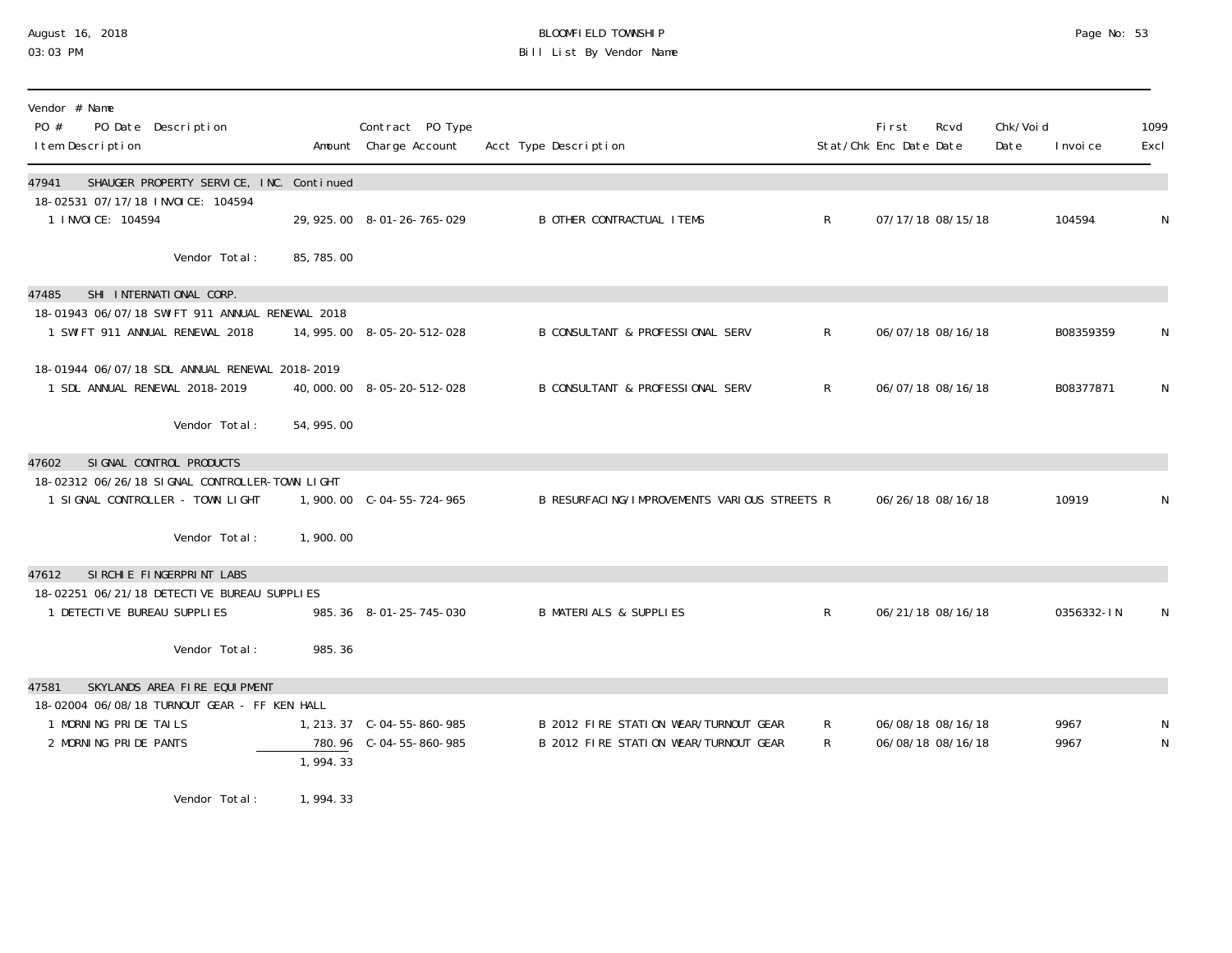## August 16, 2018 BLOOMFIELD TOWNSHIP Page No: 54 03:03 PM Bill List By Vendor Name

| Vendor # Name<br>PO #<br>PO Date Description<br>I tem Description                    |             | Contract PO Type<br>Amount Charge Account | Acct Type Description                          |              | <b>First</b><br>Stat/Chk Enc Date Date | Rcvd              | Chk/Voi d<br>Date | I nvoi ce   | 1099<br>Excl |
|--------------------------------------------------------------------------------------|-------------|-------------------------------------------|------------------------------------------------|--------------|----------------------------------------|-------------------|-------------------|-------------|--------------|
| SNAP-ON TOOLS<br>48101<br>18-02097 06/14/18 INVOCIE: 05161870453                     |             |                                           |                                                |              |                                        |                   |                   |             |              |
| 1 INVOCIE: 05161870453                                                               |             | 66.50 8-05-26-511-034                     | B MOTOR VEHICLE PARTS & ACCESS.                | $\mathsf{R}$ |                                        | 06/14/18 08/16/18 |                   | 05161870453 | N            |
| Vendor Total:                                                                        | 66.50       |                                           |                                                |              |                                        |                   |                   |             |              |
| SPEEDY SEWER & DRAIN CORP.<br>48327                                                  |             |                                           |                                                |              |                                        |                   |                   |             |              |
| 18-02180 06/15/18 SERVICE UPGRADE-66 CLARK AVE.<br>1 SERVICE UPGRADE-66 CLARK AVE.   |             | 7,468.00 W-06-55-590-592                  | B IMPROVEMENTS WATER SUPPLY SYSTEM             | $\mathsf{R}$ |                                        | 06/15/18 08/16/18 |                   | 3011-329    | N.           |
| 18-02181 06/15/18 SEWER CONNECTION UPGRADE<br>1 SEWER CONNECTION UPGRADE             |             |                                           | B UPGRADE & REPLACEMENT VARIOUS SEWERS         | $\mathsf{R}$ |                                        | 06/15/18 08/16/18 |                   | 3011-315    | N            |
| 18-02314 06/26/18 PLUMBING REPAIR - LEB<br>1 PLUMBING REPAIR - LEB                   |             | 607.75 8-01-26-772-024                    | B CLEAN. &MAIN. OF BLDG'S & FACIL.             | $\mathsf{R}$ |                                        | 06/26/18 08/16/18 |                   | 3011-330    | $\mathsf N$  |
| 18-02585 07/23/18 PLUMBING REPAIR 348 FRANKLIN S<br>1 PLUMBING UPGRADES 348 FRANKLIN |             |                                           | B IMPROVEMENTS MUNICIPAL BUILDING & GROUND R   |              |                                        | 07/23/18 08/16/18 |                   | 3011-332    | N            |
| 18-02586 07/23/18 PLUMBING REPAIRS - LEB<br>1 PLUMBING REPAIRS - LEB                 |             | 325.00 8-01-26-772-024                    | B CLEAN. &MAIN. OF BLDG'S & FACIL.             | $\mathsf{R}$ |                                        | 07/23/18 08/16/18 |                   | 3011-333    | N            |
| Vendor Total:                                                                        | 27, 330. 75 |                                           |                                                |              |                                        |                   |                   |             |              |
| STAMBOO5 STAMBAUGH PLUMBING & HEATING                                                |             |                                           |                                                |              |                                        |                   |                   |             |              |
| 18-02515 07/17/18 PLUMBING REPAIRS - LEB<br>1 PLUMBING WORK - LEB                    |             | 435.00 8-01-26-772-024                    | B CLEAN. &MAIN. OF BLDG'S & FACIL.             | $\mathsf{R}$ |                                        | 07/17/18 08/16/18 |                   |             | N            |
| Vendor Total:                                                                        | 435.00      |                                           |                                                |              |                                        |                   |                   |             |              |
| STANZI ALE CONSTRUCTI ON<br>48686                                                    |             |                                           |                                                |              |                                        |                   |                   |             |              |
| 18-02417 07/10/18 PULASKI PARK PARKING LOT<br>1 PULASKI PARK PARKING LOT             |             | 7,694.20 C-04-55-716-987                  | B RELINING, RECONSTRUCT., UPGRADES SEWER SYS R |              |                                        | 07/10/18 08/16/18 |                   | 2018-293    | N            |
| 18-02610 07/27/18 SANITARY SEWER MAIN REPAIR<br>1 SANITARY SEWER MAIN REPAIR         |             | 9,579.13 C-04-55-716-987                  | B RELINING, RECONSTRUCT., UPGRADES SEWER SYS R |              |                                        | 07/27/18 08/15/18 |                   |             | N            |
| Vendor Total:                                                                        | 17, 273, 33 |                                           |                                                |              |                                        |                   |                   |             |              |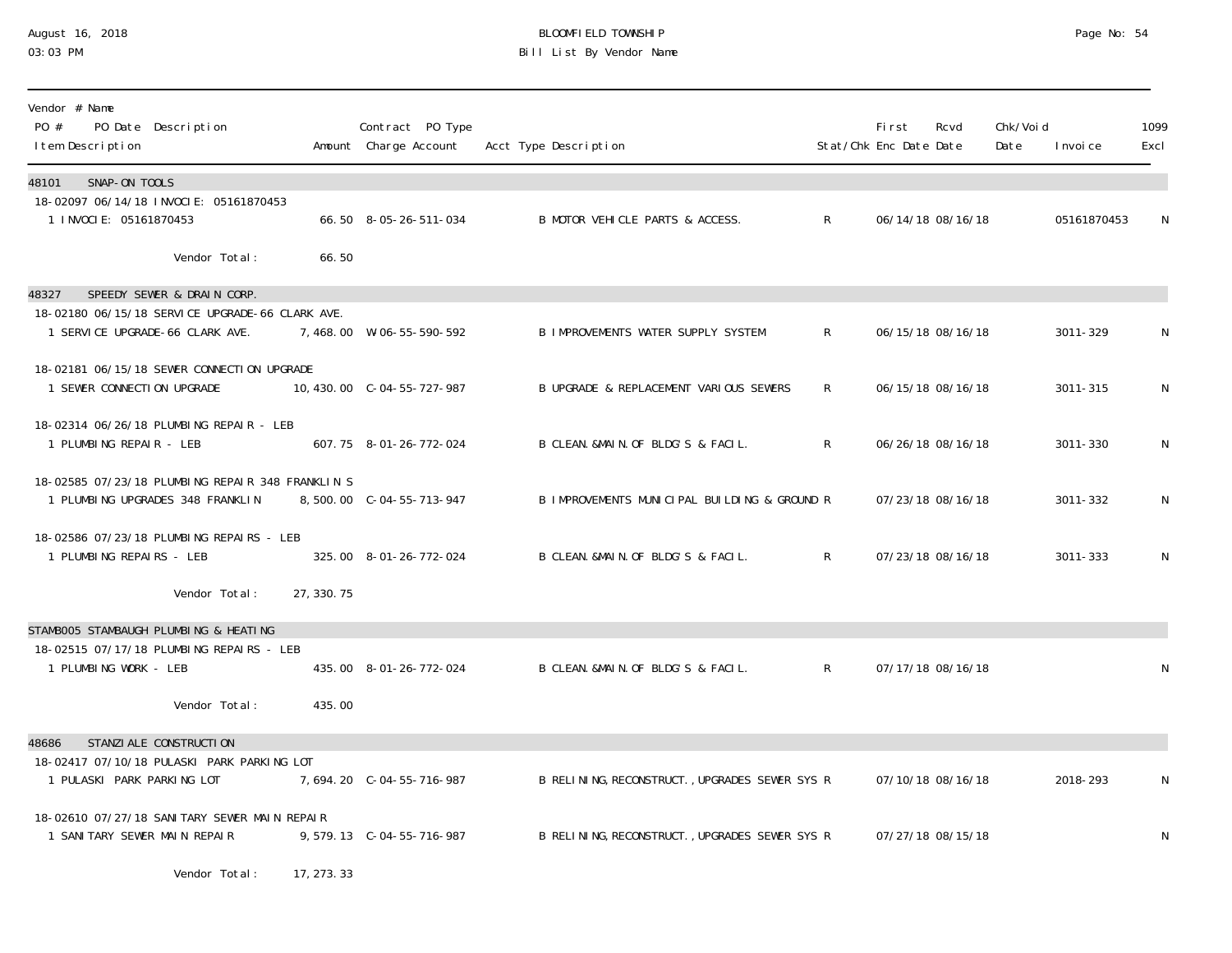#### August 16, 2018 BLOOMFIELD TOWNSHIP Page No: 55 03:03 PM Bill List By Vendor Name

| Vendor # Name<br>PO #<br>PO Date Description<br>I tem Description      |                     | Contract PO Type<br>Amount Charge Account | Acct Type Description                 |              | <b>First</b><br>Stat/Chk Enc Date Date | Rcvd              | Chk/Void<br>Date | I nvoi ce | 1099<br>Excl |
|------------------------------------------------------------------------|---------------------|-------------------------------------------|---------------------------------------|--------------|----------------------------------------|-------------------|------------------|-----------|--------------|
| 48698<br>STATE LINE FIRE & SAFETY<br>18-01730 05/21/18 HELMET LINERS   |                     |                                           |                                       |              |                                        |                   |                  |           |              |
| 1 #10145416 - CAIRNS RPL LINER                                         |                     | 63.60 C-04-55-860-985                     | B 2012 FIRE STATION WEAR/TURNOUT GEAR | R            |                                        | 05/21/18 08/15/18 |                  | 115190    | N            |
| Vendor Total:                                                          | 63.60               |                                           |                                       |              |                                        |                   |                  |           |              |
| STATE STREET GRILL<br>48706                                            |                     |                                           |                                       |              |                                        |                   |                  |           |              |
| 18-02140 06/14/18 PRISONER MEALS<br>1 PRI SONER MEALS                  |                     | 2, 654. 18 8-01-25-745-136                | <b>B PRISONER FOOD</b>                | $\mathsf{R}$ |                                        | 06/14/18 08/16/18 |                  |           | N            |
| 18-02141 06/14/18 PRISONER MEALS<br>1 PRI SONER MEALS                  |                     | 2, 334.56 8-01-25-745-136                 | <b>B PRISONER FOOD</b>                | R            |                                        | 06/14/18 08/16/18 |                  |           | N            |
| Vendor Total:                                                          | 4,988.74            |                                           |                                       |              |                                        |                   |                  |           |              |
| STATE TREAS., CERTI FI CATI ON UNI<br>48777                            |                     |                                           |                                       |              |                                        |                   |                  |           |              |
| 18-02553 07/18/18 LOUI SE PALAGANO - CEUS<br>1 LOUI SE PALAGANO - CEUS |                     | 50.00 8-01-20-704-042                     | <b>B EDUCATION &amp; TRAINING</b>     | $\mathsf{R}$ |                                        | 07/18/18 08/16/18 |                  |           | N            |
| Vendor Total:                                                          | 50.00               |                                           |                                       |              |                                        |                   |                  |           |              |
| STAV0005 STAVOLA CONSTRUCTION MATERIALS                                |                     |                                           |                                       |              |                                        |                   |                  |           |              |
| 18-01973 06/08/18 INVOICE: 98038<br>1 INVOICE: 98038                   |                     | 532.18 8-05-26-511-030                    | <b>B MATERIALS &amp; SUPPLIES</b>     | $\mathsf{R}$ |                                        | 06/08/18 08/16/18 |                  | 3366      | N            |
| 18-01975 06/08/18 INVOICE: 97239<br>1 I NVOI CE: 97239                 |                     | 422.73 8-05-26-511-030                    | <b>B MATERIALS &amp; SUPPLIES</b>     | $\mathsf{R}$ |                                        | 06/08/18 08/16/18 |                  | 97239     | $\mathsf{N}$ |
| Vendor Total:                                                          | 954.91              |                                           |                                       |              |                                        |                   |                  |           |              |
| STOBBS PRINTING CO. INC.<br>48719                                      |                     |                                           |                                       |              |                                        |                   |                  |           |              |
| 18-02376 07/03/18 BUSINESS CARDS<br>1 BUSINESS CARDS                   |                     | 180.00 8-01-25-745-023                    | <b>B PRINTING</b>                     | R            |                                        | 07/03/18 08/16/18 |                  | 9066      | N            |
| $\mathbf{u}$ , and $\mathbf{v}$ and $\mathbf{v}$                       | $\overline{100000}$ |                                           |                                       |              |                                        |                   |                  |           |              |

Vendor Total: 180.00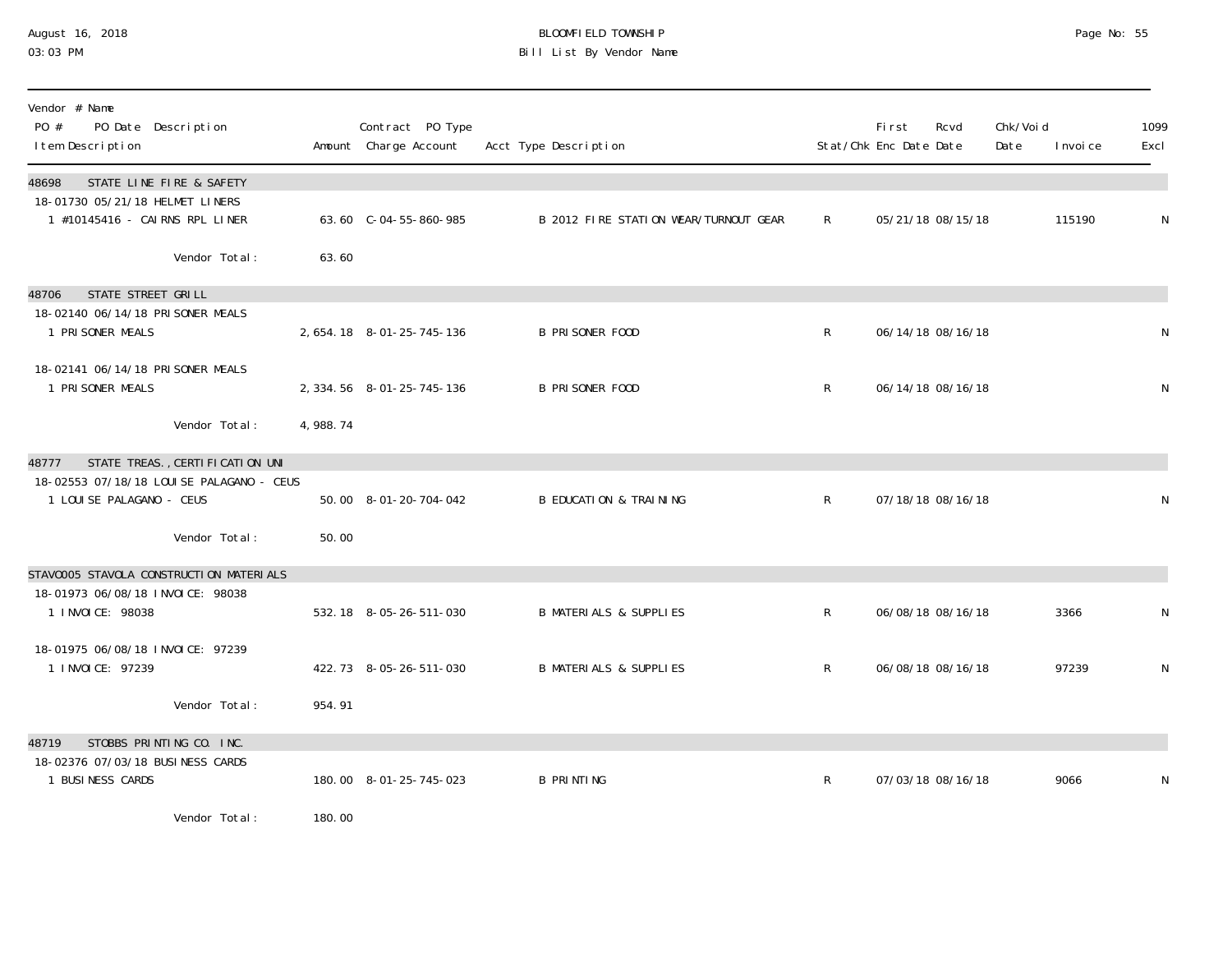## August 16, 2018 BLOOMFIELD TOWNSHIP Page No: 56 03:03 PM Bill List By Vendor Name

| Vendor # Name<br>PO #<br>I tem Description       | PO Date Description                                                                  |              | Contract PO Type<br>Amount Charge Account | Acct Type Description                        |                | <b>First</b><br>Stat/Chk Enc Date Date | Rcvd              | Chk/Voi d<br>Date | I nvoi ce | 1099<br>Excl |
|--------------------------------------------------|--------------------------------------------------------------------------------------|--------------|-------------------------------------------|----------------------------------------------|----------------|----------------------------------------|-------------------|-------------------|-----------|--------------|
| 48779                                            | SUBURBAN DI SPOSAL INC.                                                              |              |                                           |                                              |                |                                        |                   |                   |           |              |
|                                                  | 18-02236 06/21/18 ROLL-OFF CONTAINERS-MAY 2018<br>1 ROLL-OFF CONTAINERS-MAY 2018     |              | 1, 100. 00 8-01-32-827-127                | B GARB. &TRASH REMOVAL-CONTRACT.             | $\mathsf{R}^-$ |                                        | 06/21/18 08/16/18 |                   | 4860      | N            |
|                                                  | 18-02508 07/17/18 SOLID WASTE SERVICES-JULY 2018<br>1 SOLID WASTE SERVICES-JULY 2018 |              | 131, 666. 66 8-01-32-827-127              | B GARB. & TRASH REMOVAL-CONTRACT.            | R.             |                                        | 07/17/18 08/15/18 |                   | 4931      | N            |
|                                                  | 18-02509 07/17/18 RECYCLING COLLECION-JULY 2018<br>1 RECYCLING COLLECTION- JULY 18   |              | 54, 166. 66 N-15-20-855-028               | B CONSULTANT & PROFESSIONAL SERV             | R              |                                        | 07/17/18 08/15/18 |                   | 4946      | N            |
|                                                  | 18-02519 07/17/18 ROLL-OFF CONTAINERS-JUNE 2018<br>1 ROLL-OFF CONTAINERS-JUNE 2018   |              | 1,925.00 8-01-32-827-127                  | B GARB. & TRASH REMOVAL-CONTRACT.            | $\mathsf{R}^-$ |                                        | 07/17/18 08/15/18 |                   | 4931      | N            |
|                                                  | Vendor Total:                                                                        | 188, 858. 32 |                                           |                                              |                |                                        |                   |                   |           |              |
| 48895                                            | SUNSHINE CONTAINER                                                                   |              |                                           |                                              |                |                                        |                   |                   |           |              |
| 18-02347 07/02/18 GARBAGE BAGS<br>1 GARBAGE BAGS |                                                                                      |              | 219.75 8-01-28-795-029                    | <b>B OTHER CONTRACTUAL</b>                   | $\mathsf{R}$   |                                        | 07/02/18 08/16/18 |                   | 3571      | N            |
|                                                  | Vendor Total:                                                                        | 219.75       |                                           |                                              |                |                                        |                   |                   |           |              |
| <b>T&amp;M ASSOCIATES</b><br>50121               |                                                                                      |              |                                           |                                              |                |                                        |                   |                   |           |              |
| 1 PROFESSIONAL SERVICES                          | 18-02316 06/26/18 PROFESSIONAL SERVICES                                              |              | 666.93 8-01-20-715-028                    | B CONSULTANT & PROFESSIONAL SVC.             | $\mathsf{R}$   |                                        | 06/26/18 08/16/18 |                   | LAF345071 | N            |
| 1 PROFESSIONAL SERVICES                          | 18-02317 06/26/18 PROFESSIONAL SERVICES                                              |              |                                           | B IMPROVEMENTS MUNICIPAL BUILDING & GROUND R |                |                                        | 06/26/18 08/16/18 |                   | LAF345073 | N            |
| 1 PROFESSIONAL SERVICES                          | 18-02589 07/23/18 PROFESSIONAL SERVICES                                              |              | 5, 866. 52 G-02-40-302-009                | B WATSESSING SAFE STREETS IMP PROJECT        | $\mathsf{R}$   |                                        | 07/23/18 08/16/18 |                   | LAF345074 | N            |
|                                                  | Vendor Total:                                                                        | 10, 118. 45  |                                           |                                              |                |                                        |                   |                   |           |              |
| <b>TELVUE</b><br>49749                           |                                                                                      |              |                                           |                                              |                |                                        |                   |                   |           |              |
| 1 WBMA-TV IP DECODER                             | 18-02292 06/21/18 WBMA-TV IP DECODER                                                 |              | 3, 627.50 8-01-20-723-028                 | B CONSULTANT & PROFESSIONAL SERVICES         | $\mathsf{R}^-$ |                                        | 06/21/18 08/16/18 |                   | 12081     | N            |
|                                                  | Vendor Total:                                                                        | 3,627.50     |                                           |                                              |                |                                        |                   |                   |           |              |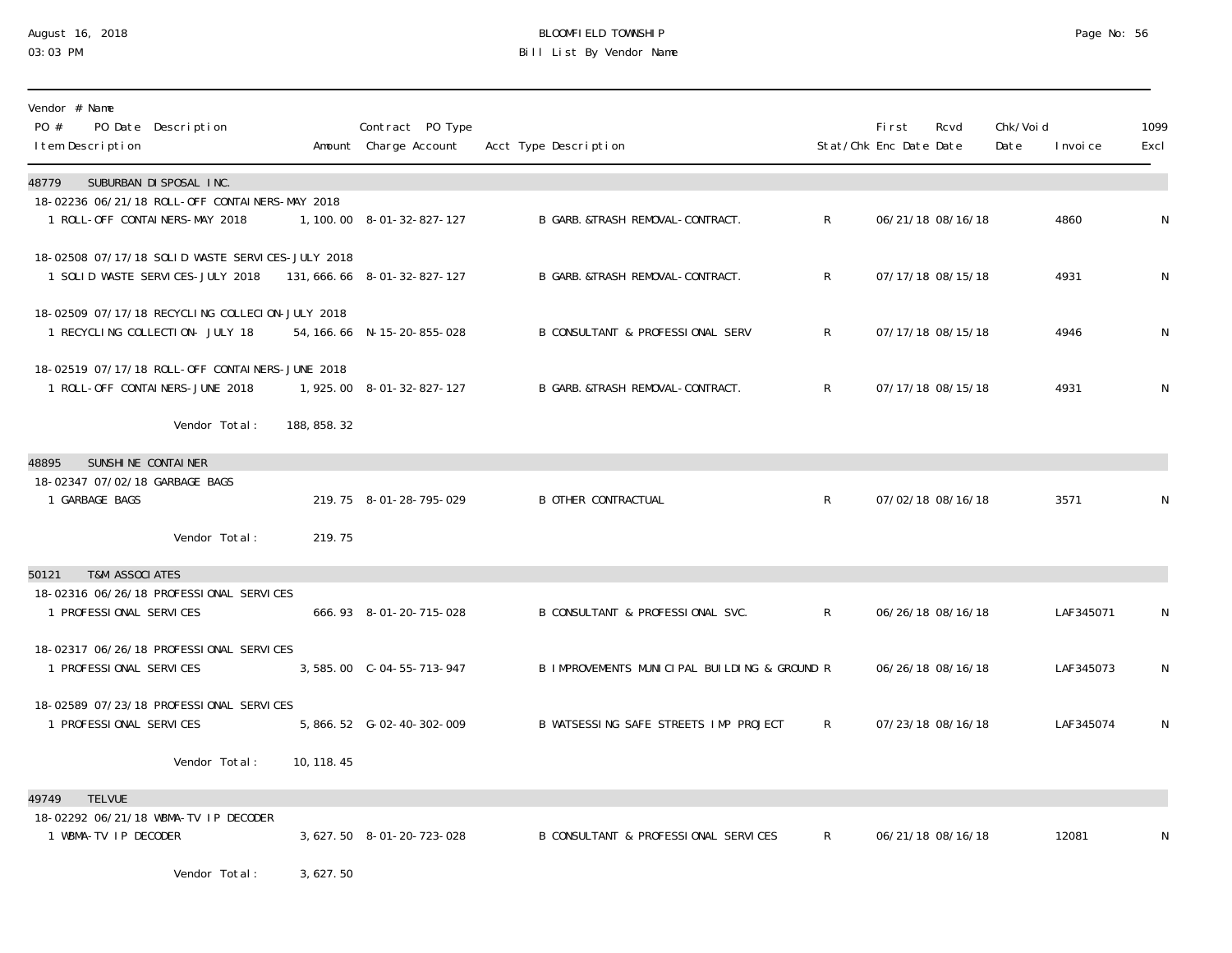# August 16, 2018 BLOOMFIELD TOWNSHIP Page No: 57 Bill List By Vendor Name

| Vendor # Name<br>PO #<br>PO Date Description<br>I tem Description                  |             | Contract PO Type<br>Amount Charge Account | Acct Type Description               |                | <b>First</b><br>Stat/Chk Enc Date Date | Rcvd | Chk/Void<br>Date | I nvoi ce | 1099<br>Excl |
|------------------------------------------------------------------------------------|-------------|-------------------------------------------|-------------------------------------|----------------|----------------------------------------|------|------------------|-----------|--------------|
| TERRE CO OF N.J. INC<br>49813                                                      |             |                                           |                                     |                |                                        |      |                  |           |              |
| 18-01974 06/08/18<br>1                                                             |             | 1, 259.00 8-01-26-776-030                 | <b>B MATERIALS &amp; SUPPLIES</b>   | $\mathsf{R}^-$ | 06/08/18 08/16/18                      |      |                  |           | N            |
| 18-02301 06/26/18 INVOICE: 155424<br>1 I NVOI CE: 155424                           |             | 195.00 8-01-26-765-030                    | <b>B MATERIALS &amp; SUPPLIES</b>   | $\mathsf{R}$   | 06/26/18 08/16/18                      |      |                  | 155424    | N            |
| Vendor Total:                                                                      | 1,454.00    |                                           |                                     |                |                                        |      |                  |           |              |
| THE ESSEX COUNTY UTILITIES<br>6592                                                 |             |                                           |                                     |                |                                        |      |                  |           |              |
| 18-02517 07/17/18 TIPPING FEE TYPE 10 - GARBAGE<br>1 TIPPING FEE TYPE 10 - GARBAGE |             | 66, 530. 15 8-01-32-827-127               | B GARB. &TRASH REMOVAL-CONTRACT.    | $\mathsf{R}$   | 07/17/18 08/16/18                      |      |                  | 00630-MI  | N            |
| 18-02620 07/27/18 TIPPING FEE TYPE 10 - GARBAGE<br>1 TIPPING FEE TYPE 10 - GARBAGE |             | 60, 481. 19 8-01-32-827-127               | B GARB. &TRASH REMOVAL-CONTRACT.    | $\mathsf{R}$   | 07/27/18 08/16/18                      |      |                  | 00715-MI  | N            |
| Vendor Total:                                                                      | 127, 011.34 |                                           |                                     |                |                                        |      |                  |           |              |
| THE FUEL OX LLC<br>14771                                                           |             |                                           |                                     |                |                                        |      |                  |           |              |
| 18-02076 06/14/18 INVOICE: 4371<br>1 INVOICE: 4371                                 |             | 1, 975.00 8-01-31-820-074                 | <b>B GASOLINE &amp; DIESEL FUEL</b> | $\mathsf{R}$   | 06/14/18 08/16/18                      |      |                  | 4371      | N            |
| Vendor Total:                                                                      | 1,975.00    |                                           |                                     |                |                                        |      |                  |           |              |
| THE FUNPLEX<br>14760                                                               |             |                                           |                                     |                |                                        |      |                  |           |              |
| 18-01278 04/10/18 SUMMER CAMP TRIP WEEK 5<br>1 SUMMER CAMP TRIP WEEK 5             |             | 3,600.00 R-14-20-854-030                  | <b>B MATERIALS &amp; SUPPLIES</b>   | $\mathsf{R}$   | 04/10/18 08/16/18                      |      |                  | 107,590   | N            |
| Vendor Total:                                                                      | 3,600.00    |                                           |                                     |                |                                        |      |                  |           |              |
| THE SIGN POST<br>47537                                                             |             |                                           |                                     |                |                                        |      |                  |           |              |
| 18-02490 07/13/18 TRUSS SIGNS-R, F, R/F<br>1 TRUSS SIGNS-R, F, R/F                 |             | 720.00 8-01-25-752-056                    | B FIRE & OTHER SAFETY EQUIPMENT     | $\mathsf{R}$   | 07/13/18 08/16/18                      |      |                  | 3890      | N            |
| Vendor Total:                                                                      | 720.00      |                                           |                                     |                |                                        |      |                  |           |              |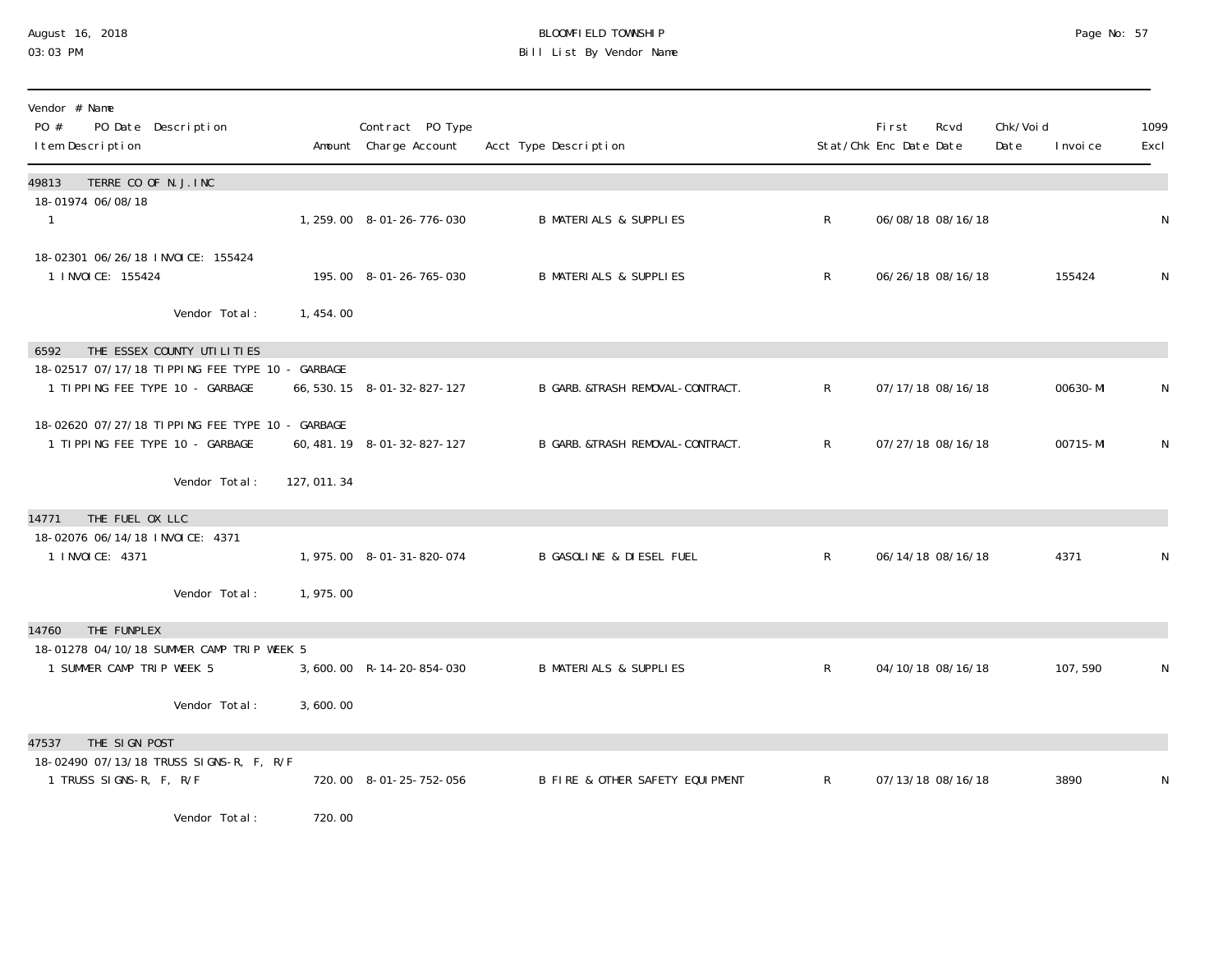## August 16, 2018 BLOOMFIELD TOWNSHIP Page No: 58 Bill List By Vendor Name

| Vendor # Name<br>PO #<br>PO Date Description<br>I tem Description                       |            | Contract PO Type<br>Amount Charge Account        | Acct Type Description                  |              | Fi rst<br>Stat/Chk Enc Date Date | Rcvd                                   | Chk/Voi d<br>Date | I nvoi ce    | 1099<br>Excl |
|-----------------------------------------------------------------------------------------|------------|--------------------------------------------------|----------------------------------------|--------------|----------------------------------|----------------------------------------|-------------------|--------------|--------------|
| THE SIGN POST NJ<br>47569<br>18-02030 06/11/18 BALLS OVER FENCE SIGNS                   |            |                                                  |                                        |              |                                  |                                        |                   |              |              |
| 1 BALLS OVER FENCE SIGNS                                                                |            | 492.50 8-01-28-795-066                           | <b>B RECREATION SUPPLIES</b>           | $\mathsf{R}$ |                                  | 06/11/18 08/16/18                      |                   | 3849         | N            |
| 18-02248 06/21/18<br>1 INVOICE: 3825                                                    |            | 700.00 8-05-26-511-023                           | <b>B PRINTING</b>                      | R            |                                  | 06/21/18 08/16/18                      |                   | 3825         |              |
| 2 I NVOI CE: 3848<br>3 I NVOI CE: 3860                                                  |            | 661.50 8-05-26-511-023<br>500.00 8-05-26-511-023 | <b>B PRINTING</b><br><b>B PRINTING</b> | R<br>R       |                                  | 06/21/18 08/16/18<br>06/21/18 08/16/18 |                   | 3848<br>3860 | N<br>N       |
|                                                                                         | 1,861.50   |                                                  |                                        |              |                                  |                                        |                   |              |              |
| 18-02249 06/21/18 INVOICE: 3805                                                         |            |                                                  |                                        |              |                                  |                                        |                   |              |              |
| 1 INVOICE: 3805                                                                         |            | 85.00 8-01-26-765-026                            | B MAINTENANCE OF OTHER EQUIPMENT       | R            |                                  | 06/21/18 08/16/18                      |                   | 3805         | N            |
| 18-02270 06/21/18 LEAD BANNER AND STAND<br>1 LEAD BANNER AND STAND                      |            | 165.00 G-02-40-368-000                           | B 2018 CHILD HEALTH LEAD GRANT         | R            |                                  | 06/21/18 08/16/18                      |                   | 3873         | ${\sf N}$    |
|                                                                                         |            |                                                  |                                        |              |                                  |                                        |                   |              |              |
| 18-02359 07/02/18 (32) SUMMER OF FUN SIGNS<br>1 (32) SUMMER OF FUN SIGNS                |            | 2,876.00 R-14-20-854-031                         | <b>B SUMMER CONCERT SERIES</b>         | $\mathsf{R}$ |                                  | 07/02/18 08/16/18                      |                   | 3850         | N            |
| 18-02432 07/10/18 (4) SIGNS 4TH OF JULY                                                 |            |                                                  |                                        |              |                                  |                                        |                   |              |              |
| 1 (4) SIGNS 4TH OF JULY                                                                 |            | 140.00 8-01-28-795-023                           | <b>B PRINTING</b>                      | $\mathsf{R}$ |                                  | 07/10/18 08/16/18                      |                   | 3898         | N            |
| 18-02460 07/11/18 DIV. OF PUBLIC SAFETY OFFICE<br>1 DIV. OF PUBLIC SAFETY OFFICE        |            | 225.00 8-01-25-745-030                           | <b>B MATERIALS &amp; SUPPLIES</b>      | R            |                                  | 07/11/18 08/16/18                      |                   | 25035        | N            |
|                                                                                         |            |                                                  |                                        |              |                                  |                                        |                   |              |              |
| Vendor Total:                                                                           | 5,845.00   |                                                  |                                        |              |                                  |                                        |                   |              |              |
| THERMOO5 THERMO SCIENTIFIC PORTABLE<br>18-01323 04/17/18 LEAD ANALYZER/CONSUMER PRODUCT |            |                                                  |                                        |              |                                  |                                        |                   |              |              |
| 1 LEAD ANALYZER/CONSUMER PRODUCT                                                        |            | 26,870.00 G-02-40-368-000                        | B 2018 CHILD HEALTH LEAD GRANT         | $\mathsf{R}$ |                                  | 04/17/18 08/16/18                      |                   |              |              |
| Vendor Total:                                                                           | 26, 870.00 |                                                  |                                        |              |                                  |                                        |                   |              |              |
| TIRE MANAGEMENT LLC<br>50178                                                            |            |                                                  |                                        |              |                                  |                                        |                   |              |              |
| 18-01984 06/08/18 INVOICE: 79994<br>1 I NVOI CE: 79994                                  |            | 244.50 N-15-20-855-028                           | B CONSULTANT & PROFESSIONAL SERV       | R            |                                  | 06/08/18 08/16/18                      |                   | 79994        | N            |
| Vendor Total:                                                                           | 244.50     |                                                  |                                        |              |                                  |                                        |                   |              |              |
|                                                                                         |            |                                                  |                                        |              |                                  |                                        |                   |              |              |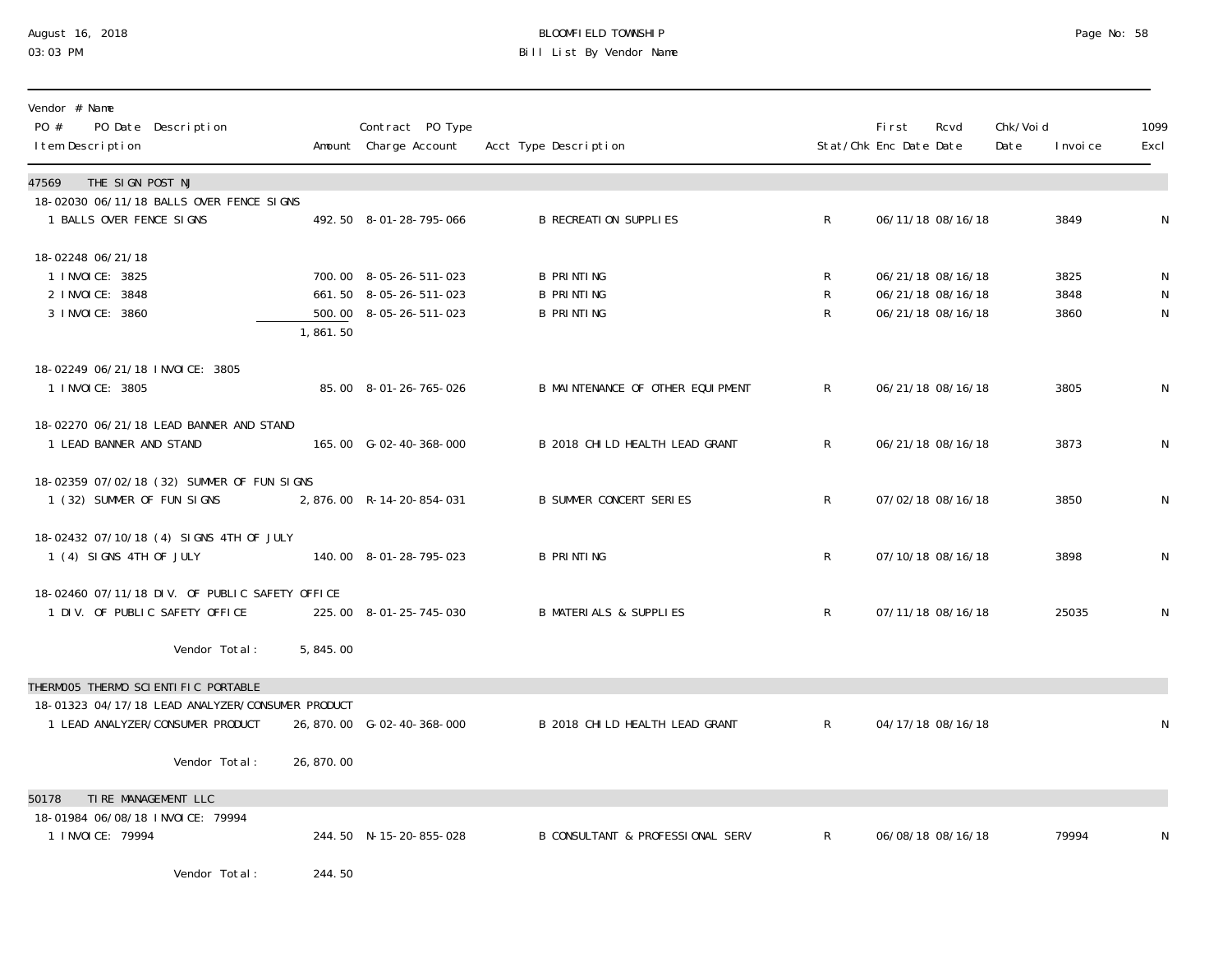## August 16, 2018 BLOOMFIELD TOWNSHIP Page No: 59 Bill List By Vendor Name

| Vendor # Name<br>PO #<br>PO Date Description<br>I tem Description   |           | Contract PO Type<br>Amount Charge Account | Acct Type Description                 |                | <b>First</b><br>Stat/Chk Enc Date Date | Rcvd              | Chk/Voi d<br>Date | I nvoi ce    | 1099<br>Excl |
|---------------------------------------------------------------------|-----------|-------------------------------------------|---------------------------------------|----------------|----------------------------------------|-------------------|-------------------|--------------|--------------|
| 50889<br>TRA-PAR TRANSMI SSIONS                                     |           |                                           |                                       |                |                                        |                   |                   |              |              |
| 18-02350 07/02/18 INVOICE: 3766<br>1 INVOICE: 3766                  |           | 3,077.00 8-01-26-767-025                  | B MAINTENANCE OF MOTOR VEHICLES       | $\mathsf{R}$   |                                        | 07/02/18 08/16/18 |                   | 3766         | N            |
| Vendor Total:                                                       | 3,077.00  |                                           |                                       |                |                                        |                   |                   |              |              |
| TREAS., STATE OF N. J.<br>34768                                     |           |                                           |                                       |                |                                        |                   |                   |              |              |
| 18-02526 07/17/18 NURSING-REGISTRATION<br>1 NURSI NG-REGI STRATI ON |           | 85.00 8-01-27-785-028                     | B CONSULTANT & PROFESSIONAL SERV      | $\mathsf{R}^-$ |                                        | 07/17/18 08/16/18 |                   | 180656210    | N            |
| Vendor Total:                                                       | 85.00     |                                           |                                       |                |                                        |                   |                   |              |              |
| TRIUS INC.<br>51060                                                 |           |                                           |                                       |                |                                        |                   |                   |              |              |
| 18-01971 06/08/18                                                   |           |                                           |                                       |                |                                        |                   |                   |              |              |
| 1 INVOICE: SI046041                                                 |           | 24.36 8-01-26-767-025                     | B MAINTENANCE OF MOTOR VEHICLES       | R              |                                        | 06/08/18 08/16/18 |                   | SI 046041    | N            |
| 2 INVOICE: SI046556                                                 |           | 81.42 8-01-26-767-025                     | B MAINTENANCE OF MOTOR VEHICLES       | R              |                                        | 06/08/18 08/16/18 |                   | SI 046556    | N            |
| 3 INVOICE: SI046603                                                 |           | 1,076.82 8-01-26-767-025                  | B MAINTENANCE OF MOTOR VEHICLES       | R              |                                        | 06/08/18 08/16/18 |                   | SI046603     | N            |
|                                                                     | 1, 182.60 |                                           |                                       |                |                                        |                   |                   |              |              |
| Vendor Total:                                                       | 1, 182.60 |                                           |                                       |                |                                        |                   |                   |              |              |
| TURN OUT FIRE & SAFETY<br>51499                                     |           |                                           |                                       |                |                                        |                   |                   |              |              |
| 17-35378 05/30/17 TURNOUT GEAR/STATI ONWEAR                         |           | B                                         |                                       |                |                                        |                   |                   |              |              |
| 54 RIGHT AMERICAN FLAG GLD BORDER                                   |           | 4.00 C-04-55-860-985                      | B 2012 FIRE STATION WEAR/TURNOUT GEAR | R              |                                        | 05/30/17 08/15/18 |                   | 189274       | N            |
| 55 COLLAR EMBROIDER/RANK INSIGNIA                                   |           | 12.00 C-04-55-860-985                     | B 2012 FIRE STATION WEAR/TURNOUT GEAR | R.             |                                        | 05/30/17 08/15/18 |                   | 189274       | N            |
|                                                                     | 16.00     |                                           |                                       |                |                                        |                   |                   |              |              |
| 17-37970 12/26/17 TURNOUT GEAR/STATIONWEAR                          |           | B                                         |                                       |                |                                        |                   |                   |              |              |
| 42 NOMEX NFPA TROUSER                                               |           | 219.98 C-04-55-860-985                    | B 2012 FIRE STATION WEAR/TURNOUT GEAR | R              |                                        | 12/26/17 08/15/18 |                   | 188599       | N            |
| 43 NOMEX NFPA TROUSER                                               |           | 219.98 C-04-55-860-985                    | B 2012 FIRE STATION WEAR/TURNOUT GEAR | R              |                                        | 12/26/17 08/15/18 |                   | 189595       | N            |
| 103 1" ASST CHIEF 4 BUGLE GOLD                                      |           | 9.00 C-04-55-860-985                      | B 2012 FIRE STATION WEAR/TURNOUT GEAR |                |                                        | 12/26/17 08/16/18 |                   | 190986/01    | ${\sf N}$    |
| 104 4 CROSSED BUGLES COLLAR INSIG                                   |           | 7.99 C-04-55-860-985                      | B 2012 FIRE STATION WEAR/TURNOUT GEAR | R              |                                        | 12/26/17 08/16/18 |                   | 190986/01    | N            |
| 105 MISC ALTERATIONS                                                |           | 30.00 C-04-55-860-985                     | B 2012 FIRE STATION WEAR/TURNOUT GEAR | R              |                                        | 12/26/17 08/16/18 |                   | 192148       | N            |
| 106 MISC ALTERATIONS                                                |           | 45.00 C-04-55-860-985                     | B 2012 FIRE STATION WEAR/TURNOUT GEAR | R              |                                        | 12/26/17 08/16/18 |                   | 192148       | N            |
| 107 COLLAR EMBROIDER/RANK INSIGNIA                                  |           | 18.00 C-04-55-860-985                     | B 2012 FIRE STATION WEAR/TURNOUT GEAR |                |                                        | 12/26/17 08/16/18 |                   | 192148       | ${\sf N}$    |
| 108 NAME EMBR BLOCK LETTERS                                         |           | 15.00 $C-04-55-860-985$                   | B 2012 FIRE STATION WEAR/TURNOUT GEAR | R              |                                        | 12/26/17 08/16/18 |                   | 192148       | N            |
| 109 TURNOUT GEAR/STATI ONWEAR                                       |           | 210.00 C-04-55-860-985                    | B 2012 FIRE STATION WEAR/TURNOUT GEAR | R              |                                        | 12/26/17 08/16/18 |                   | 190951/01/02 | ${\sf N}$    |
| 110 MI SC BADGES/BUTTON / JE                                        |           |                                           | B 2012 FIRE STATION WEAR/TURNOUT GEAR | R              |                                        | 12/26/17 08/16/18 |                   | 190951/01/02 | N            |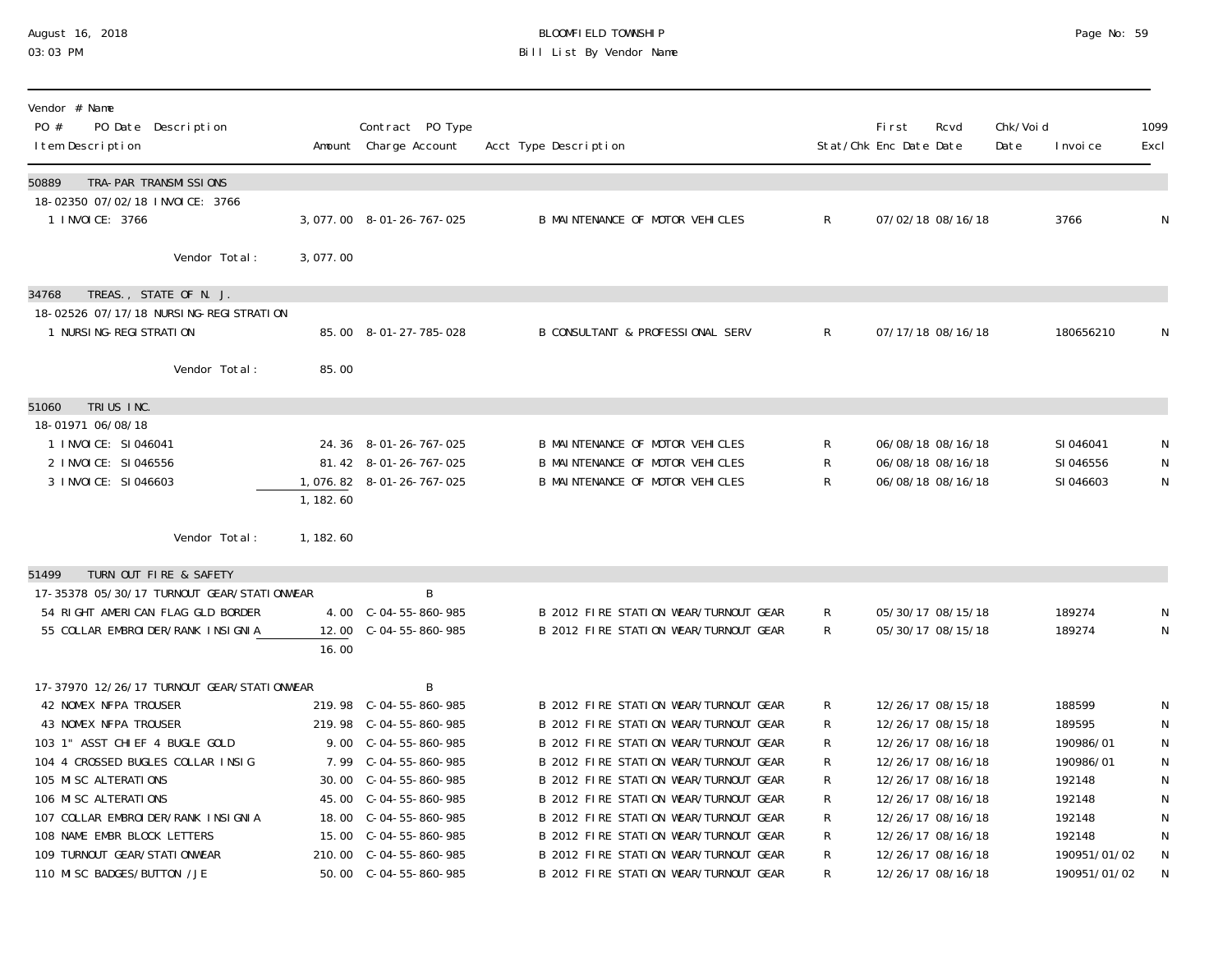## August 16, 2018 BLOOMFIELD TOWNSHIP Page No: 60 03:03 PM Bill List By Vendor Name

| Vendor # Name<br>PO #<br>PO Date Description<br>I tem Description |           | Contract PO Type<br>Amount Charge Account | Acct Type Description                 |             | First<br>Stat/Chk Enc Date Date | Rcvd              | Chk/Voi d<br>Date | I nvoi ce    | 1099<br>Excl |
|-------------------------------------------------------------------|-----------|-------------------------------------------|---------------------------------------|-------------|---------------------------------|-------------------|-------------------|--------------|--------------|
| 51499<br>TURN OUT FIRE & SAFETY                                   | Continued |                                           |                                       |             |                                 |                   |                   |              |              |
| 17-37970 12/26/17 TURNOUT GEAR/STATIONWEAR                        |           | Continued                                 |                                       |             |                                 |                   |                   |              |              |
| 111 SMALL HI GLOSS GLD NAMEPLATES                                 |           | 24.00 C-04-55-860-985                     | B 2012 FIRE STATION WEAR/TURNOUT GEAR | R           |                                 | 12/26/17 08/16/18 |                   | 190951/01/02 |              |
| 112 L/S TEX-TROP POLY                                             |           | 149.97 C-04-55-860-985                    | B 2012 FIRE STATION WEAR/TURNOUT GEAR | R           |                                 | 12/26/17 08/16/18 |                   | 190951/01/02 |              |
| 113 S/S TEX-TROP POLYESTER SHIRT1                                 |           |                                           | B 2012 FIRE STATION WEAR/TURNOUT GEAR | R           |                                 | 12/26/17 08/16/18 |                   | 190951/01/02 |              |
| 114 4 CROSSED BUGLES COLLAR INSIG                                 |           | 15.98 C-04-55-860-985                     | B 2012 FIRE STATION WEAR/TURNOUT GEAR | R           |                                 | 12/26/17 08/16/18 |                   | 190951/01/02 |              |
| 115 SMALL HI GLOSS GOLD NAMEPLATES                                |           | 24.00 C-04-55-860-985                     | B 2012 FIRE STATION WEAR/TURNOUT GEAR | R           |                                 | 12/26/17 08/16/18 |                   | 190951/01/02 |              |
| 116 S/S TEX-TROP POLYESTER SHIRT                                  |           | 46.99 C-04-55-860-985                     | B 2012 FIRE STATION WEAR/TURNOUT GEAR | R           |                                 | 12/26/17 08/16/18 |                   | 190951/01/02 |              |
| 117 L/S TEX-TROP POLY                                             |           | 49.99 C-04-55-860-985                     | B 2012 FIRE STATION WEAR/TURNOUT GEAR | R           |                                 | 12/26/17 08/16/18 |                   | 190951/01/02 |              |
| 118 RT AMER. FLAG GLD BORDER                                      |           | 12.00 C-04-55-860-985                     | B 2012 FIRE STATION WEAR/TURNOUT GEAR | R           |                                 | 12/26/17 08/16/18 |                   | 190951/01/02 |              |
| 119 100% COTTON NFPA TROUSERS                                     |           | 60.00 C-04-55-860-985                     | B 2012 FIRE STATION WEAR/TURNOUT GEAR | R           |                                 | 12/26/17 08/16/18 |                   | 192229       |              |
| 120 S/S FR COTTON SHIRT TALL SPEC                                 |           |                                           | B 2012 FIRE STATION WEAR/TURNOUT GEAR | R           |                                 | 12/26/17 08/16/18 |                   | 192229       |              |
| 121 100% COTTON NFPA BRAVO L/S                                    |           |                                           | B 2012 FIRE STATION WEAR/TURNOUT GEAR | R           |                                 | 12/26/17 08/16/18 |                   | 192229       |              |
| 122 NYC BELL HAT NAVY BLUE                                        |           |                                           | B 2012 FIRE STATION WEAR/TURNOUT GEAR | R           |                                 | 12/26/17 08/16/18 |                   | 192229       |              |
| 123 POLY/COTTON IKE JACKET                                        |           | 89.99 C-04-55-860-985                     | B 2012 FIRE STATION WEAR/TURNOUT GEAR | R           |                                 | 12/26/17 08/16/18 |                   | 192229       |              |
| 124 NAME EMBR BLOCK LETTERS                                       |           | 15.00 C-04-55-860-985                     | B 2012 FIRE STATION WEAR/TURNOUT GEAR | R           |                                 | 12/26/17 08/16/18 |                   | 192229       | ${\sf N}$    |
| 125 RT AMERICAN FLAG GLD BORDER                                   |           | 6.00 C-04-55-860-985                      | B 2012 FIRE STATION WEAR/TURNOUT GEAR | R           |                                 | 12/26/17 08/16/18 |                   | 192229       |              |
| 126 COLLAR EMBROI DER/RANK INSIGNIA                               |           | 12.00 C-04-55-860-985                     | B 2012 FIRE STATION WEAR/TURNOUT GEAR | R           |                                 | 12/26/17 08/16/18 |                   | 192229       | N            |
|                                                                   | 1, 540.83 |                                           |                                       |             |                                 |                   |                   |              |              |
| 18-02172 06/15/18 BADGES-FIRE OFFICIAL/INSPECTOR                  |           |                                           |                                       |             |                                 |                   |                   |              |              |
| 1 MISC BADGE/BUTTON B803-F.O.                                     |           | 82.50 8-01-25-752-156                     | <b>B FIRE AUXILIARY</b>               | R           |                                 | 06/15/18 08/16/18 |                   | 191231       |              |
| 2 MISC BADGES/BUTTON B30 F.O.                                     |           | 165.00 8-01-25-752-156                    | <b>B FIRE AUXILIARY</b>               | R           |                                 | 06/15/18 08/16/18 |                   | 191231       |              |
| 3 MISC BADGES B30 INSPECTOR                                       |           | 132.00 8-01-25-752-156                    | B FIRE AUXILIARY                      | R           |                                 | 06/15/18 08/16/18 |                   | 191231       | N            |
|                                                                   | 379.50    |                                           |                                       |             |                                 |                   |                   |              |              |
| 18-02501 07/13/18 SILVER NAME PLATE - ARQUIZA                     |           |                                           |                                       |             |                                 |                   |                   |              |              |
| 1 SMALL SINGLE LINE NAME PLATE                                    |           | 12.00 8-01-25-752-030                     | <b>B MATERIALS &amp; SUPPLIES</b>     | R           |                                 | 07/13/18 08/16/18 |                   | 192261       | N            |
| 2 1/2" CUTOUT LETTERS FD SILVER                                   |           | 7.99 8-01-25-752-030                      | <b>B MATERIALS &amp; SUPPLIES</b>     | $\mathsf R$ |                                 | 07/13/18 08/16/18 |                   | 192261       | N            |
|                                                                   | 19.99     |                                           |                                       |             |                                 |                   |                   |              |              |
| Vendor Total:                                                     | 1,956.32  |                                           |                                       |             |                                 |                   |                   |              |              |
|                                                                   |           |                                           |                                       |             |                                 |                   |                   |              |              |
| TURNOUT UNIFORMS INC.<br>51498                                    |           |                                           |                                       |             |                                 |                   |                   |              |              |
| 18-02252 06/21/18 DETECTIVE BADGES                                |           |                                           |                                       |             |                                 |                   |                   |              |              |
| 1 DETECTIVE BADGES                                                |           | 447.00 8-01-25-745-030                    | <b>B MATERIALS &amp; SUPPLIES</b>     | R           |                                 | 06/21/18 08/15/18 |                   | 191607       | N            |
|                                                                   | 447.00    |                                           |                                       |             |                                 |                   |                   |              |              |
| Vendor Total:                                                     |           |                                           |                                       |             |                                 |                   |                   |              |              |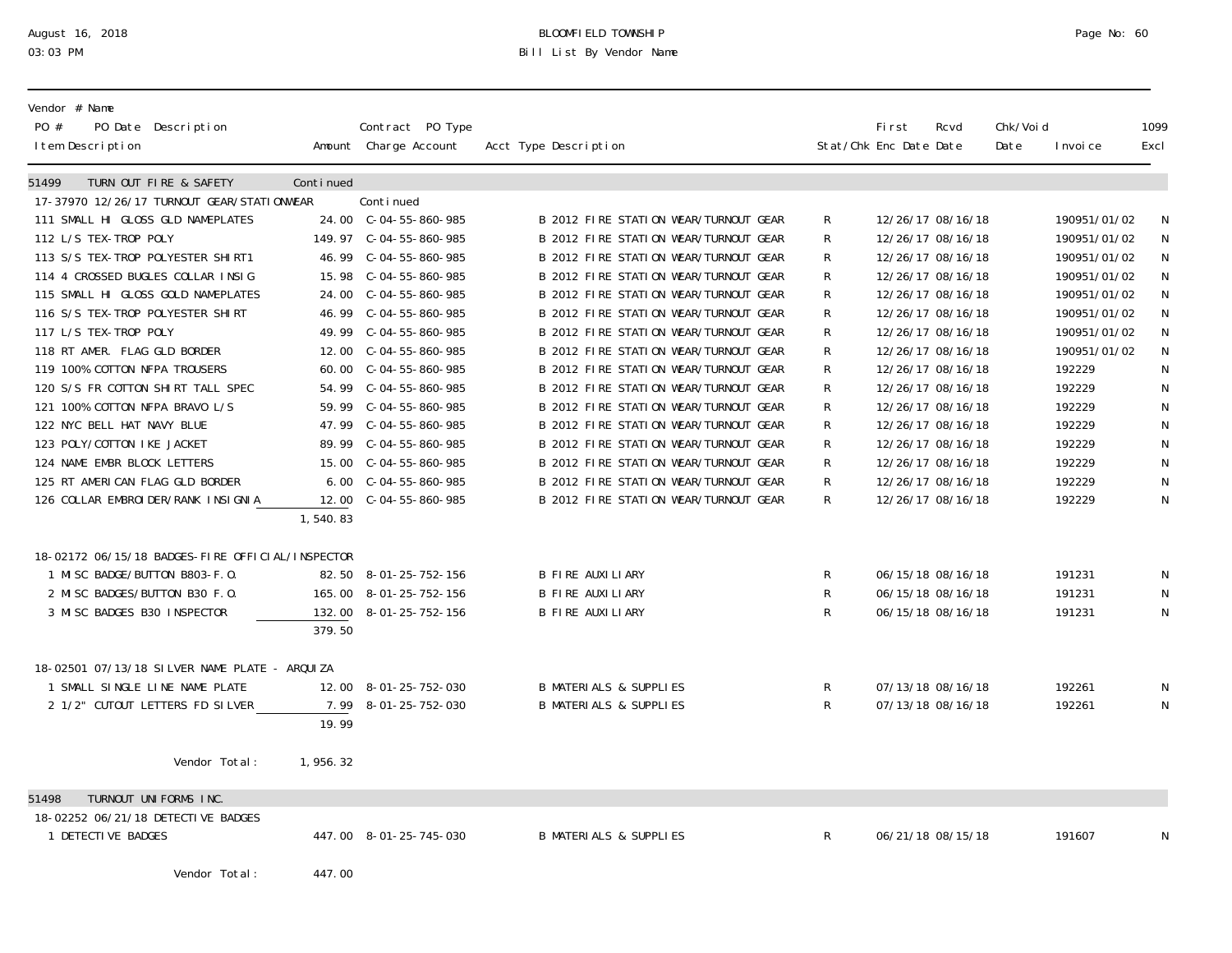### August 16, 2018 BLOOMFIELD TOWNSHIP Page No: 61 03:03 PM Bill List By Vendor Name

| Vendor # Name<br>PO #<br>I tem Description                                                                        | PO Date Description                                                                  |          | Contract PO Type<br>Amount Charge Account                                                                                            | Acct Type Description                                                                                                                                                        |                       | <b>First</b><br>Rcvd<br>Stat/Chk Enc Date Date                                                        | Chk/Voi d<br>Date | 1099<br>Excl<br>I nvoi ce |
|-------------------------------------------------------------------------------------------------------------------|--------------------------------------------------------------------------------------|----------|--------------------------------------------------------------------------------------------------------------------------------------|------------------------------------------------------------------------------------------------------------------------------------------------------------------------------|-----------------------|-------------------------------------------------------------------------------------------------------|-------------------|---------------------------|
| UCPO POLICE ACADEMY<br>52386<br>18-02188 06/15/18 TRAINING<br>1 TRAINING                                          |                                                                                      |          | 150.00 8-01-25-745-042                                                                                                               | <b>B EDUCATION &amp; TRAINING</b>                                                                                                                                            | $\mathsf{R}$          | 06/15/18 08/16/18                                                                                     |                   | N                         |
|                                                                                                                   | Vendor Total:                                                                        | 150.00   |                                                                                                                                      |                                                                                                                                                                              |                       |                                                                                                       |                   |                           |
| UNIQUE PHOTO<br>53277<br>18-02744 08/01/18 CAMERA 18-55MM                                                         |                                                                                      |          |                                                                                                                                      |                                                                                                                                                                              |                       |                                                                                                       |                   |                           |
| 1 CAMERA 18-55MM                                                                                                  |                                                                                      |          | 246.96 8-01-25-745-023                                                                                                               | <b>B PRINTING</b>                                                                                                                                                            | $\mathsf{R}$          | 08/01/18 08/16/18                                                                                     |                   | 570814<br>N               |
|                                                                                                                   | Vendor Total:                                                                        | 246.96   |                                                                                                                                      |                                                                                                                                                                              |                       |                                                                                                       |                   |                           |
| 53353                                                                                                             | UNIVERSAL GRAPHICS COMPANY                                                           |          |                                                                                                                                      |                                                                                                                                                                              |                       |                                                                                                       |                   |                           |
| 18-02263 06/21/18 LEAD PACKETS<br>1 LEAD PACKETS                                                                  |                                                                                      |          | 375.00 G-02-40-368-000                                                                                                               | B 2018 CHILD HEALTH LEAD GRANT                                                                                                                                               | $\mathsf{R}$          | 06/21/18 08/16/18                                                                                     |                   | 217<br>N                  |
| 1 ADMIN. BUREAU ENVELOPES                                                                                         | 18-02269 06/21/18 ADMIN. BUREAU ENVELOPES                                            |          | 210.00 8-01-25-745-023                                                                                                               | <b>B PRINTING</b>                                                                                                                                                            | $\mathsf{R}$          | 06/21/18 08/16/18                                                                                     |                   | 228<br>N                  |
|                                                                                                                   | 18-02468 07/11/18 ENVELOPES - DOG & CAT LICENSES<br>1 ENVELOPES - DOG & CAT LICENSES |          | 252.00 D-03-20-853-023                                                                                                               | <b>B PRINTING</b>                                                                                                                                                            | $\mathsf{R}$          | 07/11/18 08/16/18                                                                                     |                   | 235<br>N                  |
|                                                                                                                   | Vendor Total:                                                                        | 837.00   |                                                                                                                                      |                                                                                                                                                                              |                       |                                                                                                       |                   |                           |
| 53373<br>1 TSC #16-00163, 786/19<br>2 RECORDING FEE<br>3 INTEREST AND 2% EARNED<br>4 PREMI UM HELD<br>5 SUBS PAID | US BANK CUST BV002 TRST&CRDTRS<br>18-02873 08/10/18 REDEEM TSC #16-00163, 786/19     | 6,603.66 | 811.35 T-13-22-856-C30<br>55.00 T-13-22-856-C30<br>353.16 T-13-22-856-C30<br>1, 200.00 T-13-22-856-C30<br>4, 184. 15 T-13-22-856-C30 | B TAX TITLE LIEN REDEMPTION<br><b>B TAX TITLE LIEN REDEMPTION</b><br>B TAX TITLE LIEN REDEMPTION<br><b>B TAX TITLE LIEN REDEMPTION</b><br><b>B TAX TITLE LIEN REDEMPTION</b> | R<br>R<br>R<br>R<br>R | 08/10/18 08/10/18<br>08/10/18 08/10/18<br>08/10/18 08/10/18<br>08/10/18 08/10/18<br>08/10/18 08/10/18 |                   | N<br>N<br>N<br>N<br>N     |

Vendor Total: 6,603.66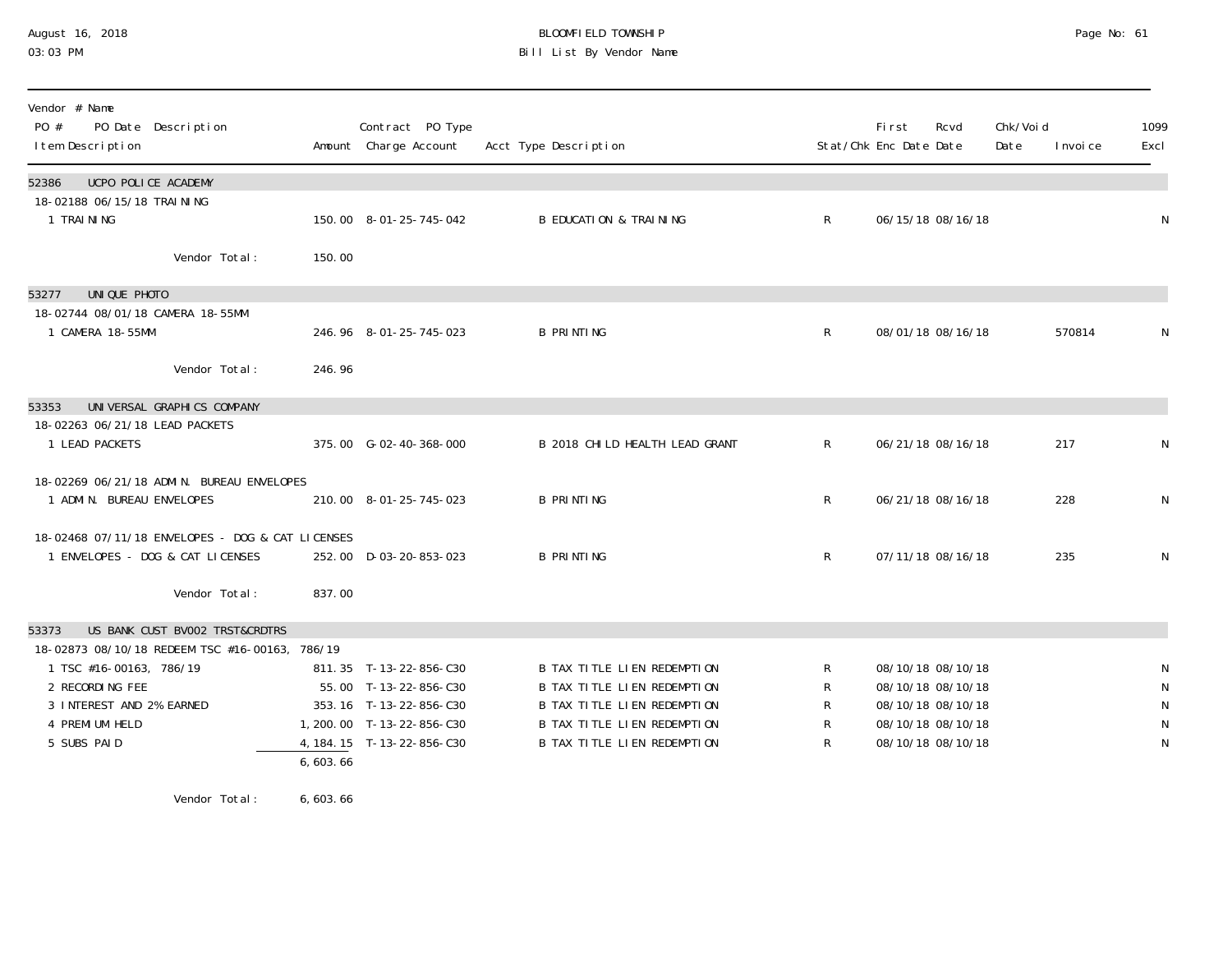## August 16, 2018 BLOOMFIELD TOWNSHIP Page No: 62 03:03 PM Bill List By Vendor Name

| Vendor # Name<br>PO #<br>PO Date Description<br>I tem Description                    |          | Contract PO Type<br>Amount Charge Account | Acct Type Description             |              | <b>First</b><br>Stat/Chk Enc Date Date | Rcvd              | Chk/Voi d<br>Date | I nvoi ce         | 1099<br>Excl |
|--------------------------------------------------------------------------------------|----------|-------------------------------------------|-----------------------------------|--------------|----------------------------------------|-------------------|-------------------|-------------------|--------------|
| 54620<br>VANDERHOOF TRANSPORTATION<br>18-02031 06/11/18 SENIOR CITIZEN TRIP TO SANDS |          |                                           |                                   |              |                                        |                   |                   |                   |              |
| 1 SENIOR CITIZEN TRIP TO SANDS                                                       |          | 895.00 8-01-28-795-166                    | <b>B SENIOR CITIZEN PROGRAMS</b>  | $\mathsf{R}$ |                                        | 06/11/18 08/16/18 |                   | 62593             | N            |
| Vendor Total:                                                                        | 895.00   |                                           |                                   |              |                                        |                   |                   |                   |              |
| VERI ZON<br>55017                                                                    |          |                                           |                                   |              |                                        |                   |                   |                   |              |
| 18-02645 07/27/18 TH VERIZON BILL<br>1 TH VERIZON BILL                               |          | 280.97 8-01-31-820-076                    | <b>B TELEPHONE</b>                | $\mathsf{R}$ |                                        | 07/27/18 08/16/18 |                   |                   | N            |
| Vendor Total:                                                                        | 280.97   |                                           |                                   |              |                                        |                   |                   |                   |              |
| <b>VERIZON</b><br>55034                                                              |          |                                           |                                   |              |                                        |                   |                   |                   |              |
| 18-02647 07/27/18 WBMA-TV VERIZON FIOS<br>1 WBMA-TV VERIZON FIOS                     |          | 176.01 8-01-20-723-058                    | B OTHER EQUI PMENT & SUPPLIES     | R            |                                        | 07/27/18 08/16/18 |                   |                   | ${\sf N}$    |
| 18-02777 08/07/18 BPA PHONE CHGS ACC#0107 JUL-18<br>1 BPA PHONE CHGS ACC#0107 JUL-18 |          |                                           | <b>B TELECOMMUNI CATIONS</b>      |              |                                        |                   |                   | 07-25-18 (0107) N |              |
|                                                                                      |          | 201.40 8-07-20-512-077                    |                                   | $\mathsf{R}$ |                                        | 08/07/18 08/16/18 |                   |                   |              |
| Vendor Total:                                                                        | 377.41   |                                           |                                   |              |                                        |                   |                   |                   |              |
| <b>VERIZON</b><br>55017<br>18-02795 08/07/18 BPA ACC#1016-340-55Y JUL 2018           |          |                                           |                                   |              |                                        |                   |                   |                   |              |
| 1 BPA ACC#1016-340-55Y JUL 2018                                                      |          | 104.96 8-07-20-512-077                    | <b>B TELECOMMUNI CATIONS</b>      | $\mathsf R$  |                                        | 08/07/18 08/16/18 |                   | 07-25-18 (55Y) N  |              |
| Vendor Total:                                                                        | 104.96   |                                           |                                   |              |                                        |                   |                   |                   |              |
| <b>VERIZON WIRELESS</b><br>55021<br>18-02646 07/27/18 PD-MDT JUN-JUL 2018            |          |                                           |                                   |              |                                        |                   |                   |                   |              |
| 1 PD-MDT JUN-JUL 2018                                                                |          | 1, 475. 57 8-01-20-707-024                | B POLICE COMPUTER MAINT. & SUPPOR | $\mathsf{R}$ |                                        | 07/27/18 08/16/18 |                   | 9810232564        | N            |
| Vendor Total:                                                                        | 1,475.57 |                                           |                                   |              |                                        |                   |                   |                   |              |
| VINCEOO5 VINCENT D'ALESSANDRO<br>18-02365 07/02/18                                   |          |                                           |                                   |              |                                        |                   |                   |                   |              |
| 1 55 NORTH AVENUE-ZB REFUND                                                          |          | 100.50 M-13-56-013-P51                    | <b>B 55 NORTH AVENUE</b>          | $\mathsf{R}$ |                                        | 07/02/18 08/16/18 |                   | ESCROW REFUND     | - N          |
| Vendor Total:                                                                        | 100.50   |                                           |                                   |              |                                        |                   |                   |                   |              |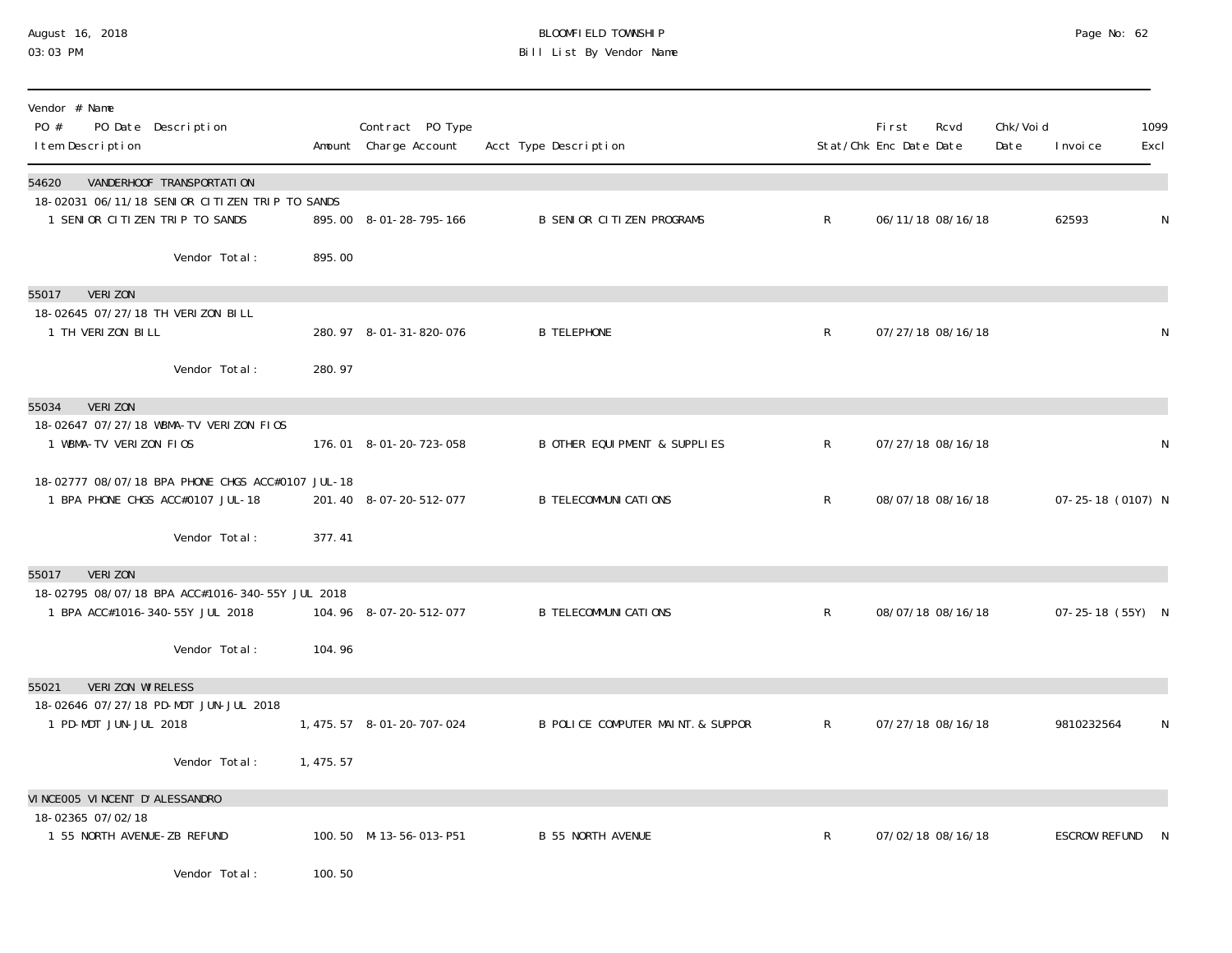## August 16, 2018 BLOOMFIELD TOWNSHIP Page No: 63 03:03 PM Bill List By Vendor Name

| Vendor # Name<br>PO #<br>PO Date Description<br>I tem Description                                                 |           | Contract PO Type<br>Amount Charge Account                                  | Acct Type Description                                                  |                                   | First<br>Stat/Chk Enc Date Date | Rcvd                                                        | Chk/Voi d<br>Date | I nvoi ce  | 1099<br>Excl                   |
|-------------------------------------------------------------------------------------------------------------------|-----------|----------------------------------------------------------------------------|------------------------------------------------------------------------|-----------------------------------|---------------------------------|-------------------------------------------------------------|-------------------|------------|--------------------------------|
| VITAL COMMUNICATIONS. INC.<br>55412<br>18-02564 07/23/18 2018 EXT. DUPL TO EDMUNDS<br>1 2018 EXT. DUPL TO EDMUNDS |           | 100.00 8-01-20-708-023                                                     | <b>B PRINTING</b>                                                      | $\mathsf{R}$                      |                                 | 07/23/18 08/16/18                                           |                   | 71984      | N                              |
| Vendor Total:                                                                                                     | 100.00    |                                                                            |                                                                        |                                   |                                 |                                                             |                   |            |                                |
| W.B. MASON CO., INC.<br>57317<br>18-01405 04/25/18 CHAIRS FOR FIRE PREVENTION                                     |           |                                                                            |                                                                        |                                   |                                 |                                                             |                   |            |                                |
| 1 ALE-RL4319M - WOOD GUEST CHAIR<br>3 ALE-CL4119-HI BACK LEATHER CHR<br>4 ALE-CL4119-HI BACK LEATHER CHR          | 1, 235.32 | 599.97 8-01-25-752-156<br>369.36 8-01-25-752-156<br>265.99 8-01-25-752-156 | B FIRE AUXILIARY<br><b>B FIRE AUXILIARY</b><br><b>B FIRE AUXILIARY</b> | $\mathsf{R}$<br>R<br>$\mathsf{R}$ |                                 | 04/25/18 08/16/18<br>04/25/18 08/16/18<br>08/16/18 08/16/18 |                   |            | N<br>${\sf N}$<br>$\mathsf{N}$ |
| 18-01688 05/16/18 DIRECTOR'S OFFICE FURNITURE<br>1 DI RECTOR'S OFFICE FURNI TURE                                  |           | 7, 167. 16 8-01-25-745-030                                                 | <b>B MATERIALS &amp; SUPPLIES</b>                                      | $\mathsf{R}$                      |                                 | 05/16/18 08/15/18                                           |                   |            | $\mathsf{N}$                   |
| 18-01703 05/16/18 OFFICE SUPPLIES<br>1 OFFICE SUPPLIES                                                            |           | 2, 502. 39 8-01-33-830-036                                                 | <b>B OFFICE SUPPLIES</b>                                               | $\mathsf{R}$                      |                                 | 05/16/18 08/16/18                                           |                   |            | $\mathsf{N}$                   |
| 18-01886 06/07/18 Office Supplies<br>1 Office Supplies                                                            |           | 625.36 8-01-22-726-030                                                     | <b>B MATERIALS &amp; SUPPLIES</b>                                      | R                                 |                                 | 06/07/18 08/16/18                                           |                   | 155157957  | N                              |
| 18-01956 06/07/18 DEPUTY CHI EF'S OFFICE<br>1 DEPUTY CHIEF'S OFFICE                                               |           | 5, 976. 45 8-01-25-745-030                                                 | <b>B MATERIALS &amp; SUPPLIES</b>                                      | R                                 |                                 | 06/07/18 08/16/18                                           |                   | 157334689  | ${\sf N}$                      |
| 18-01990 06/08/18 INVOICE: 154068354<br>1 INVOICE: 154068354                                                      |           | 155.82 8-05-26-511-023                                                     | <b>B PRINTING</b>                                                      | $\mathsf R$                       |                                 | 06/08/18 08/16/18                                           |                   | I 54068354 | $\mathsf{N}$                   |
| 18-02003 06/08/18 ANIMAL SHELTER SUPPLIES<br>1 ANIMAL SHELTER SUPPLIES                                            |           | 125.93 D-03-20-853-030                                                     | <b>B MATERIALS &amp; SUPPLIES</b>                                      | R                                 |                                 | 06/08/18 08/16/18                                           |                   | 156881869  | N                              |
| 18-02149 06/14/18 office supplies<br>1 office supplies                                                            |           | 143.96 8-01-33-830-036                                                     | <b>B OFFICE SUPPLIES</b>                                               | $\mathsf{R}$                      |                                 | 06/14/18 08/16/18                                           |                   | I 56016957 | $\mathsf N$                    |
| 18-02259 06/21/18 SGT. OFFICE INK<br>1 SGT. OFFICE INK                                                            |           | 95.97 8-01-25-745-030                                                      | <b>B MATERIALS &amp; SUPPLIES</b>                                      | R                                 |                                 | 06/21/18 08/16/18                                           |                   | 156253713  | N                              |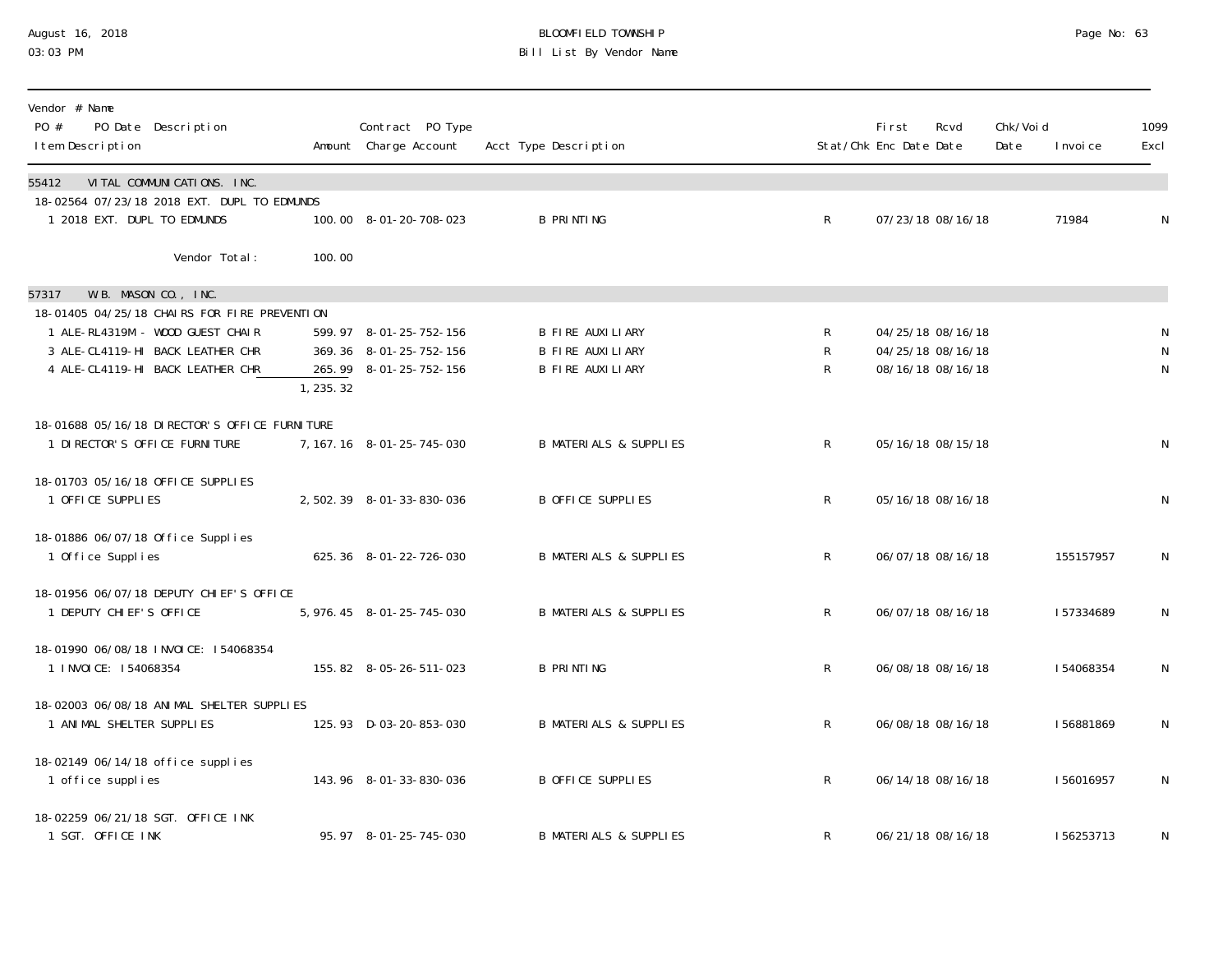### August 16, 2018 BLOOMFIELD TOWNSHIP Page No: 64 03:03 PM Bill List By Vendor Name

| Vendor # Name<br>PO #<br>PO Date Description<br>I tem Description                  |             | Contract PO Type<br>Amount Charge Account | Acct Type Description                  |                | <b>First</b><br>Stat/Chk Enc Date Date | Rcvd              | Chk/Voi d<br>Date | I nvoi ce        | 1099<br>Excl |
|------------------------------------------------------------------------------------|-------------|-------------------------------------------|----------------------------------------|----------------|----------------------------------------|-------------------|-------------------|------------------|--------------|
| W.B. MASON CO., INC.<br>57317                                                      | Continued   |                                           |                                        |                |                                        |                   |                   |                  |              |
| 18-02318 06/26/18 INVOICE: 156016703<br>1 INVOICE: 156016703                       |             | 88.08 8-01-26-767-035                     | B JANI TORI AL & HOUSEHOLD SUPPLY      | R.             |                                        | 06/26/18 08/16/18 |                   | 156016703        | N            |
| 18-02348 07/02/18 2 LAMINATORS FOR CIVIC CENTER<br>1 2 LAMINATORS FOR CIVIC CENTER |             | 179.98 8-01-28-795-066                    | <b>B RECREATION SUPPLIES</b>           | $\mathsf{R}$   |                                        | 07/02/18 08/16/18 |                   | S079180413       | N            |
| 18-02368 07/03/18 ADMIN. BUREAU SUPPLIES<br>1 ADMIN. BUREAU SUPPLIES               |             | 548.70 8-01-25-745-030                    | <b>B MATERIALS &amp; SUPPLIES</b>      | R              |                                        | 07/03/18 08/16/18 |                   | 157355066        | N            |
| 18-02369 07/03/18 DETECTIVE BUREAU SUPPLIES<br>1 DETECTIVE BUREAU SUPPLIES         |             | 760.07 8-01-25-745-030                    | <b>B MATERIALS &amp; SUPPLIES</b>      | $\mathsf{R}$   |                                        | 07/03/18 08/16/18 |                   | 156792129        | N            |
| 18-02391 07/09/18 HEALTH OFFICE<br>1 HEALTH OFFICE                                 |             | 78.90 8-01-27-785-036                     | <b>B OFFICE SUPPLIES</b>               | R              |                                        | 07/09/18 08/16/18 |                   | 156673703        | N            |
| 18-02403 07/09/18 JUNIOR POLICE ACADEMY<br>1 JUNIOR POLICE ACADEMY                 |             | 331.72 8-01-25-745-142                    | B COMMUNITY POLICING PROMOTIONAL ITEMS | R.             |                                        | 07/09/18 08/16/18 |                   |                  | N            |
| 18-02596 07/24/18 SUPPLIES - CLERK'S OFFICE<br>1 SUPPLIES - CLERK'S OFFICE         |             | 240.56 8-01-20-704-036                    | B OFFICE SUPPLIES (PETTY CASH)         | R.             |                                        | 07/24/18 08/16/18 |                   | 157184384        | N            |
| Vendor Total:                                                                      | 20, 256. 37 |                                           |                                        |                |                                        |                   |                   |                  |              |
| W.E. TIMMERMAN CO. INC.<br>50202                                                   |             |                                           |                                        |                |                                        |                   |                   |                  |              |
| 18-02103 06/14/18 INVOICE: 0214795<br>1 I NVOI CE: 0214795                         |             | 388.87 8-01-26-767-034                    | B MOTOR VEHICLE PARTS & ACCESS.        | $\mathsf{R}^-$ |                                        | 06/14/18 08/16/18 |                   | 0214795          | N            |
| Vendor Total:                                                                      | 388.87      |                                           |                                        |                |                                        |                   |                   |                  |              |
| WASTE MANAGEMENT OF NJ, INC.<br>57245                                              |             |                                           |                                        |                |                                        |                   |                   |                  |              |
| 18-02424 07/10/18 TIPPING TYPE 13 - SOLID WASTE<br>1 TIPPING TYPE 13 - SOLID WASTE |             | 2, 275. 98 8-01-32-827-127                | B GARB. &TRASH REMOVAL-CONTRACT.       | $\mathsf{R}$   |                                        | 07/10/18 08/16/18 |                   | 0109824-1091-1 N |              |
| Vendor Total:                                                                      | 2, 275.98   |                                           |                                        |                |                                        |                   |                   |                  |              |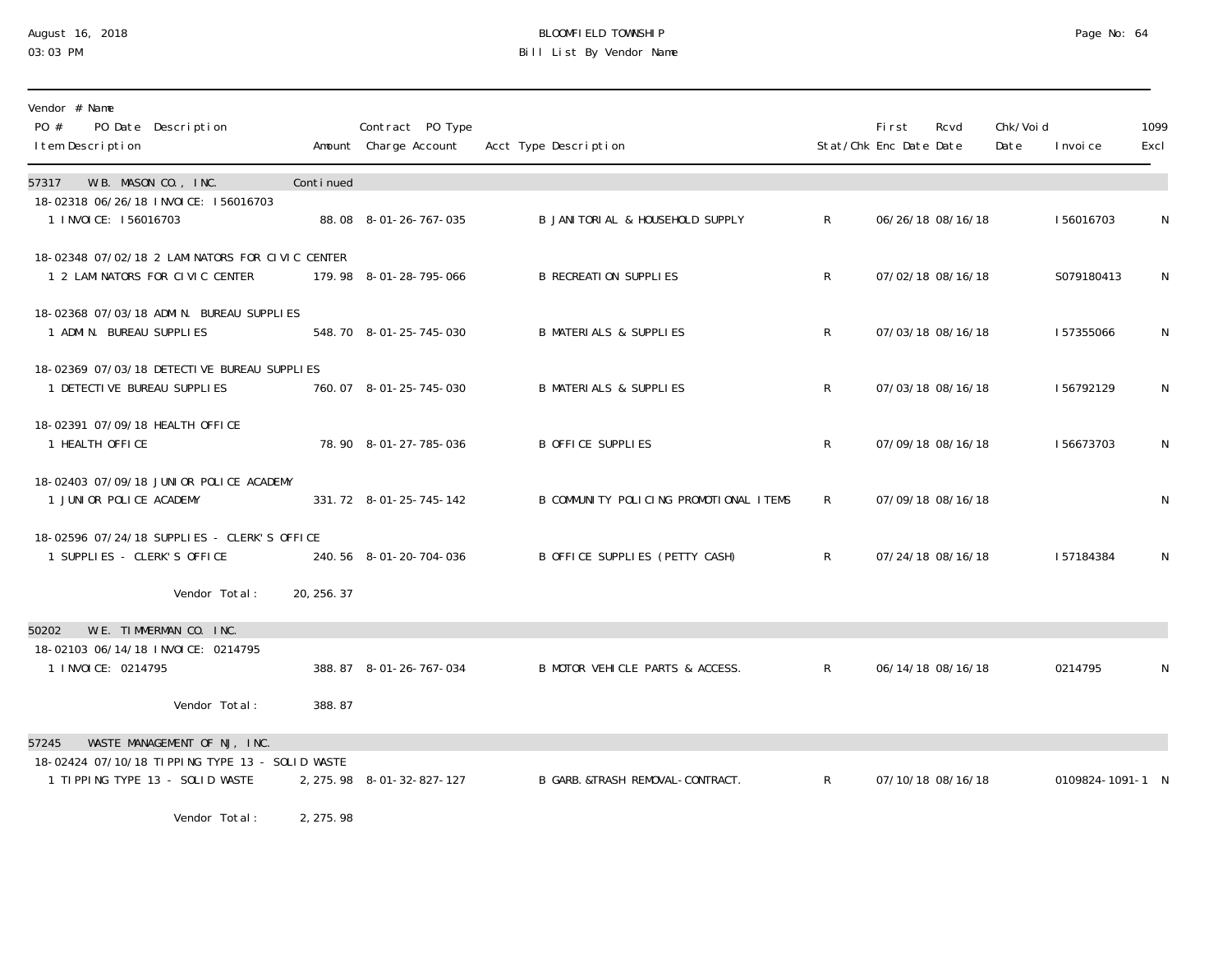## August 16, 2018 BLOOMFIELD TOWNSHIP Page No: 65 03:03 PM Bill List By Vendor Name

| Vendor # Name<br>PO #<br>PO Date Description<br>I tem Description                                  |           | Contract PO Type<br>Amount Charge Account | Acct Type Description             |              | First<br>Stat/Chk Enc Date Date | Rcvd              | Chk/Voi d<br>Date | I nvoi ce | 1099<br>Excl |
|----------------------------------------------------------------------------------------------------|-----------|-------------------------------------------|-----------------------------------|--------------|---------------------------------|-------------------|-------------------|-----------|--------------|
| WEBQA INC<br>57236<br>18-02651 07/27/18 TH WEBQA QUARTELY MAINT Q4<br>1 TH WEBQA QUARTELY MAINT Q4 |           | 2, 415.00 8-01-20-707-029                 | <b>B OTHER CONTRACTUAL ITEMS</b>  | $\mathsf{R}$ |                                 | 07/27/18 08/15/18 |                   | 88-180801 | N            |
| Vendor Total:                                                                                      | 2,415.00  |                                           |                                   |              |                                 |                   |                   |           |              |
| WILENTZ, GOLDMAN & SPENCER<br>57957                                                                |           |                                           |                                   |              |                                 |                   |                   |           |              |
| 18-02323 06/26/18<br>1 FARRAND STREET                                                              |           | 148.63 M-13-56-013-P57                    | B 2-6 & 26-34 FARRAND ST.         | $\mathsf{R}$ |                                 | 06/26/18 08/16/18 |                   | 40729680  | N            |
| Vendor Total:                                                                                      | 148.63    |                                           |                                   |              |                                 |                   |                   |           |              |
| WILFRED MAC DONALD, INC.<br>31203                                                                  |           |                                           |                                   |              |                                 |                   |                   |           |              |
| 18-01978 06/08/18 INVOICE: 247643<br>1 I NVOI CE: 247643                                           |           | 284.77 8-01-26-767-034                    | B MOTOR VEHICLE PARTS & ACCESS.   | $\mathsf{R}$ |                                 | 06/08/18 08/16/18 |                   | 247643    | N            |
| Vendor Total:                                                                                      | 284.77    |                                           |                                   |              |                                 |                   |                   |           |              |
| WI RELESS COMMUNI CATI ONS AND<br>58051                                                            |           |                                           |                                   |              |                                 |                   |                   |           |              |
| 18-02283 06/21/18 PD WIRELESS ZETRON MAINT<br>1 PD WIRELESS ZETRON MAINT                           |           | 1, 057.50 8-01-20-707-024                 | B POLICE COMPUTER MAINT. & SUPPOR | R            |                                 | 06/21/18 08/16/18 |                   | M58426    | N            |
| 18-02483 07/12/18 PD-WI RELESS COMMUNI CATIONS                                                     |           |                                           |                                   |              |                                 |                   |                   |           |              |
| 1 PD-WI RELESS COMMUNI CATIONS                                                                     |           | 1,057.50 8-01-20-707-024                  | B POLICE COMPUTER MAINT. & SUPPOR | $\mathsf{R}$ |                                 | 07/12/18 08/16/18 |                   | M58427    | N            |
| Vendor Total:                                                                                      | 2, 115.00 |                                           |                                   |              |                                 |                   |                   |           |              |
| WORRALL COMMUNITY NEWSPAP<br>58610                                                                 |           |                                           |                                   |              |                                 |                   |                   |           |              |
| 18-02520 07/17/18 HPC PUBLIC NOTICES 2018<br>1 PUBLIC NOTICE HPC MTG 5/15/18                       |           | 23.28 8-01-20-719-030                     | <b>B MATERIALS &amp; SUPPLIES</b> | R            |                                 | 07/17/18 08/16/18 |                   | 156579    | N            |
| 2 PUBLICATION NOTICE HPC 3/20/18                                                                   |           | 24.36 8-01-20-719-030                     | <b>B MATERIALS &amp; SUPPLIES</b> | R            |                                 | 07/17/18 08/16/18 |                   | 151591    | N            |
| 3 PUBLICATION NOTICE HPC 2/15/18                                                                   |           | 24.00 8-01-20-719-030                     | <b>B MATERIALS &amp; SUPPLIES</b> | $\mathsf{R}$ |                                 | 07/17/18 08/16/18 |                   | 149112    | ${\sf N}$    |
| 4 PUBLICATION NOTICE HPC /18/18                                                                    | 100.32    | 28.68 8-01-20-719-030                     | <b>B MATERIALS &amp; SUPPLIES</b> | R            |                                 | 07/17/18 08/16/18 |                   | 146669    | N            |
| Vendor Total:                                                                                      | 100.32    |                                           |                                   |              |                                 |                   |                   |           |              |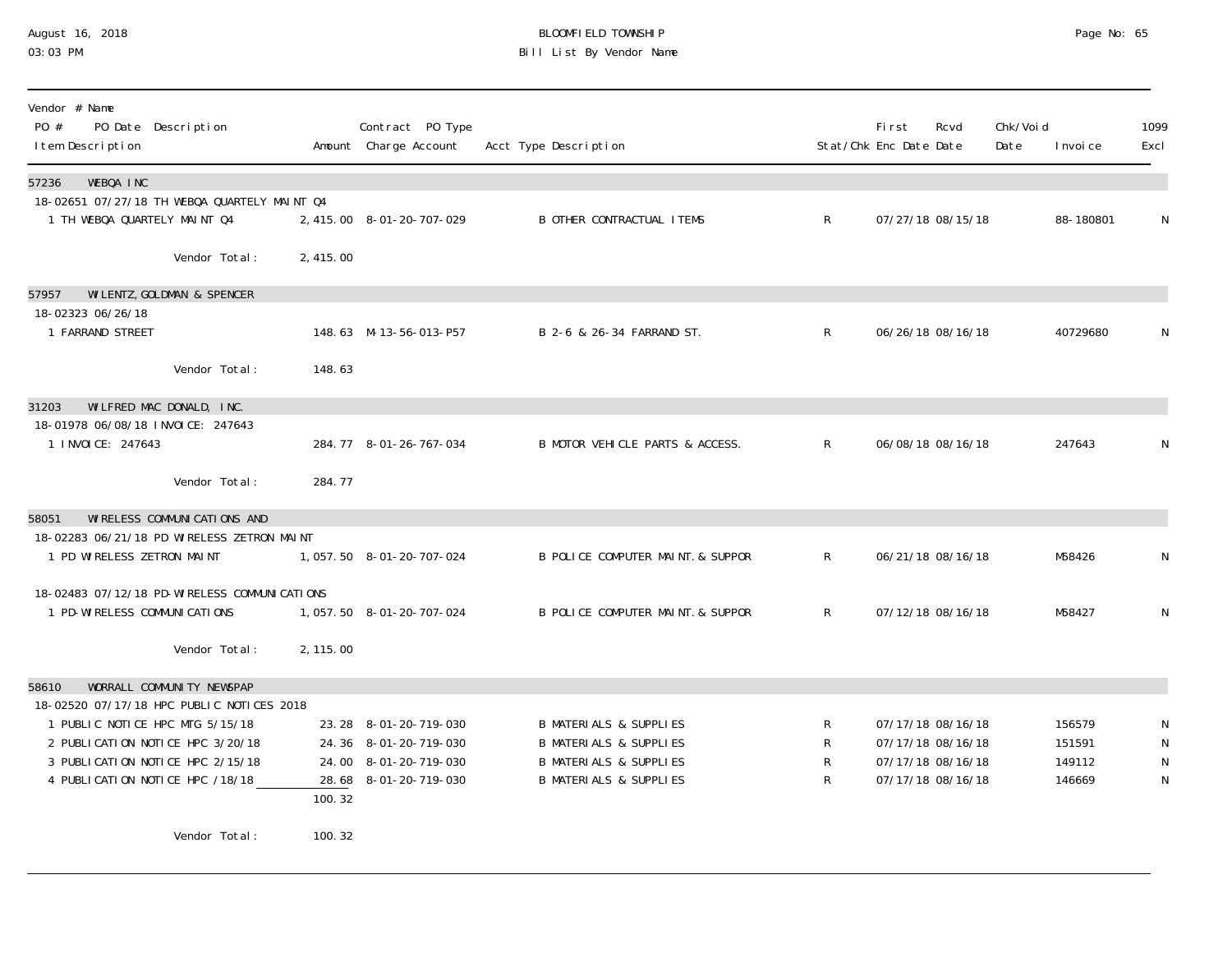### August 16, 2018 BLOOMFIELD TOWNSHIP Page No: 66 03:03 PM Bill List By Vendor Name

| Vendor # Name<br>PO # PO Date Description<br>Item Description | Rcvd<br>Fi rst<br>Stat/Chk Enc Date Date | Chk/Voi d<br>Date<br>I nvoi ce | 1099<br>Excl |  |
|---------------------------------------------------------------|------------------------------------------|--------------------------------|--------------|--|
| Total Purchase Orders:<br>453 Total P.O. Line Items:          | 602 Total List Amount:                   | 0.00                           |              |  |